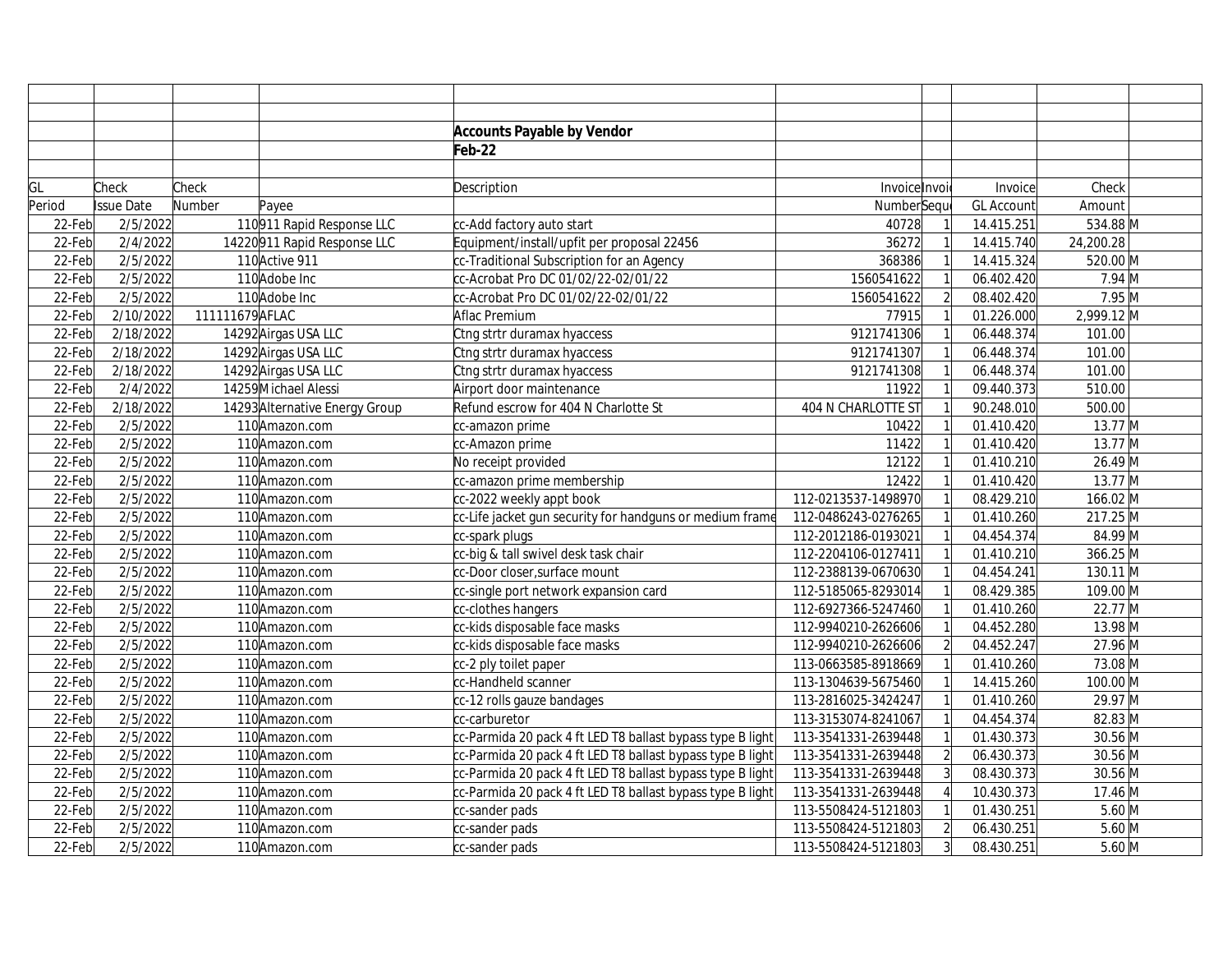|        |                       |        |                                        | <b>Accounts Payable by Vendor</b>                                                      |                      |                |                   |            |  |
|--------|-----------------------|--------|----------------------------------------|----------------------------------------------------------------------------------------|----------------------|----------------|-------------------|------------|--|
|        |                       |        |                                        | Feb-22                                                                                 |                      |                |                   |            |  |
|        |                       |        |                                        |                                                                                        |                      |                |                   |            |  |
| GL     | Check                 | Check  |                                        | Description                                                                            | Invoice Invoi        |                | Invoice           | Check      |  |
| Period | <b>Issue Date</b>     | Number | Payee                                  |                                                                                        | NumberSeque          |                | <b>GL Account</b> | Amount     |  |
| 22-Feb | 2/5/2022              |        | 110 Amazon.com                         | cc-sander pads                                                                         | 113-5508424-5121803  |                | 10.430.251        | $3.18$ M   |  |
| 22-Feb | 2/5/2022              |        | 110Amazon.com                          | cc-Sony battery charger                                                                | 113-5787838-4492251  |                | 01.410.226        | 100.48 M   |  |
| 22-Feb | 2/5/2022              |        | 110 Amazon.com                         | cc-smart sensor                                                                        | 113-6408852-8166627  |                | 01.410.251        | 155.00 M   |  |
| 22-Feb | 2/5/2022              |        | 110 Amazon.com                         | cc-ID badge reels round belt clip                                                      | 113-6953238-1749810  |                | 01.410.210        | 45.44 M    |  |
| 22-Feb | 2/5/2022              |        | 110Amazon.com                          | cc-rapid charger                                                                       | 113-8215497-7862619  |                | 01.410.252        | 79.18 M    |  |
| 22-Feb | 2/5/2022              |        | 110 Amazon.com                         | cc-telephone cord                                                                      | 113-9407043-0416211  |                | 01.410.321        | 29.96 M    |  |
| 22-Feb | 2/5/2022              |        | 110 Amazon.com                         | cc-Mestool 58-AP gold 5 in 8 hole Hook & loop sanding di                               | 113-9748730-0451431  |                | 01.430.251        | $10.64$ M  |  |
| 22-Feb | 2/5/2022              |        | 110 Amazon.com                         | cc-Mestool 58-AP gold 5 in 8 hole Hook & loop sanding di                               | 113-9748730-0451431  | $\overline{2}$ | 06.430.251        | $10.64$ M  |  |
| 22-Feb | 2/5/2022              |        | 110 Amazon.com                         | cc-Mestool 58-AP gold 5 in 8 hole Hook & loop sanding di                               | 113-9748730-0451431  | $\overline{3}$ | 08.430.251        | $10.64$ M  |  |
| 22-Feb | 2/5/2022              |        | 110 Amazon.com                         | cc-Mestool 58-AP gold 5 in 8 hole Hook & loop sanding di                               | 113-9748730-0451431  |                | 10.430.251        | $6.05$ M   |  |
| 22-Feb | 2/5/2022              |        | 110 Amazon.com                         | cc-50 pack flash drive                                                                 | 114-2107838-0857831  |                | 01.410.210        | 15.88 M    |  |
| 22-Feb | 2/5/2022              |        | 110 Amazon.com                         | cc-TC Motor Aftermarket Air filter                                                     | JAN 24 2022          |                | 06.449.251        | 26.95 M    |  |
| 22-Feb | 2/5/2022              |        |                                        | 110 American Bankers Insurance Co of cc-2022 Flood Insurance 100 E High St             | 87051433102021       |                | 01.486.800        | 3,900.00 M |  |
| 22-Feb | 2/18/2022             |        | 14294 American Telecom Inc.            | Fiber Optic Cable Installation: Memorial Park Island and S                             | 1074                 |                | 45.464.313        | 5,096.48   |  |
| 22-Feb | 2/18/2022             |        | 14294 American Telecom Inc.            | Change order dated 01/11/22                                                            | 1074                 | $\overline{2}$ | 45.464.313        | 2,215.94   |  |
| 22-Feb | 2/5/2022              |        | 110 Arby's                             | cc-Meal break 10 men 203 East St cleanup                                               | 10622                |                | 10.414.371        | 103.61 M   |  |
| 22-Feb | 2/5/2022              |        | 110 Arrow Electronics                  | cc-ALR-SST-PV-IES                                                                      | WI01228646           |                | 02.434.372        | 1,010.29 M |  |
| 22-Feb | 2/4/2022              |        | 14221 AUTOMOTIVE SERVICE RELADYNE Fuel |                                                                                        | 0224655-IN           |                | 46.447.232        | 3,418.83   |  |
| 22-Feb | 2/4/2022              |        | 14221 AUTOMOTIVE SERVICE RELADYNE Fuel |                                                                                        | 0225485-IN           |                | 46.447.232        | 3,235.44   |  |
| 22-Feb | 2/18/2022             |        | 14295 AUTOMOTIVE SERVICE RELADYNE Fuel |                                                                                        | 0226412-IN           |                | 46.447.232        | 3,532.30   |  |
| 22-Feb | 2/18/2022             |        | 14295 AUTOMOTIVE SERVICE RELADYNE Fuel |                                                                                        | 0227418-IN           |                | 46.447.232        | 3,167.54   |  |
| 22-Feb | 2/18/2022             |        | 14296 BARTLETT TREE EXPERTS            | 140 College Dr tree assessment                                                         | 40027383-0           |                | 04.454.450        | 590.00     |  |
| 22-Feb | 2/5/2022              |        | 110 Battery Universe                   | cc-4.8V 1800mAh Nicad test equipment battery                                           | BU-107237            |                | 08.429.374        | 51.59 M    |  |
| 22-Feb | 2/5/2022              |        | 110 BEAUTIFUL RAGS.COM                 | cc-absorbent shirt rags                                                                | 181053               |                | 08.429.374        | 249.41 M   |  |
| 22-Feb | 2/18/2022             |        | 14297 BELLETTIRIE PHD, GERALD F        | Psychological exam-Ryan Stead                                                          | <b>STEAD</b>         |                | 01.410.300        | 675.00     |  |
| 22-Feb | 2/18/2022             |        | 14298 Bestco Hartford                  | Retiree medical                                                                        | 06108-030122         |                | 01.410.197        | 11,467.92  |  |
| 22-Feb | 2/7/2022              |        |                                        | 14288 Berks County Building & Code AssoSeminar-Administrative Search Warrants          | <b>GONZALEZ</b>      |                | 01.414.461        | 50.00      |  |
| 22-Feb | $\frac{1}{2}$ /7/2022 |        |                                        | 14288 Berks County Building & Code Ass & Seminar-Administrative Search Warrants-Weller | <b>WELLER</b>        |                | 01.414.461        | 50.00      |  |
| 22-Feb | 2/18/2022             |        | 14299 Black Knight Financial Service   | Refund cert fee for 620 Manatawny St Unit 15.                                          | MANATAWNY ST UNIT 15 |                | 06.495.100        | 20.00      |  |
| 22-Feb | 2/18/2022             |        | 14299 Black Knight Financial Service   | Refund cert fee for 620 Manatawny St Unit 15.                                          | MANATAWNY ST UNIT 15 | $\overline{2}$ | 08.495.100        | 20.00      |  |
| 22-Feb | 2/18/2022             |        | 14299 Black Knight Financial Service   | Refund cert fee for 620 Manatawny St Unit 15.                                          | MANATAWNY ST UNIT 15 |                | 10.495.100        | 20.00      |  |
| 22-Feb | 2/5/2022              |        | 110 Blackstone Laboratories            | cc-oil sample gas diesel                                                               | 27538                |                | 01.410.251        | 30.00 M    |  |
| 22-Feb | 2/5/2022              |        | 110BlankShirts.com                     | cc-sweatshirts                                                                         | RS448846             |                | 01.430.238        | 21.00 M    |  |
| 22-Feb | 2/5/2022              |        | 110BlankShirts.com                     | cc-sweatshirts                                                                         | RS448846             |                | 06.430.238        | 21.00 M    |  |
| 22-Feb | 2/5/2022              |        | 110BlankShirts.com                     | cc-sweatshirts                                                                         | RS448846             | $\overline{3}$ | 08.430.238        | 21.00 M    |  |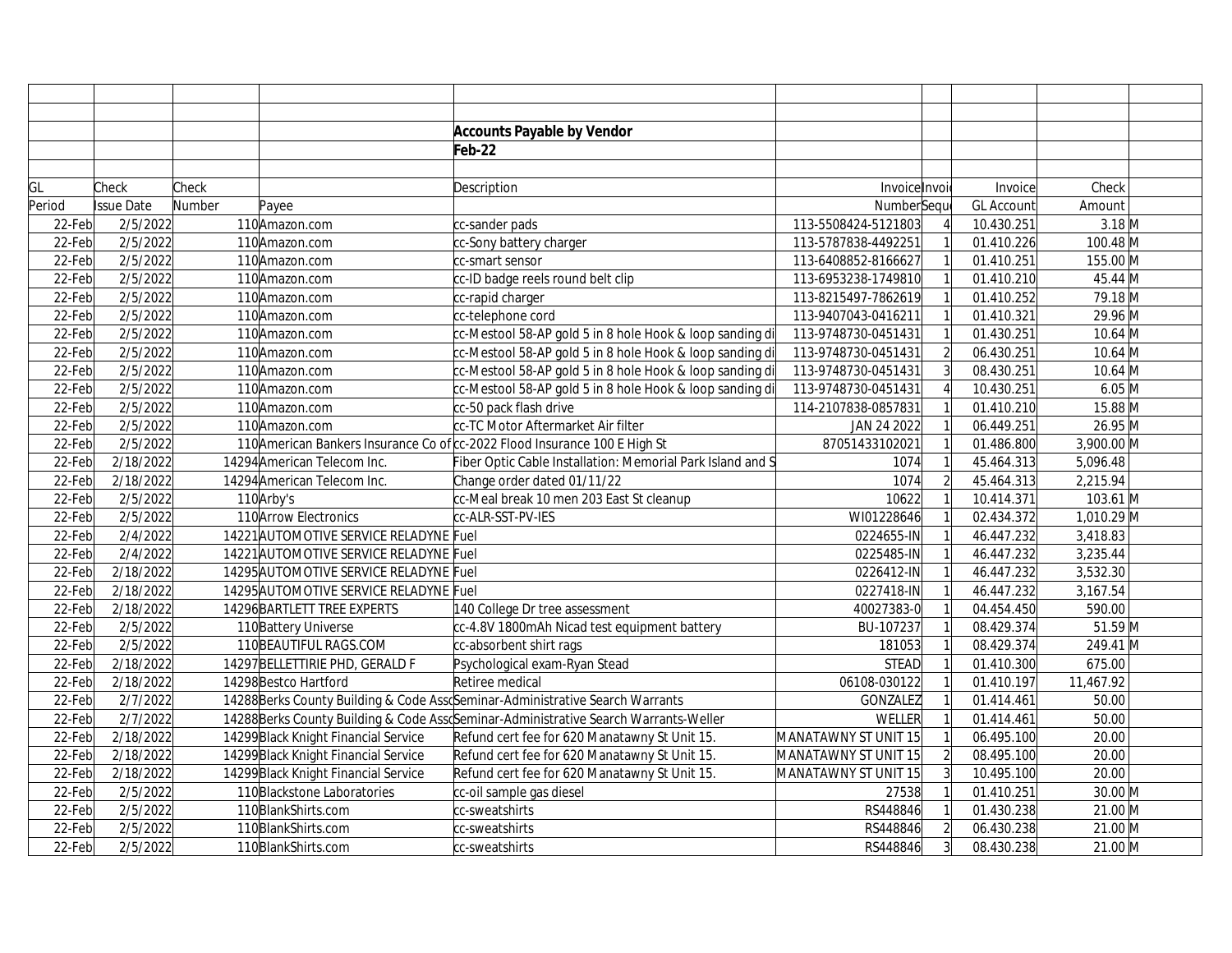|        |            |        |                           | <b>Accounts Payable by Vendor</b>       |               |                 |                   |              |
|--------|------------|--------|---------------------------|-----------------------------------------|---------------|-----------------|-------------------|--------------|
|        |            |        |                           | Feb-22                                  |               |                 |                   |              |
|        |            |        |                           |                                         |               |                 |                   |              |
| GL     | Check      | Check  |                           | Description                             | Invoice Invoi |                 | Invoice           | Check        |
| Period | Issue Date | Number | Payee                     |                                         | NumberSeque   |                 | <b>GL Account</b> | Amount       |
| 22-Feb | 2/5/2022   |        | 110BlankShirts.com        | cc-sweatshirts                          | RS448846      |                 | 10.430.238        | 12.00 M      |
| 22-Feb | 2/5/2022   |        | 110BlankShirts.com        | cc-sweatshirts                          | RS448846      | 5               | 18.436.238        | 54.41 M      |
| 22-Feb | 2/5/2022   |        | 110BlankShirts.com        | cc-sweatshirts                          | RS448846      | $6 \mid$        | 06.449.238        | 125.00 M     |
| 22-Feb | 2/5/2022   |        | 110 Telesystem            | Telephone                               | 652370        |                 | 01.401.321        | 133.09 M     |
| 22-Feb | 2/5/2022   |        | 110 Telesystem            | Telephone                               | 652370        | $\overline{2}$  | 01.402.321        | 126.29 M     |
| 22-Feb | 2/5/2022   |        | 110 <sub>Telesystem</sub> | Telephone                               | 652370        | $\overline{3}$  | 01.403.321        | $5.69$ M     |
| 22-Feb | 2/5/2022   |        | 110 Telesystem            | Telephone                               | 652370        |                 | 01.406.321        | $4.78$ M     |
| 22-Feb | 2/5/2022   |        | 110 Telesystem            | Telephone                               | 652370        | 5               | 01.409.321        | 14.35 M      |
| 22-Feb | 2/5/2022   |        | 110 Telesystem            | Telephone                               | 652370        | 6               | 01.414.321        | $62.62$ M    |
| 22-Feb | 2/5/2022   |        | 110 Telesystem            | Telephone                               | 652370        |                 | 01.430.321        | 35.92 M      |
| 22-Feb | 2/5/2022   |        | 110 Telesystem            | Telephone                               | 652370        | 8               | 01.410.321        | 280.22 M     |
| 22-Feb | 2/5/2022   |        | 110 Telesystem            | Telephone                               | 652370        | 9               | 04.452.321        | $11.38 \, M$ |
| 22-Feb | 2/5/2022   |        | 110 Telesystem            | Telephone                               | 652370        | 10              | 04.454.321        | 15.68 M      |
| 22-Feb | 2/5/2022   |        | 110 Telesystem            | Telephone                               | 652370        | 11              | 04.456.321        | $11.38$ M    |
| 22-Feb | 2/5/2022   |        | 110 Telesystem            | Telephone                               | 652370        | 12              | 06.401.321        | $7.97$ M     |
| 22-Feb | 2/5/2022   |        | 110 Telesystem            | Telephone                               | 652370        | 13              | 06.402.321        | $11.16 \, M$ |
| 22-Feb | 2/5/2022   |        | 110 Telesystem            | Telephone                               | 652370        | 14              | 06.406.321        | $4.78$ M     |
| 22-Feb | 2/5/2022   |        | 110 Telesystem            | Telephone                               | 652370        | $\overline{15}$ | 06.409.321        | $14.35 \, M$ |
| 22-Feb | 2/5/2022   |        | 110 Telesystem            | Telephone                               | 652370        | 16              | 06.430.321        | 15.94 M      |
| 22-Feb | 2/5/2022   |        | 110 Telesystem            | Telephone                               | 652370        | 17              | 06.448.321        | 79.97 M      |
| 22-Feb | 2/5/2022   |        | 110 Telesystem            | Telephone                               | 652370        | 18              | 08.401.321        | $7.97$ M     |
| 22-Feb | 2/5/2022   |        | 110 Telesystem            | Telephone                               | 652370        | 19              | 08.402.321        | $11.16$ M    |
| 22-Feb | 2/5/2022   |        | 110 Telesystem            | Telephone                               | 652370        | 20              | 08.406.321        | $4.78$ M     |
| 22-Feb | 2/5/2022   |        | 110 <sub>Telesystem</sub> | Telephone                               | 652370        | 21              | 08.409.321        | 14.35 M      |
| 22-Feb | 2/5/2022   |        | 110 Telesystem            | Telephone                               | 652370        | 22              | 08.429.321        | 475.00 M     |
| 22-Feb | 2/5/2022   |        | 110 Telesystem            | Telephone                               | 652370        | 23              | 08.430.321        | 15.94 M      |
| 22-Feb | 2/5/2022   |        | 110 Telesystem            | Telephone                               | 652370        | 24              | 10.401.321        | $4.55$ M     |
| 22-Feb | 2/5/2022   |        | 110 Telesystem            | Telephone                               | 652370        | 25              | 10.402.321        | $6.38$ M     |
| 22-Feb | 2/5/2022   |        | 110 Telesystem            | Telephone                               | 652370        | 26              | 10.406.321        | $2.73$ M     |
| 22-Feb | 2/5/2022   |        | 110 Telesystem            | Telephone                               | 652370        | 27              | 10.409.321        | $8.20$ M     |
| 22-Feb | 2/5/2022   |        | 110 <sub>Telesystem</sub> | Telephone                               | 652370        | 28              | 10.430.321        | $9.11$ M     |
| 22-Feb | 2/5/2022   |        | 110 <sub>Telesystem</sub> | Telephone                               | 652370        | 29              | 14.415.321        | $5.69$ M     |
| 22-Feb | 2/5/2022   |        | 110 <sub>Telesystem</sub> | Telephone                               | 652370        | 30              | 18.436.321        | $5.69$ M     |
| 22-Feb | 2/5/2022   |        | 110 Telesystem            | Telephone                               | 652370        | 31              | 10.414.321        | $11.38 \, M$ |
| 22-Feb | 2/5/2022   |        | 110 BOROUGH OF POTTSTOWN  | cc-Bulk sewer collections December 2021 | 106445        | $\mathbf{1}$    | 06.448.372        | 14,591.20 M  |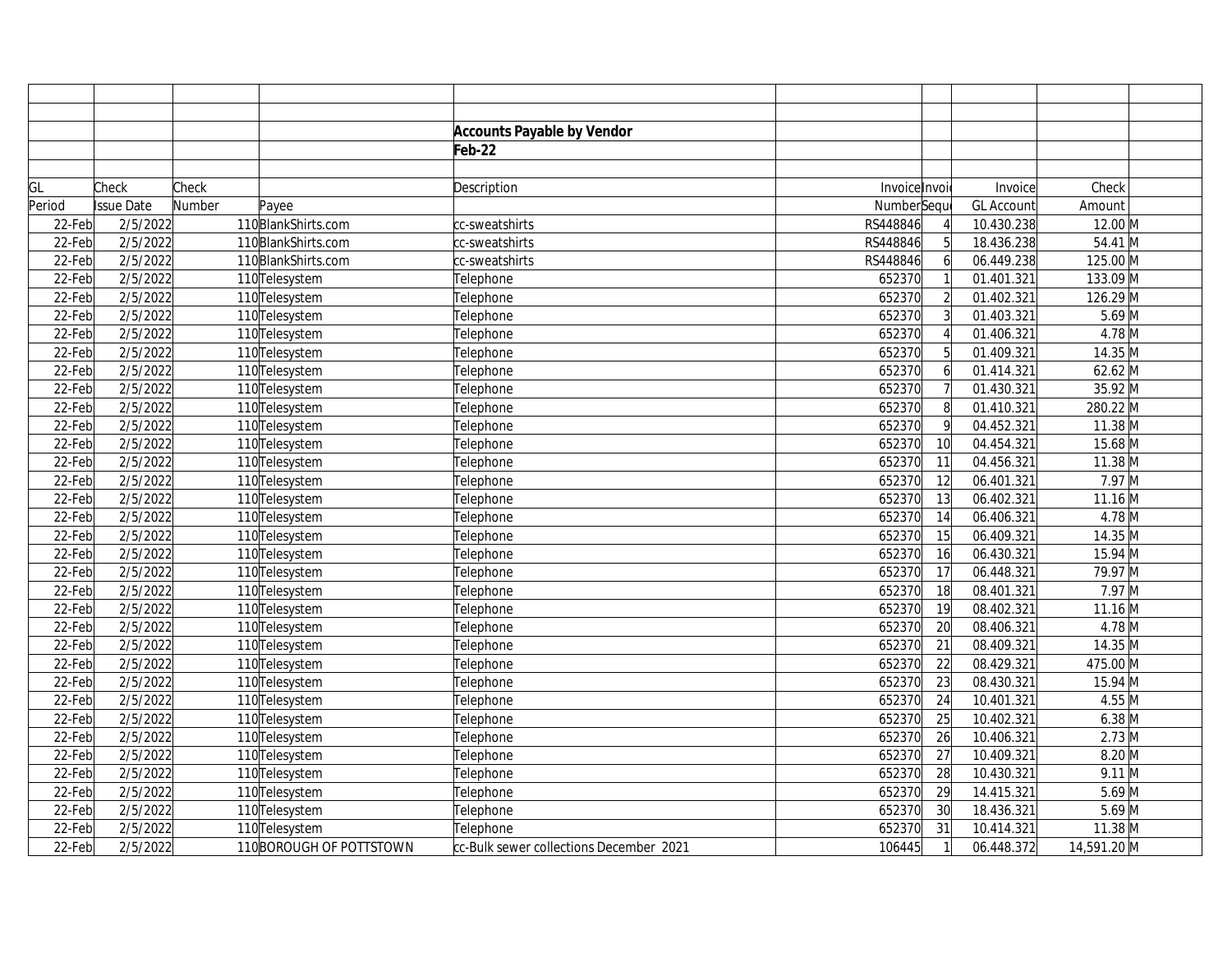|        |                   |        |                                   | <b>Accounts Payable by Vendor</b>                      |                   |                |                   |             |  |
|--------|-------------------|--------|-----------------------------------|--------------------------------------------------------|-------------------|----------------|-------------------|-------------|--|
|        |                   |        |                                   | Feb-22                                                 |                   |                |                   |             |  |
|        |                   |        |                                   |                                                        |                   |                |                   |             |  |
| GL     | Check             | Check  |                                   | Description                                            | Invoice Invoi     |                | Invoice           | Check       |  |
| Period | <b>Issue Date</b> | Number | Payee                             |                                                        | NumberSeque       |                | <b>GL Account</b> | Amount      |  |
| 22-Feb | 2/5/2022          |        | 110 BOROUGH OF POTTSTOWN          | 1269 Industrial Highway water                          | 4001008501-122721 |                | 08.429.366        | 7,196.00 M  |  |
| 22-Feb | 2/5/2022          |        | 110BOROUGH OF POTTSTOWN           | cc-668 Old Reading Pike Sewer                          | 5001005001-113021 |                | 06.448.364        | 410.25 M    |  |
| 22-Feb | 2/4/2022          |        | 14222BUCKMANS                     | hydrochlorite solution                                 | 767761            |                | 06.448.222        | 169.30      |  |
| 22-Feb | 2/11/2022         |        | 7794 Burke, Adam P                | Refund of overpayment of escorw account for 251 High S | 251 HIGH ST       |                | 99.176.000        | $(90.00)$ V |  |
| 22-Feb | 2/18/2022         |        | 14300 Burke, Adam P               | Refund of overpayment of escorw account for 251 High S | 251 HIGH ST       |                | 99.176.000        | 90.00       |  |
| 22-Feb | 2/4/2022          |        | 14223 Carter Locksmith, Gregory R | keys,cylinder coded                                    | 23587             |                | 04.456.373        | 188.00      |  |
| 22-Feb | 2/5/2022          |        | 110CDW GOVERNMENT                 | cc-Scada Display                                       | 1C6PF5V           |                | 08.429.385        | 3,376.54 M  |  |
| 22-Feb | 2/5/2022          |        | 110CDW GOVERNMENT                 | cc-Adjustable keyboard tray                            | 1C6SL1S           |                | 01.410.374        | 288.32 M    |  |
| 22-Feb | 2/4/2022          |        | 14224 Cedarville Engineering      | Pottstown 2021 Building Code Services                  | 13323             |                | 01.408.313        | 84.00       |  |
| 22-Feb | 2/4/2022          |        | 14224 Cedarville Engineering      | General Engineering Services                           | 13326             |                | 01.408.313        | 483.50      |  |
| 22-Feb | 2/4/2022          |        | 14224 Cedarville Engineering      | Keep Plan                                              | 13327             |                | 90.489.100        | 2,871.25    |  |
| 22-Feb | 2/18/2022         |        | 14301 Cedarville Engineering      | 146 & 150 Shoemaker Rd                                 | 13456             |                | 90.489.100        | 990.34      |  |
| 22-Feb | 2/18/2022         |        | 14301 Cedarville Engineering      | 189 Shoemaker Rd                                       | 13457             |                | 90.489.100        | 292.25      |  |
| 22-Feb | 2/18/2022         |        | 14301 Cedarville Engineering      | Keep Plan                                              | 13458             |                | 90.489.100        | 1,983.00    |  |
| 22-Feb | 2/18/2022         |        | 14301 Cedarville Engineering      | Sly Fox Brewing Co                                     | 13459             |                | 90.489.100        | 628.25      |  |
| 22-Feb | 2/18/2022         |        | 14301 Cedarville Engineering      | 99 Robinson St                                         | 13460             |                | 90.489.100        | 349.75      |  |
| 22-Feb | 2/18/2022         |        | 14301 Cedarville Engineering      | 759 Sheridan St                                        | 13461             |                | 90.489.100        | 61.00       |  |
| 22-Feb | 2/18/2022         |        | 14301 Cedarville Engineering      | 132 E 3rd St                                           | 13482             |                | 90.489.100        | 157.50      |  |
| 22-Feb | 2/18/2022         |        | 14372 Cedarville Engineering      | 1503 Sunset Dr                                         | 13481             |                | 90.489.100        | 357.28      |  |
| 22-Feb | 2/18/2022         |        | 14302 CGI COMPLETE GRAPHICS       | Name badges                                            | 129361            |                | 01.400.210        | 11.34       |  |
| 22-Feb | 2/18/2022         |        | 14302 CGI COMPLETE GRAPHICS       | Name badges                                            | 129361            | $\overline{2}$ | 06.400.210        | 11.34       |  |
| 22-Feb | 2/18/2022         |        | 14302 CGI COMPLETE GRAPHICS       | Name badges                                            | 129361            |                | 08.400.210        | 11.34       |  |
| 22-Feb | 2/18/2022         |        | 14302 CGI COMPLETE GRAPHICS       | Name badges                                            | 129361            |                | 10.400.210        | 6.48        |  |
| 22-Feb | 2/18/2022         |        | 14302 CGI COMPLETE GRAPHICS       | Time sheets sets                                       | 129365            |                | 01.410.342        | 12.50       |  |
| 22-Feb | 2/18/2022         |        | 14302 CGI COMPLETE GRAPHICS       | Police reports                                         | 129401            |                | 01.410.342        | 538.95      |  |
| 22-Feb | 2/18/2022         |        | 14302 CGI COMPLETE GRAPHICS       | Trash can announcement posters                         | 129410            |                | 10.426.312        | 462.00      |  |
| 22-Feb | 2/5/2022          |        | 110Charger Water Treatment        | cc-Shut off valve                                      | S8225683.001      |                | 04.454.241        | $6.16$ M    |  |
| 22-Feb | 2/4/2022          |        | 14225 CINTAS CORPORATION #101     | <b>Cleaning Supplies</b>                               | 4108991849        |                | 01.409.236        | 3.36        |  |
| 22-Feb | 2/4/2022          |        | 14225 CINTAS CORPORATION #101     | CLeaning Supplies                                      | 4108991849        |                | 06.409.236        | 3.36        |  |
| 22-Feb | 2/4/2022          |        | 14225 CINTAS CORPORATION #101     | <b>Cleaning Supplies</b>                               | 4108991849        |                | 08.409.236        | 3.36        |  |
| 22-Feb | 2/4/2022          |        | 14225 CINTAS CORPORATION #101     | <b>Cleaning Supplies</b>                               | 4108991849        |                | 10.409.236        | 1.92        |  |
| 22-Feb | 2/4/2022          |        | 14225 CINTAS CORPORATION #101     | Cleaning Supplies at WWTP                              | 4108991983        |                | 08.429.236        | 89.20       |  |
| 22-Feb | 2/4/2022          |        | 14225 CINTAS CORPORATION #101     | <b>Cleaning Supplies</b>                               | 4108992005        |                | 01.409.236        | 74.07       |  |
| 22-Feb | 2/4/2022          |        | 14225 CINTAS CORPORATION #101     | CLeaning Supplies                                      | 4108992005        | $\overline{2}$ | 06.409.236        | 74.07       |  |
| 22-Feb | 2/4/2022          |        | 14225 CINTAS CORPORATION #101     | <b>Cleaning Supplies</b>                               | 4108992005        | $\overline{3}$ | 08.409.236        | 74.07       |  |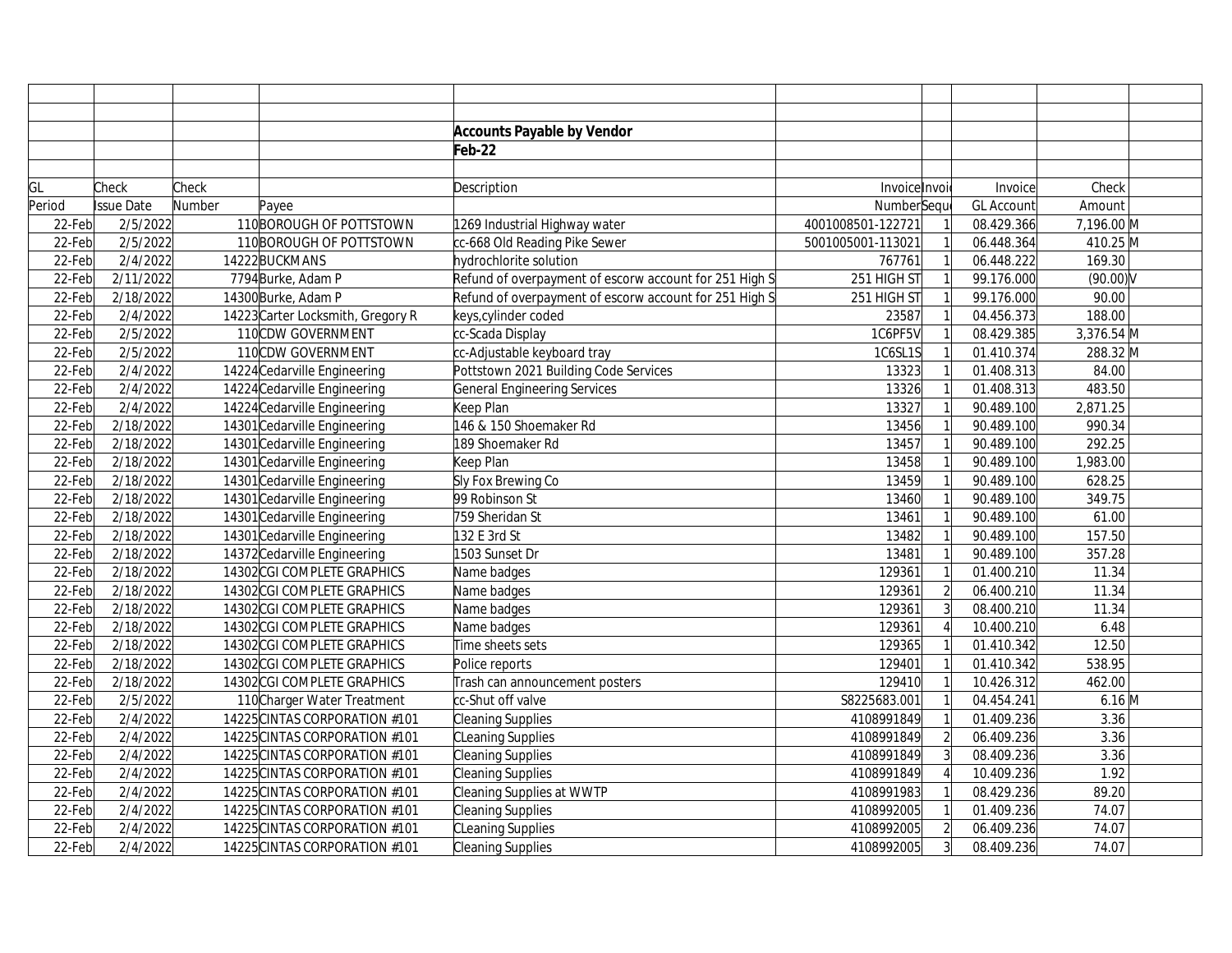|        |            |        |                               | <b>Accounts Payable by Vendor</b> |               |                |                   |        |  |
|--------|------------|--------|-------------------------------|-----------------------------------|---------------|----------------|-------------------|--------|--|
|        |            |        |                               | Feb-22                            |               |                |                   |        |  |
|        |            |        |                               |                                   |               |                |                   |        |  |
| GL     | Check      | Check  |                               | Description                       | Invoice Invoi |                | Invoice           | Check  |  |
| Period | Issue Date | Number | Payee                         |                                   | NumberSeque   |                | <b>GL Account</b> | Amount |  |
| 22-Feb | 2/4/2022   |        | 14225 CINTAS CORPORATION #101 | Cleaning Supplies                 | 4108992005    |                | 10.409.236        | 42.34  |  |
| 22-Feb | 2/4/2022   |        | 14225 CINTAS CORPORATION #101 | Cleaning at WTP                   | 4108992024    |                | 06.448.236        | 89.69  |  |
| 22-Feb | 2/18/2022  |        | 14304 CINTAS CORPORATION #101 | Cleaning Supplies                 | 4107617440    |                | 01.409.236        | 105.15 |  |
| 22-Feb | 2/18/2022  |        | 14304 CINTAS CORPORATION #101 | CLeaning Supplies                 | 4107617440    | $\overline{2}$ | 06.409.236        | 105.15 |  |
| 22-Feb | 2/18/2022  |        | 14304 CINTAS CORPORATION #101 | Cleaning Supplies                 | 4107617440    |                | 08.409.236        | 105.15 |  |
| 22-Feb | 2/18/2022  |        | 14304 CINTAS CORPORATION #101 | Cleaning Supplies                 | 4107617440    |                | 10.409.236        | 60.10  |  |
| 22-Feb | 2/18/2022  |        | 14304 CINTAS CORPORATION #101 | <b>Cleaning Supplies at WWTP</b>  | 4107617486    |                | 08.429.236        | 89.20  |  |
| 22-Feb | 2/18/2022  |        | 14304 CINTAS CORPORATION #101 | Cleaning Supplies                 | 4107617512    |                | 01.409.236        | 3.36   |  |
| 22-Feb | 2/18/2022  |        | 14304 CINTAS CORPORATION #101 | CLeaning Supplies                 | 4107617512    | $\overline{2}$ | 06.409.236        | 3.36   |  |
| 22-Feb | 2/18/2022  |        | 14304 CINTAS CORPORATION #101 | Cleaning Supplies                 | 4107617512    |                | 08.409.236        | 3.36   |  |
| 22-Feb | 2/18/2022  |        | 14304 CINTAS CORPORATION #101 | Cleaning Supplies                 | 4107617512    |                | 10.409.236        | 1.92   |  |
| 22-Feb | 2/18/2022  |        | 14304 CINTAS CORPORATION #101 | Cleaning Supplies at WTP          | 4107617540    |                | 06.448.236        | 102.12 |  |
| 22-Feb | 2/18/2022  |        | 14304 CINTAS CORPORATION #101 | Cleaning Supplies                 | 4108308676    |                | 01.409.236        | 34.44  |  |
| 22-Feb | 2/18/2022  |        | 14304 CINTAS CORPORATION #101 | CLeaning Supplies                 | 4108308676    | $\overline{2}$ | 06.409.236        | 34.44  |  |
| 22-Feb | 2/18/2022  |        | 14304 CINTAS CORPORATION #101 | Cleaning Supplies                 | 4108308676    |                | 08.409.236        | 34.44  |  |
| 22-Feb | 2/18/2022  |        | 14304 CINTAS CORPORATION #101 | Cleaning Supplies                 | 4108308676    |                | 10.409.236        | 19.68  |  |
| 22-Feb | 2/18/2022  |        | 14304 CINTAS CORPORATION #101 | Cleaning for WTP                  | 4108308721    |                | 06.448.236        | 98.94  |  |
| 22-Feb | 2/18/2022  |        | 14304 CINTAS CORPORATION #101 | Cleaning Supplies                 | 4108308726    |                | 01.409.236        | 74.07  |  |
| 22-Feb | 2/18/2022  |        | 14304 CINTAS CORPORATION #101 | CLeaning Supplies                 | 4108308726    |                | 06.409.236        | 74.07  |  |
| 22-Feb | 2/18/2022  |        | 14304 CINTAS CORPORATION #101 | Cleaning Supplies                 | 4108308726    |                | 08.409.236        | 74.07  |  |
| 22-Feb | 2/18/2022  |        | 14304 CINTAS CORPORATION #101 | Cleaning Supplies                 | 4108308726    |                | 10.409.236        | 42.34  |  |
| 22-Feb | 2/18/2022  |        | 14304 CINTAS CORPORATION #101 | Cleaning Supplies at WWTP         | 4108308773    |                | 08.429.236        | 208.98 |  |
| 22-Feb | 2/18/2022  |        | 14304 CINTAS CORPORATION #101 | Cleaning Supplies at WTP          | 4109675028    |                | 06.448.236        | 89.69  |  |
| 22-Feb | 2/18/2022  |        | 14304 CINTAS CORPORATION #101 | Cleaning Supplies                 | 4109675055    |                | 01.409.236        | 74.07  |  |
| 22-Feb | 2/18/2022  |        | 14304 CINTAS CORPORATION #101 | CLeaning Supplies                 | 4109675055    | $\overline{2}$ | 06.409.236        | 74.07  |  |
| 22-Feb | 2/18/2022  |        | 14304 CINTAS CORPORATION #101 | Cleaning Supplies                 | 4109675055    | 3              | 08.409.236        | 74.07  |  |
| 22-Feb | 2/18/2022  |        | 14304 CINTAS CORPORATION #101 | Cleaning Supplies                 | 4109675055    |                | 10.409.236        | 42.34  |  |
| 22-Feb | 2/18/2022  |        | 14304 CINTAS CORPORATION #101 | Cleaning Supplies                 | 4109675064    |                | 01.409.236        | 34.44  |  |
| 22-Feb | 2/18/2022  |        | 14304 CINTAS CORPORATION #101 | CLeaning Supplies                 | 4109675064    | $\overline{2}$ | 06.409.236        | 34.44  |  |
| 22-Feb | 2/18/2022  |        | 14304 CINTAS CORPORATION #101 | Cleaning Supplies                 | 4109675064    |                | 08.409.236        | 34.44  |  |
| 22-Feb | 2/18/2022  |        | 14304 CINTAS CORPORATION #101 | Cleaning Supplies                 | 4109675064    |                | 10.409.236        | 19.68  |  |
| 22-Feb | 2/18/2022  |        | 14304 CINTAS CORPORATION #101 | Cleaning Supplies at WWTP         | 4109675093    |                | 08.429.236        | 153.48 |  |
| 22-Feb | 2/18/2022  |        | 14303 Cintas Corporation      | first aid cabinets P&R            | 5091405713    |                | 04.454.241        | 76.67  |  |
| 22-Feb | 2/18/2022  |        | 14303 Cintas Corporation      | FIRST AID cabinet Boro Hall       | 5091405713    | $\overline{2}$ | 01.409.262        | 77.49  |  |
| 22-Feb | 2/18/2022  |        | 14303 Cintas Corporation      | FIRST AID cabinet Boro Hall       | 5091405713    | 3              | 06.409.262        | 77.49  |  |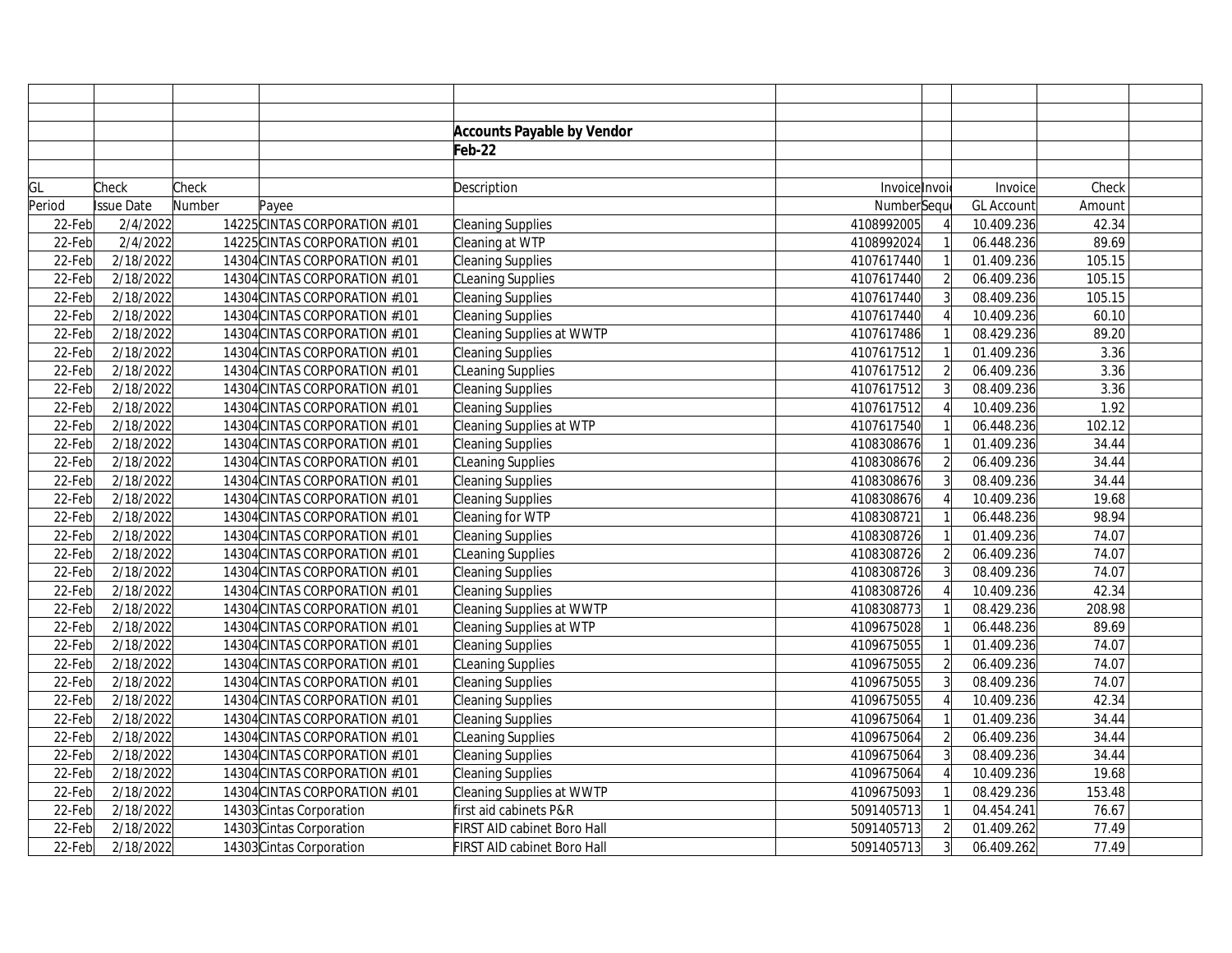|        |                   |        |                               | <b>Accounts Payable by Vendor</b>                         |                    |                |                   |            |
|--------|-------------------|--------|-------------------------------|-----------------------------------------------------------|--------------------|----------------|-------------------|------------|
|        |                   |        |                               | Feb-22                                                    |                    |                |                   |            |
|        |                   |        |                               |                                                           |                    |                |                   |            |
| GL     | Check             | Check  |                               | Description                                               | Invoice Invoi      |                | Invoice           | Check      |
| Period | <b>Issue Date</b> | Number | Payee                         |                                                           | NumberSequ         |                | <b>GL Account</b> | Amount     |
| 22-Feb | 2/18/2022         |        | 14303 Cintas Corporation      | FIRST AID cabinet Boro Hall                               | 5091405713         |                | 08.409.262        | 77.49      |
| 22-Feb | 2/18/2022         |        | 14303 Cintas Corporation      | FIRST AID cabinet Boro Hall                               | 5091405713         | 5              | 10.409.262        | 44.27      |
| 22-Feb | 2/18/2022         |        | 14303 Cintas Corporation      | FIRST AID cabinet police                                  | 5091405713         | $\overline{6}$ | 01.410.260        | 197.85     |
| 22-Feb | 2/18/2022         |        | 14303 Cintas Corporation      | FIRST AID cabinet Garage                                  | 5094696270         |                | 01.430.241        | 66.32      |
| 22-Feb | 2/18/2022         |        | 14303 Cintas Corporation      | FIRST AID cabinet Garage                                  | 5094696270         | $\overline{2}$ | 06.430.241        | 66.32      |
| 22-Feb | 2/18/2022         |        | 14303 Cintas Corporation      | FIRST AID cabinet Garage                                  | 5094696270         |                | 08.430.241        | 66.32      |
| 22-Feb | 2/18/2022         |        | 14303 Cintas Corporation      | FIRST AID cabinet Garage                                  | 5094696270         |                | 10.430.241        | 39.90      |
| 22-Feb | 2/5/2022          |        | 110 CLARK INDUSTRIAL SUPPLY   | caps for caustic/pall lines                               | 170614             |                | 06.448.373        | $113.16$ M |
| 22-Feb | 2/4/2022          |        | 14226 CLARK INDUSTRIAL SUPPLY | Vehicle 55 maintenance                                    | 170101             |                | 01.430.251        | 8.00       |
| 22-Feb | 2/4/2022          |        | 14226 CLARK INDUSTRIAL SUPPLY | Vehicle 55 maintenance                                    | 170101             | $\overline{2}$ | 06.430.251        | 8.00       |
| 22-Feb | 2/4/2022          |        | 14226 CLARK INDUSTRIAL SUPPLY | Vehicle 55 maintenance                                    | 170101             | $\overline{3}$ | 08.430.251        | 8.00       |
| 22-Feb | 2/4/2022          |        | 14226 CLARK INDUSTRIAL SUPPLY | Vehicle 55 maintenance                                    | 170101             |                | 10.430.251        | 4.55       |
| 22-Feb | 2/4/2022          |        | 14226 CLARK INDUSTRIAL SUPPLY | Vehicle 87 grade 70 chain, 1/2 forged screw pin anchor sh | 170450             |                | 06.449.251        | 81.43      |
| 22-Feb | 2/4/2022          |        | 14226 CLARK INDUSTRIAL SUPPLY | Vehicle 52 spinner hose                                   | 170464             |                | 01.430.251        | 43.26      |
| 22-Feb | 2/4/2022          |        | 14226 CLARK INDUSTRIAL SUPPLY | Vehicle 52 spinner hose                                   | 170464             | $\overline{2}$ | 06.430.251        | 43.26      |
| 22-Feb | 2/4/2022          |        | 14226 CLARK INDUSTRIAL SUPPLY | Vehicle 52 spinner hose                                   | 170464             | $\overline{3}$ | 08.430.251        | 43.26      |
| 22-Feb | 2/4/2022          |        | 14226 CLARK INDUSTRIAL SUPPLY | Vehicle 52 spinner hose                                   | 170464             |                | 10.430.251        | 24.72      |
| 22-Feb | 2/5/2022          |        | 110 CLEMENS UNIFORM RENTAL    | mats                                                      | 31557-00000-010422 |                | 01.409.373        | 196.56 M   |
| 22-Feb | 2/5/2022          |        | 110 CLEMENS UNIFORM RENTAL    | mats                                                      | 31557-00000-010422 | $\overline{2}$ | 06.409.373        | 196.56 M   |
| 22-Feb | 2/5/2022          |        | 110 CLEMENS UNIFORM RENTAL    | mats                                                      | 31557-00000-010422 | $\overline{3}$ | 08.409.373        | 196.56 M   |
| 22-Feb | 2/5/2022          |        | 110 CLEMENS UNIFORM RENTAL    | mats                                                      | 31557-00000-010422 |                | 10.409.373        | 112.32 M   |
| 22-Feb | 2/5/2022          |        | 110 CLEMENS UNIFORM RENTAL    | Uniforms                                                  | 31557-00000-010422 | 5 <sup>1</sup> | 06.449.238        | 81.00 M    |
| 22-Feb | 2/5/2022          |        | 110 CLEMENS UNIFORM RENTAL    | Uniforms                                                  | 31557-00000-010422 | $6 \mid$       | 04.454.238        | 128.25 M   |
| 22-Feb | 2/5/2022          |        | 110 CLEMENS UNIFORM RENTAL    | Uniforms                                                  | 31557-00000-010422 |                | 01.430.238        | 80.03 M    |
| 22-Feb | 2/5/2022          |        | 110CLEMENS UNIFORM RENTAL     | Uniforms                                                  | 31557-00000-010422 | 8              | 06.430.238        | 80.03 M    |
| 22-Feb | 2/5/2022          |        | 110 CLEMENS UNIFORM RENTAL    | Uniforms                                                  | 31557-00000-010422 | $\overline{9}$ | 08.430.238        | 80.03 M    |
| 22-Feb | 2/5/2022          |        | 110 CLEMENS UNIFORM RENTAL    | Uniforms                                                  | 31557-00000-010422 | 10             | 10.430.238        | 45.71 M    |
| 22-Feb | 2/5/2022          |        | 110 CLEMENS UNIFORM RENTAL    | Uniforms                                                  | 31557-00000-010422 | 11             | 18.436.238        | 128.25 M   |
| 22-Feb | 2/5/2022          |        | 110 CLEMENS UNIFORM RENTAL    | Uniforms                                                  | 31557-00000-010422 | 12             | 08.429.238        | 810.50 M   |
| 22-Feb | 2/5/2022          |        | 110 CLEMENS UNIFORM RENTAL    | Uniforms                                                  | 31557-00000-010422 | 13             | 06.449.238        | 149.75 M   |
| 22-Feb | 2/5/2022          |        | 110 CLEMENS UNIFORM RENTAL    | Uniforms                                                  | 31557-00000-010422 | 14             | 06.448.238        | 598.30 M   |
| 22-Feb | 2/5/2022          |        | 110CLOVERLEAF TOOL CO         | Jetter nozzles                                            | 52229              |                | 18.436.375        | 544.98 M   |
| 22-Feb | 2/5/2022          |        | 110COMCAST                    | cc-25 Prince St Internet                                  | 137491645          |                | 01.430.324        | 35.23 M    |
| 22-Feb | 2/5/2022          |        | 110COMCAST                    | cc-25 Prince St Internet                                  | 137491645          | $\overline{2}$ | 08.430.324        | 35.23 M    |
| 22-Feb | 2/5/2022          |        | 110COMCAST                    | cc-25 Prince St Internet                                  | 137491645          | $\overline{3}$ | 10.430.324        | 20.11 M    |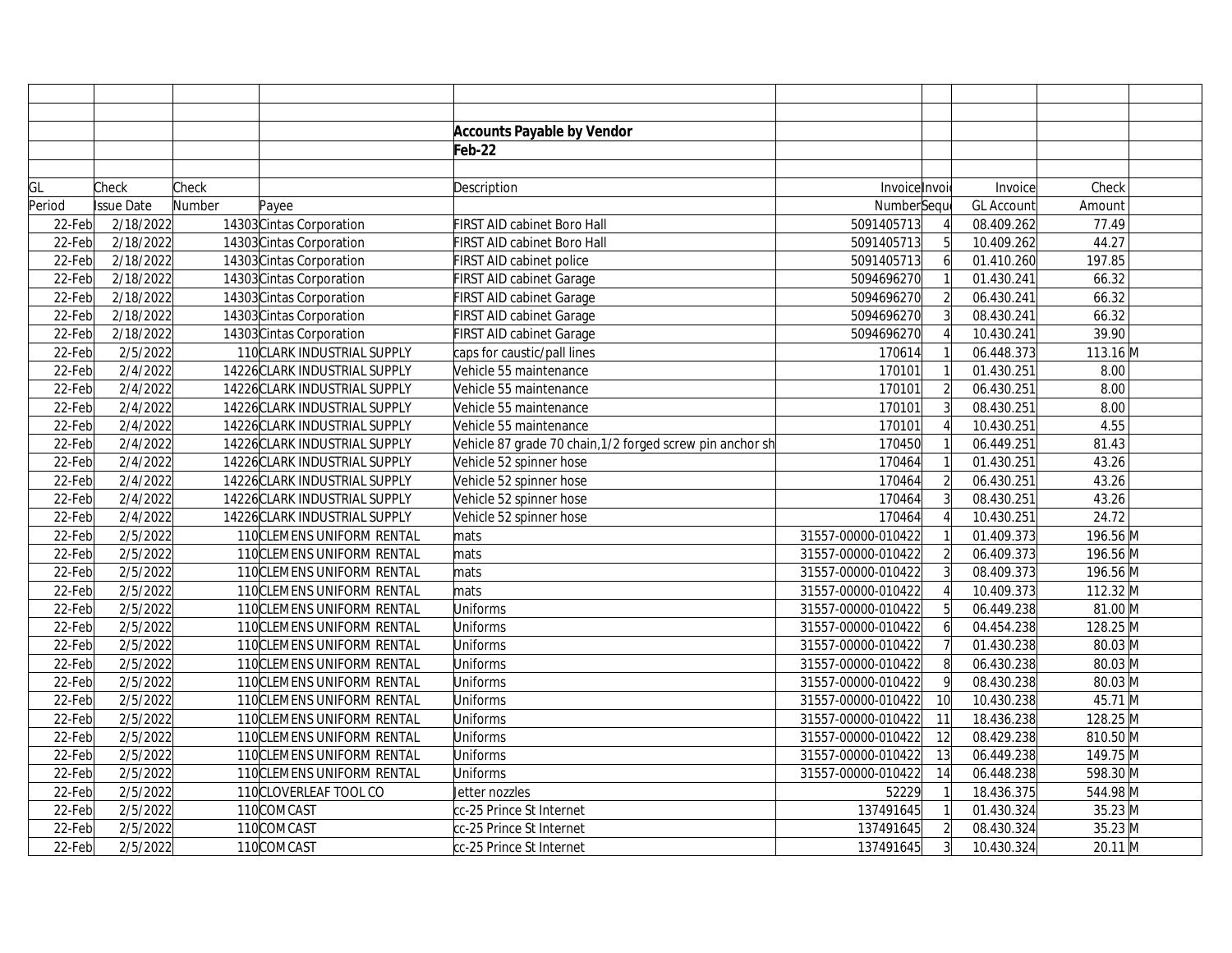|        |                   |        |                                                             | <b>Accounts Payable by Vendor</b>                         |                        |                |                   |              |  |
|--------|-------------------|--------|-------------------------------------------------------------|-----------------------------------------------------------|------------------------|----------------|-------------------|--------------|--|
|        |                   |        |                                                             | Feb-22                                                    |                        |                |                   |              |  |
|        |                   |        |                                                             |                                                           |                        |                |                   |              |  |
| GL     | Check             | Check  |                                                             | Description                                               | Invoice Invoi          |                | Invoice           | Check        |  |
| Period | <b>Issue Date</b> | Number | Payee                                                       |                                                           | NumberSeque            |                | <b>GL Account</b> | Amount       |  |
| 22-Feb | 2/5/2022          |        | 110COMCAST                                                  | cc-25 Prince St Internet                                  | 137491645              |                | 06.430.324        | 35.23 M      |  |
| 22-Feb | 2/5/2022          |        | 110Comcast                                                  | Internet                                                  | 99102160269564-010622  |                | 01.409.324        | 68.14 M      |  |
| 22-Feb | 2/5/2022          |        | 110Comcast                                                  | Internet                                                  | 99102160269564-010622  | $\overline{2}$ | 06.409.324        | 68.14 M      |  |
| 22-Feb | 2/5/2022          |        | 110Comcast                                                  | Internet                                                  | 99102160269564-010622  |                | 08.409.324        | 68.14 M      |  |
| 22-Feb | 2/5/2022          |        | 110Comcast                                                  | Internet                                                  | 99102160269564-010622  |                | 10.409.324        | 38.93 M      |  |
| 22-Feb | 2/5/2022          |        | 110Comcast                                                  | cc-71 W High high speed internet                          | 99102160280751-122421  |                | 04.456.324        | 199.99 M     |  |
| 22-Feb | 2/5/2022          |        | 110Comcast                                                  | cc-258 Manatawny St Internet                              | 99102160293895-010422  |                | 04.454.324        | 225.10 M     |  |
| 22-Feb | 2/5/2022          |        | 110Comcast                                                  | cc-25 Prince St Internet                                  | 99102160320748-010122  |                | 01.430.324        | $11.82 \, M$ |  |
| 22-Feb | 2/5/2022          |        | 110Comcast                                                  | cc-25 Prince St Internet                                  | 99102160320748-010122  | $\overline{2}$ | 06.430.324        | $11.82$ M    |  |
| 22-Feb | 2/5/2022          |        | 110Comcast                                                  | cc-25 Prince St Internet                                  | 99102160320748-010122  |                | 08.430.324        | $11.82 \, M$ |  |
| 22-Feb | 2/5/2022          |        | 110Comcast                                                  | cc-25 Prince St Internet                                  | 99102160320748-010122  |                | 10.430.324        | $6.74$ M     |  |
| 22-Feb | 2/5/2022          |        | 110Comcast                                                  | 25 Prince St Internet                                     | 99102160320748-120121  |                | 01.430.324        | $10.94$ M    |  |
| 22-Feb | 2/5/2022          |        | 110 Comcast                                                 | 25 Prince St Internet                                     | 99102160320748-120121  | $\overline{2}$ | 06.430.324        | $10.94 \, M$ |  |
| 22-Feb | 2/5/2022          |        | 110Comcast                                                  | 25 Prince St Internet                                     | 99102160320748-120121  |                | 08.430.324        | 10.94 M      |  |
| 22-Feb | 2/5/2022          |        | 110Comcast                                                  | 25 Prince St Internet                                     | 99102160320748-120121  |                | 10.430.324        | $6.23$ M     |  |
| 22-Feb | 2/5/2022          |        | 110Comcast                                                  | cc-341 Beech St internet                                  | 8.49910216039897E+15   |                | 01.410.324        | 189.46 M     |  |
| 22-Feb | 2/4/2022          |        | 14227 Comcast                                               | internet-1149 Glasgow St                                  | 8.49910219005412E+15   |                | 09.440.372        | 191.10       |  |
| 22-Feb | 2/2/2022          |        | 11246 Commonwealth of Pa                                    | Application for cert to operate water or wastewater syste | <b>SKIMSKI-111720</b>  |                | 06.448.420        | $(35.00)$ V  |  |
| 22-Feb | 2/5/2022          |        | 110 CommonwIth PA - Dept of Comm/ Permit fees for 02/2021   |                                                           | PERMIT FEES 02-2021    |                | 01.414.300        | 1,647.00 M   |  |
| 22-Feb | 2/5/2022          |        | 110 CommonwIth PA - Dept of Comm/CC-Permit fees for 03/2021 |                                                           | PERMIT FEES 03/2021    |                | 01.414.300        | 1,575.00 M   |  |
| 22-Feb | 2/5/2022          |        | 110 Commonwlth PA - Dept of Comm/CC-Permit fees for 04/2020 |                                                           | PERMIT FEES 04/2020    |                | 01.414.300        | 1,269.00 M   |  |
| 22-Feb | 2/5/2022          |        | 110 CommonwIth PA - Dept of Comm/CC-Permit fees for 01/2021 |                                                           | ERMIT FEES FOR 01/2021 |                | 01.414.300        | 1,251.00 M   |  |
| 22-Feb | 2/5/2022          |        | 110 CommonwIth PA - Dept of Comm/CC-Permit fees for 04/2021 |                                                           | PERMITS 04-2021        |                | 01.414.300        | 2,137.50 M   |  |
| 22-Feb | 2/4/2022          |        | 14228 Commonwealth of Pa                                    | Annual Adminstration fee to participate in 1033 Program   | 20022                  |                | 01.410.420        | 275.00       |  |
| 22-Feb | 2/4/2022          |        | 14228 Commonwealth of Pa                                    | Annual Adminstration fee to participate in 1033 Program   | 20022                  | $\overline{2}$ | 01.480.100        | 275.00       |  |
| 22-Feb | 2/18/2022         |        | 14305 Constellation Newenergy                               | cc-1209 Industrial Highway                                | 3398468                |                | 08.429.362        | 9,971.00     |  |
| 22-Feb | 2/4/2022          |        | 14229 Cortis, Brett                                         | continuing education                                      | CONTINUING EDUCATION   |                | 01.410.460        | 705.00       |  |
| 22-Feb | 2/18/2022         |        | 14306 Coyne Chemical                                        | sodium bisulfite                                          | 375445                 |                | 08.429.222        | 1,089.09     |  |
| 22-Feb | 2/18/2022         |        | 14307D & D Collision                                        | vehicle 106 2017 Kavatch, inspection, labor               | 38349                  |                | 14.415.251        | 90.00        |  |
| 22-Feb | 2/18/2022         |        | 14308 DAVIDHEISERS INC                                      | 36 stop watch tested, 8 battery replacement               | 25375                  |                | 01.410.253        | 680.00       |  |
| 22-Feb | 2/5/2022          |        | 110 DAVIS INSTRUMENTS                                       | cc-Part-Vantage Pro2                                      | 5700                   |                | 08.429.385        | 1,065.30 M   |  |
| 22-Feb | 2/10/2022         |        | 111111674 TFS Leasing Program of DeLage                     | Copier Contract                                           | 75243609               |                | 01.410.211        | $(868.03)$ V |  |
| 22-Feb | 2/1/2022          |        | 111111674 TFS Leasing Program of DeLage                     | Copier Contract                                           | 75243609               |                | 01.410.211        | 868.03 M     |  |
| 22-Feb | 2/10/2022         |        | 111111674 TFS Leasing Program of DeLage                     | Copier Contract                                           | 75243609               | $\overline{2}$ | 01.414.211        | $(133.42)$ V |  |
| 22-Feb | 2/1/2022          |        | 111111674 TFS Leasing Program of DeLage                     | Copier Contract                                           | 75243609               |                | 01.414.211        | 133.42 M     |  |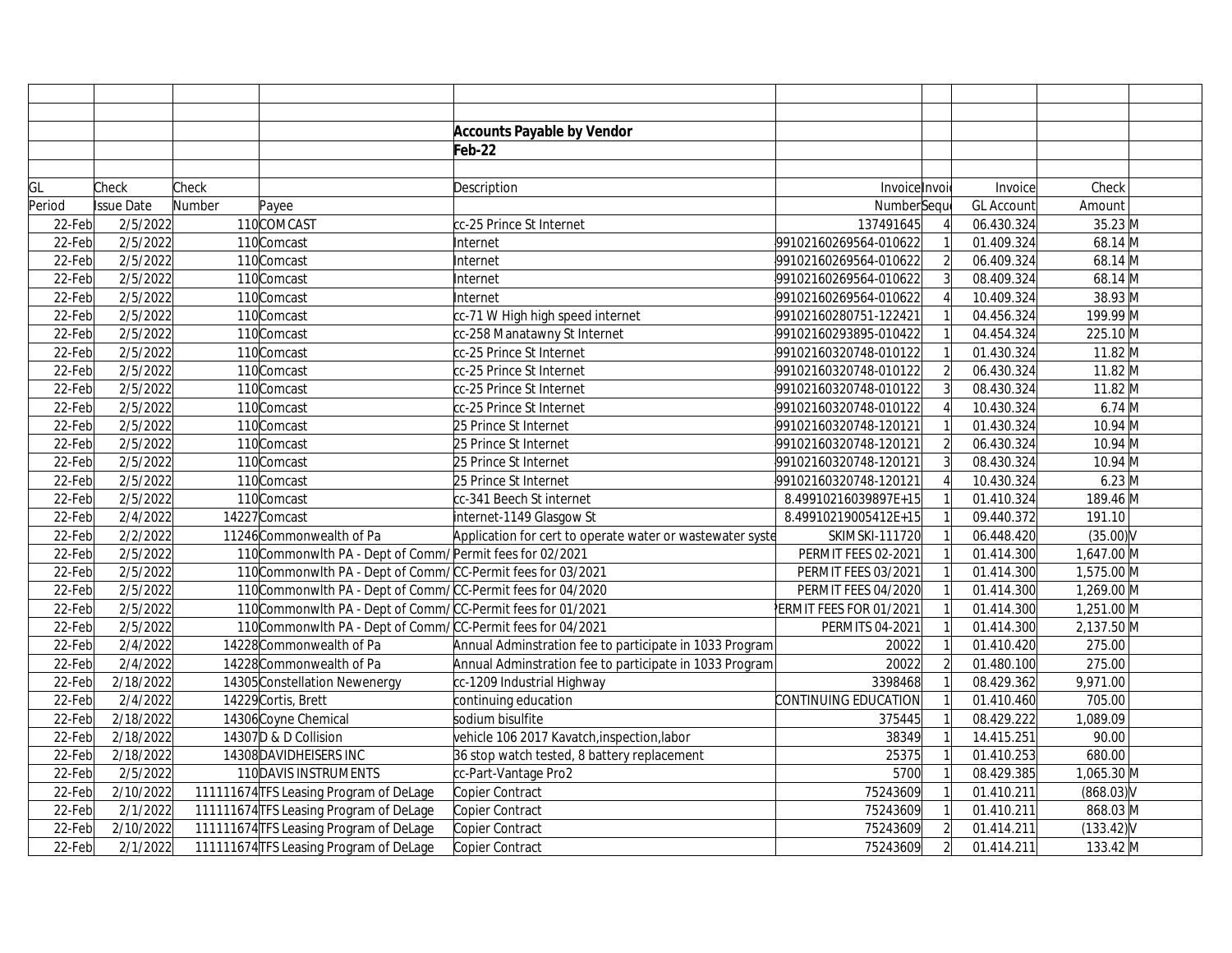|        |                   |        |                                         | <b>Accounts Payable by Vendor</b> |               |                  |                   |             |  |
|--------|-------------------|--------|-----------------------------------------|-----------------------------------|---------------|------------------|-------------------|-------------|--|
|        |                   |        |                                         | Feb-22                            |               |                  |                   |             |  |
|        |                   |        |                                         |                                   |               |                  |                   |             |  |
| GL     | Check             | Check  |                                         | Description                       | Invoice Invoi |                  | Invoice           | Check       |  |
| Period | <b>Issue Date</b> | Number | Payee                                   |                                   | NumberSequ    |                  | <b>GL Account</b> | Amount      |  |
| 22-Feb | 2/10/2022         |        | 111111674 TFS Leasing Program of DeLage | Copier Contract                   | 75243609      | $\overline{3}$   | 10.414.211        | (133.42)    |  |
| 22-Feb | 2/1/2022          |        | 111111674 TFS Leasing Program of DeLage | Copier Contract                   | 75243609      | $\overline{3}$   | 10.414.211        | 133.42 M    |  |
| 22-Feb | 2/10/2022         |        | 111111674 TFS Leasing Program of DeLage | Copier Contract                   | 75243609      |                  | 01.401.211        | (47.74)     |  |
| 22-Feb | 2/1/2022          |        | 111111674 TFS Leasing Program of DeLage | Copier Contract                   | 75243609      |                  | 01.401.211        | 47.74 M     |  |
| 22-Feb | 2/10/2022         |        | 111111674 TFS Leasing Program of DeLage | Copier Contract                   | 75243609      | 5 <sup>1</sup>   | 06.401.211        | $(47.74)$ V |  |
| 22-Feb | 2/1/2022          |        | 111111674 TFS Leasing Program of DeLage | Copier Contract                   | 75243609      | 5 <sup>1</sup>   | 06.401.211        | 47.74 M     |  |
| 22-Feb | 2/10/2022         |        | 111111674 TFS Leasing Program of DeLage | Copier Contract                   | 75243609      | $6 \overline{6}$ | 08.401.211        | (47.74)     |  |
| 22-Feb | 2/1/2022          |        | 111111674 TFS Leasing Program of DeLage | Copier Contract                   | 75243609      |                  | 08.401.211        | 47.74 M     |  |
| 22-Feb | 2/10/2022         |        | 111111674 TFS Leasing Program of DeLage | Copier Contract                   | 75243609      |                  | 10.401.211        | $(27.28)$ V |  |
| 22-Feb | 2/1/2022          |        | 111111674 TFS Leasing Program of DeLage | Copier Contract                   | 75243609      |                  | 10.401.211        | 27.28 M     |  |
| 22-Feb | 2/10/2022         |        | 111111674 TFS Leasing Program of DeLage | Copier Contract                   | 75243609      | 8                | 01.406.211        | (47.74)     |  |
| 22-Feb | 2/1/2022          |        | 111111674 TFS Leasing Program of DeLage | Copier Contract                   | 75243609      | 8                | 01.406.211        | 47.74 M     |  |
| 22-Feb | 2/10/2022         |        | 111111674 TFS Leasing Program of DeLage | Copier Contract                   | 75243609      | <sub>9</sub>     | 06.406.211        | $(47.74)$ V |  |
| 22-Feb | 2/1/2022          |        | 111111674 TFS Leasing Program of DeLage | Copier Contract                   | 75243609      | $\mathsf{q}$     | 06.406.211        | 47.74 M     |  |
| 22-Feb | 2/10/2022         |        | 111111674 TFS Leasing Program of DeLage | Copier Contract                   | 75243609      | 10               | 08.406.211        | $(47.74)$ V |  |
| 22-Feb | 2/1/2022          |        | 111111674 TFS Leasing Program of DeLage | Copier Contract                   | 75243609      | 10               | 08.406.211        | 47.74 M     |  |
| 22-Feb | 2/10/2022         |        | 111111674 TFS Leasing Program of DeLage | Copier Contract                   | 75243609      | 11               | 10.406.211        | $(27.28)$ V |  |
| 22-Feb | 2/1/2022          |        | 111111674 TFS Leasing Program of DeLage | Copier Contract                   | 75243609      | 11               | 10.406.211        | 27.28 M     |  |
| 22-Feb | 2/10/2022         |        | 111111674 TFS Leasing Program of DeLage | Copier Contract                   | 75243609      | 12               | 04.452.211        | $(29.54)$ V |  |
| 22-Feb | 2/1/2022          |        | 111111674 TFS Leasing Program of DeLage | Copier Contract                   | 75243609      | 12               | 04.452.211        | 29.54 M     |  |
| 22-Feb | 2/10/2022         |        | 111111674 TFS Leasing Program of DeLage | Copier Contract                   | 75243609      | 13               | 01.402.211        | $(41.36)$ V |  |
| 22-Feb | 2/1/2022          |        | 111111674 TFS Leasing Program of DeLage | Copier Contract                   | 75243609      | 13               | 01.402.211        | 41.36 M     |  |
| 22-Feb | 2/10/2022         |        | 111111674 TFS Leasing Program of DeLage | Copier Contract                   | 75243609      | 14               | 06.402.211        | $(41.36)$ V |  |
| 22-Feb | 2/1/2022          |        | 111111674 TFS Leasing Program of DeLage | Copier Contract                   | 75243609      | 14               | 06.402.211        | 41.36 M     |  |
| 22-Feb | 2/10/2022         |        | 111111674 TFS Leasing Program of DeLage | Copier Contract                   | 75243609      | 15               | 08.402.211        | $(41.36)$ V |  |
| 22-Feb | 2/1/2022          |        | 111111674 TFS Leasing Program of DeLage | Copier Contract                   | 75243609      | 15               | 08.402.211        | 41.36 M     |  |
| 22-Feb | 2/10/2022         |        | 111111674 TFS Leasing Program of DeLage | Copier Contract                   | 75243609      | 16               | 10.402.211        | (8.86)      |  |
| 22-Feb | 2/1/2022          |        | 111111674 TFS Leasing Program of DeLage | Copier Contract                   | 75243609      | 16               | 10.402.211        | $8.86$ M    |  |
| 22-Feb | 2/10/2022         |        | 111111674 TFS Leasing Program of DeLage | Copier Contract                   | 75243609      | 17               | 01.430.211        | $(41.36)$ V |  |
| 22-Feb | 2/1/2022          |        | 111111674 TFS Leasing Program of DeLage | Copier Contract                   | 75243609      | 17               | 01.430.211        | 41.36 M     |  |
| 22-Feb | 2/10/2022         |        | 111111674 TFS Leasing Program of DeLage | Copier Contract                   | 75243609      | 18               | 06.430.211        | $(41.36)$ V |  |
| 22-Feb | 2/1/2022          |        | 111111674 TFS Leasing Program of DeLage | Copier Contract                   | 75243609      | 18               | 06.430.211        | 41.36 M     |  |
| 22-Feb | 2/10/2022         |        | 111111674 TFS Leasing Program of DeLage | Copier Contract                   | 75243609      | 19               | 08.430.211        | $(41.36)$ V |  |
| 22-Feb | 2/1/2022          |        | 111111674 TFS Leasing Program of DeLage | Copier Contract                   | 75243609      | 19               | 08.430.211        | 41.36 M     |  |
| 22-Feb | 2/10/2022         |        | 111111674 TFS Leasing Program of DeLage | Copier Contract                   | 75243609      | 20               | 10.430.211        | $(8.82)$ V  |  |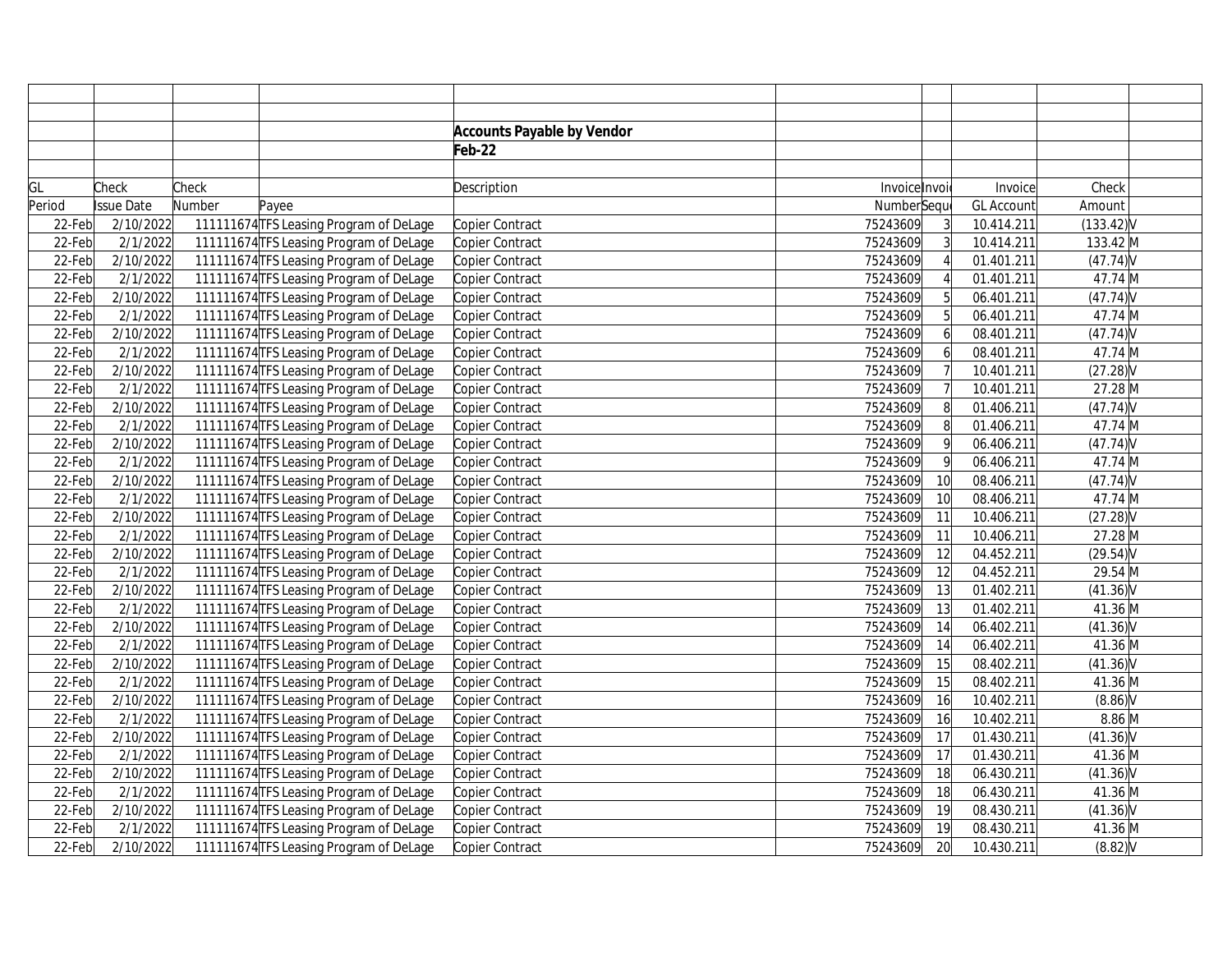|        |            |        |                                              | <b>Accounts Payable by Vendor</b> |               |                |                   |           |  |
|--------|------------|--------|----------------------------------------------|-----------------------------------|---------------|----------------|-------------------|-----------|--|
|        |            |        |                                              | Feb-22                            |               |                |                   |           |  |
|        |            |        |                                              |                                   |               |                |                   |           |  |
| GL     | Check      | Check  |                                              | Description                       | Invoice Invoi |                | Invoice           | Check     |  |
| Period | Issue Date | Number | Payee                                        |                                   | NumberSeque   |                | <b>GL Account</b> | Amount    |  |
| 22-Feb | 2/1/2022   |        | 111111674 TFS Leasing Program of DeLage      | Copier Contract                   | 75243609      | 20             | 10.430.211        | $8.82$ M  |  |
| 22-Feb | 2/1/2022   |        | 111111676 TFS Leasing Program of DeLage      | Copier Contract                   | 75243609      |                | 01.410.211        | 868.03 M  |  |
| 22-Feb | 2/1/2022   |        | 111111676 TFS Leasing Program of DeLage      | Copier Contract                   | 75243609      |                | 01.414.211        | 133.42 M  |  |
| 22-Feb | 2/1/2022   |        | 111111676 TFS Leasing Program of DeLage      | Copier Contract                   | 75243609      |                | 10.414.211        | 133.42 M  |  |
| 22-Feb | 2/1/2022   |        | 111111676 TFS Leasing Program of DeLage      | Copier Contract                   | 75243609      |                | 01.401.211        | 47.74 M   |  |
| 22-Feb | 2/1/2022   |        | 111111676 TFS Leasing Program of DeLage      | Copier Contract                   | 75243609      |                | 06.401.211        | 47.74 M   |  |
| 22-Feb | 2/1/2022   |        | 111111676 TFS Leasing Program of DeLage      | Copier Contract                   | 75243609      |                | 08.401.211        | 47.74 M   |  |
| 22-Feb | 2/1/2022   |        | 111111676 TFS Leasing Program of DeLage      | Copier Contract                   | 75243609      |                | 10.401.211        | 27.28 M   |  |
| 22-Feb | 2/1/2022   |        | 111111676 TFS Leasing Program of DeLage      | Copier Contract                   | 75243609      | 8              | 01.406.211        | 47.74 M   |  |
| 22-Feb | 2/1/2022   |        | 111111676 TFS Leasing Program of DeLage      | Copier Contract                   | 75243609      | 9              | 06.406.211        | 47.74 M   |  |
| 22-Feb | 2/1/2022   |        | 111111676 TFS Leasing Program of DeLage      | Copier Contract                   | 75243609      | 10             | 08.406.211        | 47.74 M   |  |
| 22-Feb | 2/1/2022   |        | 111111676 TFS Leasing Program of DeLage      | Copier Contract                   | 75243609      | 11             | 10.406.211        | 27.28 M   |  |
| 22-Feb | 2/1/2022   |        | 111111676 TFS Leasing Program of DeLage      | Copier Contract                   | 75243609      | 12             | 04.452.211        | 29.54 M   |  |
| 22-Feb | 2/1/2022   |        | 111111676 TFS Leasing Program of DeLage      | Copier Contract                   | 75243609      | 13             | 01.402.211        | 41.36 M   |  |
| 22-Feb | 2/1/2022   |        | 111111676 TFS Leasing Program of DeLage      | Copier Contract                   | 75243609      | 14             | 06.402.211        | 41.36 M   |  |
| 22-Feb | 2/1/2022   |        | 111111676 TFS Leasing Program of DeLage      | Copier Contract                   | 75243609      | 15             | 08.402.211        | 41.36 M   |  |
| 22-Feb | 2/1/2022   |        | 111111676 TFS Leasing Program of DeLage      | Copier Contract                   | 75243609      | 16             | 10.402.211        | $8.86$ M  |  |
| 22-Feb | 2/1/2022   |        | 111111676 TFS Leasing Program of DeLage      | Copier Contract                   | 75243609      | 17             | 01.430.211        | 41.36 M   |  |
| 22-Feb | 2/1/2022   |        | 111111676 TFS Leasing Program of DeLage      | Copier Contract                   | 75243609      | 18             | 06.430.211        | 41.36 M   |  |
| 22-Feb | 2/1/2022   |        | 111111676 TFS Leasing Program of DeLage      | Copier Contract                   | 75243609      | 19             | 08.430.211        | 41.36 M   |  |
| 22-Feb | 2/1/2022   |        | 111111676 TFS Leasing Program of DeLage      | Copier Contract                   | 75243609      | 20             | 10.430.211        | $8.82$ M  |  |
| 22-Feb | 2/18/2022  |        | 14309 Decotex                                | PPS mono 41 oz spiral belt        | INV39443      |                | 08.429.378        | 17,072.80 |  |
| 22-Feb | 2/3/2022   |        | 111111677 DELTA DENTALOF PENNSYLVANIA Dental |                                   | BE004828126F  |                | 01.401.196        | 71.13 M   |  |
| 22-Feb | 2/3/2022   |        | 111111677 DELTA DENTALOF PENNSYLVANIA Dental |                                   | BE004828126F  |                | 06.401.196        | 71.13 M   |  |
| 22-Feb | 2/3/2022   |        | 111111677 DELTA DENTALOF PENNSYLVANIA Dental |                                   | BE004828126F  |                | 08.401.196        | 71.13 M   |  |
| 22-Feb | 2/3/2022   |        | 111111677 DELTA DENTALOF PENNSYLVANIA Dental |                                   | BE004828126F  |                | 10.401.196        | 40.65 M   |  |
| 22-Feb | 2/3/2022   |        | 111111677 DELTA DENTALOF PENNSYLVANIA Dental |                                   | BE004828126F  | 5 <sup>1</sup> | 01.402.196        | 118.55 M  |  |
| 22-Feb | 2/3/2022   |        | 111111677 DELTA DENTALOF PENNSYLVANIA Dental |                                   | BE004828126F  | 6              | 06.402.196        | 160.89 M  |  |
| 22-Feb | 2/3/2022   |        | 111111677 DELTA DENTALOF PENNSYLVANIA Dental |                                   | BE004828126F  |                | 08.402.196        | 160.89 M  |  |
| 22-Feb | 2/3/2022   |        | 111111677 DELTA DENTALOF PENNSYLVANIA Dental |                                   | BE004828126F  | 8              | 10.402.196        | 67.74 M   |  |
| 22-Feb | 2/3/2022   |        | 111111677 DELTA DENTALOF PENNSYLVANIA Dental |                                   | BE004828126F  | 9              | 01.403.196        | 84.68 M   |  |
| 22-Feb | 2/3/2022   |        | 111111677 DELTA DENTALOF PENNSYLVANIA Dental |                                   | BE004828126F  | 10             | 01.406.196        | 47.42 M   |  |
| 22-Feb | 2/3/2022   |        | 111111677 DELTA DENTALOF PENNSYLVANIA Dental |                                   | BE004828126F  | 11             | 06.406.196        | 47.42 M   |  |
| 22-Feb | 2/3/2022   |        | 111111677 DELTA DENTALOF PENNSYLVANIA Dental |                                   | BE004828126F  | 12             | 08.406.196        | 47.42 M   |  |
| 22-Feb | 2/3/2022   |        | 111111677 DELTA DENTALOF PENNSYLVANIA Dental |                                   | BE004828126F  | 13             | 10.406.196        | 27.10 M   |  |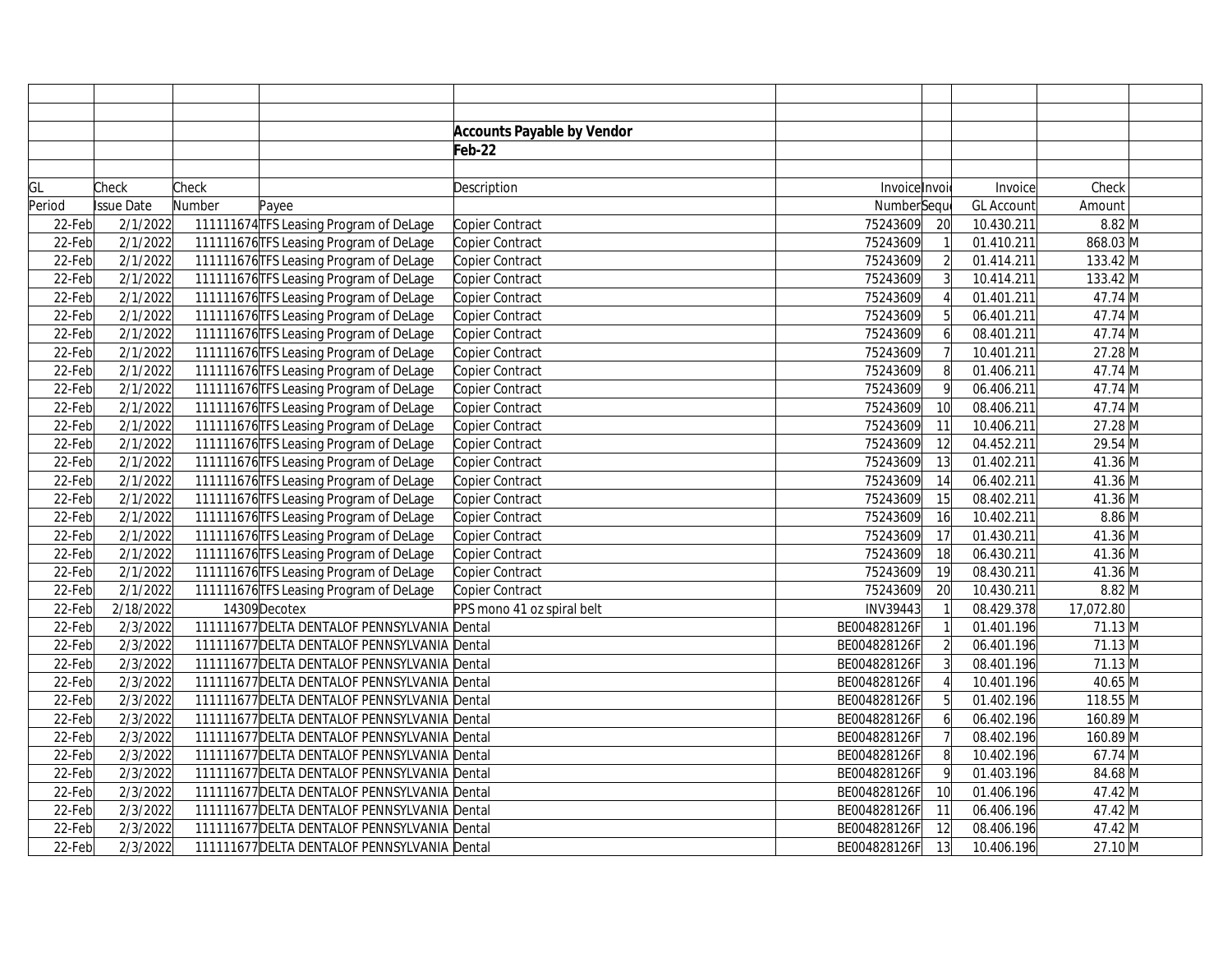|        |                   |        |                                              | <b>Accounts Payable by Vendor</b>                                                            |                     |                |                   |            |
|--------|-------------------|--------|----------------------------------------------|----------------------------------------------------------------------------------------------|---------------------|----------------|-------------------|------------|
|        |                   |        |                                              | Feb-22                                                                                       |                     |                |                   |            |
|        |                   |        |                                              |                                                                                              |                     |                |                   |            |
| GL     | Check             | Check  |                                              | Description                                                                                  | Invoice Invoi       |                | Invoice           | Check      |
| Period | <b>Issue Date</b> | Number | Payee                                        |                                                                                              | NumberSeque         |                | <b>GL Account</b> | Amount     |
| 22-Feb | 2/3/2022          |        | 111111677 DELTA DENTALOF PENNSYLVANIA Dental |                                                                                              | BE004828126F        | 14             | 01.410.196        | 4,403.23 M |
| 22-Feb | 2/3/2022          |        | 111111677 DELTA DENTALOF PENNSYLVANIA Dental |                                                                                              | BE004828126F        | 15             | 01.414.196        | 635.08 M   |
| 22-Feb | 2/3/2022          |        | 111111677 DELTA DENTALOF PENNSYLVANIA Dental |                                                                                              | BE004828126F        | 16             | 01.430.196        | 260.81 M   |
| 22-Feb | 2/3/2022          |        | 111111677 DELTA DENTALOF PENNSYLVANIA Dental |                                                                                              | BE004828126F        | 17             | 06.430.196        | 260.81 M   |
| 22-Feb | 2/3/2022          |        | 111111677 DELTA DENTALOF PENNSYLVANIA Dental |                                                                                              | BE004828126F        | 18             | 08.430.196        | 260.81 M   |
| 22-Feb | 2/3/2022          |        | 111111677 DELTA DENTALOF PENNSYLVANIA Dental |                                                                                              | BE004828126F        | 19             | 10.430.196        | 149.03 M   |
| 22-Feb | 2/3/2022          |        | 111111677 DELTA DENTALOF PENNSYLVANIA Dental |                                                                                              | BE004828126F        | 20             | 04.452.196        | 169.35 M   |
| 22-Feb | 2/3/2022          |        | 111111677 DELTA DENTALOF PENNSYLVANIA Dental |                                                                                              | BE004828126F        | 21             | 04.454.196        | 254.03 M   |
| 22-Feb | 2/3/2022          |        | 111111677 DELTA DENTALOF PENNSYLVANIA Dental |                                                                                              | BE004828126F        | 22             | 06.447.196        | 177.82 M   |
| 22-Feb | 2/3/2022          |        | 111111677 DELTA DENTALOF PENNSYLVANIA Dental |                                                                                              | BE004828126F        | 23             | 08.447.196        | 414.92 M   |
| 22-Feb | 2/3/2022          |        | 111111677 DELTA DENTALOF PENNSYLVANIA Dental |                                                                                              | BE004828126F        | 24             | 06.448.196        | 508.06 M   |
| 22-Feb | 2/3/2022          |        | 111111677 DELTA DENTALOF PENNSYLVANIA Dental |                                                                                              | BE004828126F        | 25             | 06.449.196        | 423.39 M   |
| 22-Feb | 2/3/2022          |        | 111111677 DELTA DENTALOF PENNSYLVANIA Dental |                                                                                              | BE004828126F        | 26             | 08.429.196        | 846.77 M   |
| 22-Feb | 2/3/2022          |        | 111111677 DELTA DENTALOF PENNSYLVANIA Dental |                                                                                              | BE004828126F        | 27             | 06.429.196        | 84.68 M    |
| 22-Feb | 2/3/2022          |        | 111111677 DELTA DENTALOF PENNSYLVANIA Dental |                                                                                              | BE004828126F        | 28             | 10.414.196        | 296.37 M   |
| 22-Feb | 2/3/2022          |        | 111111677 DELTA DENTALOF PENNSYLVANIA Dental |                                                                                              | BE004828126F        | 29             | 14.415.196        | 84.68 M    |
| 22-Feb | 2/3/2022          |        | 111111677 DELTA DENTALOF PENNSYLVANIA Dental |                                                                                              | BE004828126F        | 30             | 18.436.196        | 254.01 M   |
| 22-Feb | 2/4/2022          |        | 14230 Denali Water Solutions                 | Dry Class B Biosolids in trailers 12/11/21                                                   | INV283216           |                | 08.429.365        | 839.69     |
| 22-Feb | 2/4/2022          |        | 14230 Denali Water Solutions                 | Deliver rollof container, empty and return, trash disposal                                   | INV283217           |                | 08.429.365        | 375.00     |
| 22-Feb | 2/18/2022         |        | 14310 Denali Water Solutions                 | Deliver rollof container, empty and return, trash disposal                                   | INV286160           |                | 08.429.365        | 750.00     |
| 22-Feb | 2/18/2022         |        | 14310 Denali Water Solutions                 | Deliver rollof container, empty and return, trash disposal                                   | INV288974           |                | 08.429.365        | 390.00     |
| 22-Feb | 2/4/2022          |        |                                              | 14231 DENNEY ELECTRIC OF BOYERTOWN 18 Spring City Electrical: 20'11 Pottstown Light Standard | s101684964.001      |                | 45.464.292        | 183,150.00 |
| 22-Feb | 2/4/2022          |        |                                              | 14231 DENNEY ELECTRIC OF BOYERTOWN LEd Rated T/L photo cell 120/277V                         | S101783735.001      |                | 02.434.372        | 265.44     |
| 22-Feb | 2/4/2022          |        | 14232 DISTRICT COURT 38-1-11                 | Civil complaint against B Martin LLC                                                         | <b>B MARTIN LLC</b> |                | 08.404.314        | 124.40     |
| 22-Feb | 2/5/2022          |        | 110 Dolan Consulting Group                   | cc-Community Policing Training-Beary                                                         | ORD006277           |                | 01.410.461        | 195.00 M   |
| 22-Feb | 2/4/2022          |        | 14233 DWF INDUSTRIES                         | truck 87 repair                                                                              | 1622                |                | 06.449.251        | 150.00     |
| 22-Feb | 2/5/2022          |        | 110Ebay                                      | cc-motherboard, switch ti band, ehternet multi industrial                                    | 15-08127-75259      |                | 06.448.266        | 1,242.25 M |
| 22-Feb | 2/4/2022          |        | 14234 EDWARDS BUSINESS SYSTEMS               | contract base rate 01/20/22-02/19/22, Contract overage                                       | 3269790             |                | 08.429.210        | 68.26      |
| 22-Feb | 2/5/2022          |        | 110Ehrlich, J.C.                             | 25 Prince St general maintenance                                                             | 4549725             |                | 01.430.371        | 31.92 M    |
| 22-Feb | 2/5/2022          |        | 110Ehrlich, J.C.                             | 25 Prince St general maintenance                                                             | 4549725             | $\overline{2}$ | 06.430.371        | 31.92 M    |
| 22-Feb | 2/5/2022          |        | 110Ehrlich, J.C.                             | 25 Prince St general maintenance                                                             | 4549725             | $\overline{3}$ | 08.430.371        | 31.92 M    |
| 22-Feb | 2/5/2022          |        | 110Ehrlich, J.C.                             | 25 Prince St general maintenance                                                             | 4549725             |                | 10.430.371        | 18.24 M    |
| 22-Feb | 2/5/2022          |        | 110Ehrlich, J.C.                             | cc-100 e high commercial pest control                                                        | 4552869             |                | 01.409.262        | $50.68$ M  |
| 22-Feb | 2/5/2022          |        | 110Ehrlich, J.C.                             | cc-100 e high commercial pest control                                                        | 4552869             | $\overline{2}$ | 06.409.262        | $50.68$ M  |
| 22-Feb | 2/5/2022          |        | 110Ehrlich, J.C.                             | cc-100 e high commercial pest control                                                        | 4552869             | $\overline{3}$ | 08.409.262        | $50.68$ M  |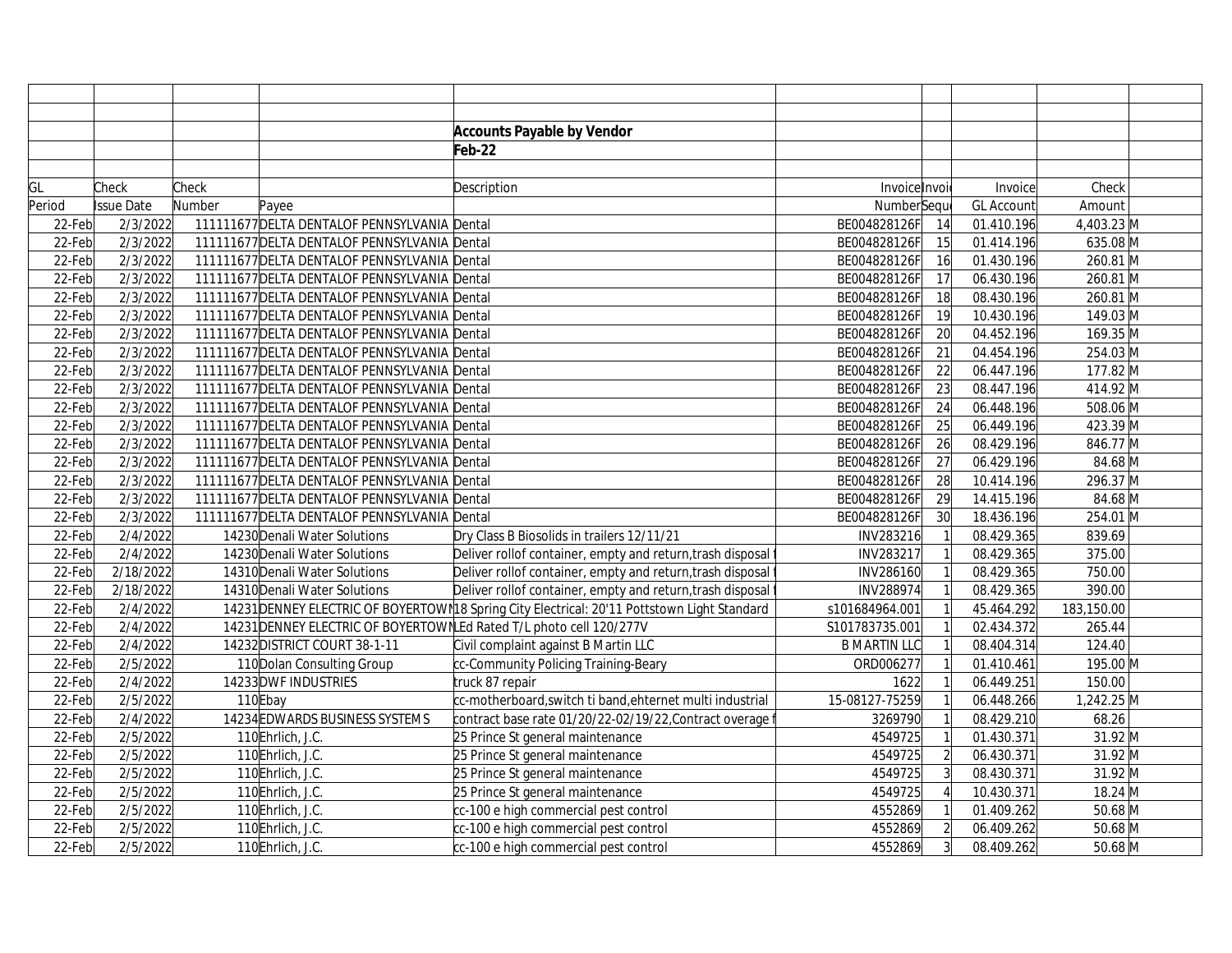|        |                      |        |                                                           | <b>Accounts Payable by Vendor</b>                        |                |                |                   |             |  |
|--------|----------------------|--------|-----------------------------------------------------------|----------------------------------------------------------|----------------|----------------|-------------------|-------------|--|
|        |                      |        |                                                           | Feb-22                                                   |                |                |                   |             |  |
|        |                      |        |                                                           |                                                          |                |                |                   |             |  |
| GL     | Check                | Check  |                                                           | Description                                              | Invoice Invoi  |                | Invoice           | Check       |  |
| Period | Issue Date           | Number | Payee                                                     |                                                          | NumberSequ     |                | <b>GL Account</b> | Amount      |  |
| 22-Feb | 2/5/2022             |        | 110Ehrlich, J.C.                                          | cc-100 e high commercial pest control                    | 4552869        |                | 10.409.262        | 28.96 M     |  |
| 22-Feb | 2/5/2022             |        | 110Ehrlich, J.C.                                          | cc-100 e high commercial pest control                    | 4761471        |                | 01.409.262        | $50.68$ M   |  |
| 22-Feb | 2/5/2022             |        | 110Ehrlich, J.C.                                          | cc-100 e high commercial pest control                    | 4761471        | $\mathfrak{D}$ | 06.409.262        | $50.68$ M   |  |
| 22-Feb | 2/5/2022             |        | 110Ehrlich, J.C.                                          | cc-100 e high commercial pest control                    | 4761471        |                | 08.409.262        | $50.68$ M   |  |
| 22-Feb | 2/5/2022             |        | 110Ehrlich, J.C.                                          | cc-100 e high commercial pest control                    | 4761471        |                | 10.409.262        | 28.96 M     |  |
| 22-Feb | 2/18/2022            |        | 14311 EMPIRE HOOK & LADDER                                | Fire Co Allocation                                       | Apr-22         |                | 14.415.506        | 25,188.22   |  |
| 22-Feb | 2/4/2022             |        | 14235 Environmental Service & Equipmer Chlorine gas alarm |                                                          | 13695          |                | 08.429.374        | 2,125.18    |  |
| 22-Feb | 2/18/2022            |        | 14312 Environmental Standards                             | Pottstown Pollock Park soil Delineation                  | 98418          |                | 45.464.217        | 2,964.35    |  |
| 22-Feb | 2/18/2022            |        | 14313 Evans-Hauseman-Richard                              | Aviation-renew policy                                    | 246211         |                | 09.486.100        | 8,325.00    |  |
| 22-Feb | 2/5/2022             |        | 110Event Brite                                            | cc-Courtroom Karate registration Seanor, Beary, Maciejew | 2483497709     |                | 01.410.461        | 796.00 M    |  |
| 22-Feb | 2/5/2022             |        | 110Event Brite                                            | courtroom Karate-Morrisey                                | 2653686109     |                | 01.410.461        | 199.00 M    |  |
| 22-Feb | 2/5/2022             |        | 110Event Brite                                            | cc-Courtroom Karate registration Owens                   | 2653785079     |                | 01.411.461        | 199.00 M    |  |
| 22-Feb | 2/5/2022             |        | 110EVIDENT INC                                            | 100 DNA Pro Swab boxes                                   | 185190         |                | 01.410.225        | 55.00 M     |  |
| 22-Feb | 2/5/2022             |        | 110EVIDENT INC                                            | cc-36 Kraft paper roll"                                  | 186227A        |                | 01.410.225        | 115.42 M    |  |
| 22-Feb | $\frac{1}{2}/4/2022$ |        | 14236 EXETER SUPPLY CO INC                                | 24 N12 HDPE Pipe"                                        | 319950         |                | 04.454.241        | 1,350.00    |  |
| 22-Feb | 2/5/2022             |        | 110Expedia                                                | cc-Hotel 02/22/22-02/24/22-Licwinko                      | 72237227783260 |                | 01.410.461        | 247.75 M    |  |
| 22-Feb | 2/5/2022             |        | 110FBI LEEDA                                              | cc-Morrisey-CLI-Pottstown Pa 02/2022                     | 200063769      |                | 01.410.461        | 695.00 M    |  |
| 22-Feb | 2/5/2022             |        | 110FBI LEEDA                                              | cc-Morrisey registration FBI Leeda 30th annual executive | 59673121       |                | 01.410.461        | 425.00 M    |  |
| 22-Feb | 2/5/2022             |        | 110 FEDERAL EXPRESS CORP                                  | Postage - Penn State Ag lab                              | 7-604-90736    |                | 08.429.325        | 42.78 M     |  |
| 22-Feb | 2/5/2022             |        | 110 FEDERAL EXPRESS CORP                                  | cc-Postage to Penn State Univ Ag                         | 7-612-84039    |                | 08.429.325        | 26.51 M     |  |
| 22-Feb | 2/5/2022             |        | 110 FEDERAL EXPRESS CORP                                  | cc-Postage to Montg County Housing & Comm Developm       | 805953733919   |                | 01.401.325        | $8.62$ M    |  |
| 22-Feb | 2/5/2022             |        | 110 FEDERAL EXPRESS CORP                                  | cc-Postage to Montg County Housing & Comm Developm       | 805953733919   | $\overline{2}$ | 06.401.325        | $8.62$ M    |  |
| 22-Feb | 2/5/2022             |        | 110 FEDERAL EXPRESS CORP                                  | cc-Postage to Montg County Housing & Comm Developm       | 805953733919   |                | 08.401.325        | $8.62$ M    |  |
| 22-Feb | 2/5/2022             |        | 110 FEDERAL EXPRESS CORP                                  | cc-Postage to Montg County Housing & Comm Developm       | 805953733919   |                | 10.401.325        | $4.92$ M    |  |
| 22-Feb | 2/5/2022             |        | 110 FEDERAL EXPRESS CORP                                  | cc-Postage to Delta Airport Consultants                  | 805953733952   |                | 09.440.325        | 34.97 M     |  |
| 22-Feb | 2/4/2022             |        | 14237 FEDERAL EXPRESS CORP                                | Postage to Vincent Pompo                                 | 7-630-83828    |                | 08.429.325        | 25.14       |  |
| 22-Feb | 2/4/2022             |        | 14237 FEDERAL EXPRESS CORP                                | Postage to Vincent Pompo                                 | 7-630-83828    | $\overline{2}$ | 06.448.325        | 25.14       |  |
| 22-Feb | 2/4/2022             |        | 14237 FEDERAL EXPRESS CORP                                | Postage to Vincent Pompo                                 | 7-640-35234    |                | 08.429.325        | 25.21       |  |
| 22-Feb | 2/4/2022             |        | 14237 FEDERAL EXPRESS CORP                                | Postage to Vincent Pompo                                 | 7-640-35234    | $\overline{2}$ | 06.448.325        | 25.21       |  |
| 22-Feb | 2/18/2022            |        | 14314 Fire Line Equipment                                 | Quint 69 maintenance                                     | 46729          |                | 14.415.252        | 7,573.68    |  |
| 22-Feb | 2/18/2022            |        | 14314 Fire Line Equipment                                 | Quint 69 maintenance                                     | 46730          |                | 14.415.252        | 2,489.93    |  |
| 22-Feb | 2/18/2022            |        | 14314 Fire Line Equipment                                 | Quint 69 maintenance                                     | 46731          |                | 14.415.251        | 878.66      |  |
| 22-Feb | 2/11/2022            |        | 12264 First Platinum Abstract                             | Refund overpayment of 503 Walnut St                      | 503 WALNUT ST  |                | 99.178.000        | $(21.00)$ V |  |
| 22-Feb | 2/18/2022            |        | 14315 First Platinum Abstract                             | Refund overpayment of 503 Walnut St                      | 503 WALNUT ST  |                | 99.178.000        | 21.00       |  |
| 22-Feb | 2/5/2022             |        | 110 FISHER SCIENTIFIC CO                                  | lab supplies                                             | 7547565        |                | 08.429.225        | 177.15 M    |  |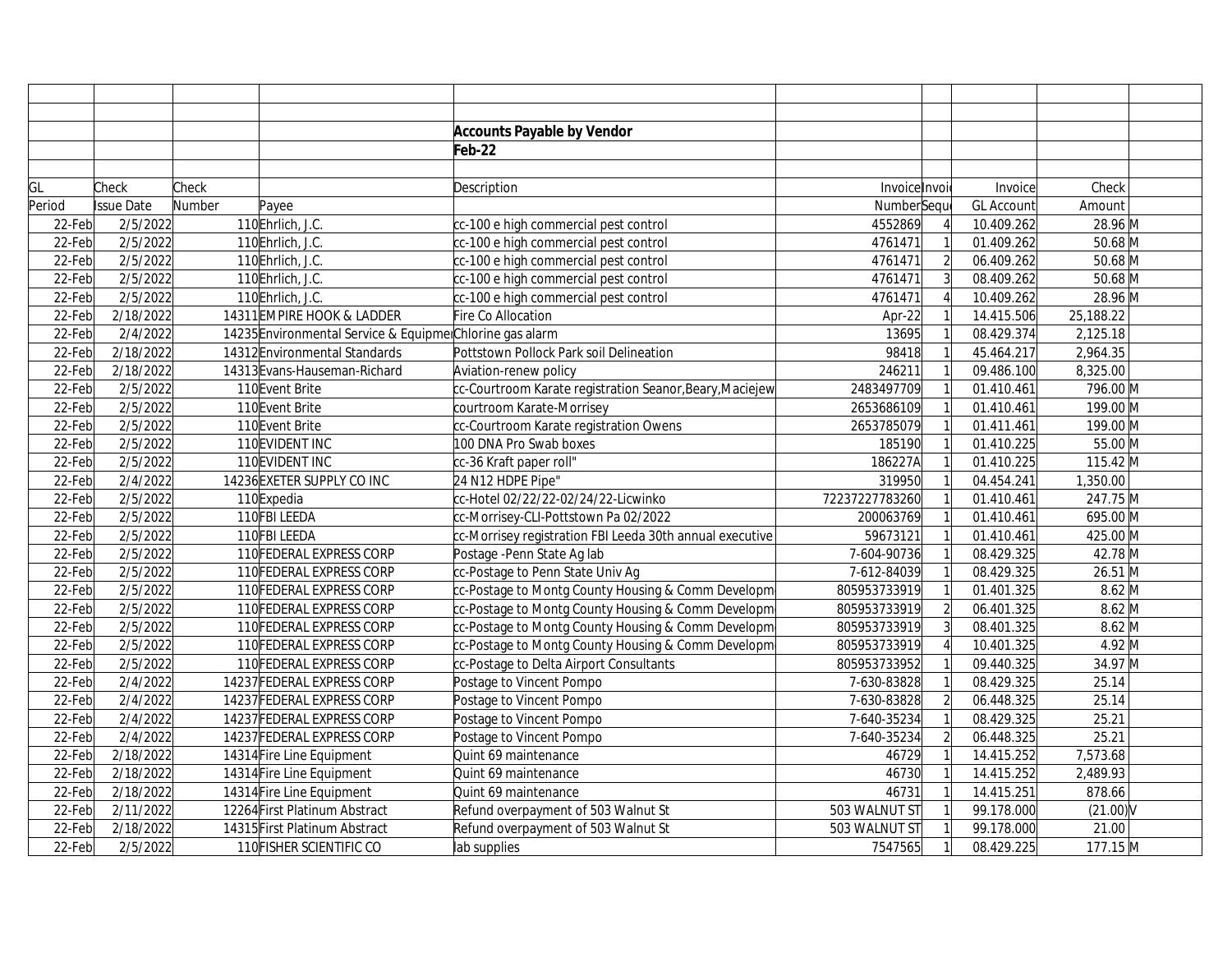|        |                   |        |                                                         | <b>Accounts Payable by Vendor</b>                         |                   |                |                   |                    |
|--------|-------------------|--------|---------------------------------------------------------|-----------------------------------------------------------|-------------------|----------------|-------------------|--------------------|
|        |                   |        |                                                         | Feb-22                                                    |                   |                |                   |                    |
|        |                   |        |                                                         |                                                           |                   |                |                   |                    |
| GL     | Check             | Check  |                                                         | Description                                               | Invoice Invoi     |                | Invoice           | Check              |
| Period | <b>Issue Date</b> | Number | Payee                                                   |                                                           | NumberSeque       |                | <b>GL Account</b> | Amount             |
| 22-Feb | 2/5/2022          |        | 110 FISHER SCIENTIFIC CO                                | lab supplies                                              | 7590883           |                | 08.429.225        | 136.10 M           |
| 22-Feb | 2/5/2022          |        | 110 FISHER SCIENTIFIC CO                                | cc-lab supplies                                           | 7590892           |                | 06.448.225        | 911.72 M           |
| 22-Feb | 2/5/2022          |        | 110 FISHER SCIENTIFIC CO                                | lab supplies                                              | 7633165           |                | 08.429.225        | 205.11 M           |
| 22-Feb | 2/5/2022          |        | 110 FISHER SCIENTIFIC CO                                | lab supplies                                              | 7848260           |                | 08.429.225        | 405.34 M           |
| 22-Feb | 2/5/2022          |        | 110 FISHER SCIENTIFIC CO                                | lab supplies                                              | 8263555           |                | 08.429.225        | $92.16$ M          |
| 22-Feb | 2/5/2022          |        | 110 FISHER SCIENTIFIC CO                                | lab supplies                                              | 8394471           |                | 06.448.225        | 82.05 M            |
| 22-Feb | 2/5/2022          |        | 110 FISHER SCIENTIFIC CO                                | lab supplies                                              | 8394482           |                | 08.429.225        | 212.83 M           |
| 22-Feb | 2/5/2022          |        | 110 FISHER SCIENTIFIC CO                                | lab supplies                                              | 8526099           |                | 08.429.225        | 14.59 M            |
| 22-Feb | 2/5/2022          |        | 110 FISHER SCIENTIFIC CO                                | lab supplies                                              | 8594201           |                | 08.429.225        | 131.26 M           |
| 22-Feb | 2/5/2022          |        | 110 FISHER SCIENTIFIC CO                                | lab supplies                                              | 8657934           |                | 08.429.225        | 195.52 M           |
| 22-Feb | 2/5/2022          |        | 110 FISHER SCIENTIFIC CO                                | lab supplies                                              | 8657938           |                | 08.429.225        | 292.29 M           |
| 22-Feb | 2/4/2022          |        | 14238 Five Star International                           | vehicle 55 maintenance injector w/gasket                  | 02P139240         |                | 01.430.251        | 143.58             |
| 22-Feb | 2/4/2022          |        | 14238 Five Star International                           | vehicle 55 maintenance injector w/gasket                  | 02P139240         |                | 06.430.251        | 143.58             |
| 22-Feb | 2/4/2022          |        | 14238 Five Star International                           | vehicle 55 maintenance injector w/gasket                  | 02P139240         |                | 08.430.251        | 143.58             |
| 22-Feb | 2/4/2022          |        | 14238 Five Star International                           | vehicle 55 maintenance injector w/gasket                  | 02P139240         |                | 10.430.251        | 82.04              |
| 22-Feb | 2/5/2022          |        | 110 Four Star Plastics                                  | cc-78x12x90 vented mattress bags                          | 11222             |                | 10.426.367        | 522.86 M           |
| 22-Feb | 2/18/2022         |        | 14316 FRED BEANS FORD OF BOYERTOW vehicle 21 tail light |                                                           | 364060P           |                | 01.410.251        | 536.71             |
| 22-Feb | 2/5/2022          |        | 110 FROMM ELECTRIC                                      | 250V SGL rcpt, steel cvr, sgl rcpt for 4 sq box           | 12106890-00       |                | 01.430.373        | 4.91               |
| 22-Feb | 2/5/2022          |        | 110 FROMM ELECTRIC                                      | 250V SGL rcpt, steel cvr, sgl rcpt for 4 sq box           | 12106890-00       |                | 06.430.373        | 4.91               |
| 22-Feb | 2/5/2022          |        | 110 FROMM ELECTRIC                                      | 250V SGL rcpt, steel cvr, sgl rcpt for 4 sq box           | 12106890-00       |                | 08.430.373        | 4.91               |
| 22-Feb | 2/5/2022          |        | 110 FROMM ELECTRIC                                      | 250V SGL rcpt, steel cvr, sgl rcpt for 4 sq box           | 12106890-00       |                | 10.430.373        | 2.80               |
| 22-Feb | 2/5/2022          |        | 110 FROMM ELECTRIC                                      | cc-hook up for welder                                     | 12107077-00       |                | 01.430.373        | $9.20$ M           |
| 22-Feb | 2/5/2022          |        | 110 FROMM ELECTRIC                                      | cc-hook up for welder                                     | 12107077-00       | $\overline{2}$ | 06.430.373        | $9.20$ M           |
| 22-Feb | 2/5/2022          |        | 110 FROMM ELECTRIC                                      | cc-hook up for welder                                     | 12107077-00       |                | 08.430.373        | $9.20$ M           |
| 22-Feb | 2/5/2022          |        | 110 FROMM ELECTRIC                                      | cc-hook up for welder                                     | 12107077-00       |                | 10.430.373        | $5.24 \, \text{M}$ |
| 22-Feb | 2/5/2022          |        | 110 FROMM ELECTRIC                                      | Power outl-nemar, 4 Sq box                                | 12107077-01       |                | 01.430.373        | 14.24              |
| 22-Feb | 2/5/2022          |        | 110 FROMM ELECTRIC                                      | Power outl-nemar, 4 Sq box                                | 12107077-01       | $\overline{2}$ | 06.430.373        | 14.24              |
| 22-Feb | 2/5/2022          |        | 110 FROMM ELECTRIC                                      | Power outl-nemar, 4 Sq box                                | 12107077-01       |                | 08.430.373        | 14.24              |
| 22-Feb | 2/5/2022          |        | 110 FROMM ELECTRIC                                      | Power outl-nemar, 4 Sq box                                | 50A 2 P Ckt Brkr" |                | 10.430.373        | 8.11               |
| 22-Feb | 2/5/2022          |        | 110 FROMM ELECTRIC                                      | 4 Sq Box 2 1/8 deep 1 Ko                                  | 12107077-02       |                | 01.430.373        | $0.62$ M           |
| 22-Feb | 2/5/2022          |        | 110 FROMM ELECTRIC                                      | 4 Sq Box 2 1/8 deep 1 Ko                                  | 12107077-02       | $\overline{2}$ | 06.430.373        | $0.62$ M           |
| 22-Feb | 2/5/2022          |        | 110 FROMM ELECTRIC                                      | 4 Sq Box 2 1/8 deep 1 Ko                                  | 12107077-02       |                | 08.430.373        | $0.62$ M           |
| 22-Feb | 2/5/2022          |        | 110 FROMM ELECTRIC                                      | 4 Sq Box 2 1/8 deep 1 Ko                                  | 12107077-02       |                | 10.430.373        | $0.34$ M           |
| 22-Feb | 2/5/2022          |        | 110 FROMM ELECTRIC                                      | cc-500'reel,beam clamp,cond cplg,galv nipple,3/4 steel lo | 12107135-00       |                | 46.447.241        | 462.19 M           |
| 22-Feb | 2/5/2022          |        | 110 FROMM ELECTRIC                                      | cc-3/4 EMT comp conn steel,emt elbow,hanger with bolt,    | 12107135-01       |                | 46.447.241        | $51.73 \, M$       |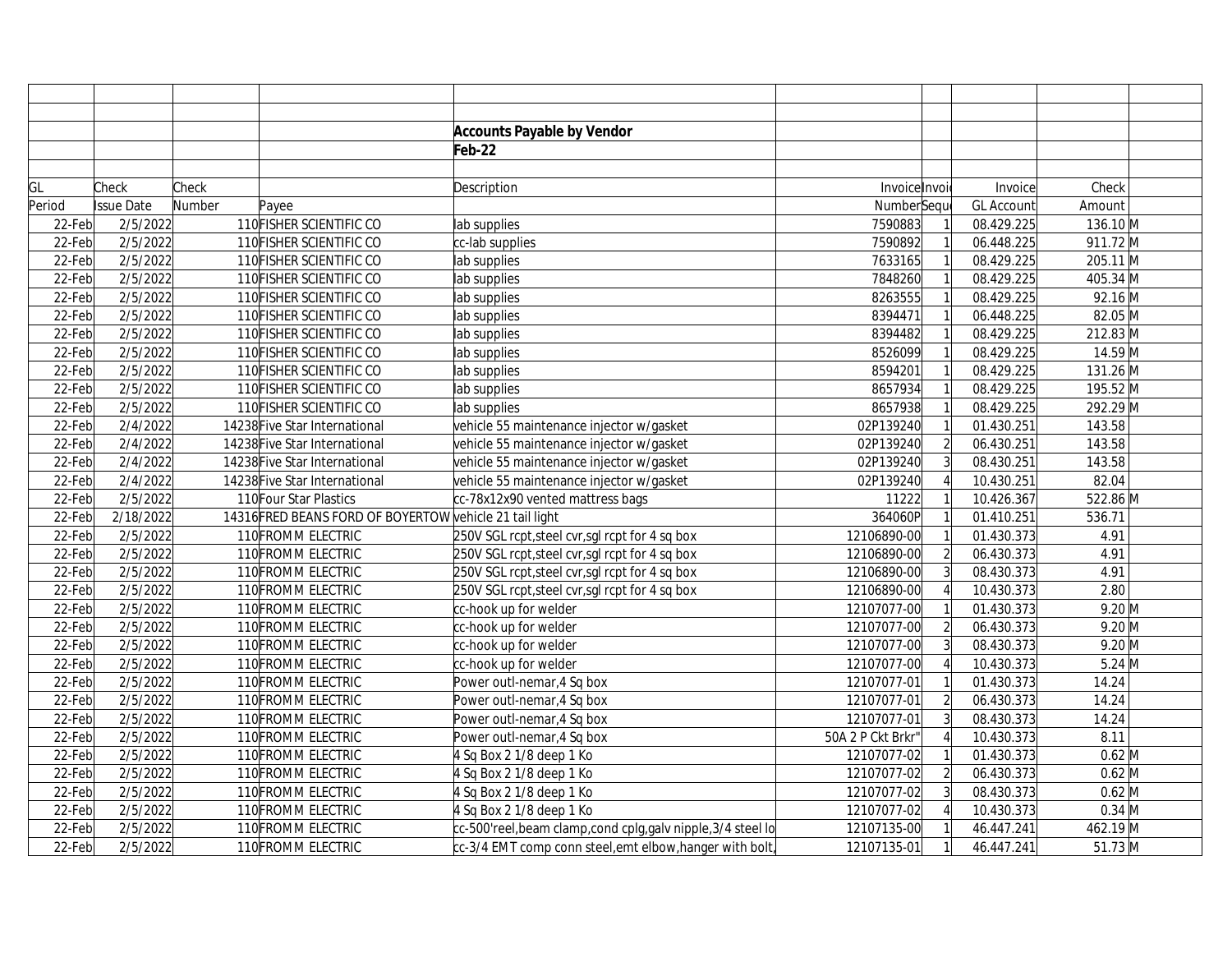|        |                   |        |                                                              | <b>Accounts Payable by Vendor</b>                                                          |                      |                |                   |              |  |
|--------|-------------------|--------|--------------------------------------------------------------|--------------------------------------------------------------------------------------------|----------------------|----------------|-------------------|--------------|--|
|        |                   |        |                                                              | Feb-22                                                                                     |                      |                |                   |              |  |
|        |                   |        |                                                              |                                                                                            |                      |                |                   |              |  |
| GL     | Check             | Check  |                                                              | Description                                                                                | Invoice Invoi        |                | Invoice           | Check        |  |
| Period | <b>Issue Date</b> | Number | Payee                                                        |                                                                                            | NumberSeque          |                | <b>GL Account</b> | Amount       |  |
| 22-Feb | 2/5/2022          |        | 110 FROMM ELECTRIC                                           | cc-125v dplx rcpt,20A 120/277VSp TGL Sw                                                    | 12107334-00          |                | 08.429.374        | 71.15 M      |  |
| 22-Feb | 2/5/2022          |        | 110GEMPLERS                                                  | Highway cone racks                                                                         | CS0004476987         |                | 18.436.375        | 112.34 M     |  |
| 22-Feb | 2/5/2022          |        | 110GEMPLERS                                                  | cc-3 in Rake Landscaper                                                                    | SO4509537            |                | 18.436.375        | 87.89 M      |  |
| 22-Feb | 2/5/2022          |        |                                                              | 110 GIANT AHOLD FINANCIAL SERVICE c-meat franks for Polar Bear Swim                        | 123021               |                | 04.452.285        | 27.96 M      |  |
| 22-Feb | 2/5/2022          |        |                                                              | 110GIANT AHOLD FINANCIAL SERVICE cocoa mix, ketchup, water, meat franks, mustard-polar bea | DEC 30 2021          |                | 04.452.285        | 72.13 M      |  |
| 22-Feb | 2/18/2022         |        | 14373 GOODWILL FIRE COMPANY                                  | Fire Co allocations                                                                        | Apr-22               |                | 14.415.507        | 21,312.11    |  |
| 22-Feb | 2/18/2022         |        | 14318 Graber Letterin' Inc                                   | 8x8 & 10x10 Ornamental Pottstown Fire Dept Emblem M                                        | 25638                |                | 14.415.251        | 227.00       |  |
| 22-Feb | 2/4/2022          |        | 14239 Graham, Andrea                                         | Mileage, phone reimbursement 12/18/21-01/17/22                                             | 12422                |                | 04.452.425        | 44.16        |  |
| 22-Feb | 2/4/2022          |        | 14239 Graham, Andrea                                         | Mileage, phone reimbursement 12/18/21-01/17/22                                             | 12422                | $\overline{2}$ | 04.452.321        | 20.00        |  |
| 22-Feb | 2/18/2022         |        | 14319 Graham, Andrea                                         | cell phone reimbursement 01/18/22-02/17/22                                                 | 01/18/22-02/17/22    |                | 04.452.321        | 20.00        |  |
| 22-Feb | 2/18/2022         |        | 14319 Graham, Andrea                                         | tolls and mileage to D3 meeting                                                            | 01/18/22-02/17/22    |                | 04.452.425        | 34.40        |  |
| 22-Feb | 2/5/2022          |        | 110 GREATER POTTSTOWN SHRM                                   | 2022 membership Chieffo                                                                    | CHIEFFO 2022         |                | 01.406.420        | 18.20 M      |  |
| 22-Feb | 2/5/2022          |        | 110 GREATER POTTSTOWN SHRM                                   | 2022 membership Chieffo                                                                    | CHIEFFO 2022         | $\overline{2}$ | 06.406.420        | 18.20 M      |  |
| 22-Feb | 2/5/2022          |        | 110 GREATER POTTSTOWN SHRM                                   | 2022 membership Chieffo                                                                    | CHIEFFO 2022         |                | 08.406.420        | 18.20 M      |  |
| 22-Feb | 2/5/2022          |        | 110 GREATER POTTSTOWN SHRM                                   | 2022 membership Chieffo                                                                    | CHIEFFO 2022         |                | 10.406.420        | $10.40$ M    |  |
| 22-Feb | 2/4/2022          |        | 14240 Green Advantage Landscaping                            | January trash removal-429 Belmont, 452 N Charlotte, 647                                    | 1561                 |                | 10.414.310        | 144.00       |  |
| 22-Feb | 2/5/2022          |        | 110 GREENWOOD PRODUCTS INC                                   | cc-tss filters                                                                             | 116365               |                | 08.429.225        | 580.29 M     |  |
| 22-Feb | 2/5/2022          |        | 110GREENWOOD PRODUCTS INC                                    | cc-gloves                                                                                  | 116690               |                | 08.429.225        | 408.69 M     |  |
| 22-Feb | 2/4/2022          |        | 14241 HABITAT FOR HUMANITY                                   | Refund credit balance from sale of 417 Chestnut St                                         | 417 CHESTNUT ST      |                | 99.175.000        | 289.77       |  |
| 22-Feb | 2/5/2022          |        | 110 HACH CO                                                  | amonia tnt, DPD Tot chlorine                                                               | 12807716             |                | 08.429.225        | 743.70 M     |  |
| 22-Feb | 2/5/2022          |        | 110 HACH CO                                                  | cc-chlorine                                                                                | 12819369             |                | 08.429.225        | 222.13 M     |  |
| 22-Feb | 2/5/2022          |        | 110 Harbor Freight                                           | cc-Caution tape                                                                            | 10622                |                | 10.414.241        | 25.40 M      |  |
| 22-Feb | 2/4/2022          |        | 14242 HARTFORD RETIREE PREMIUM AC POLICE RETIREMENT PREMIUMS |                                                                                            | 10025-010122         |                | 01.410.197        | 1,874.00     |  |
| 22-Feb | 2/4/2022          |        | 14242 HARTFORD RETIREE PREMIUM AC POLICE RETIREMENT PREMIUMS |                                                                                            | 10025-020122         |                | 01.410.197        | 1,874.00     |  |
| 22-Feb | 2/18/2022         |        | 14320 Hatfield, BROOKE                                       | Tuition Assistance-Promotional Strategies for Female Enf                                   | <b>CALIBRE PRESS</b> |                | 01.410.460        | 139.00       |  |
| 22-Feb | 2/4/2022          |        | 14243 Hawk Mountain Labs                                     | Moisture, solid fecal                                                                      | 19736                |                | 08.429.225        | 700.00       |  |
| 22-Feb | 2/4/2022          |        | 14243 Hawk Mountain Labs                                     | 7 Moisture, 7 solid fecal                                                                  | 20261                |                | 08.429.225        | 700.00       |  |
| 22-Feb | 2/18/2022         |        | 14322 Highlands, Jared                                       | 2022 boot allowance                                                                        | 2022 BOOT ALLOWANCE  |                | 08.429.238        | 100.00       |  |
| 22-Feb | 2/5/2022          |        | 110 HOME DEPOT CREDIT SERVICES                               | cc-supplies for memorial, clamps, bucket                                                   | 11549                |                | 08.429.374        | 22.87 M      |  |
| 22-Feb | 2/5/2022          |        | 110 HOME DEPOT CREDIT SERVICES                               | cc-3/8 hybrid socket set, spool cap, brush cutter                                          | 12773                |                | 08.429.374        | 76.18 M      |  |
| 22-Feb | 2/5/2022          |        | 110 HOME DEPOT CREDIT SERVICES                               | cc-ductwork for new dryer, drain cleaner, laundry deterge                                  | 21172                |                | 08.429.373        | 129.80 M     |  |
| 22-Feb | 2/5/2022          |        | 110 HOME DEPOT CREDIT SERVICES                               | cc-saw                                                                                     | 21182                |                | 08.429.374        | 398.00 M     |  |
| 22-Feb | 2/5/2022          |        | 110 HOME DEPOT CREDIT SERVICES                               | cc-frp wall panel 4x8 white                                                                | 1011470              |                | 08.429.373        | 237.86 M     |  |
| 22-Feb | 2/5/2022          |        | 110 HOME DEPOT CREDIT SERVICES                               | cc-2 outlet extender 6 in                                                                  | 2011329              |                | 04.454.241        | $11.88 \, M$ |  |
| 22-Feb | 2/5/2022          |        | 110 HOME DEPOT CREDIT SERVICES                               | cc-pVC pipe, 18 Cu fiberglass, plywood, breakers                                           | 2013773              |                | 08.429.373        | 476.81 M     |  |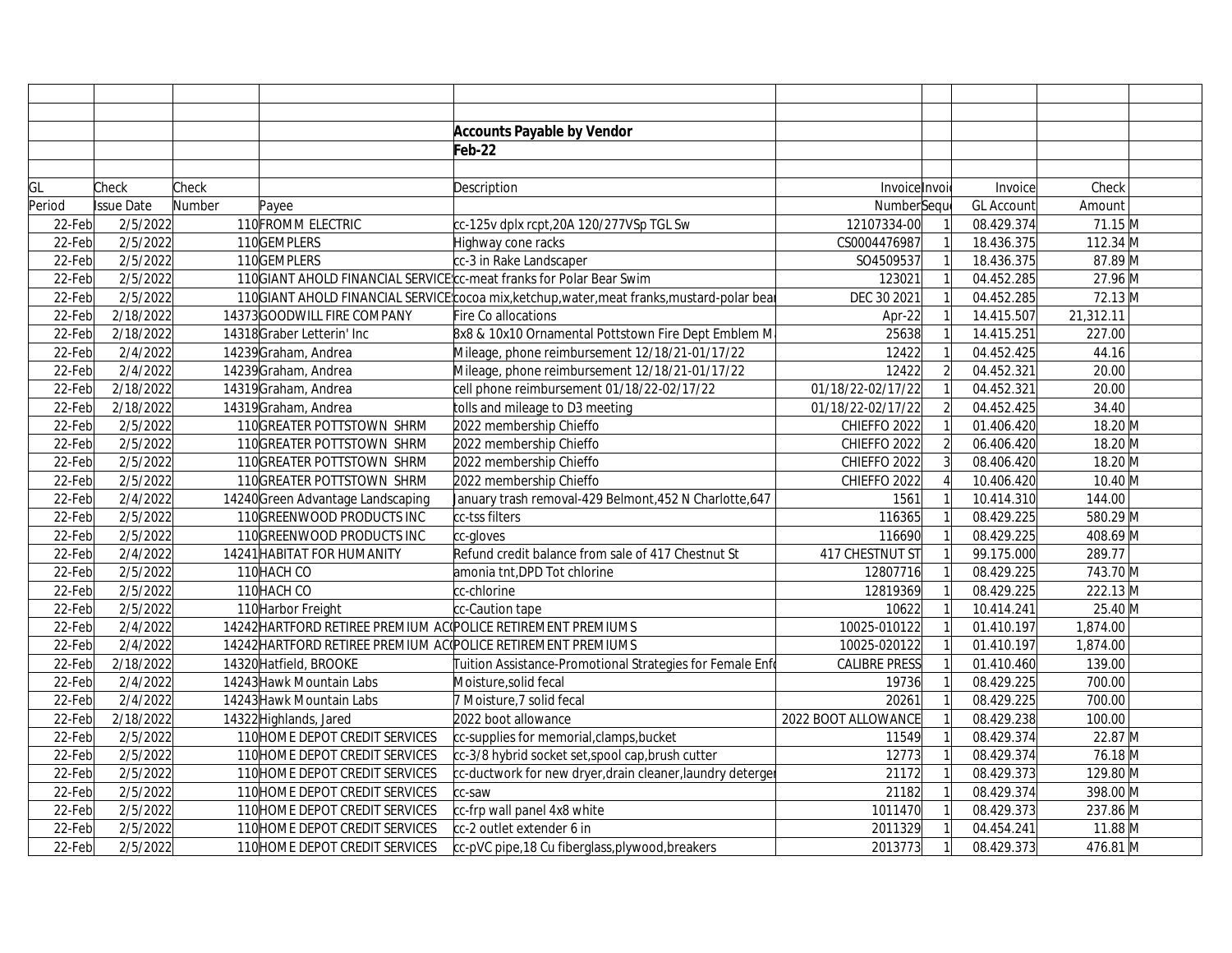|        |                   |        |                                | <b>Accounts Payable by Vendor</b>                             |                  |                |                   |            |  |
|--------|-------------------|--------|--------------------------------|---------------------------------------------------------------|------------------|----------------|-------------------|------------|--|
|        |                   |        |                                | Feb-22                                                        |                  |                |                   |            |  |
|        |                   |        |                                |                                                               |                  |                |                   |            |  |
| GL     | Check             | Check  |                                | Description                                                   | Invoice Invoi    |                | Invoice           | Check      |  |
| Period | <b>Issue Date</b> | Number | Payee                          |                                                               | NumberSeque      |                | <b>GL Account</b> | Amount     |  |
| 22-Feb | 2/5/2022          |        | 110 HOME DEPOT CREDIT SERVICES | cc-latex gloves, scrub brush, scrub disinfectant, Mold & mi   | 2013776          |                | 04.456.241        | $30.64$ M  |  |
| 22-Feb | 2/5/2022          |        | 110 HOME DEPOT CREDIT SERVICES | cc-Workshop storage                                           | 3021973          |                | 04.454.241        | 327.20 M   |  |
| 22-Feb | 2/5/2022          |        | 110 HOME DEPOT CREDIT SERVICES | cc-dawn dish soap, snow shovel                                | 3060360          |                | 08.429.371        | 187.35 M   |  |
| 22-Feb | 2/5/2022          |        | 110 HOME DEPOT CREDIT SERVICES | cc-Homer bucket, pw gun-dewalt repalcement gun                | 3060375          |                | 08.429.374        | 83.35 M    |  |
| 22-Feb | 2/5/2022          |        | 110 HOME DEPOT CREDIT SERVICES | cc-spackling paste, utility knife, drywall screw              | 3523834          |                | 08.429.374        | 39.40 M    |  |
| 22-Feb | 2/5/2022          |        | 110 HOME DEPOT CREDIT SERVICES | cc-zinc nut, bevel washer, crimped wire wheel                 | 3614758          |                | 08.429.374        | 28.75 M    |  |
| 22-Feb | 2/5/2022          |        | 110 HOME DEPOT CREDIT SERVICES | cc-paper filter, mop bucket, mop, squeegee refills, liquid so | 3621852          |                | 06.449.375        | 93.48 M    |  |
| 22-Feb | 2/5/2022          |        | 110 HOME DEPOT CREDIT SERVICES | cc-paper filter, mop bucket, mop, squeegee refills, liquid so | 3621852          | $\overline{2}$ | 01.430.373        | 41.67 $M$  |  |
| 22-Feb | 2/5/2022          |        | 110 HOME DEPOT CREDIT SERVICES | cc-paper filter, mop bucket, mop, squeegee refills, liquid so | 3621852          | $\overline{3}$ | 06.430.373        | 41.67 M    |  |
| 22-Feb | 2/5/2022          |        | 110 HOME DEPOT CREDIT SERVICES | cc-paper filter, mop bucket, mop, squeegee refills, liquid so | 3621852          |                | 08.430.373        | 41.67 M    |  |
| 22-Feb | 2/5/2022          |        | 110 HOME DEPOT CREDIT SERVICES | cc-paper filter, mop bucket, mop, squeegee refills, liquid so | 3621852          |                | 10.430.373        | 23.81 M    |  |
| 22-Feb | 2/5/2022          |        | 110 HOME DEPOT CREDIT SERVICES | cc-Wood for barricades, screws, 2 hammers                     | 5012038          |                | 35.433.254        | 228.46 M   |  |
| 22-Feb | 2/5/2022          |        | 110 HOME DEPOT CREDIT SERVICES | cc-Homer bucket, mail box lock, knife, butane cylinder        | 6011905          |                | 08.429.374        | 85.34 M    |  |
| 22-Feb | 2/5/2022          |        | 110 HOME DEPOT CREDIT SERVICES | cc-paper towels, gloves, safety glass scrpr                   | 6013273          |                | 04.456.241        | 29.97 M    |  |
| 22-Feb | 2/5/2022          |        | 110 HOME DEPOT CREDIT SERVICES | cc-water heater                                               | 6023306          |                | 08.429.373        | 1,543.92 M |  |
| 22-Feb | 2/5/2022          |        | 110 HOME DEPOT CREDIT SERVICES | cc-4 in test plug                                             | 6512394          |                | 18.436.375        | 20.61 M    |  |
| 22-Feb | 2/5/2022          |        | 110 HOME DEPOT CREDIT SERVICES | cc-buckets, filters for dryer, blades for saw                 | 8021452          |                | 08.429.374        | 93.80 M    |  |
| 22-Feb | 2/5/2022          |        | 110 HOME DEPOT CREDIT SERVICES | c-paint brush, ext cord, 2 way splitter 3 m indoor double s   | 8520197          |                | 08.429.374        | 114.52 M   |  |
| 22-Feb | 2/18/2022         |        | 14323 Horizon Services         | refund street opening deposit 124 Reynolds Ave                | 124 REYNOLDS AVE |                | 90.248.010        | 500.00     |  |
| 22-Feb | 2/5/2022          |        | 110 Hotels.com                 | cc-Hotel room March 27-March 30 2022                          | 9165140704700    |                | 01.410.461        | 380.81 M   |  |
| 22-Feb | 2/5/2022          |        | 110 Hotels.com                 | cc-Hotel room March 27-March 30 2022                          | 9179317940542    |                | 01.410.461        | 380.81 M   |  |
| 22-Feb | 2/5/2022          |        | 110 HR Direct                  | cc-poster guard 1 Jan 22, 2022-January 22, 2023               | 73981            |                | 01.406.420        | 26.72 M    |  |
| 22-Feb | 2/5/2022          |        | 110 HR Direct                  | cc-poster guard 1 Jan 22, 2022-January 22, 2023               | 73981            | $\overline{2}$ | 06.406.420        | 26.72 M    |  |
| 22-Feb | 2/5/2022          |        | 110 HR Direct                  | cc-poster guard 1 Jan 22, 2022-January 22, 2023               | 73981            |                | 08.406.420        | 26.72 M    |  |
| 22-Feb | 2/5/2022          |        | 110 HR Direct                  | cc-poster guard 1 Jan 22, 2022-January 22, 2023               | 73981            |                | 10.406.420        | 15.24 M    |  |
| 22-Feb | 2/4/2022          |        | 14244 Herbert Rowland & Grubic | PennVest Assistance                                           | 157060           |                | 06.408.313        | 12.50      |  |
| 22-Feb | 2/4/2022          |        | 14244 Herbert Rowland & Grubic | PennVest Assistance                                           | 157060           | $\overline{2}$ | 08.408.313        | 12.50      |  |
| 22-Feb | 2/4/2022          |        | 14244 Herbert Rowland & Grubic | capital Improvement Plan 2021-2025                            | 157079           |                | 06.408.313        | 57.50      |  |
| 22-Feb | 2/4/2022          |        | 14244 Herbert Rowland & Grubic | capital Improvement Plan 2021-2025                            | 157079           | $\overline{2}$ | 08.408.313        | 57.50      |  |
| 22-Feb | 2/4/2022          |        | 14244 Herbert Rowland & Grubic | LPT Municipal Complex                                         | 157080           |                | 90.489.100        | 217.50     |  |
| 22-Feb | 2/4/2022          |        | 14244 Herbert Rowland & Grubic | 14 Robinson St                                                | 157080           |                | 90.489.100        | 727.00     |  |
| 22-Feb | 2/4/2022          |        | 14244 Herbert Rowland & Grubic | 1751 Karen Dr                                                 | 157080           |                | 90.489.100        | 62.00      |  |
| 22-Feb | 2/4/2022          |        | 14244 Herbert Rowland & Grubic | 451 Keystone Blvd                                             | 157080           |                | 90.489.100        | 212.50     |  |
| 22-Feb | 2/4/2022          |        | 14244 Herbert Rowland & Grubic | 200 Shoemaker Rd                                              | 157080           |                | 90.489.100        | 1,293.50   |  |
| 22-Feb | 2/4/2022          |        | 14244 Herbert Rowland & Grubic | Flow Meter assistance                                         | 157081           |                | 08.408.313        | 1,737.00   |  |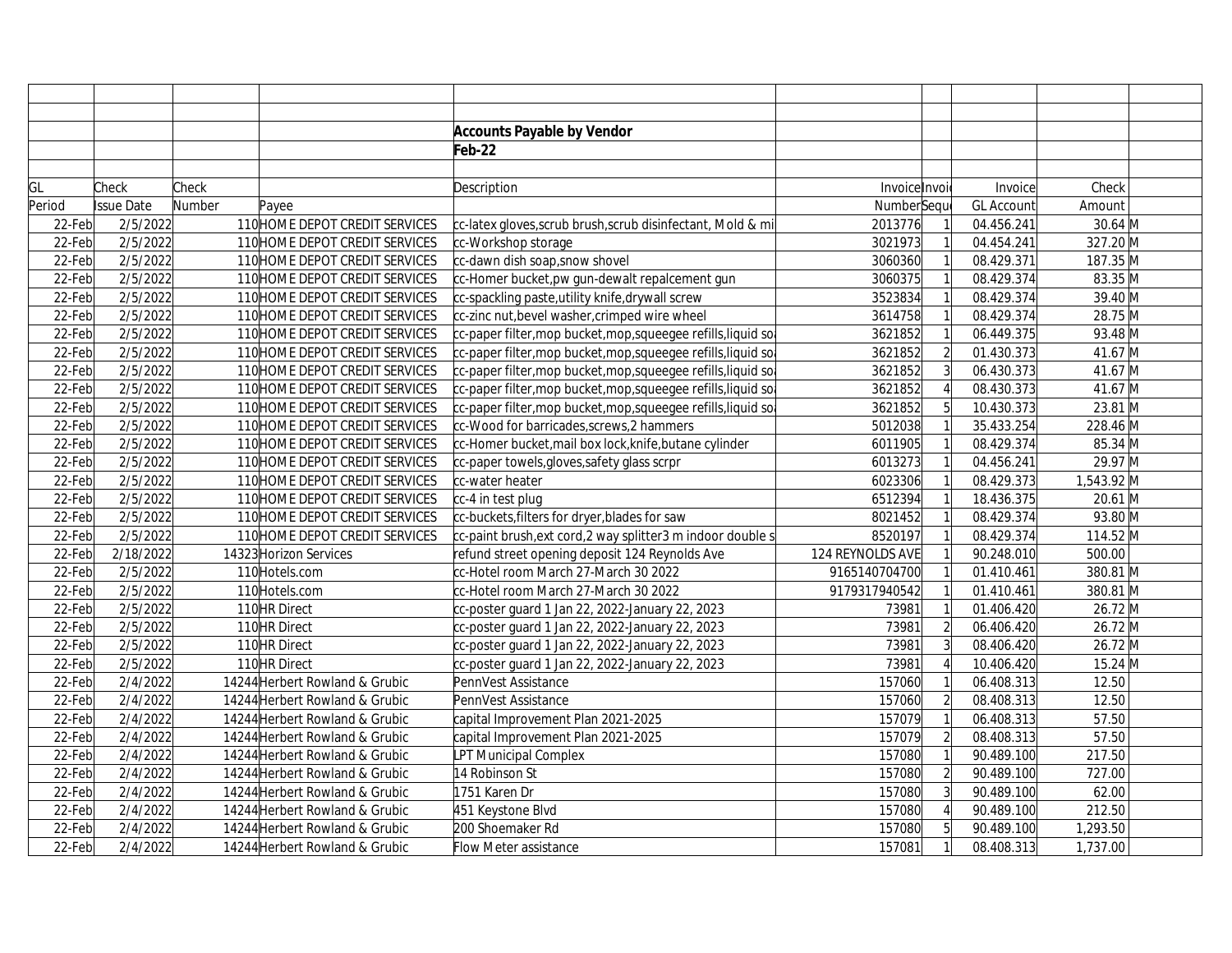|        |                   |        |                                | <b>Accounts Payable by Vendor</b>        |              |                |                   |           |  |
|--------|-------------------|--------|--------------------------------|------------------------------------------|--------------|----------------|-------------------|-----------|--|
|        |                   |        |                                | Feb-22                                   |              |                |                   |           |  |
|        |                   |        |                                |                                          |              |                |                   |           |  |
| GL     | Check             | Check  |                                | Description                              | Invoicelnvoi |                | Invoice           | Check     |  |
| Period | <b>Issue Date</b> | Number | Payee                          |                                          | NumberSequ   |                | <b>GL Account</b> | Amount    |  |
| 22-Feb | 2/4/2022          |        | 14244 Herbert Rowland & Grubic | 2021 Sewer and Water replacement project | 157082       |                | 17.165.000        | 4,533.00  |  |
| 22-Feb | 2/4/2022          |        | 14244 Herbert Rowland & Grubic | 2021 Sewer and Water replacement project | 157082       | $\overline{2}$ | 06.165.000        | 4,533.00  |  |
| 22-Feb | 2/4/2022          |        | 14244 Herbert Rowland & Grubic | <b>AWIA Compliance</b>                   | 157083       |                | 06.408.313        | 555.00    |  |
| 22-Feb | 2/4/2022          |        | 14244 Herbert Rowland & Grubic | Pottstown Authority Retainer             | 157475       |                | 06.408.313        | 2,541.50  |  |
| 22-Feb | 2/4/2022          |        | 14244 Herbert Rowland & Grubic | Pottstown Authority Retainer             | 157475       | $\overline{2}$ | 08.408.313        | 2,541.50  |  |
| 22-Feb | 2/4/2022          |        | 14244 Herbert Rowland & Grubic | Pottstown Authority Retainer             | 157475       |                | 06.408.313        | 11,773.50 |  |
| 22-Feb | 2/4/2022          |        | 14244 Herbert Rowland & Grubic | Pottstown Authority Retainer             | 157475       |                | 06.408.313        | 492.50    |  |
| 22-Feb | 2/4/2022          |        | 14244 Herbert Rowland & Grubic | Pottstown Authority Retainer             | 157475       |                | 06.408.313        | 1,584.50  |  |
| 22-Feb | 2/4/2022          |        | 14244 Herbert Rowland & Grubic | Pottstown Authority Retainer             | 157475       | 6              | 08.408.313        | 1,147.50  |  |
| 22-Feb | 2/4/2022          |        | 14244 Herbert Rowland & Grubic | Pottstown Authority Retainer             | 157475       |                | 08.408.313        | 5,531.14  |  |
| 22-Feb | 2/4/2022          |        | 14244 Herbert Rowland & Grubic | Pottstown Authority Retainer             | 157475       |                | 06.165.000        | 3,481.50  |  |
| 22-Feb | 2/4/2022          |        | 14244 Herbert Rowland & Grubic | Pottstown Authority Retainer             | 157475       |                | 06.165.000        | 2,737.50  |  |
| 22-Feb | 2/18/2022         |        | 14321 Herbert Rowland & Grubic | capital Improvement Plan 2021-2025       | 157875       |                | 06.408.313        | 296.95    |  |
| 22-Feb | 2/18/2022         |        | 14321 Herbert Rowland & Grubic | capital Improvement Plan 2021-2025       | 157875       | $\overline{2}$ | 08.408.313        | 296.94    |  |
| 22-Feb | 2/18/2022         |        | 14321 Herbert Rowland & Grubic | Pottstown Land Development Plans         | 157876       |                | 90.489.100        | 948.00    |  |
| 22-Feb | 2/18/2022         |        | 14321 Herbert Rowland & Grubic | 14 Robinson St                           | 157876       | $\overline{2}$ | 90.489.100        | 908.00    |  |
| 22-Feb | 2/18/2022         |        | 14321 Herbert Rowland & Grubic | 451 Keystone Blvd                        | 157876       | 3              | 90.489.100        | 32.00     |  |
| 22-Feb | 2/18/2022         |        | 14321 Herbert Rowland & Grubic | 200 Shoemaker Rd                         | 157876       |                | 90.489.100        | 485.00    |  |
| 22-Feb | 2/18/2022         |        | 14321 Herbert Rowland & Grubic | Flow Meter assistance                    | 157877       |                | 08.408.313        | 1,544.00  |  |
| 22-Feb | 2/18/2022         |        | 14321 Herbert Rowland & Grubic | 2021 Sewer and Water replacement project | 157878       |                | 06.165.000        | 1,329.91  |  |
| 22-Feb | 2/18/2022         |        | 14321 Herbert Rowland & Grubic | 2021 Sewer and Water replacement project | 157878       | $\overline{2}$ | 17.165.000        | 1,329.90  |  |
| 22-Feb | 2/18/2022         |        | 14321 Herbert Rowland & Grubic | 422 Water Main Relocation                | 157879       |                | 06.408.313        | 1,571.50  |  |
| 22-Feb | 2/18/2022         |        | 14321 Herbert Rowland & Grubic | WTP NPDES Renewal                        | 157881       |                | 06.408.313        | 1,800.00  |  |
| 22-Feb | 2/18/2022         |        | 14374 Herbert Rowland & Grubic | 243 Shoemaker Rd                         | 152756       |                | 90.489.100        | 379.00    |  |
| 22-Feb | 2/18/2022         |        | 14374 Herbert Rowland & Grubic | 729 Sheridan St                          | 152756       | $\overline{2}$ | 90.489.100        | 1,159.50  |  |
| 22-Feb | 2/18/2022         |        | 14374 Herbert Rowland & Grubic | 14 Robinson St                           | 152756       | 3              | 90.489.100        | 375.50    |  |
| 22-Feb | 2/18/2022         |        | 14374 Herbert Rowland & Grubic | Flow Meter assistance                    | 152757       |                | 08.408.313        | 1,737.00  |  |
| 22-Feb | 2/18/2022         |        | 14374 Herbert Rowland & Grubic | PT Municipal Complex                     | 154233       |                | 90.489.100        | 73.00     |  |
| 22-Feb | 2/18/2022         |        | 14374 Herbert Rowland & Grubic | 729 Sheridan St                          | 154233       | $\overline{2}$ | 90.489.100        | 983.50    |  |
| 22-Feb | 2/18/2022         |        | 14374 Herbert Rowland & Grubic | 14 Robinson St                           | 154233       |                | 90.489.100        | 507.50    |  |
| 22-Feb | 2/18/2022         |        | 14374 Herbert Rowland & Grubic | 1751 Karen Dr                            | 154233       |                | 90.489.100        | 476.50    |  |
| 22-Feb | 2/18/2022         |        | 14374 Herbert Rowland & Grubic | 451 Keystone Blvd                        | 154233       |                | 90.489.100        | 756.50    |  |
| 22-Feb | 2/18/2022         |        | 14374 Herbert Rowland & Grubic | PT Municipal Complex                     | 156420       |                | 90.489.100        | 159.50    |  |
| 22-Feb | 2/18/2022         |        | 14374 Herbert Rowland & Grubic | 14 Robinson St                           | 156420       | $\overline{2}$ | 90.489.100        | 58.00     |  |
| 22-Feb | 2/18/2022         |        | 14374 Herbert Rowland & Grubic | 451 Keystone Blvd                        | 156420       | 3              | 90.489.100        | 46.00     |  |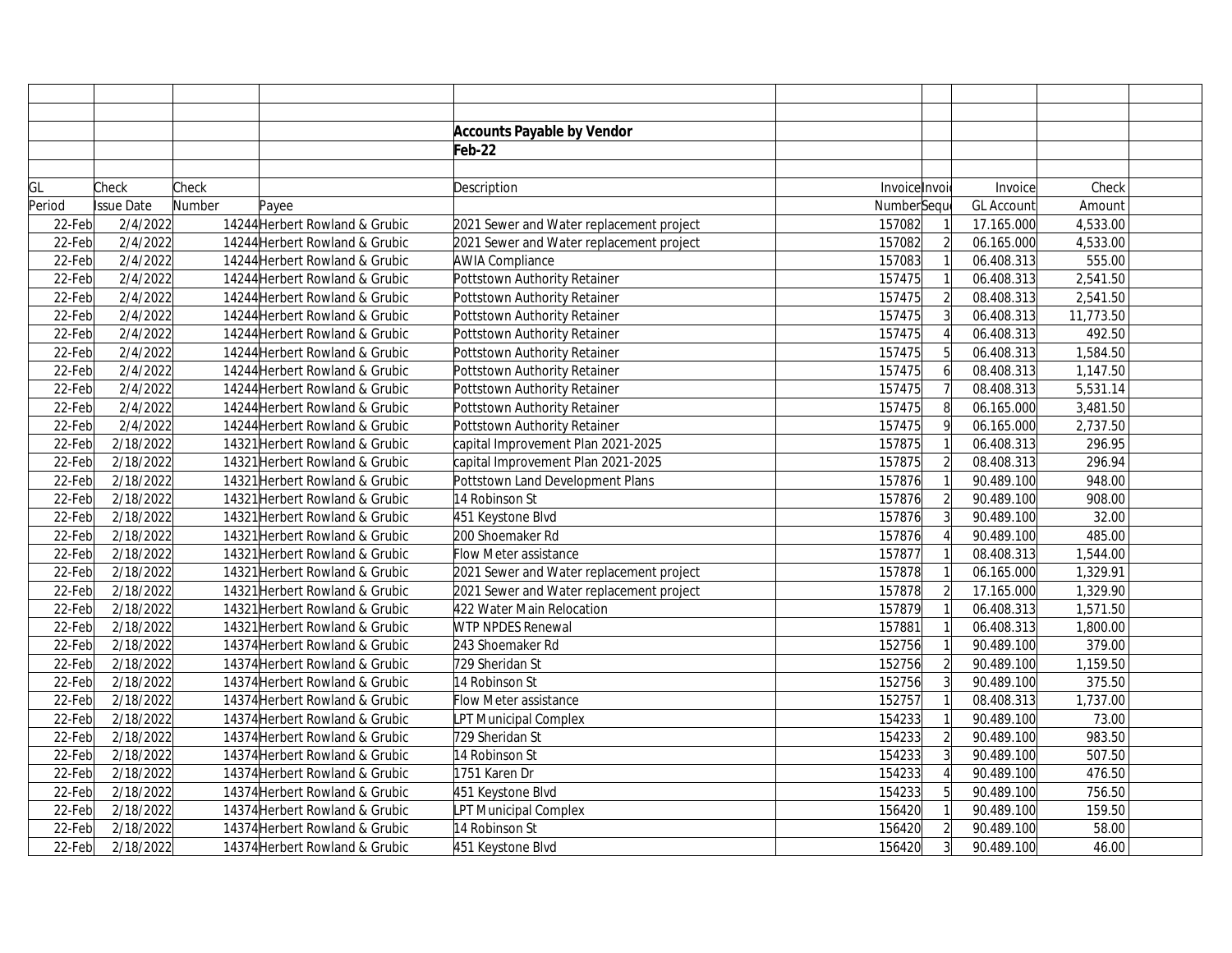|        |            |        |                                                                    | <b>Accounts Payable by Vendor</b>        |                 |                 |                   |             |  |
|--------|------------|--------|--------------------------------------------------------------------|------------------------------------------|-----------------|-----------------|-------------------|-------------|--|
|        |            |        |                                                                    | Feb-22                                   |                 |                 |                   |             |  |
|        |            |        |                                                                    |                                          |                 |                 |                   |             |  |
| GL     | Check      | Check  |                                                                    | Description                              | Invoice Invoi   |                 | Invoice           | Check       |  |
| Period | Issue Date | Number | Payee                                                              |                                          | NumberSeque     |                 | <b>GL Account</b> | Amount      |  |
| 22-Feb | 2/18/2022  |        | 14374 Herbert Rowland & Grubic                                     | <b>Flow Meter assistance</b>             | 156421          |                 | 08.408.313        | 1,544.00    |  |
| 22-Feb | 2/18/2022  |        | 14374 Herbert Rowland & Grubic                                     | 2021 Sewer and Water replacement project | 156422          |                 | 06.165.000        | 1,317.91    |  |
| 22-Feb | 2/18/2022  |        | 14374 Herbert Rowland & Grubic                                     | 2021 Sewer and Water replacement project | 156422          | $\overline{2}$  | 17.165.000        | 1,317.91    |  |
| 22-Feb | 2/2/2022   |        | 10887 Idemia Identity & Security USA LLC Fingerprinting for Martin |                                          | <b>MARTIN</b>   |                 | 01.406.471        | $(23.85)$ V |  |
| 22-Feb | 2/2/2022   |        | 10910 Idemia Identity & Security USA LLO Fingerprinting for Keller |                                          | <b>KELLER</b>   |                 | 01.406.471        | (6.68)      |  |
| 22-Feb | 2/2/2022   |        | 10910 Idemia Identity & Security USA LLOFingerprinting for Keller  |                                          | <b>KELLER</b>   | $\overline{2}$  | 06.406.471        | (6.68)      |  |
| 22-Feb | 2/2/2022   |        | 10910 Idemia Identity & Security USA LLOFingerprinting for Keller  |                                          | <b>KELLER</b>   | $\overline{3}$  | 08.406.471        | (6.68)      |  |
| 22-Feb | 2/2/2022   |        | 10910 Idemia Identity & Security USA LLOFingerprinting for Keller  |                                          | <b>KELLER</b>   |                 | 10.406.471        | $(3.81)$ V  |  |
| 22-Feb | 2/5/2022   |        | 110 IDEXX DISTRIBUTION CORP                                        | cc-trays for fecal test                  | 3096896288      |                 | 08.429.225        | 273.04 M    |  |
| 22-Feb | 2/5/2022   |        | 110 IDEXX DISTRIBUTION CORP                                        | cc-Drinking water media                  | 3097923288      |                 | 06.448.225        | 1,245.98 M  |  |
| 22-Feb | 2/16/2022  |        | 111111681 Independence Blue Cross                                  | Medical                                  | 220208321428.00 |                 | 01.401.196        | 778.36 M    |  |
| 22-Feb | 2/16/2022  |        | 111111681 Independence Blue Cross                                  | Medical                                  | 220208321428.00 | $\overline{2}$  | 06.401.196        | 778.36 M    |  |
| 22-Feb | 2/16/2022  |        | 111111681 Independence Blue Cross                                  | Medical                                  | 220208321428.00 | 3               | 08.401.196        | 778.36 M    |  |
| 22-Feb | 2/16/2022  |        | 111111681 Independence Blue Cross                                  | Medical                                  | 220208321428.00 |                 | 10.401.196        | 444.78 M    |  |
| 22-Feb | 2/16/2022  |        | 111111681 Independence Blue Cross                                  | Medical                                  | 220208321428.00 | 5               | 01.402.196        | 2,020.42 M  |  |
| 22-Feb | 2/16/2022  |        | 111111681 Independence Blue Cross                                  | Medical                                  | 220208321428.00 | 6               | 06.402.196        | 3,058.34 M  |  |
| 22-Feb | 2/16/2022  |        | 111111681 Independence Blue Cross                                  | Medical                                  | 220208321428.00 | $\overline{7}$  | 08.402.196        | 3,058.34 M  |  |
| 22-Feb | 2/16/2022  |        | 111111681 Independence Blue Cross                                  | Medical                                  | 220208321428.00 | $\mathbf{8}$    | 10.402.196        | 1,154.53 M  |  |
| 22-Feb | 2/16/2022  |        | 111111681 Independence Blue Cross                                  | Medical                                  | 220208321428.00 | 9               | 01.403.196        | 696.52 M    |  |
| 22-Feb | 2/16/2022  |        | 111111681 Independence Blue Cross                                  | Medical                                  | 220208321428.00 | 10 <sup>1</sup> | 01.406.196        | 776.26 M    |  |
| 22-Feb | 2/16/2022  |        | 111111681 Independence Blue Cross                                  | Medical                                  | 220208321428.00 | 11              | 06.406.196        | 776.26 M    |  |
| 22-Feb | 2/16/2022  |        | 111111681 Independence Blue Cross                                  | Medical                                  | 220208321428.00 | 12              | 08.406.196        | 776.26 M    |  |
| 22-Feb | 2/16/2022  |        | 111111681 Independence Blue Cross                                  | Medical                                  | 220208321428.00 | 13              | 10.406.196        | 443.58 M    |  |
| 22-Feb | 2/16/2022  |        | 111111681 Independence Blue Cross                                  | Medical                                  | 220208321428.00 | 14              | 01.410.196        | 64,758.99 M |  |
| 22-Feb | 2/16/2022  |        | 111111681 Independence Blue Cross                                  | Medical                                  | 220208321428.00 | 15              | 01.411.196        | 12,151.95 M |  |
| 22-Feb | 2/16/2022  |        | 111111681 Independence Blue Cross                                  | Medical                                  | 220208321428.00 | 16              | 01.410.197        | 22,994.35 M |  |
| 22-Feb | 2/16/2022  |        | 111111681 Independence Blue Cross                                  | Medical                                  | 220208321428.00 | 17              | 01.414.196        | 13,604.67 M |  |
| 22-Feb | 2/16/2022  |        | 111111681 Independence Blue Cross                                  | Medical                                  | 220208321428.00 | 18              | 01.430.196        | 3,113.71 M  |  |
| 22-Feb | 2/16/2022  |        | 111111681 Independence Blue Cross                                  | Medical                                  | 220208321428.00 | 19              | 06.430.196        | 3,113.71 M  |  |
| 22-Feb | 2/16/2022  |        | 111111681 Independence Blue Cross                                  | Medical                                  | 220208321428.00 | 20              | 08.430.196        | 3,113.71 M  |  |
| 22-Feb | 2/16/2022  |        | 111111681 Independence Blue Cross                                  | Medical                                  | 220208321428.00 | 21              | 10.430.196        | 1,779.26 M  |  |
| 22-Feb | 2/16/2022  |        | 111111681 Independence Blue Cross                                  | Medical                                  | 220208321428.00 | 22              | 04.452.196        | 5,628.03 M  |  |
| 22-Feb | 2/16/2022  |        | 111111681 Independence Blue Cross                                  | Medical                                  | 220208321428.00 | 23              | 04.454.196        | 3,207.32 M  |  |
| 22-Feb | 2/16/2022  |        | 111111681 Independence Blue Cross                                  | Medical                                  | 220208321428.00 | 24              | 06.429.196        | 1,873.46 M  |  |
| 22-Feb | 2/16/2022  |        | 111111681 Independence Blue Cross                                  | Medical                                  | 220208321428.00 | 25              | 06.447.196        | 4,713.61 M  |  |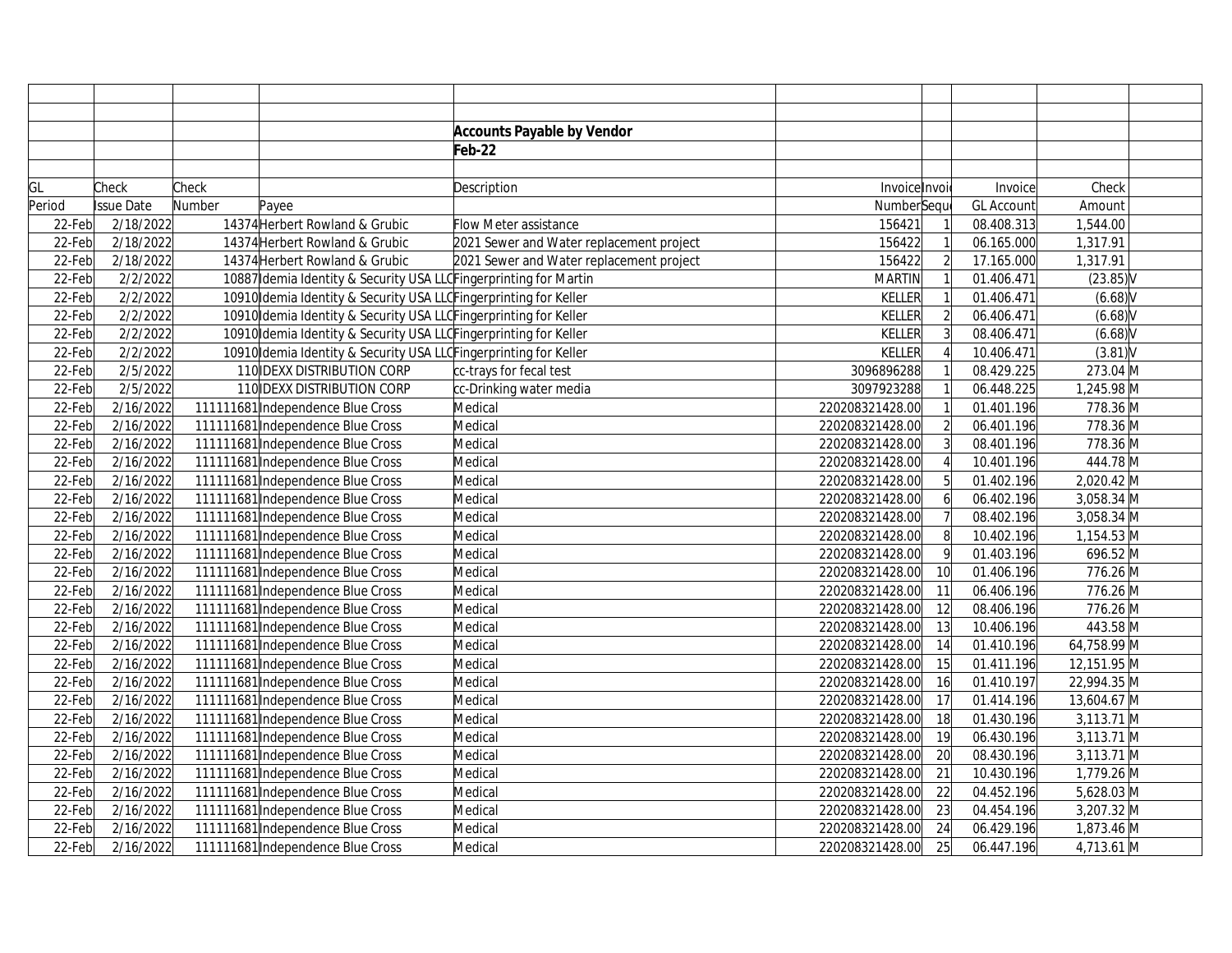|        |            |        |                                   | <b>Accounts Payable by Vendor</b> |                 |    |                   |                  |
|--------|------------|--------|-----------------------------------|-----------------------------------|-----------------|----|-------------------|------------------|
|        |            |        |                                   | Feb-22                            |                 |    |                   |                  |
|        |            |        |                                   |                                   |                 |    |                   |                  |
| GL     | Check      | Check  |                                   | Description                       | Invoice Invoi   |    | Invoice           | Check            |
| Period | Issue Date | Number | Payee                             |                                   | NumberSeque     |    | <b>GL Account</b> | Amount           |
| 22-Feb | 2/16/2022  |        | 111111681 Independence Blue Cross | Medical                           | 220208321428.00 | 26 | 06.448.196        | 8,310.17 M       |
| 22-Feb | 2/16/2022  |        | 111111681 Independence Blue Cross | Medical                           | 220208321428.00 | 27 | 06.449.196        | 7,800.90 M       |
| 22-Feb | 2/16/2022  |        | 111111681 Independence Blue Cross | Medical                           | 220208321428.00 | 28 | 08.429.196        | 14,769.56 M      |
| 22-Feb | 2/16/2022  |        | 111111681 Independence Blue Cross | Medical                           | 220208321428.00 | 29 | 08.447.196        | 4,713.61 M       |
| 22-Feb | 2/16/2022  |        | 111111681 Independence Blue Cross | Medical                           | 220208321428.00 | 30 | 10.414.196        | 3,878.07 M       |
| 22-Feb | 2/16/2022  |        | 111111681 Independence Blue Cross | Medical                           | 220208321428.00 | 31 | 18.436.196        | 4,001.57 M       |
| 22-Feb | 2/16/2022  |        | 111111681 Independence Blue Cross | Medical                           | 220208321428.00 | 32 | 01.222.000        | 19,797.32 M      |
| 22-Feb | 2/16/2022  |        | 111111681 Independence Blue Cross | Medical                           | 220208321428.00 | 33 | 01.401.196        | $(422.88)$ M     |
| 22-Feb | 2/16/2022  |        | 111111681 Independence Blue Cross | Medical                           | 220208321428.00 | 34 | 06.401.196        | $(422.88)$ M     |
| 22-Feb | 2/16/2022  |        | 111111681 Independence Blue Cross | Medical                           | 220208321428.00 | 35 | 08.401.196        | $(422.88)$ M     |
| 22-Feb | 2/16/2022  |        | 111111681 Independence Blue Cross | Medical                           | 220208321428.00 | 36 | 10.401.196        | $(241.65)$ M     |
| 22-Feb | 2/16/2022  |        | 111111681 Independence Blue Cross | Medical                           | 220208321428.00 | 37 | 01.402.196        | $(1,097.68)$ M   |
| 22-Feb | 2/16/2022  |        | 111111681 Independence Blue Cross | Medical                           | 220208321428.00 | 38 | 06.402.196        | $(1,661.57)$ M   |
| 22-Feb | 2/16/2022  |        | 111111681 Independence Blue Cross | Medical                           | 220208321428.00 | 39 | 08.402.196        | $(1,661.57)$ M   |
| 22-Feb | 2/16/2022  |        | 111111681 Independence Blue Cross | Medical                           | 220208321428.00 | 40 | 10.402.196        | $(627.25)$ M     |
| 22-Feb | 2/16/2022  |        | 111111681 Independence Blue Cross | Medical                           | 220208321428.00 | 41 | 06.402.197        | 235.07 M         |
| 22-Feb | 2/16/2022  |        | 111111681 Independence Blue Cross | Medical                           | 220208321428.00 | 42 | 08.402.197        | 235.07 M         |
| 22-Feb | 2/16/2022  |        | 111111681 Independence Blue Cross | Medical                           | 220208321428.00 | 43 | 10.402.197        | 235.07 M         |
| 22-Feb | 2/16/2022  |        | 111111681 Independence Blue Cross | Medical                           | 220208321428.00 | 44 | 01.403.196        | $(244.09)$ M     |
| 22-Feb | 2/16/2022  |        | 111111681 Independence Blue Cross | Medical                           | 220208321428.00 | 45 | 01.406.196        | $(421.74)$ M     |
| 22-Feb | 2/16/2022  |        | 111111681 Independence Blue Cross | Medical                           | 220208321428.00 | 46 | 06.406.196        | $(421.74)$ M     |
| 22-Feb | 2/16/2022  |        | 111111681 Independence Blue Cross | Medical                           | 220208321428.00 | 47 | 08.406.196        | $(421.74)$ M     |
| 22-Feb | 2/16/2022  |        | 111111681 Independence Blue Cross | Medical                           | 220208321428.00 | 48 | 01.406.196        | $(240.99)$ M     |
| 22-Feb | 2/16/2022  |        | 111111681 Independence Blue Cross | Medical                           | 220208321428.00 | 49 | 01.410.196        | $(35, 183.05)$ M |
| 22-Feb | 2/16/2022  |        | 111111681 Independence Blue Cross | Medical                           | 220208321428.00 | 50 | 01.411.196        | $(6,602.06)$ M   |
| 22-Feb | 2/16/2022  |        | 111111681 Independence Blue Cross | Medical                           | 220208321428.00 | 51 | 01.410.197        | $(12, 492.65)$ M |
| 22-Feb | 2/16/2022  |        | 111111681 Independence Blue Cross | Medical                           | 220208321428.00 | 52 | 01.414.196        | $(7,391.31)$ M   |
| 22-Feb | 2/16/2022  |        | 111111681 Independence Blue Cross | Medical                           | 220208321428.00 | 53 | 01.430.196        | $(1,691.65)$ M   |
| 22-Feb | 2/16/2022  |        | 111111681 Independence Blue Cross | Medical                           | 220208321428.00 | 54 | 06.430.196        | $(1,691.65)$ M   |
| 22-Feb | 2/16/2022  |        | 111111681 Independence Blue Cross | Medical                           | 220208321428.00 | 55 | 08.430.196        | $(1,691.65)$ M   |
| 22-Feb | 2/16/2022  |        | 111111681 Independence Blue Cross | Medical                           | 220208321428.00 | 56 | 10.430.196        | $(966.66)$ M     |
| 22-Feb | 2/16/2022  |        | 111111681 Independence Blue Cross | Medical                           | 220208321428.00 | 57 | 04.452.196        | $(3,057.66)$ M   |
| 22-Feb | 2/16/2022  |        | 111111681 Independence Blue Cross | Medical                           | 220208321428.00 | 58 | 04.454.196        | $(1,742.51)$ M   |
| 22-Feb | 2/16/2022  |        | 111111681 Independence Blue Cross | Medical                           | 220208321428.00 | 59 | 06.429.196        | $(1,017.84)$ M   |
| 22-Feb | 2/16/2022  |        | 111111681 Independence Blue Cross | Medical                           | 220208321428.00 | 60 | 06.447.196        | $(2,560.87)$ M   |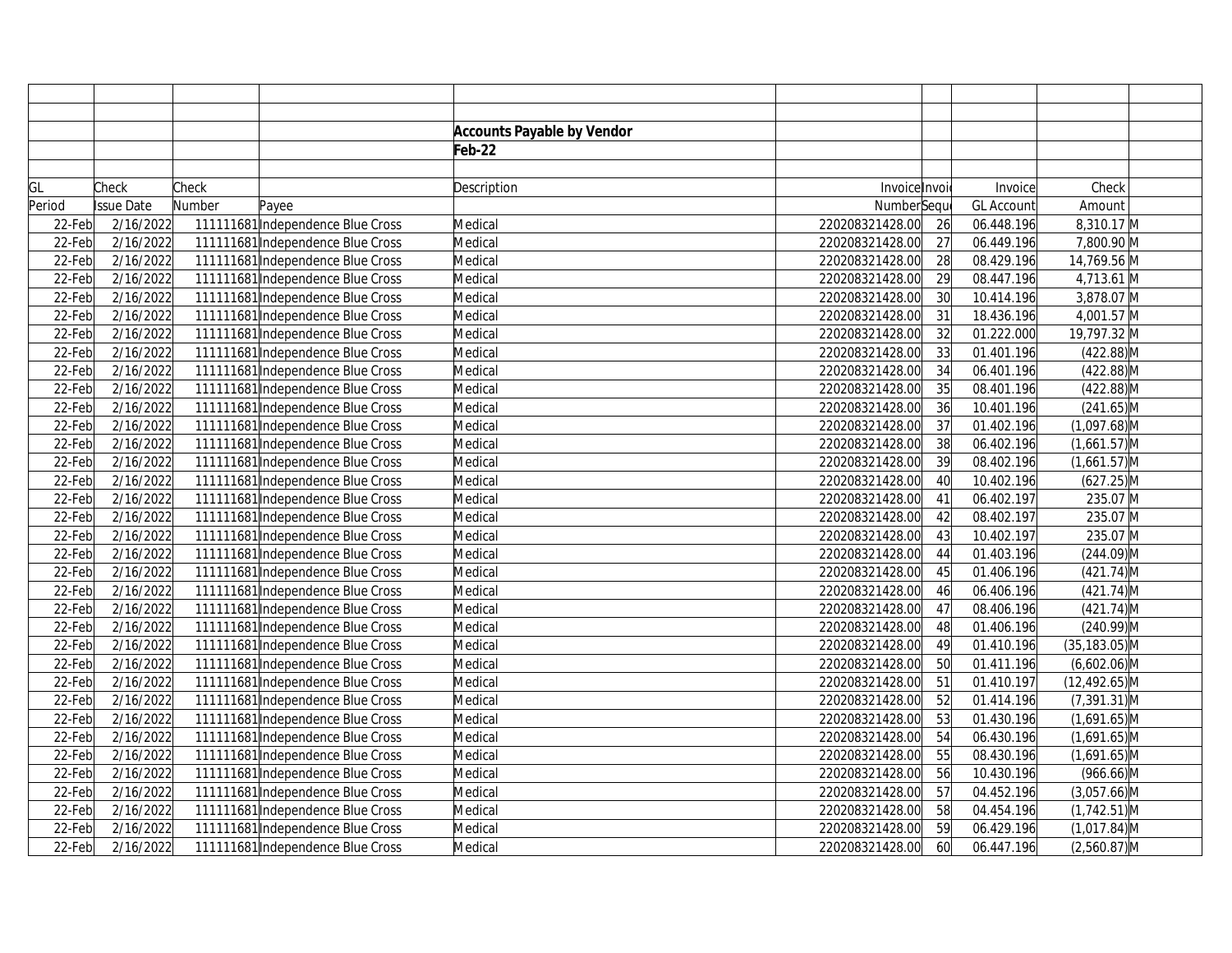|        |                   |        |                                   | <b>Accounts Payable by Vendor</b>                                       |                 |                |                   |                  |  |
|--------|-------------------|--------|-----------------------------------|-------------------------------------------------------------------------|-----------------|----------------|-------------------|------------------|--|
|        |                   |        |                                   | Feb-22                                                                  |                 |                |                   |                  |  |
|        |                   |        |                                   |                                                                         |                 |                |                   |                  |  |
| GL     | Check             | Check  |                                   | Description                                                             | Invoice Invoi   |                | Invoice           | Check            |  |
| Period | <b>Issue Date</b> | Number | Payee                             |                                                                         | NumberSequ      |                | <b>GL Account</b> | Amount           |  |
| 22-Feb | 2/16/2022         |        | 111111681 Independence Blue Cross | Medical                                                                 | 220208321428.00 | 61             | 06.448.196        | $(4,514.85)$ M   |  |
| 22-Feb | 2/16/2022         |        | 111111681 Independence Blue Cross | Medical                                                                 | 220208321428.00 | 62             | 06.449.196        | $(4,238.17)$ M   |  |
| 22-Feb | 2/16/2022         |        | 111111681 Independence Blue Cross | Medical                                                                 | 220208321428.00 | 63             | 08.429.196        | $(8,024.19)$ M   |  |
| 22-Feb | 2/16/2022         |        | 111111681 Independence Blue Cross | Medical                                                                 | 220208321428.00 | 64             | 08.447.196        | $(2,560.87)$ M   |  |
| 22-Feb | 2/16/2022         |        | 111111681 Independence Blue Cross | Medical                                                                 | 220208321428.00 | 65             | 10.414.196        | $(2,106.92)$ M   |  |
| 22-Feb | 2/16/2022         |        | 111111681 Independence Blue Cross | Medical                                                                 | 220208321428.00 | 66             | 18.436.196        | $(2, 174.01)$ M  |  |
| 22-Feb | 2/18/2022         |        | 14324 Integrated Security Systems | Service and maintenance agreement 04/01/22-03/31/23                     | 9922            |                | 01.410.266        | 11,073.00        |  |
| 22-Feb | 2/4/2022          |        |                                   | 14245 International Assoc of Arson Invest Thomas Leahan membership 2022 | 61497           |                | 01.410.420        | 100.00           |  |
| 22-Feb | 2/5/2022          |        | 110 INTERNATIONAL CODE COUNCIL    | cc-Keith Place Participating membership                                 | 101218362       |                | 01.414.420        | $60.00$ M        |  |
| 22-Feb | 2/5/2022          | 110CC  |                                   | Zoning & Code Enforcement Virtual-Weller                                | 101221569       |                | 01.414.461        | 165.00 M         |  |
| 22-Feb | 2/18/2022         |        | 14325 IPS Global                  | hp toner cartridges                                                     | 124172          |                | 01.402.210        | 104.76           |  |
| 22-Feb | 2/18/2022         |        | 14325 IPS Global                  | hp toner cartridges                                                     | 124172          | $\overline{2}$ | 06.402.210        | 104.76           |  |
| 22-Feb | 2/18/2022         |        | 14325 IPS Global                  | hp toner cartridges                                                     | 124172          |                | 08.402.210        | 104.76           |  |
| 22-Feb | 2/18/2022         |        | 14325 IPS Global                  | hp toner cartridges                                                     | 124172          |                | 10.402.210        | 59.86            |  |
| 22-Feb | 2/5/2022          |        | 110 J Ratigan Brewing             | cc-Lunch meeting                                                        | 11022           |                | 01.401.425        | 16.88 M          |  |
| 22-Feb | 2/5/2022          |        | 110 J Ratigan Brewing             | cc-Lunch meeting                                                        | 11022           | $\overline{2}$ | 06.401.425        | 16.88 M          |  |
| 22-Feb | 2/5/2022          |        | 110 J Ratigan Brewing             | cc-Lunch meeting                                                        | 11022           | $\overline{3}$ | 08.401.425        | 16.88 M          |  |
| 22-Feb | 2/5/2022          |        | 110 J Ratigan Brewing             | cc-Lunch meeting                                                        | 11022           |                | 10.401.425        | $9.63 \text{ M}$ |  |
| 22-Feb | 2/4/2022          |        | 14246 JONES, TERRY                | meal for overtime for main break 6 men X 12                             | 11922           |                | 06.449.241        | 72.00            |  |
| 22-Feb | 2/18/2022         |        | 14326 Kelly Industrial Supply     | tools and parts for police cars                                         | 2175861-IN      |                | 01.410.251        | 383.20           |  |
| 22-Feb | 2/18/2022         |        | 14317 George Kelso Co             | Vertical Dry Pit Pedestan Chopper Pump                                  | 4156            |                | 08.429.376        | 45,925.00        |  |
| 22-Feb | 2/18/2022         |        | 14317 George Kelso Co             | 200hp 880rpm C-Face TEFC                                                | 4156            | $\overline{2}$ | 08.429.376        | 32,565.00        |  |
| 22-Feb | 2/18/2022         |        | 14317 George Kelso Co             | Submittals                                                              | 4156            |                | 08.429.376        | 600.00           |  |
| 22-Feb | 2/5/2022          |        | 110 Kirk, Dennis                  | cc- 4 Utility tires                                                     | 9179904         |                | 08.429.251        | 622.20 M         |  |
| 22-Feb | 2/4/2022          |        | 14247 L B WATER SERVICE INC       | 6 in material-MJ 45 bend, asphalt coated adaptor, wedge a               | 3561480         |                | 06.449.375        | 978.09           |  |
| 22-Feb | 2/4/2022          |        | 14247L B WATER SERVICE INC        | hydrant parts                                                           | 3563928         |                | 06.449.377        | 719.00           |  |
| 22-Feb | 2/5/2022          |        | 110 LAMB MCERLANE PC              | cc-General Board Meetings                                               | 207376          |                | 06.404.315        | 1,127.50 M       |  |
| 22-Feb | 2/5/2022          |        | 110 LAMB MCERLANE PC              | cc-General Board Meetings                                               | 207376          |                | 08.404.315        | 1,127.50 M       |  |
| 22-Feb | 2/5/2022          |        | 110 LAMB MCERLANE PC              | cc-General Contract Review                                              | 207377          |                | 06.404.315        | 402.50 M         |  |
| 22-Feb | 2/5/2022          |        | 110 LAMB MCERLANE PC              | cc-General Contract Review                                              | 207377          | $\mathcal{P}$  | 08.404.315        | 402.50 M         |  |
| 22-Feb | 2/5/2022          |        | 110 LAMB MCERLANE PC              | cc-Financial Matters                                                    | 207378          |                | 08.404.315        | 430.00 M         |  |
| 22-Feb | 2/5/2022          |        | 110 LAMB MCERLANE PC              | cc-Water Distribution System                                            | 207379          |                | 06.404.315        | 110.00 M         |  |
| 22-Feb | 2/5/2022          |        | 110 LAMB MCERLANE PC              | cc-Upper Pottsgrove Sale of Sewer internal                              | 207380          |                | 08.404.315        | 385.00 M         |  |
| 22-Feb | 2/5/2022          |        | 110 LAMB MCERLANE PC              | Upper Pottsgrove Sale of Sewer external                                 | 207381          |                | 90.489.100        | 1,270.00 M       |  |
| 22-Feb | 2/5/2022          |        | 110 Law Enforcement Seminars      | cc-Registration for Morrisey, Hatfield Background Investig              | 2022432         |                | 01.410.461        | 770.00 M         |  |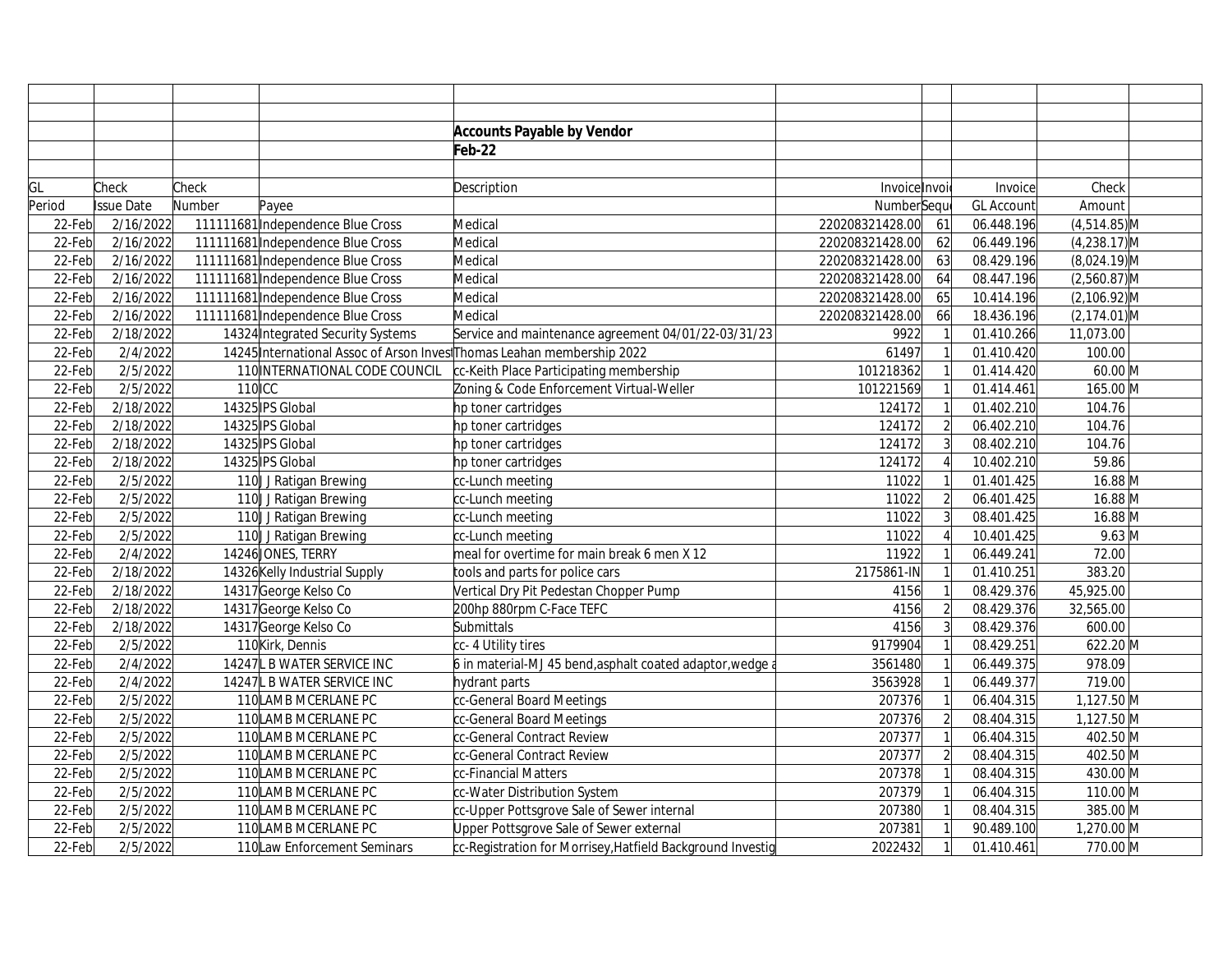|        |            |        |                                 | <b>Accounts Payable by Vendor</b>                                                             |                     |                |            |              |
|--------|------------|--------|---------------------------------|-----------------------------------------------------------------------------------------------|---------------------|----------------|------------|--------------|
|        |            |        |                                 | Feb-22                                                                                        |                     |                |            |              |
|        |            |        |                                 |                                                                                               |                     |                |            |              |
| GL     | Check      | Check  |                                 | Description                                                                                   | Invoice Invoi       |                | Invoice    | Check        |
| Period | Issue Date | Number | Payee                           |                                                                                               | NumberSequ          |                | GL Account | Amount       |
| 22-Feb | 2/5/2022   |        |                                 | 110 Legal & Liability Risk Management c-Kropp-Online Documenting the Death Scene, Murder, S   | 221217              |                | 01.410.461 | 150.00 M     |
| 22-Feb | 2/5/2022   |        |                                 | 110 Legal & Liability Risk Management c-Investigating Cases of Child Homicide and unexplained | 221225              |                | 01.410.461 | 590.00 M     |
| 22-Feb | 2/5/2022   |        | 110LEXIS NEXIS                  | cc-December 2021 Minimum Commitment                                                           | 1083831-20211231    |                | 01.410.420 | 150.00 M     |
| 22-Feb | 2/11/2022  |        | 12174 Licwinko, Andrew          | wiper blades                                                                                  | WIPER BLADES        |                | 01.410.251 | $(48.62)$ V  |
| 22-Feb | 2/18/2022  |        | 14327 Licwinko, Andrew          | wiper blades                                                                                  | <b>WIPER BLADES</b> |                | 01.410.251 | 48.62        |
| 22-Feb | 2/4/2022   |        | 14248 Little, Robert E          | JDC Push pull Cable                                                                           | 01-891415           |                | 04.454.374 | 44.06        |
| 22-Feb | 2/4/2022   |        | 14248 Little, Robert E          | JDC Relay                                                                                     | 01-892569           |                | 04.454.374 | 96.00        |
| 22-Feb | 2/5/2022   |        | 110 Logmein INC                 | Go to meeting business 01/11/22-02/10/22                                                      | 323321235           |                | 01.401.425 | $50.41$ M    |
| 22-Feb | 2/5/2022   |        | 110Logmein INC                  | Go to meeting business 01/11/22-02/10/22                                                      | 323321235           | $\overline{2}$ | 06.401.425 | $50.41$ M    |
| 22-Feb | 2/5/2022   |        | 110Logmein INC                  | Go to meeting business 01/11/22-02/10/22                                                      | 323321235           |                | 08.401.425 | $50.41$ M    |
| 22-Feb | 2/5/2022   |        | 110Logmein INC                  | Go to meeting business 01/11/22-02/10/22                                                      | 323321235           |                | 10.401.425 | 28.80 M      |
| 22-Feb | 2/4/2022   |        | 14249LONG, MICHAEL              | Shirt tailoring                                                                               | 12822               |                | 01.410.240 | 135.00       |
| 22-Feb | 2/5/2022   |        | 110LOWES HOME IMPROVEMENT       | cc-true temper 18 in bnt hdl, ariens composite skid sho, ar                                   | 15399858            |                | 08.429.371 | 1,416.87 M   |
| 22-Feb | 2/5/2022   |        | 110 LOWES HOME IMPROVEMENT      | cc-Workshop Comcast Connection                                                                | 2087771             |                | 04.454.241 | 16.56 M      |
| 22-Feb | 2/5/2022   |        | 110 LOWES HOME IMPROVEMENT      | cc-Polar Bear Swim Fire starter                                                               | 6046200             |                | 04.452.285 | 85.92 M      |
| 22-Feb | 2/5/2022   |        | 110 LOWES HOME IMPROVEMENT      | cc-2x5 pipe, gas connector, elbow, isolation valve                                            | 6769489             |                | 08.429.373 | 167.99 M     |
| 22-Feb | 2/5/2022   |        | 110 LOWES HOME IMPROVEMENT      | cc-twist lock alum,drywall screens,6 in smooth carpet,reu                                     | 6904696             |                | 08.429.373 | 162.70 M     |
| 22-Feb | 2/5/2022   |        | 110 LOWES HOME IMPROVEMENT      | cc-insulation machine deposit                                                                 | 88076138            |                | 04.454.241 | $(250.00)$ M |
| 22-Feb | 2/5/2022   |        | 110 LOWES HOME IMPROVEMENT      | cc-Workshop Comcast Connection                                                                | 88076422            |                | 04.454.241 | 55.18 M      |
| 22-Feb | 2/5/2022   |        | 110 LOWES HOME IMPROVEMENT      | cc-Workshop Comcast Connection                                                                | 88217055            |                | 04.454.241 | 21.78 M      |
| 22-Feb | 2/5/2022   |        | 110 LOWES HOME IMPROVEMENT      | cc-Workshop Comcast Connection                                                                | 88394048            |                | 04.454.241 | 16.72 M      |
| 22-Feb | 2/5/2022   |        | 110 LOWES HOME IMPROVEMENT      | cc-attic blown in fiberglass, insulation machine deposit                                      | 88992324            |                | 04.454.241 | 1,549.96 M   |
| 22-Feb | 2/4/2022   |        | 14250 Lucky Squirrel Printworks | Pole banners                                                                                  | 1923                |                | 90.489.100 | 1,392.00     |
| 22-Feb | 2/18/2022  |        | 14328 MARKET STREET PRINT.COM   | Odor, centrifuge, chlorine, thickener booklets                                                | 63482               |                | 08.429.210 | 231.18       |
| 22-Feb | 2/4/2022   |        |                                 | 14251 MARSTELLER TREASURER, JENNIFE2022 County & Twshp taxes for New Hanover Square Rd        | 220202              |                | 06.409.430 | 98.00        |
| 22-Feb | 2/4/2022   |        |                                 | 14251 MARSTELLER TREASURER, JENNIFE 2022 County & Twshp Taxes for E High St                   | 221495              |                | 06.409.430 | 827.00       |
| 22-Feb | 2/4/2022   |        | 14252 MARTIN STONE QUARRIES INC | Riverfront park #57 2b                                                                        | 224012              |                | 04.454.241 | 117.26       |
| 22-Feb | 2/4/2022   |        | 14252 MARTIN STONE QUARRIES INC | Riverfront park Kayak Launch                                                                  | 224106              |                | 04.454.241 | 125.74       |
| 22-Feb | 2/4/2022   |        | 14253 MASCARO & SONS, J P       | contractor services MSW tonnage for December 2021                                             | 432077              |                | 10.426.367 | 79,150.34    |
| 22-Feb | 2/4/2022   |        | 14254 Material Matters          | General Consulting 03/27/21-04/30/21                                                          | 20220649            |                | 08.429.367 | 2,670.00     |
| 22-Feb | 2/18/2022  |        | 14329 Matts Auto Detailing      | Shampoo interior and wash exterior and remove glue 17                                         | 20122               |                | 14.415.251 | 140.00       |
| 22-Feb | 2/4/2022   |        | 14255 McDonald Uniform Co       | concealable carrier, international w/aspet to buck-Damiar                                     | 202003              |                | 01.410.750 | 1,317.51     |
| 22-Feb | 2/4/2022   |        | 14255 McDonald Uniform Co       | Streamlight stinger Led                                                                       | 203699              |                | 01.410.260 | 480.00       |
| 22-Feb | 2/4/2022   |        | 14255 McDonald Uniform Co       | Damiano uniforms                                                                              | 203702              |                | 01.410.240 | 293.69       |
| 22-Feb | 2/4/2022   |        | 14255 McDonald Uniform Co       | Stead Uniforms                                                                                | 203704              |                | 01.410.240 | 293.69       |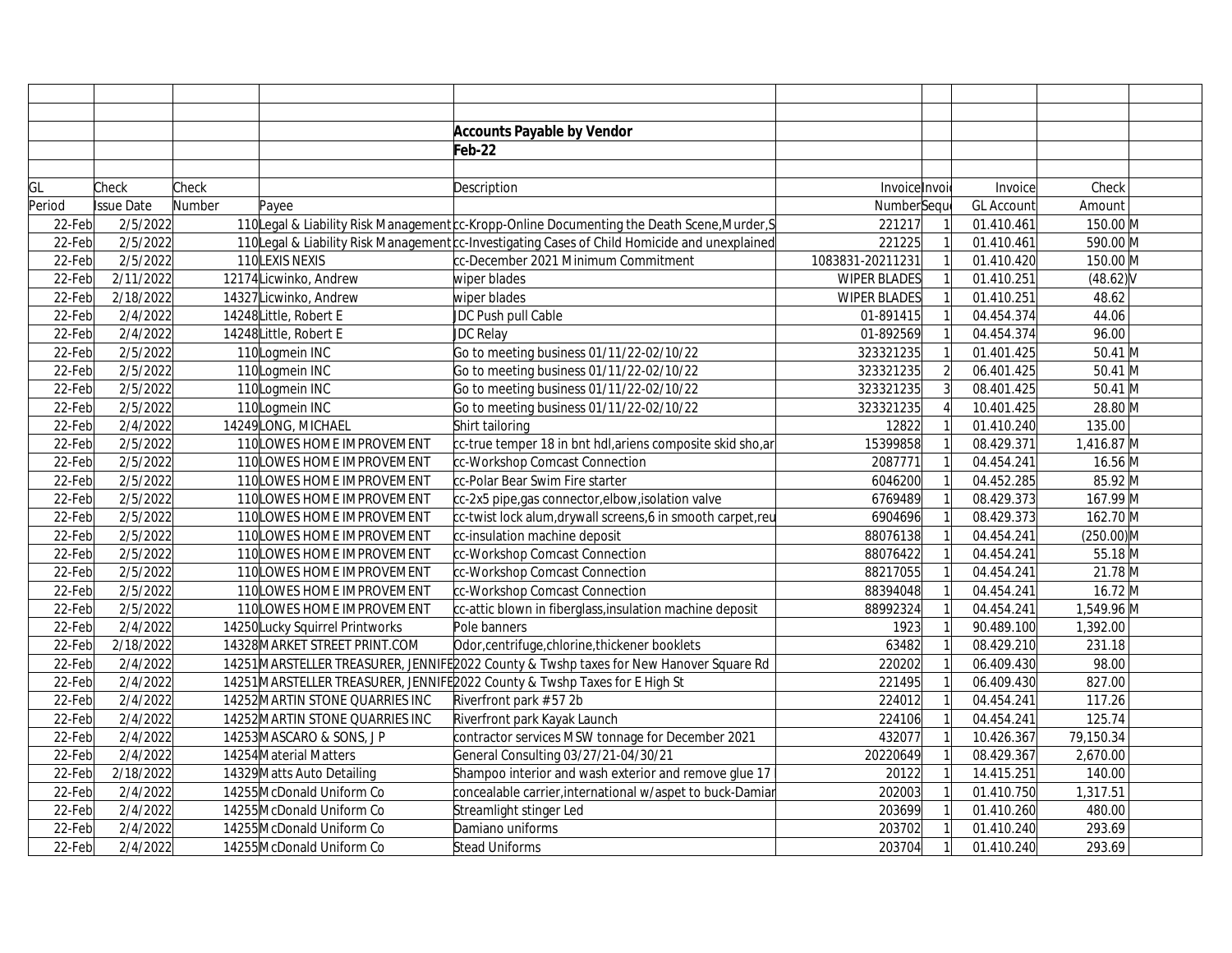|        |                   |        |                              | <b>Accounts Payable by Vendor</b>                            |               |                   |              |  |
|--------|-------------------|--------|------------------------------|--------------------------------------------------------------|---------------|-------------------|--------------|--|
|        |                   |        |                              | Feb-22                                                       |               |                   |              |  |
|        |                   |        |                              |                                                              |               |                   |              |  |
| GL     | Check             | Check  |                              | Description                                                  | Invoicelnvoi  | Invoice           | Check        |  |
| Period | <b>Issue Date</b> | Number | Payee                        |                                                              | NumberSeque   | <b>GL Account</b> | Amount       |  |
| 22-Feb | 2/4/2022          |        | 14255 McDonald Uniform Co    | Uniform Kropp                                                | 203705        | 01.410.240        | 347.08       |  |
| 22-Feb | 2/4/2022          |        | 14255 McDonald Uniform Co    | Martin uniforms                                              | 203711        | 01.410.240        | 45.37        |  |
| 22-Feb | 2/4/2022          |        | 14255 McDonald Uniform Co    | Uniforms Long                                                | 203718        | 01.410.240        | 393.30       |  |
| 22-Feb | 2/4/2022          |        | 14255 McDonald Uniform Co    | Uniforms Lt Morrissey                                        | 203719        | 01.410.240        | 206.34       |  |
| 22-Feb | 2/18/2022         |        | 14330 McDonald Uniform Co    | Gresh uniforms                                               | 200771-01     | 01.411.238        | 53.39        |  |
| 22-Feb | 2/18/2022         |        | 14330 McDonald Uniform Co    | Mock turtlenecks                                             | 203691        | 01.410.240        | 790.73       |  |
| 22-Feb | 2/18/2022         |        | 14330 McDonald Uniform Co    | cc-Kropp Uniforms                                            | 203705-01     | 01.410.240        | 234.91       |  |
| 22-Feb | 2/18/2022         |        | 14330 McDonald Uniform Co    | Uniform Markovich                                            | 203706        | 01.410.240        | 47.16        |  |
| 22-Feb | 2/18/2022         |        | 14330 McDonald Uniform Co    | Weitzel uniforms                                             | 203707        | 01.410.240        | 288.30       |  |
| 22-Feb | 2/18/2022         |        | 14330 McDonald Uniform Co    | Robinson uniforms                                            | 203710        | 01.410.240        | 288.30       |  |
| 22-Feb | 2/18/2022         |        | 14330 McDonald Uniform Co    | Morrissey uniforms                                           | 203720        | 01.411.238        | 110.88       |  |
| 22-Feb | 2/18/2022         |        | 14330 McDonald Uniform Co    | Detective Pouches                                            | 204611        | 01.410.240        | 64.72        |  |
| 22-Feb | 2/5/2022          |        | 110 Mcdonalds                | cc-prisoner meal                                             | 10322         | 01.410.229        | $7.52$ M     |  |
| 22-Feb | 2/5/2022          |        | 110 Mcdonalds                | cc-prisoner meal                                             | 10622         | 01.410.229        | 8.26 M       |  |
| 22-Feb | 2/5/2022          |        | 110 Mcdonalds                | cc-prisoner meal                                             | 11022         | 01.410.229        | $13.12 \, M$ |  |
| 22-Feb | 2/5/2022          |        | 110 Mcdonalds                | cc-prisoner meal                                             | 11122         | 01.410.229        | $7.20$ M     |  |
| 22-Feb | 2/5/2022          |        | 110 Mcdonalds                | cc-prisoner meal                                             | 11322         | 01.410.229        | $4.65$ M     |  |
| 22-Feb | 2/5/2022          |        | 110Mcdonalds                 | cc-prisoner meal                                             | 11422         | 01.410.229        | $7.20$ M     |  |
| 22-Feb | 2/5/2022          |        | 110 Mcdonalds                | cc-prisoner meal                                             | 11722         | 01.410.229        | $7.30$ M     |  |
| 22-Feb | 2/5/2022          |        | 110 Mcdonalds                | cc-prisoner meal                                             | 12022         | 01.410.229        | 14.39 M      |  |
| 22-Feb | 2/5/2022          |        | 110 Mcdonalds                | cc-prisoner meal                                             | 12322         | 01.410.229        | $7.82$ M     |  |
| 22-Feb | 2/5/2022          |        | 110Mcdonalds                 | cc-prisoner meal                                             | 122721        | 01.410.229        | $4.55$ M     |  |
| 22-Feb | 2/5/2022          |        | 110 Mcdonalds                | cc-prisoner meal                                             | JAN 10 2022   | 01.410.229        | $7.20$ M     |  |
| 22-Feb | 2/5/2022          |        | 110 Mcdonalds                | cc-prisoner meal                                             | 17-Jan        | 01.410.229        | $8.26$ M     |  |
| 22-Feb | 2/11/2022         |        | 11669 MA Family Properties   | Refund overpayment of Utilities for 370 Walnut St            | 370 WALNUT ST | 99.175.000        | (119.95)     |  |
| 22-Feb | 2/18/2022         |        | 14331 McHugh, Joseph         | Refund overpayment of Utilities for 370 Walnut St            | 370 WALNUT ST | 99.175.000        | 119.95       |  |
| 22-Feb | 2/5/2022          |        | 110 MCMASTER CARR SUPPLY CO  | cc-adapter cord, electic heater                              | 70701483      | 06.448.373        | 279.44 M     |  |
| 22-Feb | 2/5/2022          |        | 110 MCMASTER CARR SUPPLY CO  | cc-vehicle relay 12V DC input, socket with 5 wire leads, hig | 70974327      | 08.429.374        | 273.69 M     |  |
| 22-Feb | 2/5/2022          |        | 110 MCMASTER CARR SUPPLY CO  | cc-stero cord splitter                                       | 71135148      | 08.429.265        | $51.11$ M    |  |
| 22-Feb | 2/5/2022          |        | 110 MCMASTER CARR SUPPLY CO  | cc-differential gauge,brass barbed hose fitting,PVC soft tu  | 71211680      | 08.429.378        | 348.76 M     |  |
| 22-Feb | 2/5/2022          |        | 110 MCMASTER CARR SUPPLY CO  | cc-stero cord, disposable batteries                          | 71287808      | 08.429.374        | 178.52 M     |  |
| 22-Feb | 2/5/2022          |        | 110 MCMASTER CARR SUPPLY CO  | cc-low pressure steel adapter for flat tanks, air sensor     | 71419982      | 08.429.378        | 57.55 M      |  |
| 22-Feb | 2/5/2022          |        | 110 MCMASTER CARR SUPPLY CO  | cc-stainless steel hex head screw, hex nut, lock washer      | 71655591      | 06.448.377        | 213.28 M     |  |
| 22-Feb | 2/5/2022          |        | 110 MCMASTER CARR SUPPLY CO  | cc-heater for water with incology heating element, tempe     | 71819857      | 08.429.378        | 1,602.35 M   |  |
| 22-Feb | 2/4/2022          |        | 14256 Media East Studios LLC | Web Design Services                                          | 1004-PART     | 46.447.342        | 361.25       |  |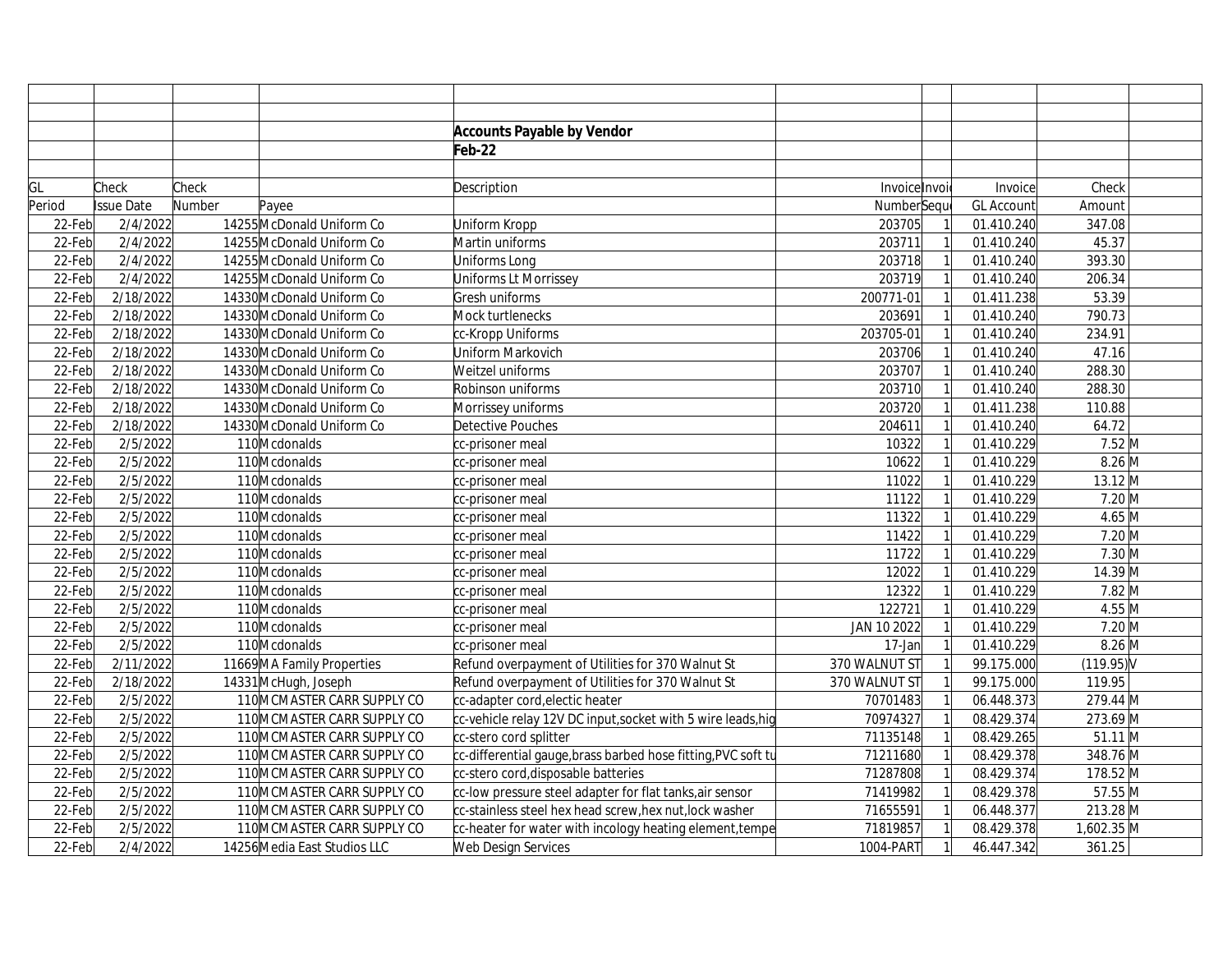|        |                   |        |                                                                 | <b>Accounts Payable by Vendor</b>                                                      |                     |                |                         |              |  |
|--------|-------------------|--------|-----------------------------------------------------------------|----------------------------------------------------------------------------------------|---------------------|----------------|-------------------------|--------------|--|
|        |                   |        |                                                                 | Feb-22                                                                                 |                     |                |                         |              |  |
|        |                   |        |                                                                 |                                                                                        |                     |                |                         |              |  |
| GL     | Check             | Check  |                                                                 | Description                                                                            | Invoice Invoi       |                | Invoice                 | Check        |  |
| Period | <b>Issue Date</b> | Number | Payee                                                           |                                                                                        | NumberSequ          |                | <b>GL Account</b>       | Amount       |  |
| 22-Feb | 2/18/2022         |        | 14290 21st Century Advertising                                  | egal Notice meeting for Pottstown Area Regional Recrea                                 | 2273859             |                | 04.452.341              | 133.42       |  |
| 22-Feb | 2/18/2022         |        | 1429021st Century Advertising                                   | Ad For stop signs                                                                      | 2279353             |                | 01.400.341              | 82.09        |  |
| 22-Feb | 2/18/2022         |        | 14290 21st Century Advertising                                  | Ad For stop signs                                                                      | 2279353             | $\overline{2}$ | 06.400.341              | 82.09        |  |
| 22-Feb | 2/18/2022         |        | 1429021st Century Advertising                                   | Ad For stop signs                                                                      | 2279353             | $\overline{3}$ | 08.400.341              | 82.09        |  |
| 22-Feb | 2/18/2022         |        | 1429021st Century Advertising                                   | Ad For stop signs                                                                      | 2279353             |                | 10.400.341              | 46.89        |  |
| 22-Feb | 2/4/2022          |        | 14257 MET-ED                                                    | Electric Beacon Light                                                                  | 100014137911-012022 |                | 09.440.361              | 18.00        |  |
| 22-Feb | 2/4/2022          |        | 14257 MET-ED                                                    | Electric Water plant                                                                   | 100017000611-012422 |                | 06.448.361              | 13,375.24    |  |
| 22-Feb | 2/4/2022          |        | 14257 MET-ED                                                    | Electric Police Rifle Range                                                            | 100028318994-012622 |                | 01.410.361              | 17.47        |  |
| 22-Feb | 2/18/2022         |        | 14332 MET-ED                                                    | Electric Hanover Square Rd                                                             | 100061550230-020722 |                | 06.449.368              | 109.29       |  |
| 22-Feb | 2/18/2022         |        | 14332 MET-ED                                                    | Electric Pleasant View Storage Reservoir                                               | 100061739239-020822 |                | 06.449.368              | 44.23        |  |
| 22-Feb | 2/18/2022         |        | 14332 MET-ED                                                    | Electric Kepler Rd                                                                     | 100130955873-020322 |                | 06.449.368              | 720.86       |  |
| 22-Feb | 2/4/2022          |        | 14258 MGK INDUSTRIES                                            | remove & install pumps on 01/05/22                                                     | 1255                |                | 06.448.376              | 1,580.00     |  |
| 22-Feb | 2/7/2022          |        | 14289 Miller Financial Group                                    | Tiffani McKee Tax Colletor Bond four year                                              | 102737              |                | 01.403.353              | 1,450.25     |  |
| 22-Feb | 2/7/2022          |        | 14289 Miller Financial Group                                    | Tiffani McKee Tax Colletor Bond four year                                              | 102737              | $\overline{2}$ | 01.155.000              | 4,350.75     |  |
| 22-Feb | 2/18/2022         |        | 14333 Montgomery County Borough's As 2022 MCBA Dues             |                                                                                        | 2022 MCBA DUES      |                | 01.400.420              | 56.00        |  |
| 22-Feb | 2/18/2022         |        | 14333 Montgomery County Borough's As 2022 MCBA Dues             |                                                                                        | 2022 MCBA DUES      | $\overline{2}$ | 06.400.420              | 56.00        |  |
| 22-Feb | 2/18/2022         |        | 14333 Montgomery County Borough's As 2022 MCBA Dues             |                                                                                        | 2022 MCBA DUES      | 3              | 08.400.420              | 56.00        |  |
| 22-Feb | 2/18/2022         |        | 14333 Montgomery County Borough's As 2022 MCBA Dues             |                                                                                        | 2022 MCBA DUES      |                | $\overline{10.400.420}$ | 32.00        |  |
| 22-Feb | 2/4/2022          |        | 14287 MONTGOMERY, AMBER                                         | dance class 01/24/22-02/02/22                                                          | 01/24/22-02/02/22   |                | 04.452.271              | 666.00       |  |
| 22-Feb | 2/18/2022         |        | 14334 MONTGOMERY, AMBER                                         | dance class 02/07/22-02/14/22                                                          | 02/07/22-02/14/22   |                | 04.452.271              | 481.00       |  |
| 22-Feb | 2/4/2022          |        | 14260 MOYER INDOOR/OUTDOOR                                      | pest commericial monthly at WWTP                                                       | 186711-1            |                | 08.429.373              | 88.03        |  |
| 22-Feb | 2/18/2022         |        | 14291 A D Moyer                                                 | bad concrete mix, plastic mixing tub                                                   | 335379              |                | 18.436.375              | 43.09        |  |
| 22-Feb | 2/16/2022         |        | 14335 NATIONAL INTERNAL AFFAIRS INV 2022 annual membership dues |                                                                                        | 2238                |                | 01.410.420              | $(100.00)$ V |  |
| 22-Feb | 2/18/2022         |        | 14335 NATIONAL INTERNAL AFFAIRS INV 2022 annual membership dues |                                                                                        | 2238                |                | 01.410.420              | 100.00       |  |
| 22-Feb | 2/18/2022         |        | 14375N.I.A.I.A.                                                 | 2022 annual membership dues                                                            | 2238-2022 DUES      |                | 01.410.420              | 100.00       |  |
| 22-Feb | 2/5/2022          |        | 110 NIXON CORPORATE                                             | cc-scrub bottom ciel                                                                   | 4200458434          |                | 01.410.241              | 213.55 M     |  |
| 22-Feb | 2/5/2022          |        | 110 NIXON CORPORATE                                             | cc-scrub bottom ciel                                                                   | 4200460964          |                | 01.410.241              | 213.55 M     |  |
| 22-Feb | 2/5/2022          |        | 110 NIXON CORPORATE                                             | cc-scrub bottom ciel                                                                   | 4200463820          |                | 01.410.241              | 213.55 M     |  |
| 22-Feb | 2/5/2022          |        | 110 NIXON CORPORATE                                             | cc-scrub bottom ciel                                                                   | 4200466381          |                | 01.410.241              | 213.55 M     |  |
| 22-Feb | 2/4/2022          |        | 14261 NORTH EAST TECHNICAL SALES                                | Calibration of one crowcon gas-pro, oxygen                                             | 40850               |                | 08.429.268              | 596.50       |  |
| 22-Feb | 2/18/2022         |        | 14336 NORTH END FIRE COMPANY                                    | Fire Co Allocations                                                                    | Apr-22              |                | 14.415.505              | 20,356.84    |  |
| 22-Feb | 2/18/2022         |        |                                                                 | 14337 Occupational Health-Ptown Hos TThomas Rhoads hepatitis A& B Vaccine              | 21055               |                | 18.436.196              | 175.00       |  |
| 22-Feb | 2/18/2022         |        | 14337 Occupational Health-Ptown Hos TRyan Stead exam            |                                                                                        | 21055               | $\overline{2}$ | 01.410.196              | 778.00       |  |
| 22-Feb | 2/18/2022         |        |                                                                 | 14337 Occupational Health-Ptown Hos T <sub>I</sub> Thomas Troutman Hepatitis B Vaccine | 21055               |                | 18.436.196              | 75.00        |  |
| 22-Feb | 2/5/2022          |        | 110 OFFICE BASICS                                               | Cc-credit for invoice I-1929769 calendar                                               | CM-106735           |                | 08.429.210              | $(8.05)$ M   |  |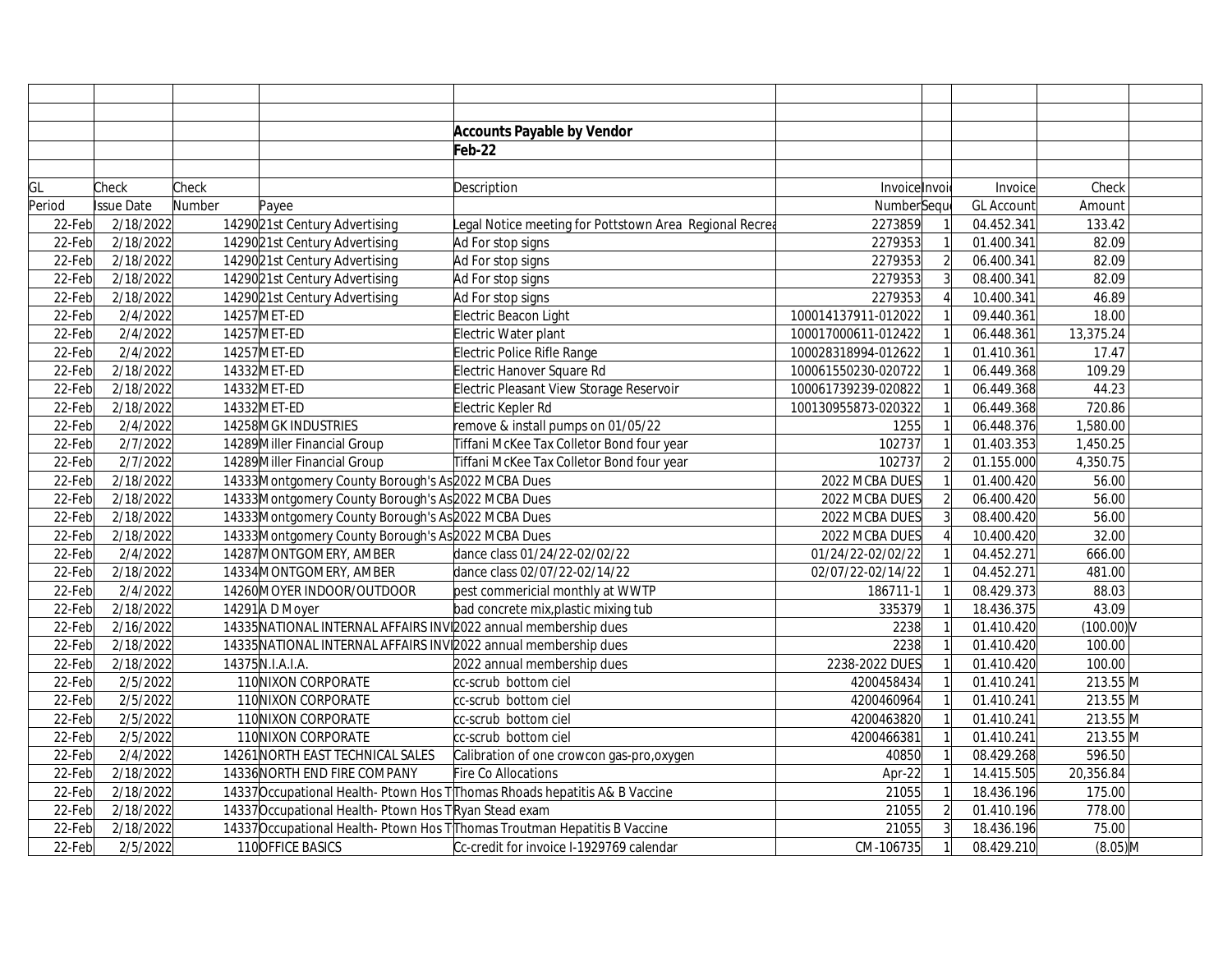|           |            |        |                     | <b>Accounts Payable by Vendor</b>      |               |                |                          |                    |  |
|-----------|------------|--------|---------------------|----------------------------------------|---------------|----------------|--------------------------|--------------------|--|
|           |            |        |                     | Feb-22                                 |               |                |                          |                    |  |
|           |            |        |                     |                                        |               |                |                          |                    |  |
| GL        | Check      | Check  |                     | Description                            | Invoice Invoi |                | Invoice                  | Check              |  |
| Period    | Issue Date | Number | Payee               |                                        | NumberSeque   |                | <b>GL Account</b>        | Amount             |  |
| 22-Feb    | 2/5/2022   |        | 110 OFFICE BASICS   | cc-office supplies                     | I-1930648     |                | 01.409.262               | $3.25$ M           |  |
| 22-Feb    | 2/5/2022   |        | 110 OFFICE BASICS   | cc-office supplies                     | $1-1930648$   | $\overline{2}$ | 06.409.262               | $3.25$ M           |  |
| 22-Feb    | 2/5/2022   |        | 110 OFFICE BASICS   | cc-office supplies                     | I-1930648     | 3              | 08.409.262               | $3.25$ M           |  |
| 22-Feb    | 2/5/2022   |        | 110 OFFICE BASICS   | cc-office supplies                     | $1-1930648$   |                | 10.409.262               | $1.85$ M           |  |
| 22-Feb    | 2/5/2022   |        | 110 OFFICE BASICS   | cc-office supplies                     | I-1931808     |                | 01.409.236               | $52.39$ M          |  |
| 22-Feb    | 2/5/2022   |        | 110 OFFICE BASICS   | cc-office supplies                     | I-1931808     | $\overline{2}$ | 06.409.236               | 52.39 M            |  |
| 22-Feb    | 2/5/2022   |        | 110 OFFICE BASICS   | cc-office supplies                     | I-1931808     | $\overline{3}$ | 08.409.236               | $52.39$ M          |  |
| 22-Feb    | 2/5/2022   |        | 110 OFFICE BASICS   | cc-office supplies                     | I-1931808     |                | 10.409.236               | 29.91 M            |  |
| 22-Feb    | 2/5/2022   |        | 110 OFFICE BASICS   | cc-office supplies-binder clips, pouch | I-1936668     |                | 46.447.210               | $62.64$ M          |  |
| 22-Feb    | 2/5/2022   |        | 110 OFFICE BASICS   | cc-office supplies                     | I-1938027     |                | 01.409.262               | $14.33$ M          |  |
| 22-Feb    | 2/5/2022   |        | 110 OFFICE BASICS   | cc-office supplies                     | I-1938027     | $\overline{2}$ | 06.409.262               | $14.33$ M          |  |
| 22-Feb    | 2/5/2022   |        | 110 OFFICE BASICS   | cc-office supplies                     | I-1938027     |                | 08.409.262               | 14.33 M            |  |
| 22-Feb    | 2/5/2022   |        | 110 OFFICE BASICS   | cc-office supplies                     | I-1938027     |                | 10.409.262               | $8.18$ M           |  |
| 22-Feb    | 2/5/2022   |        | 110 OFFICE BASICS   | cc-office supplies                     | I-1941095     |                | 01.401.210               | $9.38$ M           |  |
| 22-Feb    | 2/5/2022   |        | 110 OFFICE BASICS   | cc-office supplies                     | $1-1941095$   | $\overline{2}$ | 06.401.210               | $9.38$ M           |  |
| 22-Feb    | 2/5/2022   |        | 110 OFFICE BASICS   | cc-office supplies                     | I-1941095     | $\overline{3}$ | 08.401.210               | $9.38$ M           |  |
| 22-Feb    | 2/5/2022   |        | 110 OFFICE BASICS   | cc-office supplies                     | I-1941095     |                | 10.401.210               | $5.34 \, \text{M}$ |  |
| 22-Feb    | 2/5/2022   |        | 110 OFFICE BASICS   | Cc-calendar                            | I-1942191     |                | $\overline{0}$ 1.401.210 | $5.03$ M           |  |
| 22-Feb    | 2/5/2022   |        | 110 OFFICE BASICS   | Cc-calendar                            | I-1942191     | $\overline{2}$ | 06.401.210               | $5.03$ M           |  |
| 22-Feb    | 2/5/2022   |        | 110 OFFICE BASICS   | Cc-calendar                            | I-1942191     | $\overline{3}$ | 08.401.210               | $5.03$ M           |  |
| 22-Feb    | 2/5/2022   |        | 110 OFFICE BASICS   | Cc-calendar                            | I-1942191     |                | 10.401.210               | $2.87$ M           |  |
| 22-Feb    | 2/5/2022   |        | 110 OFFICE BASICS   | Cc-chair                               | I-1947285     |                | 46.447.210               | 605.74 M           |  |
| 22-Feb    | 2/5/2022   |        | 110 OFFICE BASICS   | cc-office supplies                     | I-1948162     |                | 08.429.210               | 67.30 M            |  |
| 22-Feb    | 2/5/2022   |        | 110 OFFICE BASICS   | cc-office supplies                     | I-1949180     |                | 46.447.210               | 14.69 M            |  |
| 22-Feb    | 2/5/2022   |        | 110 OFFICE BASICS   | Cc-screen urinal                       | I-1949556     |                | 01.409.236               | $10.15$ M          |  |
| 22-Feb    | 2/5/2022   |        | 110 OFFICE BASICS   | Cc-screen urinal                       | I-1949556     | $\overline{2}$ | 06.409.236               | $10.15$ M          |  |
| 22-Feb    | 2/5/2022   |        | 110 OFFICE BASICS   | Cc-screen urinal                       | I-1949556     | 3              | 08.409.236               | $10.15$ M          |  |
| 22-Feb    | 2/5/2022   |        | 110 OFFICE BASICS   | Cc-screen urinal                       | I-1949556     |                | 10.409.236               | $5.79$ M           |  |
| 22-Feb    | 2/4/2022   |        | 14262 OFFICE BASICS | office supplies                        | I-1932433     |                | 01.414.241               | 71.35              |  |
| $22$ -Feb | 2/4/2022   |        | 14262 OFFICE BASICS | office supplies                        | I-1953464     |                | 01.410.210               | 64.48              |  |
| 22-Feb    | 2/4/2022   |        | 14262 OFFICE BASICS | gloves                                 | I-1954820     |                | 10.414.241               | 185.08             |  |
| 22-Feb    | 2/18/2022  |        | 14338 OFFICE BASICS | file folders, paper                    | I-1950261     |                | 10.414.241               | 38.78              |  |
| 22-Feb    | 2/18/2022  |        | 14338 OFFICE BASICS | Pouch, pencil                          | I-1951703     |                | 04.452.210               | 1.88               |  |
| 22-Feb    | 2/18/2022  |        | 14338 OFFICE BASICS | dry eraser and marker                  | I-1960970     |                | 01.410.210               | 21.02              |  |
| 22-Feb    | 2/18/2022  |        | 14338 OFFICE BASICS | office supplies                        | $1-1964616$   |                | 01.410.210               | 68.10              |  |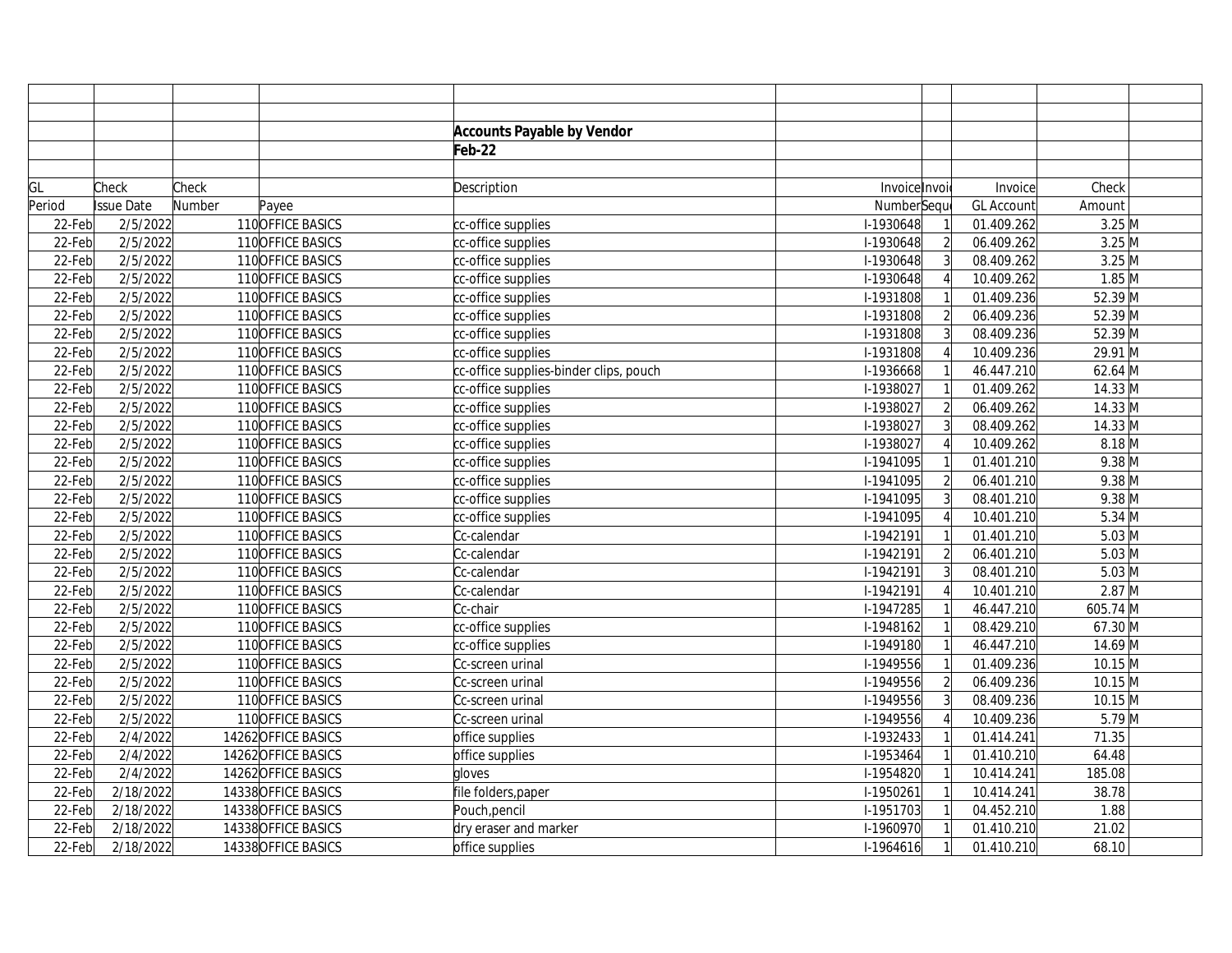|        |                   |        |                                                              | <b>Accounts Payable by Vendor</b>                                                 |                    |                |                   |              |  |
|--------|-------------------|--------|--------------------------------------------------------------|-----------------------------------------------------------------------------------|--------------------|----------------|-------------------|--------------|--|
|        |                   |        |                                                              | Feb-22                                                                            |                    |                |                   |              |  |
|        |                   |        |                                                              |                                                                                   |                    |                |                   |              |  |
| GL     | Check             | Check  |                                                              | Description                                                                       | Invoice Invoi      |                | Invoice           | Check        |  |
| Period | <b>Issue Date</b> | Number | Payee                                                        |                                                                                   | NumberSeque        |                | <b>GL Account</b> | Amount       |  |
| 22-Feb | 2/5/2022          |        | 110 Online Components.com                                    | cc-TE connectivity Energ-Alr-SST-PV-IES                                           | TF0929-02          |                | 02.434.372        | $1,101.52$ M |  |
| 22-Feb | 2/5/2022          |        | 110 Online Stores LLC                                        | cc-100 3ft x 5ft flags, 100 wood poles                                            | CS1448619          |                | 46.447.241        | 3,087.94 M   |  |
| 22-Feb | 2/5/2022          |        |                                                              | 110PA ASSOC OF ACCREDITEDENVIRO c-member laboratory application 10/19/21-12/18/22 | 124993             |                | 08.429.225        | 306.00 M     |  |
| 22-Feb | 2/5/2022          |        | 110Pa Bureau of Corporations & Chari Penn File purchase      |                                                                                   | 10322              |                | 01.414.241        | 12.00 M      |  |
| 22-Feb | 2/18/2022         |        | 14339 PA STATE ASSOC OF BOROUGHS                             | TEAM renewal fee 04/01/22-03/31/23                                                | 04/01/22-03/31/23  |                | 01.400.420        | 84.00        |  |
| 22-Feb | 2/18/2022         |        | 14339 PA STATE ASSOC OF BOROUGHS                             | TEAM renewal fee 04/01/22-03/31/23                                                | 04/01/22-03/31/23  |                | 06.400.420        | 84.00        |  |
| 22-Feb | 2/18/2022         |        | 14339 PA STATE ASSOC OF BOROUGHS                             | TEAM renewal fee 04/01/22-03/31/23                                                | 04/01/22-03/31/23  | 3              | 08.400.420        | 84.00        |  |
| 22-Feb | 2/18/2022         |        | 14339 PA STATE ASSOC OF BOROUGHS                             | TEAM renewal fee 04/01/22-03/31/23                                                | 04/01/22-03/31/23  |                | 10.400.420        | 48.00        |  |
| 22-Feb | 2/18/2022         |        | 14339 PA STATE ASSOC OF BOROUGHS                             | Random Drug testing 12/21/21-WWC                                                  | 29925              |                | 18.436.196        | 48.63        |  |
| 22-Feb | 2/18/2022         |        | 14339 PA STATE ASSOC OF BOROUGHS                             | Random Drug testing 12-22-21 WWC                                                  | 29925              |                | 18.436.196        | 48.63        |  |
| 22-Feb | 2/18/2022         |        | 14339 PA STATE ASSOC OF BOROUGHS                             | Random Drug testing 12/23/21 Water Distribution                                   | 29925              | $\overline{3}$ | 06.449.196        | 48.63        |  |
| 22-Feb | 2/18/2022         |        | 14376 PA STATE ASSOC OF TOWNSHIP SUW inter Stokes membership |                                                                                   | INV-104328-H3W6    |                | 01.414.420        | 125.00       |  |
| 22-Feb | 2/5/2022          |        | 110 Palermo Pizza                                            | cc-food for meeting                                                               | 11722              |                | 01.414.425        | 56.30 M      |  |
| 22-Feb | 2/5/2022          |        | 110 Palermo Pizza                                            | cc-food for meeting                                                               | 12422              |                | 01.414.425        | 56.34 M      |  |
| 22-Feb | 2/4/2022          |        | 14263 Patriot 2000 Inc                                       | 16x.125 asphalt blade, 16x .145 ductile iron blade                                | A12902             |                | 06.449.260        | 555.00       |  |
| 22-Feb | 2/5/2022          |        | 110 PAYPAL                                                   | Mid Atlantic Regional Gand Investigators Network registr∤TIC REGIONAL GANG INVE   |                    |                | 01.410.461        | 525.00 M     |  |
| 22-Feb | 2/4/2022          |        | 14264 PC Solutions                                           | Backup switches                                                                   | CW112316           |                | 08.407.451        | 998.00       |  |
| 22-Feb | 2/4/2022          |        | 14264 PC Solutions                                           | <b>Access Point for PD</b>                                                        | CW112317           |                | 01.407.451        | 350.00       |  |
| 22-Feb | 2/4/2022          |        | 14264 PC Solutions                                           | Computer maintenance                                                              | CW112318           |                | 01.407.451        | 2,235.46     |  |
| 22-Feb | 2/4/2022          |        | 14264 PC Solutions                                           | Computer maintenance                                                              | CW112318           |                | 06.407.451        | 2,235.46     |  |
| 22-Feb | 2/4/2022          |        | 14264 PC Solutions                                           | Computer maintenance                                                              | CW112318           |                | 08.407.451        | 2,235.46     |  |
| 22-Feb | 2/4/2022          |        | 14264 PC Solutions                                           | Computer maintenance                                                              | CW112318           |                | 10.407.451        | 1,197.57     |  |
| 22-Feb | 2/4/2022          |        | 14264 PC Solutions                                           | Computer maintenance                                                              | CW112318           |                | 18.407.451        | 79.85        |  |
| 22-Feb | 2/4/2022          |        | 14264 PC Solutions                                           | Computer maintenance                                                              | CW112363           |                | 01.407.451        | 80.50        |  |
| 22-Feb | 2/4/2022          |        | 14264 PC Solutions                                           | Computer maintenance                                                              | CW112363           | $\overline{2}$ | 06.407.451        | 80.50        |  |
| 22-Feb | 2/4/2022          |        | 14264 PC Solutions                                           | Computer maintenance                                                              | CW112363           | 3              | 08.407.451        | 80.50        |  |
| 22-Feb | 2/4/2022          |        | 14264 PC Solutions                                           | Computer maintenance                                                              | CW112363           |                | 10.407.451        | 43.13        |  |
| 22-Feb | 2/4/2022          |        | 14264 PC Solutions                                           | Computer maintenance                                                              | CW112363           |                | 18.407.451        | 2.87         |  |
| 22-Feb | 2/5/2022          |        | 110 PECO ENERGY CO                                           | cc-gas Dryer 1209 Industrial Highway                                              | 01040-79049-010522 |                | 08.429.362        | 2,494.64 M   |  |
| 22-Feb | 2/18/2022         |        | 14340 PECO ENERGY CO                                         | Gas and/or Electric                                                               | 43531-34026-020222 |                | 46.447.361        | 107.39       |  |
| 22-Feb | 2/18/2022         |        | 14340 PECO ENERGY CO                                         | Gas and/or Electric                                                               | 43531-34026-020222 |                | 08.429.362        | 5,740.56     |  |
| 22-Feb | 2/18/2022         |        | 14340 PECO ENERGY CO                                         | Gas and/or Electric                                                               | 43531-34026-020222 |                | 04.454.361        | 34.60        |  |
| 22-Feb | 2/18/2022         |        | 14340 PECO ENERGY CO                                         | Gas and/or Electric                                                               | 43531-34026-020222 |                | 09.440.361        | 36.11        |  |
| 22-Feb | 2/18/2022         |        | 14340 PECO ENERGY CO                                         | Gas and/or Electric                                                               | 43531-34026-020222 | 5              | 04.454.361        | 32.54        |  |
| 22-Feb | 2/18/2022         |        | 14340 PECO ENERGY CO                                         | Gas and/or Electric                                                               | 43531-34026-020222 | 6              | 06.449.363        | 516.44       |  |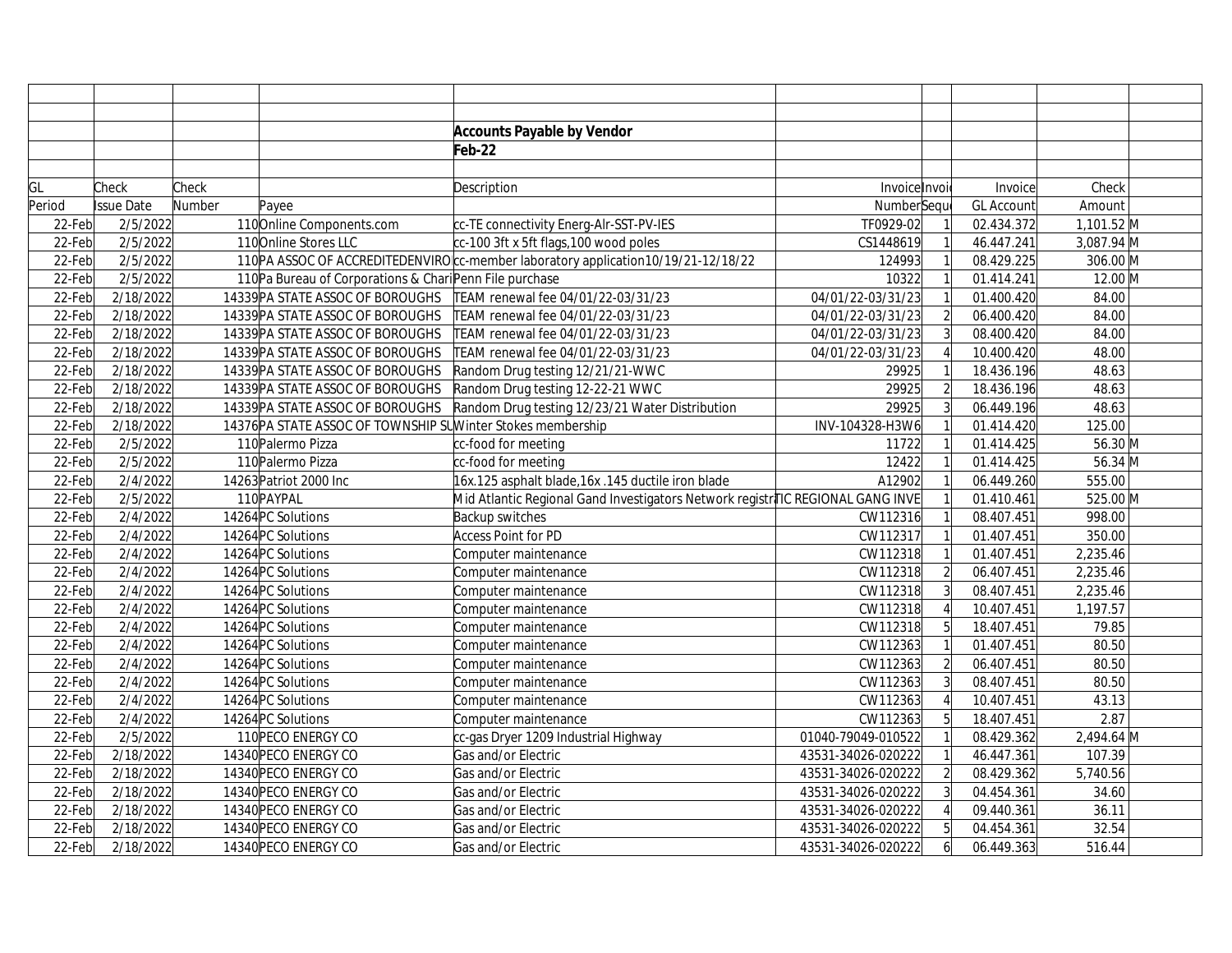|        |                   |        |                      | <b>Accounts Payable by Vendor</b> |                    |              |                   |          |  |
|--------|-------------------|--------|----------------------|-----------------------------------|--------------------|--------------|-------------------|----------|--|
|        |                   |        |                      | Feb-22                            |                    |              |                   |          |  |
|        |                   |        |                      |                                   |                    |              |                   |          |  |
| GL     | Check             | Check  |                      | Description                       | Invoice Invoi      |              | Invoice           | Check    |  |
| Period | <b>Issue Date</b> | Number | Payee                |                                   | NumberSequ         |              | <b>GL Account</b> | Amount   |  |
| 22-Feb | 2/18/2022         |        | 14340 PECO ENERGY CO | Gas and/or Electric               | 43531-34026-020222 |              | 04.456.361        | 150.47   |  |
| 22-Feb | 2/18/2022         |        | 14340 PECO ENERGY CO | Gas and/or Electric               | 43531-34026-020222 | 8            | 09.440.361        | 67.68    |  |
| 22-Feb | 2/18/2022         |        | 14340 PECO ENERGY CO | Gas and/or Electric               | 43531-34026-020222 | $\mathsf{Q}$ | 02.434.361        | 256.52   |  |
| 22-Feb | 2/18/2022         |        | 14340 PECO ENERGY CO | Gas and/or Electric               | 43531-34026-020222 | 10           | 08.429.362        | 28.56    |  |
| 22-Feb | 2/18/2022         |        | 14340 PECO ENERGY CO | Gas and/or Electric               | 43531-34026-020222 | 11           | 01.430.361        | 164.07   |  |
| 22-Feb | 2/18/2022         |        | 14340 PECO ENERGY CO | Gas and/or Electric               | 43531-34026-020222 | 12           | 02.434.361        | 39.99    |  |
| 22-Feb | 2/18/2022         |        | 14340 PECO ENERGY CO | Gas and/or Electric               | 43531-34026-020222 | 13           | 46.447.361        | 32.23    |  |
| 22-Feb | 2/18/2022         |        | 14340 PECO ENERGY CO | Gas and/or Electric               | 43531-34026-020222 | 14           | 09.440.361        | 71.80    |  |
| 22-Feb | 2/18/2022         |        | 14340 PECO ENERGY CO | Gas and/or Electric               | 43531-34026-020222 | 15           | 07.445.361        | 57.49    |  |
| 22-Feb | 2/18/2022         |        | 14340 PECO ENERGY CO | Gas and/or Electric               | 43531-34026-020222 | 16           | 08.429.363        | 1,653.00 |  |
| 22-Feb | 2/18/2022         |        | 14340 PECO ENERGY CO | Gas and/or Electric               | 43531-34026-020222 | 17           | 01.409.361        | 8.80     |  |
| 22-Feb | 2/18/2022         |        | 14340 PECO ENERGY CO | Gas and/or Electric               | 43531-34026-020222 | 18           | 06.409.361        | 8.80     |  |
| 22-Feb | 2/18/2022         |        | 14340 PECO ENERGY CO | Gas and/or Electric               | 43531-34026-020222 | 19           | 08.409.361        | 8.80     |  |
| 22-Feb | 2/18/2022         |        | 14340 PECO ENERGY CO | Gas and/or Electric               | 43531-34026-020222 | 20           | 10.409.361        | 5.03     |  |
| 22-Feb | 2/18/2022         |        | 14340 PECO ENERGY CO | Gas and/or Electric               | 43531-34026-020222 | 21           | 02.434.361        | 79.88    |  |
| 22-Feb | 2/18/2022         |        | 14340 PECO ENERGY CO | Gas and/or Electric               | 43531-34026-020222 | 22           | 06.449.368        | 33.65    |  |
| 22-Feb | 2/18/2022         |        | 14340 PECO ENERGY CO | Gas and/or Electric               | 43531-34026-020222 | 23           | 02.434.361        | 14.06    |  |
| 22-Feb | 2/18/2022         |        | 14340 PECO ENERGY CO | Gas and/or Electric               | 43531-34026-020222 | 24           | 04.454.361        | 37.35    |  |
| 22-Feb | 2/18/2022         |        | 14340 PECO ENERGY CO | Gas and/or Electric               | 43531-34026-020222 | 25           | 02.434.361        | 67.18    |  |
| 22-Feb | 2/18/2022         |        | 14340 PECO ENERGY CO | Gas and/or Electric               | 43531-34026-020222 | 26           | 18.436.361        | 27.25    |  |
| 22-Feb | 2/18/2022         |        | 14340 PECO ENERGY CO | Gas and/or Electric               | 43531-34026-020222 | 27           | 06.449.368        | 800.77   |  |
| 22-Feb | 2/18/2022         |        | 14340 PECO ENERGY CO | Gas and/or Electric               | 43531-34026-020222 | 28           | 01.430.361        | 164.44   |  |
| 22-Feb | 2/18/2022         |        | 14340 PECO ENERGY CO | Gas and/or Electric               | 43531-34026-020222 | 29           | 06.430.361        | 164.44   |  |
| 22-Feb | 2/18/2022         |        | 14340 PECO ENERGY CO | Gas and/or Electric               | 43531-34026-020222 | 30           | 08.430.361        | 164.44   |  |
| 22-Feb | 2/18/2022         |        | 14340 PECO ENERGY CO | Gas and/or Electric               | 43531-34026-020222 | 31           | 10.430.361        | 93.96    |  |
| 22-Feb | 2/18/2022         |        | 14340 PECO ENERGY CO | Gas and/or Electric               | 43531-34026-020222 | 32           | 01.430.362        | 458.32   |  |
| 22-Feb | 2/18/2022         |        | 14340 PECO ENERGY CO | Gas and/or Electric               | 43531-34026-020222 | 33           | 06.430.362        | 458.32   |  |
| 22-Feb | 2/18/2022         |        | 14340 PECO ENERGY CO | Gas and/or Electric               | 43531-34026-020222 | 34           | 08.430.362        | 458.32   |  |
| 22-Feb | 2/18/2022         |        | 14340 PECO ENERGY CO | Gas and/or Electric               | 43531-34026-020222 | 35           | 10.430.362        | 261.90   |  |
| 22-Feb | 2/18/2022         |        | 14340 PECO ENERGY CO | Gas and/or Electric               | 43531-34026-020222 | 36           | 06.449.368        | 4.13     |  |
| 22-Feb | 2/18/2022         |        | 14340 PECO ENERGY CO | Gas and/or Electric               | 43531-34026-020222 | 37           | 02.434.361        | 1,182.03 |  |
| 22-Feb | 2/18/2022         |        | 14340 PECO ENERGY CO | Gas and/or Electric               | 43531-34026-020222 | 38           | 09.440.361        | 62.22    |  |
| 22-Feb | 2/18/2022         |        | 14340 PECO ENERGY CO | Gas and/or Electric               | 43531-34026-020222 | 39           | 08.429.363        | 27.36    |  |
| 22-Feb | 2/18/2022         |        | 14340 PECO ENERGY CO | Gas and/or Electric               | 43531-34026-020222 | 40           | 06.449.363        | 1,492.64 |  |
| 22-Feb | 2/18/2022         |        | 14340 PECO ENERGY CO | Gas and/or Electric               | 43531-34026-020222 | 41           | 04.454.361        | 105.15   |  |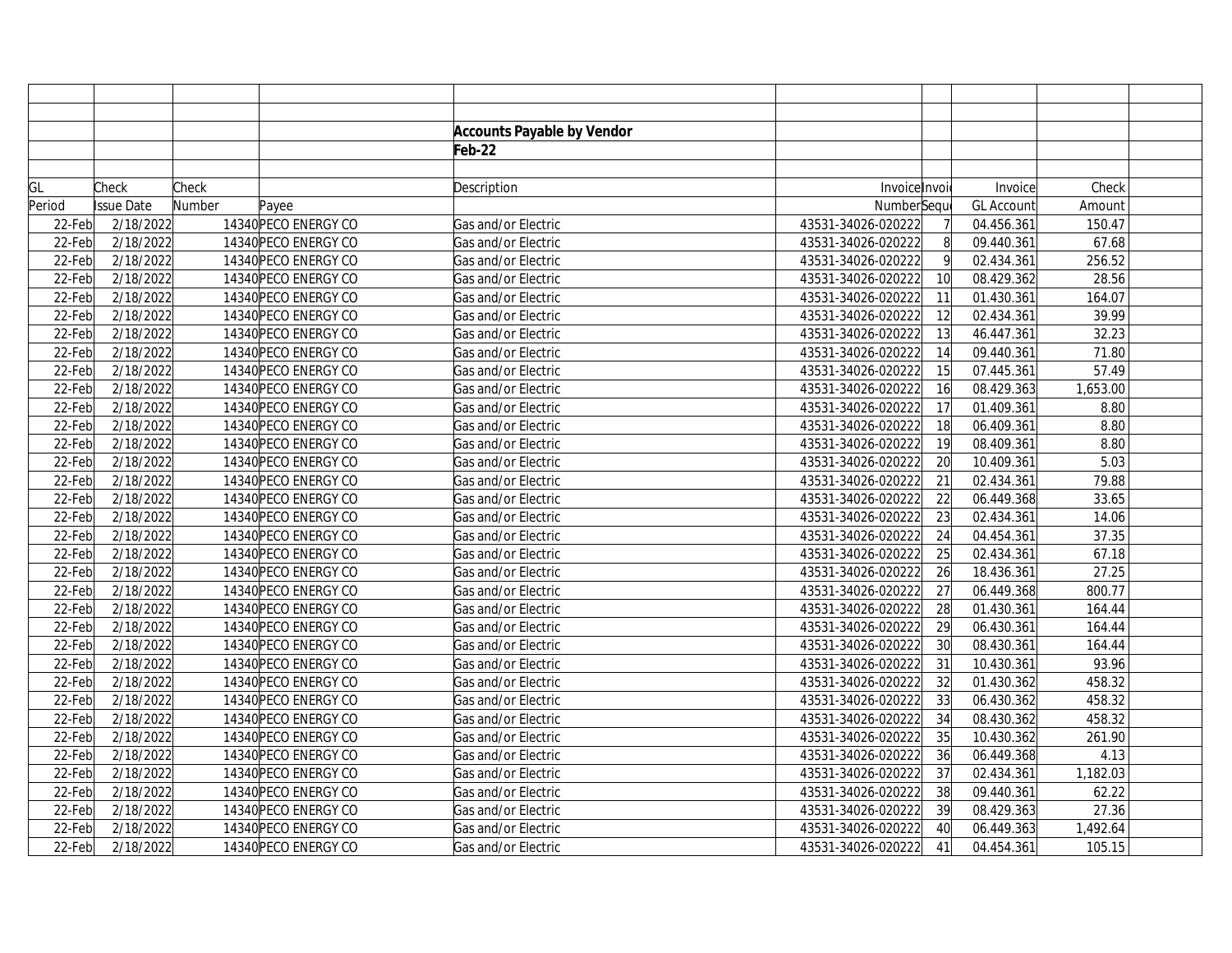|        |                   |        |                                                    | <b>Accounts Payable by Vendor</b>                       |                    |                |                   |           |  |
|--------|-------------------|--------|----------------------------------------------------|---------------------------------------------------------|--------------------|----------------|-------------------|-----------|--|
|        |                   |        |                                                    | Feb-22                                                  |                    |                |                   |           |  |
|        |                   |        |                                                    |                                                         |                    |                |                   |           |  |
| GL     | Check             | Check  |                                                    | Description                                             | Invoicelnvoi       |                | Invoice           | Check     |  |
| Period | <b>Issue Date</b> | Number | Payee                                              |                                                         | NumberSequ         |                | <b>GL Account</b> | Amount    |  |
| 22-Feb | 2/18/2022         |        | 14340 PECO ENERGY CO                               | Gas and/or Electric                                     | 43531-34026-020222 | 42             | 06.449.361        | 57.56     |  |
| 22-Feb | 2/18/2022         |        | 14340 PECO ENERGY CO                               | Gas and/or Electric                                     | 43531-34026-020222 | 43             | 04.454.361        | 29.07     |  |
| 22-Feb | 2/18/2022         |        | 14340 PECO ENERGY CO                               | Gas and/or Electric                                     | 43531-34026-020222 | 44             | 08.429.361        | 51,702.21 |  |
| 22-Feb | 2/18/2022         |        | 14340 PECO ENERGY CO                               | Gas and/or Electric                                     | 43531-34026-020222 | 45             | 04.454.361        | 37.85     |  |
| 22-Feb | 2/18/2022         |        | 14340 PECO ENERGY CO                               | Gas and/or Electric                                     | 43531-34026-020222 | 46             | 06.449.368        | 1,495.86  |  |
| 22-Feb | 2/18/2022         |        | 14340 PECO ENERGY CO                               | Gas and/or Electric                                     | 43531-34026-020222 | 47             | 01.409.362        | 193.27    |  |
| 22-Feb | 2/18/2022         |        | 14340 PECO ENERGY CO                               | Gas and/or Electric                                     | 43531-34026-020222 | 48             | 02.434.361        | 9.54      |  |
| 22-Feb | 2/18/2022         |        | 14340 PECO ENERGY CO                               | Gas and/or Electric                                     | 43531-34026-020222 | 49             | 18.436.361        | 4.13      |  |
| 22-Feb | 2/18/2022         |        | 14340 PECO ENERGY CO                               | Gas and/or Electric                                     | 43531-34026-020222 | 50             | 06.449.363        | 802.17    |  |
| 22-Feb | 2/18/2022         |        | 14340 PECO ENERGY CO                               | Gas and/or Electric                                     | 43531-34026-020222 | 51             | 06.449.363        | 26.80     |  |
| 22-Feb | 2/18/2022         |        | 14340 PECO ENERGY CO                               | Gas and/or Electric                                     | 43531-34026-020222 | 52             | 18.436.361        | 28.34     |  |
| 22-Feb | 2/18/2022         |        | 14340 PECO ENERGY CO                               | Gas and/or Electric                                     | 43531-34026-020222 | 53             | 06.449.363        | 1,076.48  |  |
| 22-Feb | 2/18/2022         |        | 14340 PECO ENERGY CO                               | Gas and/or Electric                                     | 43531-34026-020222 | 54             | 06.449.368        | 4.13      |  |
| 22-Feb | 2/18/2022         |        | 14340 PECO ENERGY CO                               | Gas and/or Electric                                     | 43531-34026-020222 | 55             | 04.454.361        | 40.54     |  |
| 22-Feb | 2/18/2022         |        | 14340 PECO ENERGY CO                               | Gas and/or Electric                                     | 43531-34026-020222 | 56             | 35.433.361        | 115.74    |  |
| 22-Feb | 2/18/2022         |        | 14340 PECO ENERGY CO                               | Gas and/or Electric                                     | 43531-34026-020222 | 57             | 08.429.363        | 154.52    |  |
| 22-Feb | 2/18/2022         |        | 14340 PECO ENERGY CO                               | Gas and/or Electric                                     | 43531-34026-020222 | 58             | 04.454.361        | 538.65    |  |
| 22-Feb | 2/18/2022         |        | 14340 PECO ENERGY CO                               | Gas and/or Electric                                     | 43531-34026-020222 | 59             | 01.409.362        | 956.19    |  |
| 22-Feb | 2/18/2022         |        | 14340 PECO ENERGY CO                               | Gas and/or Electric                                     | 43531-34026-020222 | 60             | 06.409.362        | 956.19    |  |
| 22-Feb | 2/18/2022         |        | 14340 PECO ENERGY CO                               | Gas and/or Electric                                     | 43531-34026-020222 | 61             | 08.409.362        | 956.19    |  |
| 22-Feb | 2/18/2022         |        | 14340 PECO ENERGY CO                               | Gas and/or Electric                                     | 43531-34026-020222 | 62             | 10.409.362        | 546.40    |  |
| 22-Feb | 2/18/2022         |        | 14340 PECO ENERGY CO                               | Gas and/or Electric                                     | 43531-34026-020222 | 63             | 01.409.361        | 246.96    |  |
| 22-Feb | 2/18/2022         |        | 14340 PECO ENERGY CO                               | Gas and/or Electric                                     | 43531-34026-020222 | 64             | 06.409.361        | 246.96    |  |
| 22-Feb | 2/18/2022         |        | 14340 PECO ENERGY CO                               | Gas and/or Electric                                     | 43531-34026-020222 | 65             | 08.409.361        | 246.96    |  |
| 22-Feb | 2/18/2022         |        | 14340 PECO ENERGY CO                               | Gas and/or Electric                                     | 43531-34026-020222 | 66             | 10.409.361        | 141.11    |  |
| 22-Feb | 2/18/2022         |        | 14341 PENDERGAST SAFETY EQUIPMENT3m Resp Dust mist |                                                         | 313314             |                | 06.448.236        | 173.41    |  |
| 22-Feb | 2/4/2022          |        | 14265 Pennsylvania State University                | Licwinko and Martin registration F2F FTO Lower Paxton F | 221576             |                | 01.410.461        | 998.00    |  |
| 22-Feb | 2/5/2022          |        | 110PENNBOC                                         | cc-webinar-Substantial Damage Inspections-Enforcing Po  | 6186               |                | 01.414.461        | 10.00 M   |  |
| 22-Feb | 2/18/2022         |        | 14342 PENNPRIME                                    | workers comp 01/22-01/23                                | 11095              |                | 01.401.195        | 23.14     |  |
| 22-Feb | 2/18/2022         |        | 14342 PENNPRIME                                    | workers comp 01/22-01/23                                | 11095              | $\overline{2}$ | 06.401.195        | 23.14     |  |
| 22-Feb | 2/18/2022         |        | 14342 PENNPRIME                                    | workers comp 01/22-01/23                                | 11095              | 3              | 08.401.195        | 23.14     |  |
| 22-Feb | 2/18/2022         |        | 14342 PENNPRIME                                    | workers comp 01/22-01/23                                | 11095              |                | 10.401.195        | 14.46     |  |
| 22-Feb | 2/18/2022         |        | 14342 PENNPRIME                                    | workers comp 01/22-01/23                                | 11095              |                | 01.402.195        | 40.50     |  |
| 22-Feb | 2/18/2022         |        | 14342 PENNPRIME                                    | workers comp 01/22-01/23                                | 11095              | 6              | 06.402.195        | 52.07     |  |
| 22-Feb | 2/18/2022         |        | 14342 PENNPRIME                                    | workers comp 01/22-01/23                                | 11095              |                | 08.402.195        | 52.07     |  |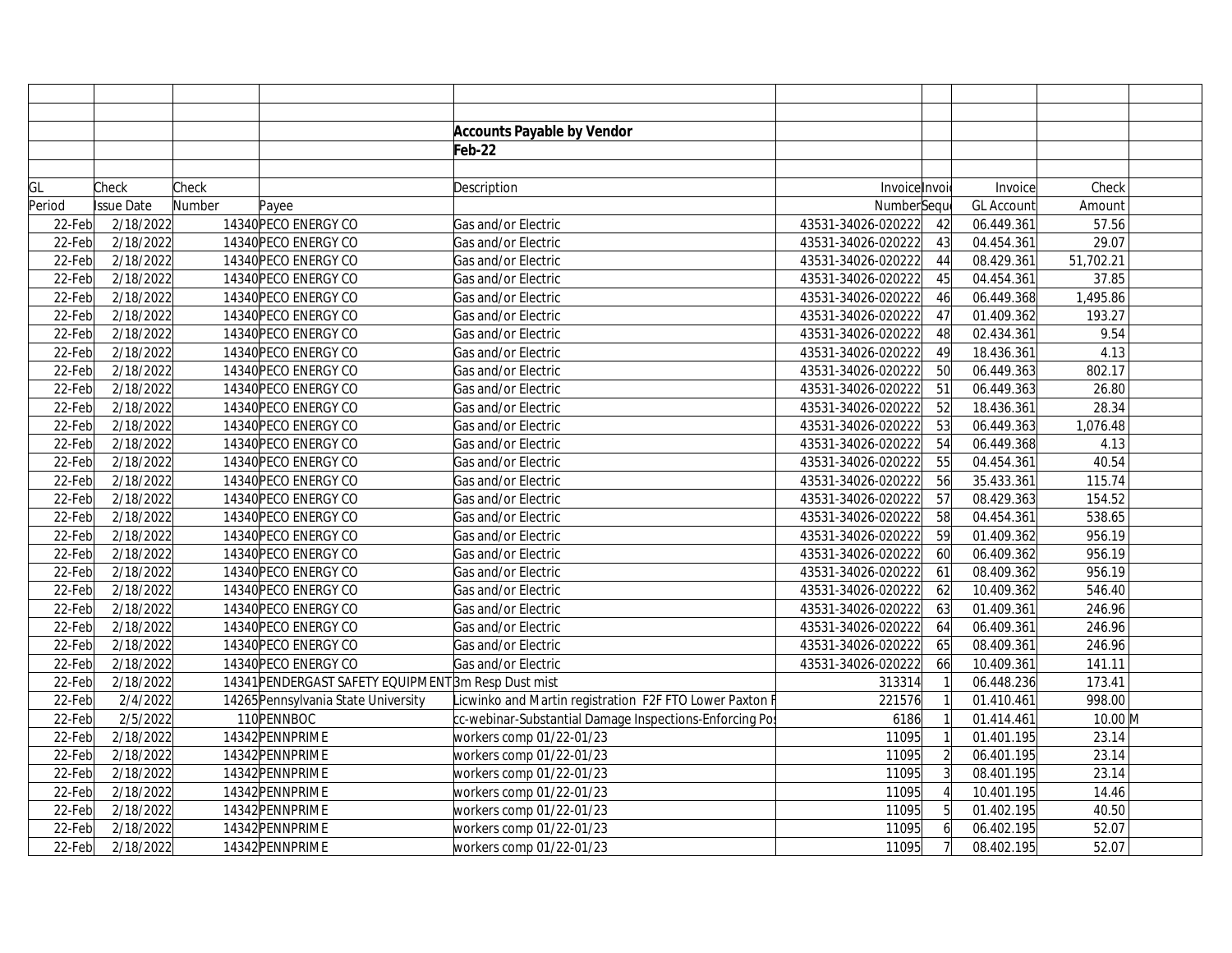|        |                   |        |                                                       | <b>Accounts Payable by Vendor</b>     |                     |                |                   |            |
|--------|-------------------|--------|-------------------------------------------------------|---------------------------------------|---------------------|----------------|-------------------|------------|
|        |                   |        |                                                       | Feb-22                                |                     |                |                   |            |
|        |                   |        |                                                       |                                       |                     |                |                   |            |
| GL     | Check             | Check  |                                                       | Description                           | Invoice Invoi       |                | Invoice           | Check      |
| Period | <b>Issue Date</b> | Number | Payee                                                 |                                       | NumberSeque         |                | <b>GL Account</b> | Amount     |
| 22-Feb | 2/18/2022         |        | 14342 PENNPRIME                                       | workers comp 01/22-01/23              | 11095               | 8              | 10.402.195        | 13.02      |
| 22-Feb | 2/18/2022         |        | 14342 PENNPRIME                                       | workers comp 01/22-01/23              | 11095               | $\overline{9}$ | 01.403.195        | 26.04      |
| 22-Feb | 2/18/2022         |        | 14342 PENNPRIME                                       | workers comp 01/22-01/23              | 11095               | 10             | 01.406.195        | 23.14      |
| 22-Feb | 2/18/2022         |        | 14342 PENNPRIME                                       | workers comp 01/22-01/23              | 11095               | 11             | 06.406.195        | 23.14      |
| 22-Feb | 2/18/2022         |        | 14342 PENNPRIME                                       | workers comp 01/22-01/23              | 11095               | 12             | 08.406.195        | 23.14      |
| 22-Feb | 2/18/2022         |        | 14342 PENNPRIME                                       | workers comp 01/22-01/23              | 11095               | 13             | 10.406.195        | 14.46      |
| 22-Feb | 2/18/2022         |        | 14342 PENNPRIME                                       | workers comp 01/22-01/23              | 11095               | 14             | 01.411.195        | 361.60     |
| 22-Feb | 2/18/2022         |        | 14342 PENNPRIME                                       | workers comp 01/22-01/23              | 11095               | 15             | 01.414.195        | 465.74     |
| 22-Feb | 2/18/2022         |        | 14342 PENNPRIME                                       | workers comp 01/22-01/23              | 11095               | 16             | 01.430.195        | 1,779.07   |
| 22-Feb | 2/18/2022         |        | 14342 PENNPRIME                                       | workers comp 01/22-01/23              | 11095               | 17             | 06.430.195        | 3,037.44   |
| 22-Feb | 2/18/2022         |        | 14342 PENNPRIME                                       | workers comp 01/22-01/23              | 11095               | 18             | 08.430.195        | 1,041.41   |
| 22-Feb | 2/18/2022         |        | 14342 PENNPRIME                                       | workers comp 01/22-01/23              | 11095               | 19             | 10.430.195        | 1,012.48   |
| 22-Feb | 2/18/2022         |        | 14342 PENNPRIME                                       | workers comp 01/22-01/23              | 11095               | 20             | 04.454.195        | 2,314.24   |
| 22-Feb | 2/18/2022         |        | 14342 PENNPRIME                                       | workers comp 01/22-01/23              | 11095               | 21             | 04.456.195        | 188.03     |
| 22-Feb | 2/18/2022         |        | 14342 PENNPRIME                                       | workers comp 01/22-01/23              | 11095               | 22             | 06.400.195        | 60.75      |
| 22-Feb | 2/18/2022         |        | 14342 PENNPRIME                                       | workers comp 01/22-01/23              | 11095               | 23             | 06.447.195        | 2,742.37   |
| 22-Feb | 2/18/2022         |        | 14342 PENNPRIME                                       | workers comp 01/22-01/23              | 11095               | 24             | 08.447.195        | 2,742.37   |
| 22-Feb | 2/18/2022         |        | 14342 PENNPRIME                                       | workers comp 01/22-01/23              | 11095               | 25             | 06.448.195        | 6,219.52   |
| 22-Feb | 2/18/2022         |        | 14342 PENNPRIME                                       | workers comp 01/22-01/23              | 11095               | 26             | 06.449.195        | 4,628.48   |
| 22-Feb | 2/18/2022         |        | 14342 PENNPRIME                                       | workers comp 01/22-01/23              | 11095               | 27             | 06.429.195        | 781.06     |
| 22-Feb | 2/18/2022         |        | 14342 PENNPRIME                                       | workers comp 01/22-01/23              | 11095               | 28             | 07.445.195        | 781.06     |
| 22-Feb | 2/18/2022         |        | 14342 PENNPRIME                                       | workers comp 01/22-01/23              | 11095               | 29             | 10.414.195        | 26.04      |
| 22-Feb | 2/18/2022         |        | 14342 PENNPRIME                                       | workers comp 01/22-01/23              | 11095               | 30             | 18.436.195        | 394.88     |
| 22-Feb | 2/18/2022         |        | 14343 Pennsylvania Municipal League                   | 2022 Membership                       | 3501                |                | 01.400.420        | 18.20      |
| 22-Feb | 2/18/2022         |        | 14343 Pennsylvania Municipal League                   | 2022 Membership                       | 3501                | $\overline{2}$ | 06.400.420        | 18.20      |
| 22-Feb | 2/18/2022         |        | 14343 Pennsylvania Municipal League                   | 2022 Membership                       | 3501                |                | 08.400.420        | 18.20      |
| 22-Feb | 2/18/2022         |        | 14343 Pennsylvania Municipal League                   | 2022 Membership                       | 3501                |                | 10.400.420        | 10.40      |
| 22-Feb | 2/5/2022          |        | 110 Petro Home Services                               | cc-401 gallons @ 2.5977/gallon at WTP | 536857              |                | 06.448.362        | 1,041.68 M |
| 22-Feb | 2/5/2022          |        | 110 Petro Home Services                               | cc-616.9 gallons @ 2.7202 for WTP     | 549974              |                | 06.448.362        | 1,678.09 M |
| 22-Feb | 2/18/2022         |        | 14344 PHILADELPHIA STEAM FIRE COMPAFire Co Allocation |                                       | Apr-22              |                | 14.415.508        | 18,706.46  |
| 22-Feb | 2/5/2022          |        | 110 Phipps & Bird INC                                 | cc-LED Lights for Jav test machine    | 57970               |                | 06.448.225        | 210.00 M   |
| 22-Feb | 2/18/2022         |        | 14345 Phoenix Distributors                            | Colt M4 carbine 14.5 rifles           | 4755                |                | 90.489.100        | 975.00     |
| 22-Feb | 2/5/2022          |        | 110 Piazza Honda of Pottstown                         | cc-one key and remote programming     | 513389              |                | 01.410.251        | 253.29 M   |
| 22-Feb | 2/4/2022          |        | 14266 PINEDA, ERNIE                                   | mainbreak meal for 4 men              | 11422               |                | 06.449.241        | 25.36      |
| 22-Feb | 2/4/2022          |        | 14266 PINEDA, ERNIE                                   | 2022 boor allowance                   | 2022 BOOT ALLOWANCE |                | 06.449.238        | 99.97      |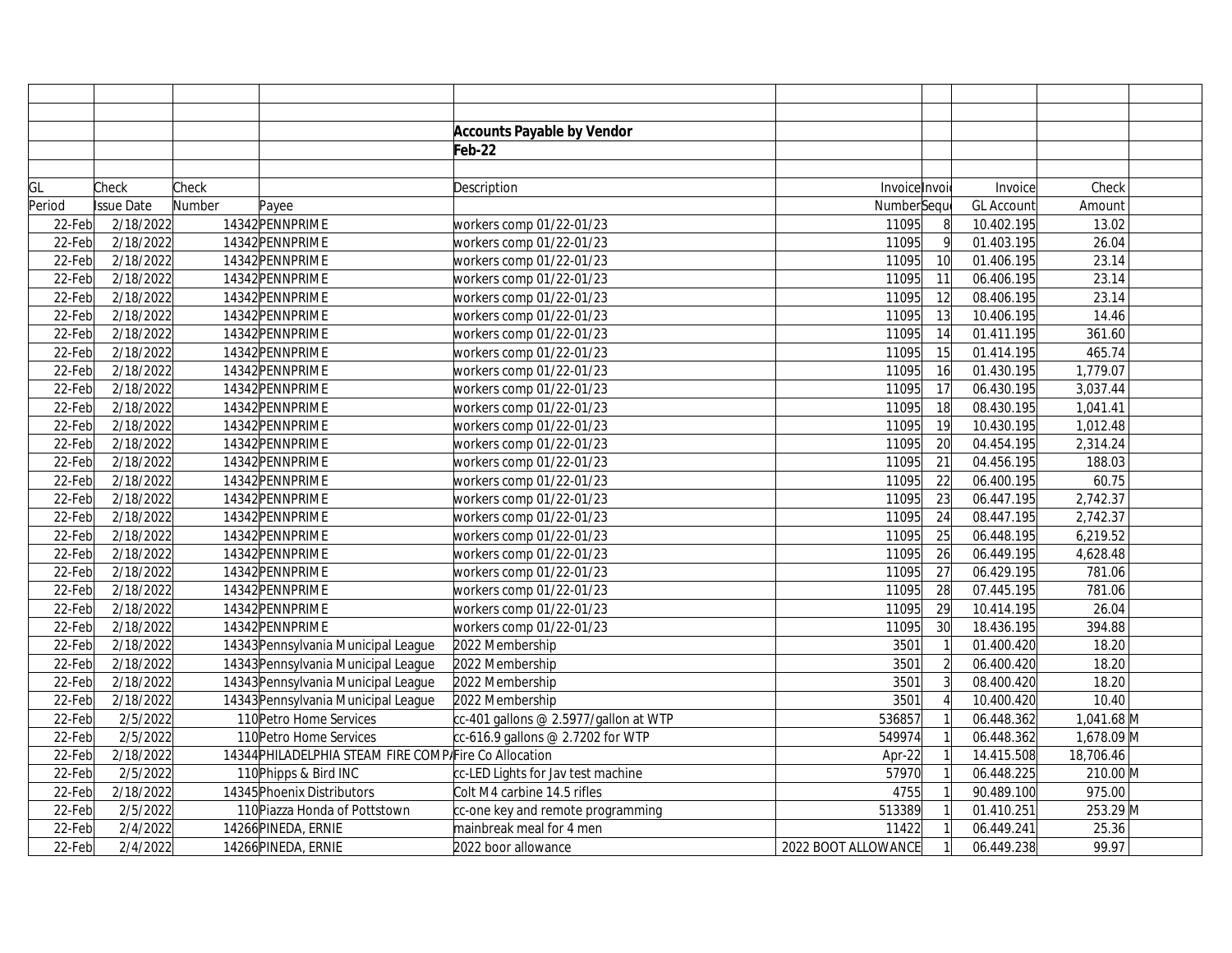|        |            |        |                                                              | <b>Accounts Payable by Vendor</b>                                                                                    |               |                 |                   |           |  |
|--------|------------|--------|--------------------------------------------------------------|----------------------------------------------------------------------------------------------------------------------|---------------|-----------------|-------------------|-----------|--|
|        |            |        |                                                              | Feb-22                                                                                                               |               |                 |                   |           |  |
|        |            |        |                                                              |                                                                                                                      |               |                 |                   |           |  |
| GL     | Check      | Check  |                                                              | Description                                                                                                          | Invoice Invoi |                 | Invoice           | Check     |  |
| Period | Issue Date | Number | Payee                                                        |                                                                                                                      | NumberSequ    |                 | <b>GL Account</b> | Amount    |  |
| 22-Feb | 2/4/2022   |        | 14267 PIONEER CROSSING LANDFILL                              | seawge sludge grit screenings                                                                                        | 117509        |                 | 08.429.365        | 11,717.42 |  |
| 22-Feb | 2/4/2022   |        | 14267 PIONEER CROSSING LANDFILL                              | sewage sludge grit screenings                                                                                        | 117627        |                 | 08.429.365        | 13,343.01 |  |
| 22-Feb | 2/4/2022   |        | 14267 PIONEER CROSSING LANDFILL                              | sewage sludge grit screenings                                                                                        | 117735        |                 | 08.429.365        | 9,147.72  |  |
| 22-Feb | 2/18/2022  |        | 14346 PIONEER CROSSING LANDFILL                              | sewage sludge grit screenings                                                                                        | 117853        |                 | 08.429.365        | 9,901.37  |  |
| 22-Feb | 2/18/2022  |        | 14346 PIONEER CROSSING LANDFILL                              | seawge sludge grit screenings                                                                                        | 117973        |                 | 08.429.365        | 7,968.18  |  |
| 22-Feb | 2/5/2022   |        | 110 Pitney Bowes Reserve Account 37 link for postage machine |                                                                                                                      | 11322         |                 | 01.406.210        | $5.21$ M  |  |
| 22-Feb | 2/5/2022   |        | 110 Pitney Bowes Reserve Account 37 Ink for postage machine  |                                                                                                                      | 11322         | $\overline{2}$  | 06.406.210        | $5.21$ M  |  |
| 22-Feb | 2/5/2022   |        | 110 Pitney Bowes Reserve Account 37 link for postage machine |                                                                                                                      | 11322         | $\overline{3}$  | 08.406.210        | $5.21$ M  |  |
| 22-Feb | 2/5/2022   |        | 110 Pitney Bowes Reserve Account 37 link for postage machine |                                                                                                                      | 11322         |                 | 10.406.210        | $2.99$ M  |  |
| 22-Feb | 2/5/2022   |        | 110 Pitney Bowes Reserve Account 37 Ink for postage machine  |                                                                                                                      | 11322         | 5 <sup>1</sup>  | 01.410.210        | 18.62 M   |  |
| 22-Feb | 2/5/2022   |        | 110 Pitney Bowes Reserve Account 37 link for postage machine |                                                                                                                      | 11322         | $\overline{6}$  | 01.414.210        | 18.62 M   |  |
| 22-Feb | 2/5/2022   |        | 110 Pitney Bowes Reserve Account 37 Ink for postage machine  |                                                                                                                      | 11322         |                 | 01.401.210        | $5.21$ M  |  |
| 22-Feb | 2/5/2022   |        | 110 Pitney Bowes Reserve Account 37 Ink for postage machine  |                                                                                                                      | 11322         | $\mathbf{8}$    | 06.401.210        | $5.21$ M  |  |
| 22-Feb | 2/5/2022   |        | 110 Pitney Bowes Reserve Account 37 Ink for postage machine  |                                                                                                                      | 11322         | $\mathsf{q}$    | 08.401.210        | $5.21$ M  |  |
| 22-Feb | 2/5/2022   |        | 110 Pitney Bowes Reserve Account 37 link for postage machine |                                                                                                                      | 11322         | 10 <sup>1</sup> | 10.401.210        | $2.99$ M  |  |
| 22-Feb | 2/5/2022   |        | 110 Pitney Bowes Reserve Account 37 Ink for postage machine  |                                                                                                                      | 11322         | 11              | 01.402.210        | $5.21$ M  |  |
| 22-Feb | 2/5/2022   |        | 110 Pitney Bowes Reserve Account 37 Ink for postage machine  |                                                                                                                      | 11322         | 12              | 06.402.210        | $5.21$ M  |  |
| 22-Feb | 2/5/2022   |        | 110 Pitney Bowes Reserve Account 37 Ink for postage machine  |                                                                                                                      | 11322         | 13              | 08.402.210        | $5.21$ M  |  |
| 22-Feb | 2/5/2022   |        | 110 Pitney Bowes Reserve Account 37 Ink for postage machine  |                                                                                                                      | 11322         | 14              | 10.402.210        | $2.98$ M  |  |
| 22-Feb | 2/5/2022   |        | 110 Pitney Bowes Reserve Account 37 link for postage machine |                                                                                                                      | 11322         | 15              | 01.403.210        | 18.62 M   |  |
| 22-Feb | 2/5/2022   |        | 110 Pitney Bowes Reserve Account 37 Ink for postage machine  |                                                                                                                      | 11322         | 16              | 01.430.210        | $5.21$ M  |  |
| 22-Feb | 2/5/2022   |        | 110 Pitney Bowes Reserve Account 37 Ink for postage machine  |                                                                                                                      | 11322         | 17              | 06.430.210        | $5.21$ M  |  |
| 22-Feb | 2/5/2022   |        | 110 Pitney Bowes Reserve Account 37 Ink for postage machine  |                                                                                                                      | 11322         | 18              | 08.430.210        | $5.21$ M  |  |
| 22-Feb | 2/5/2022   |        | 110 Pitney Bowes Reserve Account 37 link for postage machine |                                                                                                                      | 11322         | 19              | 10.430.210        | $2.98$ M  |  |
| 22-Feb | 2/5/2022   |        | 110 Pitney Bowes Reserve Account 37 link for postage machine |                                                                                                                      | 11322         | 20              | 04.452.210        | 18.62 M   |  |
| 22-Feb | 2/5/2022   |        | 110 Pitney Bowes Reserve Account 37 link for postage machine |                                                                                                                      | 11322         | 21              | 08.429.210        | 18.62 M   |  |
| 22-Feb | 2/5/2022   |        | 110 Pitney Bowes Reserve Account 37 link for postage machine |                                                                                                                      | 11322         | 22              | 06.448.210        | 18.62 M   |  |
| 22-Feb | 2/5/2022   |        | 110 PITNEY BOWES                                             | cc-Standard SLA equipment service agreement 02/01/22-                                                                | 1019841943    |                 | 01.410.266        | 551.04 M  |  |
| 22-Feb | 2/18/2022  |        |                                                              | 14347 Police Chiefs Association of Montgregistration for Weitze and Damiano -Background Investid WEITZEL AND DAMIANO |               |                 | 01.410.461        | 160.00    |  |
| 22-Feb | 2/18/2022  |        | 14348 POLYDYNE INC                                           | clarifloc                                                                                                            | 1610308       |                 | 08.429.222        | 62,265.60 |  |
| 22-Feb | 2/4/2022   |        | 14268 Port A Bowl Restroom                                   | Glasgow & Shoemaker Rd Restroom rental 01/28/22-02/2                                                                 | 238986        |                 | 09.440.372        | 90.00     |  |
| 22-Feb | 2/4/2022   |        |                                                              | 14269 POTTSTOWN AREA INDUSTRIAL DEMarketing Support for Pottstown Borough-February 2022                              | 102671        |                 | 01.401.110        | 587.91    |  |
| 22-Feb | 2/4/2022   |        |                                                              | 14269 POTTSTOWN AREA INDUSTRIAL DEMarketing Support for Pottstown Borough-February 2022                              | 102671        |                 | 06.401.110        | 587.91    |  |
| 22-Feb | 2/4/2022   |        |                                                              | 14269 POTTSTOWN AREA INDUSTRIAL DEMarketing Support for Pottstown Borough-February 2022                              | 102671        |                 | 08.401.110        | 587.91    |  |
| 22-Feb | 2/4/2022   |        |                                                              | 14269 POTTSTOWN AREA INDUSTRIAL DEMarketing Support for Pottstown Borough-February 2022                              | 102671        |                 | 10.401.110        | 195.95    |  |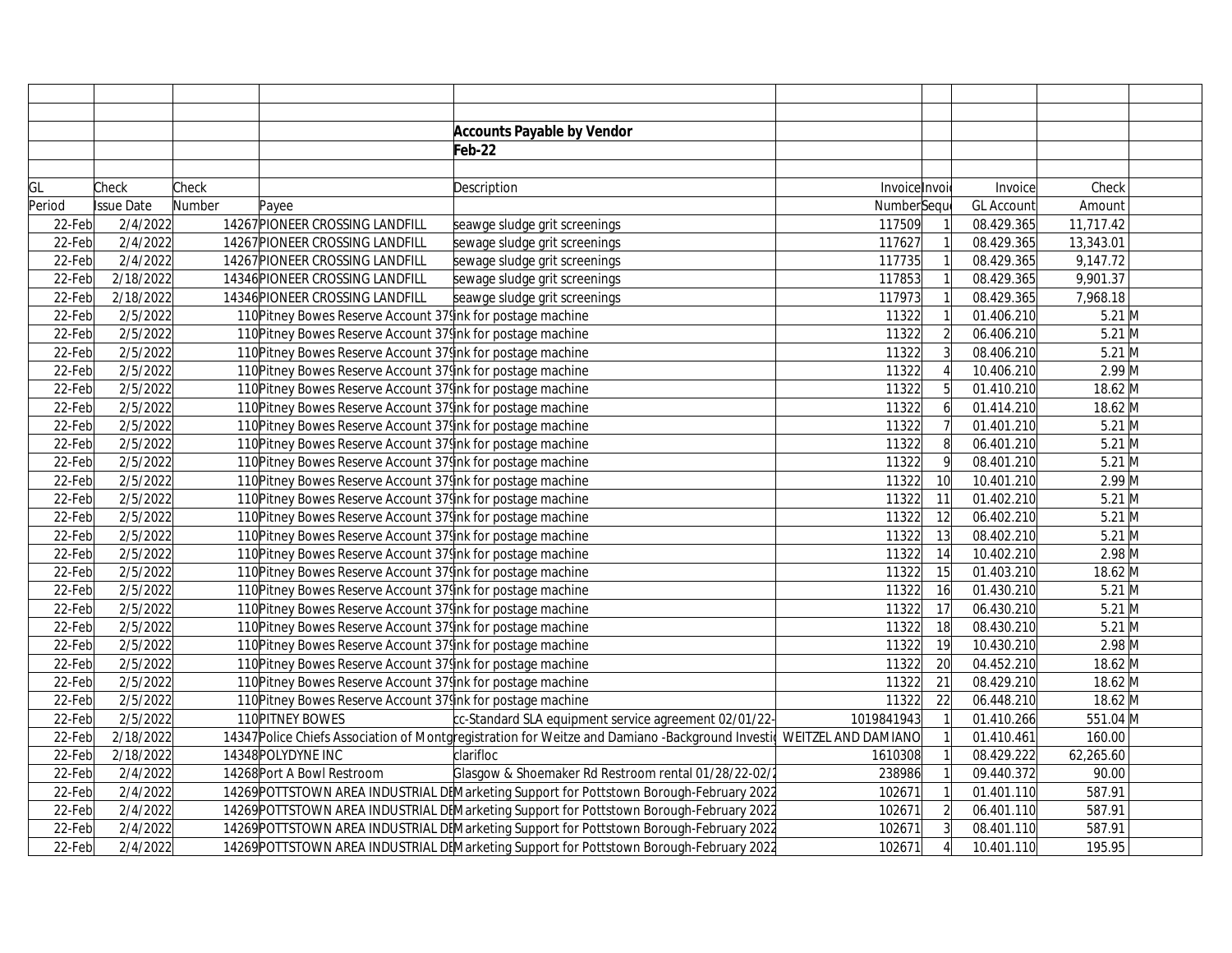|        |                   |        |                                                                   | <b>Accounts Payable by Vendor</b>                                                              |                      |                |                   |                        |  |
|--------|-------------------|--------|-------------------------------------------------------------------|------------------------------------------------------------------------------------------------|----------------------|----------------|-------------------|------------------------|--|
|        |                   |        |                                                                   | Feb-22                                                                                         |                      |                |                   |                        |  |
|        |                   |        |                                                                   |                                                                                                |                      |                |                   |                        |  |
| GL     | Check             | Check  |                                                                   | Description                                                                                    | Invoicelnvoi         |                | Invoice           | Check                  |  |
| Period | <b>Issue Date</b> | Number | Payee                                                             |                                                                                                | NumberSeque          |                | <b>GL Account</b> | Amount                 |  |
| 22-Feb | 2/4/2022          |        | 14270 POTTSTOWN AREA RAPID TRANSIT1993 Chevy C-350 utility truck  |                                                                                                | 852                  |                | 46.447.540        | 4,658.70               |  |
| 22-Feb | 2/18/2022         |        |                                                                   | 14349 POTTSTOWN AREA RAPID TRANSIT Replacement barrier panels for 2019 Gillig Buses 51-55      | 851                  |                | 46.447.540        | 5,483.95               |  |
| 22-Feb | 2/18/2022         |        | 14349 POTTSTOWN AREA RAPID TRANSITO perating invoice January 2022 |                                                                                                | 854                  |                | 46.447.540        | 182,036.48             |  |
| 22-Feb | 2/18/2022         |        | 14350 POTTSTOWN AUTO PARTS (NAPA) v-belt                          |                                                                                                | 476037               |                | 06.448.251        | 16.78                  |  |
| 22-Feb | 2/18/2022         |        |                                                                   | 14351 Pottstown Meropolitan Regional P2022 Consulting fee-Montgomery County Planning Comm      | 2022-006             |                | 01.400.420        | 840.00                 |  |
| 22-Feb | 2/18/2022         |        |                                                                   | 14351 Pottstown Meropolitan Regional P2022 Consulting fee-Montgomery County Planning Comm      | 2022-006             |                | 06.400.420        | 840.00                 |  |
| 22-Feb | 2/18/2022         |        |                                                                   | 14351 Pottstown Meropolitan Regional P2022 Consulting fee-Montgomery County Planning Comm      | 2022-006             |                | 08.400.420        | 840.00                 |  |
| 22-Feb | 2/18/2022         |        |                                                                   | 14351 Pottstown Meropolitan Regional P2022 Consulting fee-Montgomery County Planning Comm      | 2022-006             |                | 10.400.420        | 480.00                 |  |
| 22-Feb | 2/18/2022         |        | 14352 POTTSTOWN PUBLIC LIBRARY                                    | Library Allocation                                                                             | Mar-22               |                | 05.456.540        | 14,266.00              |  |
| 22-Feb | 2/18/2022         |        | 14353 PRONTO PRINT INC                                            | Memo Books                                                                                     | 8136                 |                | 01.410.342        | 798.74                 |  |
| 22-Feb | 2/4/2022          |        | 14271 PROSHRED SECURITY                                           | Shredding                                                                                      | 2102239              |                | 01.409.261        | 29.33                  |  |
| 22-Feb | 2/4/2022          |        | 14271 PROSHRED SECURITY                                           | Shredding                                                                                      | 2102239              |                | 06.409.261        | 29.33                  |  |
| 22-Feb | 2/4/2022          |        | 14271 PROSHRED SECURITY                                           | Shredding                                                                                      | 2102239              |                | 08.409.261        | 29.33                  |  |
| 22-Feb | 2/4/2022          |        | 14271 PROSHRED SECURITY                                           | Shredding                                                                                      | 2102239              |                | 10.409.261        | 16.76                  |  |
| 22-Feb | 2/18/2022         |        | 14354 PROSHRED SECURITY                                           | Shredding                                                                                      | 2103232              |                | 01.409.261        | 29.33                  |  |
| 22-Feb | 2/18/2022         |        | 14354 PROSHRED SECURITY                                           | Shredding                                                                                      | 2103232              | $\overline{2}$ | 06.409.261        | 29.33                  |  |
| 22-Feb | 2/18/2022         |        | 14354 PROSHRED SECURITY                                           | Shredding                                                                                      | 2103232              | $\overline{3}$ | 08.409.261        | 29.33                  |  |
| 22-Feb | 2/18/2022         |        | 14354 PROSHRED SECURITY                                           | Shredding                                                                                      | 2103232              |                | 10.409.261        | 16.76                  |  |
| 22-Feb | 2/5/2022          |        | 110 Qualified Hardware                                            | cc-Heavy Duty Door saver hold open parallel arm with cus                                       | SD011222145322       |                | 04.454.241        | 116.60 M               |  |
| 22-Feb | 2/4/2022          |        | 14272READING FOUNDRY & SUPPLY LLC 2 PVC Concentric vent kit       |                                                                                                | S2450518.001         |                | 08.429.373        | 48.59                  |  |
| 22-Feb | 2/18/2022         |        |                                                                   | 14355 READING FOUNDRY & SUPPLY LLC PVC CI flange Rep, Sioux chief closet wedge                 | S2452032.001         |                | 06.448.373        | 29.96                  |  |
| 22-Feb | 2/18/2022         |        |                                                                   | 14355 READING FOUNDRY & SUPPLY LLC nuts and washers solid brass toilet bolt, concrete screw ar | S2452036.001         |                | 06.448.373        | 25.15                  |  |
| 22-Feb | 2/11/2022         |        | 12203 Rebollar, Shalyn                                            | Refund overpayment of ticket 237748                                                            | <b>TICKET 237748</b> |                | 01.495.100        | $(10.00)$ <sub>V</sub> |  |
| 22-Feb | 2/18/2022         |        | 14356 Rebollar, Shalyn                                            | Refund overpayment of ticket 237748                                                            | <b>TICKET 237748</b> |                | 01.495.100        | 10.00                  |  |
| 22-Feb | 2/5/2022          |        | 110 REIDER ASSOCIATES INC, MJ                                     | Lagoon samples                                                                                 | 21L1430              |                | 06.448.225        | 90.00 M                |  |
| 22-Feb | 2/5/2022          |        | 110 REIDER ASSOCIATES INC. MJ                                     | lagoon samples                                                                                 | 21L2273              |                | 06.448.225        | $90.00$ M              |  |
| 22-Feb | 2/5/2022          |        | 110 REIDER ASSOCIATES INC. MJ                                     | cc-Stormwater                                                                                  | 21L2457              |                | 08.429.225        | 134.00 M               |  |
| 22-Feb | 2/5/2022          |        | 110 REIDER ASSOCIATES INC. MJ                                     | cc-Form 43                                                                                     | 2IL0246              |                | 08.429.225        | 200.00 M               |  |
| 22-Feb | 2/5/2022          |        | 110 REIDER ASSOCIATES INC. MJ                                     | cc-Treatment Plant Testing                                                                     | 2IL0818              |                | 08.429.225        | 230.00 M               |  |
| 22-Feb | 2/5/2022          |        | 110 REIDER ASSOCIATES INC, MJ                                     | cc-quarterly 300 ALK, TOC, SUVA                                                                | 2IL0863              |                | 08.429.225        | 65.00 M                |  |
| 22-Feb | 2/5/2022          |        | 110 REIDER ASSOCIATES INC, MJ                                     | cc-Form 43                                                                                     | 2IL0999              |                | 08.429.225        | 3,096.00 M             |  |
| 22-Feb | 2/5/2022          |        | 110 REIDER ASSOCIATES INC, MJ                                     | Class B Sludge                                                                                 | 2IL1427              |                | 08.429.225        | 784.00 M               |  |
| 22-Feb | 2/5/2022          |        | 110 REIDER ASSOCIATES INC, MJ                                     | cc-Treatment plant testing                                                                     | 2IL1428              |                | 08.429.225        | 270.00 M               |  |
| 22-Feb | 2/5/2022          |        | 110 REIDER ASSOCIATES INC, MJ                                     | cc-quarterly sampling event                                                                    | 2IL1429              |                | 08.429.225        | 2,383.00 M             |  |
| 22-Feb | 2/5/2022          |        | 110 REIDER ASSOCIATES INC, MJ                                     | cc-Treatment Plant Testing                                                                     | 2IL2199              |                | 08.429.225        | 472.00 M               |  |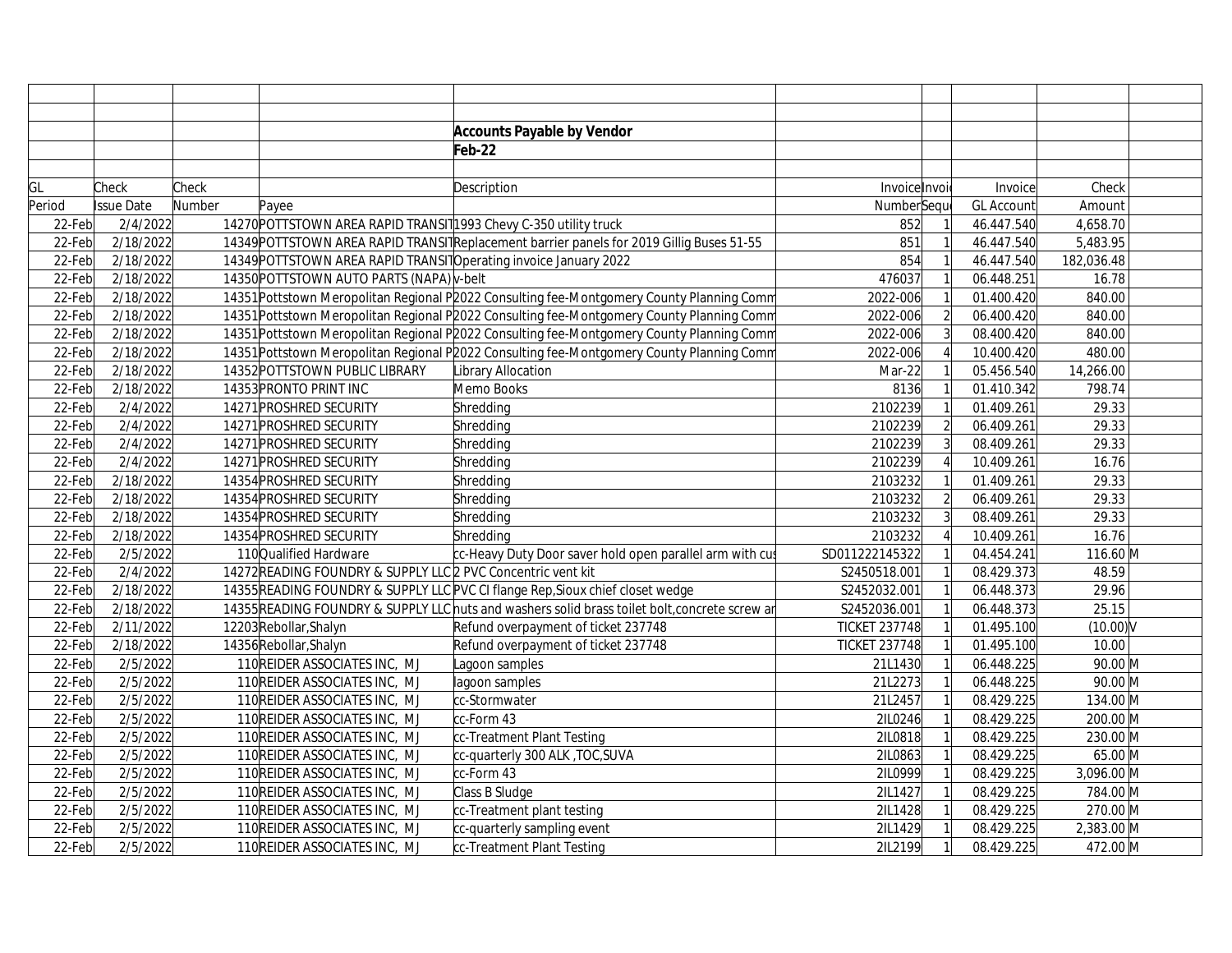|        |            |        |                                                   | <b>Accounts Payable by Vendor</b> |               |                 |                   |              |  |
|--------|------------|--------|---------------------------------------------------|-----------------------------------|---------------|-----------------|-------------------|--------------|--|
|        |            |        |                                                   | Feb-22                            |               |                 |                   |              |  |
|        |            |        |                                                   |                                   |               |                 |                   |              |  |
| GL     | Check      | Check  |                                                   | Description                       | Invoice Invoi |                 | Invoice           | Check        |  |
| Period | Issue Date | Number | Payee                                             |                                   | NumberSeque   |                 | <b>GL Account</b> | Amount       |  |
| 22-Feb | 2/5/2022   |        | 110 REIDER ASSOCIATES INC, MJ                     | cc-local limits testing           | 2IL2272       |                 | 08.429.225        | 355.00 M     |  |
| 22-Feb | 2/4/2022   |        | 14273 RELIANCE STANDARD LIFE INSURALIfe Insurance |                                   | $Feb-22$      |                 | 01.220.000        | 204.80       |  |
| 22-Feb | 2/2/2022   |        | 14273RELIANCE STANDARD LIFE INSURALIfe Insurance  |                                   | $Feb-22$      |                 | 01.220.000        | $(204.80)$ V |  |
| 22-Feb | 2/4/2022   |        | 14273RELIANCE STANDARD LIFE INSURALife Insurance  |                                   | $Feb-22$      | $\overline{2}$  | 01.401.198        | 47.26        |  |
| 22-Feb | 2/2/2022   |        | 14273RELIANCE STANDARD LIFE INSURALIfe Insurance  |                                   | $Feb-22$      | $\overline{2}$  | 01.401.198        | (47.26)      |  |
| 22-Feb | 2/4/2022   |        | 14273RELIANCE STANDARD LIFE INSURALIfe Insurance  |                                   | $Feb-22$      | $\overline{3}$  | 06.401.198        | 47.26        |  |
| 22-Feb | 2/2/2022   |        | 14273RELIANCE STANDARD LIFE INSURALife Insurance  |                                   | $Feb-22$      | $\overline{3}$  | 06.401.198        | $(47.26)$ V  |  |
| 22-Feb | 2/4/2022   |        | 14273RELIANCE STANDARD LIFE INSURALIfe Insurance  |                                   | $Feb-22$      |                 | 08.401.198        | 47.26        |  |
| 22-Feb | 2/2/2022   |        | 14273RELIANCE STANDARD LIFE INSURALIfe Insurance  |                                   | $Feb-22$      |                 | 08.401.198        | (47.26)      |  |
| 22-Feb | 2/2/2022   |        | 14273RELIANCE STANDARD LIFE INSURALIfe Insurance  |                                   | $Feb-22$      | $\overline{5}$  | 10.401.198        | $(27.01)$ V  |  |
| 22-Feb | 2/4/2022   |        | 14273RELIANCE STANDARD LIFE INSURALIfe Insurance  |                                   | $Feb-22$      | 5               | 10.401.198        | 27.01        |  |
| 22-Feb | 2/2/2022   |        | 14273RELIANCE STANDARD LIFE INSURALife Insurance  |                                   | $Feb-22$      | 6               | 01.402.198        | $(47.08)$ V  |  |
| 22-Feb | 2/4/2022   |        | 14273RELIANCE STANDARD LIFE INSURALife Insurance  |                                   | $Feb-22$      | 6               | 01.402.198        | 47.08        |  |
| 22-Feb | 2/2/2022   |        | 14273RELIANCE STANDARD LIFE INSURALIfe Insurance  |                                   | $Feb-22$      |                 | 06.402.198        | $(75.21)$ V  |  |
| 22-Feb | 2/4/2022   |        | 14273RELIANCE STANDARD LIFE INSURALife Insurance  |                                   | $Feb-22$      |                 | 06.402.198        | 75.21        |  |
| 22-Feb | 2/2/2022   |        | 14273RELIANCE STANDARD LIFE INSURALife Insurance  |                                   | $Feb-22$      | 8               | 08.402.198        | (75.21)      |  |
| 22-Feb | 2/4/2022   |        | 14273RELIANCE STANDARD LIFE INSURALife Insurance  |                                   | $Feb-22$      | 8               | 08.402.198        | 75.21        |  |
| 22-Feb | 2/2/2022   |        | 14273RELIANCE STANDARD LIFE INSURALIfe Insurance  |                                   | $Feb-22$      | $\overline{9}$  | 10.402.198        | (26.90)V     |  |
| 22-Feb | 2/4/2022   |        | 14273RELIANCE STANDARD LIFE INSURALIfe Insurance  |                                   | $Feb-22$      | 9               | 10.402.198        | 26.90        |  |
| 22-Feb | 2/2/2022   |        | 14273RELIANCE STANDARD LIFE INSURALife Insurance  |                                   | $Feb-22$      | 10              | 01.403.198        | (18.53)V     |  |
| 22-Feb | 2/4/2022   |        | 14273 RELIANCE STANDARD LIFE INSURALIfe Insurance |                                   | $Feb-22$      | 10              | 01.403.198        | 18.53        |  |
| 22-Feb | 2/2/2022   |        | 14273RELIANCE STANDARD LIFE INSURALife Insurance  |                                   | $Feb-22$      | 11              | 01.406.198        | (47.26)      |  |
| 22-Feb | 2/4/2022   |        | 14273RELIANCE STANDARD LIFE INSURALIfe Insurance  |                                   | $Feb-22$      | 11              | 01.406.198        | 47.26        |  |
| 22-Feb | 2/2/2022   |        | 14273 RELIANCE STANDARD LIFE INSURALIfe Insurance |                                   | $Feb-22$      | 12              | 06.406.198        | $(47.26)$ V  |  |
| 22-Feb | 2/4/2022   |        | 14273 RELIANCE STANDARD LIFE INSURALIfe Insurance |                                   | $Feb-22$      | 12              | 06.406.198        | 47.26        |  |
| 22-Feb | 2/2/2022   |        | 14273RELIANCE STANDARD LIFE INSURALife Insurance  |                                   | $Feb-22$      | $\overline{13}$ | 08.406.198        | (47.26)      |  |
| 22-Feb | 2/4/2022   |        | 14273RELIANCE STANDARD LIFE INSURALIfe Insurance  |                                   | $Feb-22$      | 13              | 08.406.198        | 47.26        |  |
| 22-Feb | 2/2/2022   |        | 14273RELIANCE STANDARD LIFE INSURALIfe Insurance  |                                   | $Feb-22$      | 14              | 10.406.198        | $(27.01)$ V  |  |
| 22-Feb | 2/4/2022   |        | 14273RELIANCE STANDARD LIFE INSURALIfe Insurance  |                                   | $Feb-22$      | 14              | 10.406.198        | 27.01        |  |
| 22-Feb | 2/2/2022   |        | 14273RELIANCE STANDARD LIFE INSURALIfe Insurance  |                                   | $Feb-22$      | 15              | 01.410.198        | (932.41)     |  |
| 22-Feb | 2/4/2022   |        | 14273RELIANCE STANDARD LIFE INSURALife Insurance  |                                   | $Feb-22$      | 15              | 01.410.198        | 932.41       |  |
| 22-Feb | 2/2/2022   |        | 14273RELIANCE STANDARD LIFE INSURALife Insurance  |                                   | $Feb-22$      | 16              | 01.411.198        | $(278.65)$ V |  |
| 22-Feb | 2/4/2022   |        | 14273RELIANCE STANDARD LIFE INSURALIfe Insurance  |                                   | $Feb-22$      | 16              | 01.411.198        | 278.65       |  |
| 22-Feb | 2/2/2022   |        | 14273RELIANCE STANDARD LIFE INSURALIfe Insurance  |                                   | $Feb-22$      | 17              | 01.414.198        | $(440.20)$ V |  |
| 22-Feb | 2/4/2022   |        | 14273RELIANCE STANDARD LIFE INSURALIfe Insurance  |                                   | $Feb-22$      | 17              | 01.414.198        | 440.20       |  |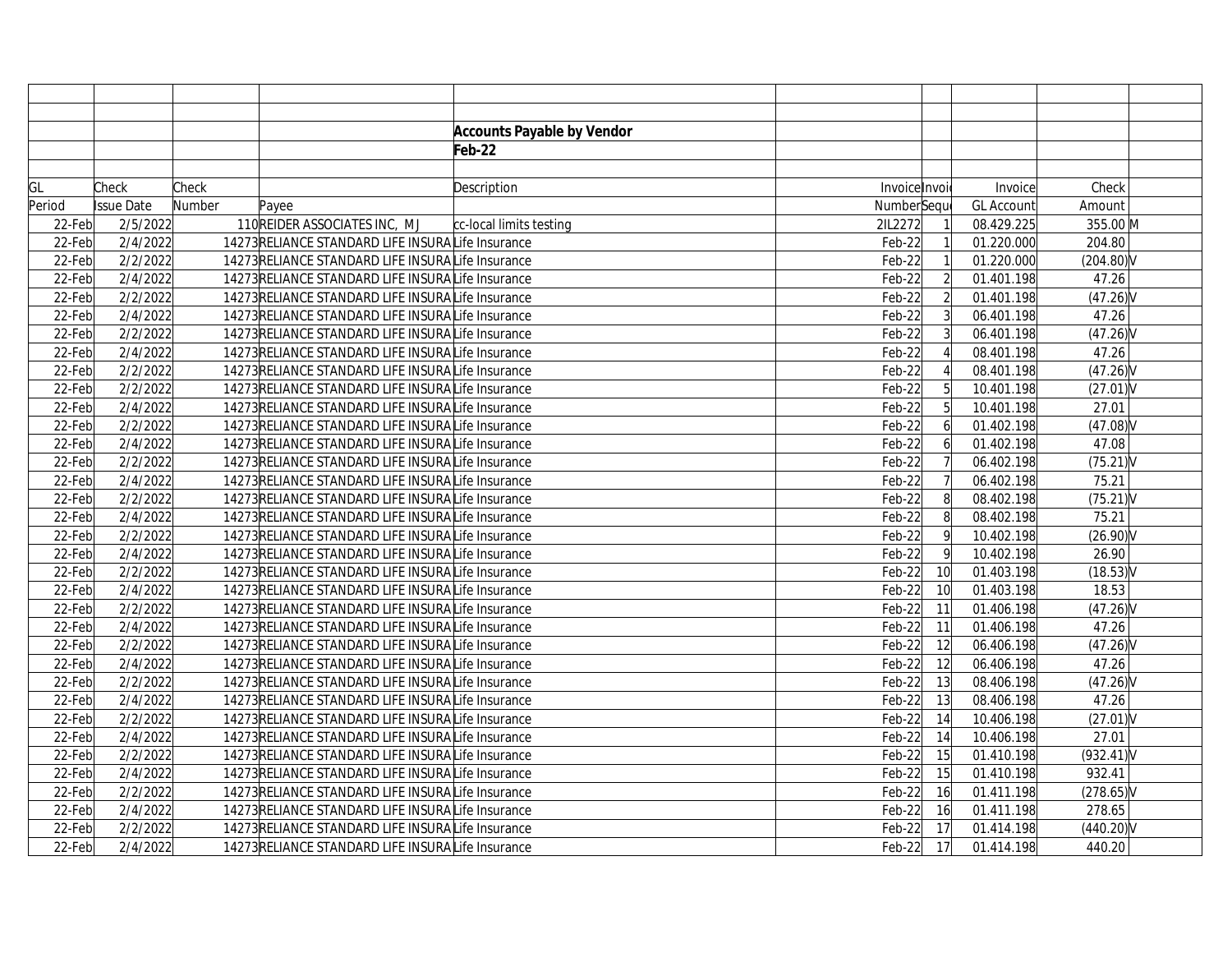|        |            |        |                                                      | <b>Accounts Payable by Vendor</b> |               |                 |                   |              |  |
|--------|------------|--------|------------------------------------------------------|-----------------------------------|---------------|-----------------|-------------------|--------------|--|
|        |            |        |                                                      | Feb-22                            |               |                 |                   |              |  |
|        |            |        |                                                      |                                   |               |                 |                   |              |  |
| GL     | Check      | Check  |                                                      | Description                       | Invoice Invoi |                 | Invoice           | Check        |  |
| Period | Issue Date | Number | Payee                                                |                                   | NumberSequ    |                 | <b>GL Account</b> | Amount       |  |
| 22-Feb | 2/2/2022   |        | 14273RELIANCE STANDARD LIFE INSURALife Insurance     |                                   | $Feb-22$      | 18              | 01.430.198        | $(59.29)$ V  |  |
| 22-Feb | 2/4/2022   |        | 14273RELIANCE STANDARD LIFE INSURALIfe Insurance     |                                   | $Feb-22$      | 18              | 01.430.198        | 59.29        |  |
| 22-Feb | 2/2/2022   |        | 14273RELIANCE STANDARD LIFE INSURALIfe Insurance     |                                   | $Feb-22$      | 19              | 06.430.198        | $(87.42)$ V  |  |
| 22-Feb | 2/4/2022   |        | 14273RELIANCE STANDARD LIFE INSURALife Insurance     |                                   | $Feb-22$      | 19              | 06.430.198        | 87.42        |  |
| 22-Feb | 2/2/2022   |        | 14273RELIANCE STANDARD LIFE INSURALife Insurance     |                                   | $Feb-22$      | 20              | 08.430.198        | (87.42)      |  |
| 22-Feb | 2/4/2022   |        | 14273RELIANCE STANDARD LIFE INSURALIfe Insurance     |                                   | $Feb-22$      | $\overline{20}$ | 08.430.198        | 87.42        |  |
| 22-Feb | 2/2/2022   |        | 14273RELIANCE STANDARD LIFE INSURALife Insurance     |                                   | $Feb-22$      | 21              | 10.430.198        | $(33.88)$ V  |  |
| 22-Feb | 2/4/2022   |        | 14273RELIANCE STANDARD LIFE INSURALIfe Insurance     |                                   | $Feb-22$      | 21              | 10.430.198        | 33.88        |  |
| 22-Feb | 2/2/2022   |        | 14273RELIANCE STANDARD LIFE INSURALIfe Insurance     |                                   | $Feb-22$      | 22              | 04.452.198        | (112.54)     |  |
| 22-Feb | 2/4/2022   |        | 14273RELIANCE STANDARD LIFE INSURALIfe Insurance     |                                   | $Feb-22$      | 22              | 04.452.198        | 112.54       |  |
| 22-Feb | 2/2/2022   |        | 14273RELIANCE STANDARD LIFE INSURALIfe Insurance     |                                   | $Feb-22$      | 23              | 04.454.198        | $(55.60)$ V  |  |
| 22-Feb | 2/4/2022   |        | 14273RELIANCE STANDARD LIFE INSURALIfe Insurance     |                                   | $Feb-22$      | 23              | 04.454.198        | 55.60        |  |
| 22-Feb | 2/2/2022   |        | 14273RELIANCE STANDARD LIFE INSURALIfe Insurance     |                                   | $Feb-22$      | 24              | 06.447.198        | $(46.26)$ V  |  |
| 22-Feb | 2/4/2022   |        | 14273RELIANCE STANDARD LIFE INSURALIfe Insurance     |                                   | $Feb-22$      | 24              | 06.447.198        | 46.26        |  |
| 22-Feb | 2/2/2022   |        | 14273RELIANCE STANDARD LIFE INSURALife Insurance     |                                   | $Feb-22$      | 25              | 08.447.198        | $(71.33)$ V  |  |
| 22-Feb | 2/4/2022   |        | 14273RELIANCE STANDARD LIFE INSURALife Insurance     |                                   | $Feb-22$      | 25              | 08.447.198        | 71.33        |  |
| 22-Feb | 2/2/2022   |        | 14273RELIANCE STANDARD LIFE INSURALife Insurance     |                                   | $Feb-22$      | 26              | 06.448.198        | (130.39)V    |  |
| 22-Feb | 2/4/2022   |        | 14273RELIANCE STANDARD LIFE INSURALIfe Insurance     |                                   | $Feb-22$      | 26              | 06.448.198        | 130.39       |  |
| 22-Feb | 2/2/2022   |        | 14273RELIANCE STANDARD LIFE INSURALife Insurance     |                                   | $Feb-22$      | 27              | 06.449.198        | $(130.39)$ V |  |
| 22-Feb | 2/4/2022   |        | 14273RELIANCE STANDARD LIFE INSURALife Insurance     |                                   | $Feb-22$      | 27              | 06.449.198        | 130.39       |  |
| 22-Feb | 2/2/2022   |        | 14273 RELIANCE STANDARD LIFE INSURALIfe Insurance    |                                   | $Feb-22$      | 28              | 06.429.198        | $(56.27)$ V  |  |
| 22-Feb | 2/4/2022   |        | 14273RELIANCE STANDARD LIFE INSURALife Insurance     |                                   | $Feb-22$      | $\overline{28}$ | 06.429.198        | 56.27        |  |
| 22-Feb | 2/2/2022   |        | 14273RELIANCE STANDARD LIFE INSURALIfe Insurance     |                                   | $Feb-22$      | 29              | 08.429.198        | (379.72)     |  |
| 22-Feb | 2/4/2022   |        | 14273 RELIANCE STANDARD LIFE INSURALIfe Insurance    |                                   | $Feb-22$      | 29              | 08.429.198        | 379.72       |  |
| 22-Feb | 2/2/2022   |        | 14273 RELIANCE STANDARD LIFE INSURALIfe Insurance    |                                   | $Feb-22$      | 30              | 10.414.198        | $(27.80)$ V  |  |
| 22-Feb | 2/4/2022   |        | 14273RELIANCE STANDARD LIFE INSURALife Insurance     |                                   | $Feb-22$      | 30              | 10.414.198        | 27.80        |  |
| 22-Feb | 2/2/2022   |        | 14273RELIANCE STANDARD LIFE INSURALIfe Insurance     |                                   | $Feb-22$      | 31              | 14.415.198        | $(56.27)$ V  |  |
| 22-Feb | 2/4/2022   |        | 14273RELIANCE STANDARD LIFE INSURALIfe Insurance     |                                   | $Feb-22$      | 31              | 14.415.198        | 56.27        |  |
| 22-Feb | 2/2/2022   |        | 14273RELIANCE STANDARD LIFE INSURALIfe Insurance     |                                   | $Feb-22$      | 32              | 18.436.198        | (93.33)V     |  |
| 22-Feb | 2/4/2022   |        | 14273RELIANCE STANDARD LIFE INSURALIfe Insurance     |                                   | $Feb-22$      | 32              | 18.436.198        | 93.33        |  |
| 22-Feb | 2/2/2022   |        | 14273RELIANCE STANDARD LIFE INSURALife Insurance     |                                   | $Feb-22$      | 33              | 01.410.199        | $(72.87)$ V  |  |
| 22-Feb | 2/4/2022   |        | 14273RELIANCE STANDARD LIFE INSURALife Insurance     |                                   | $Feb-22$      | 33              | 01.410.199        | 72.87        |  |
| 22-Feb | 2/2/2022   |        | 14273 RELIANCE STANDARD LIFE INSURALIfe Insurance    |                                   | $Feb-22$      | 34              | 01.487.198        | (128.41)     |  |
| 22-Feb | 2/4/2022   |        | 14273RELIANCE STANDARD LIFE INSURALIfe Insurance     |                                   | $Feb-22$      | 34              | 01.487.198        | 128.41       |  |
| 22-Feb | 2/1/2022   |        | 111111675RELIANCE STANDARD LIFE INSURALIfe Insurance |                                   | $Feb-22$      | $\mathbf{1}$    | 01.220.000        | 204.80 M     |  |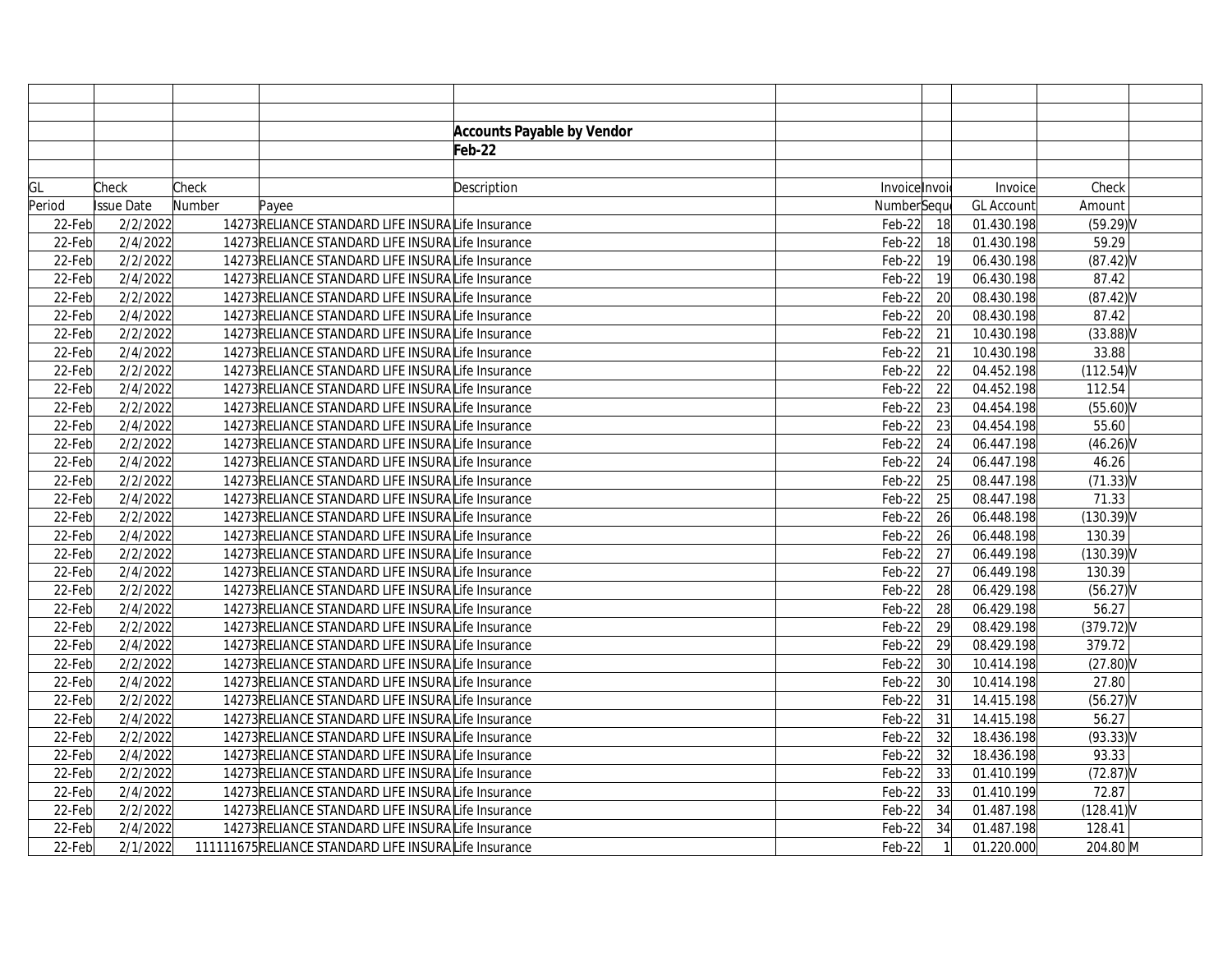|        |                   |        |                                                       | <b>Accounts Payable by Vendor</b> |                   |                 |                   |                              |  |
|--------|-------------------|--------|-------------------------------------------------------|-----------------------------------|-------------------|-----------------|-------------------|------------------------------|--|
|        |                   |        |                                                       | Feb-22                            |                   |                 |                   |                              |  |
|        |                   |        |                                                       |                                   |                   |                 |                   |                              |  |
| GL     | Check             | Check  |                                                       | Description                       | Invoice Invoi     |                 | Invoice           | Check                        |  |
| Period | <b>Issue Date</b> | Number | Payee                                                 |                                   | NumberSequ        |                 | <b>GL Account</b> | Amount                       |  |
| 22-Feb | 2/1/2022          |        | 111111675RELIANCE STANDARD LIFE INSURALIfe Insurance  |                                   | $Feb-22$          |                 | 01.401.198        | 47.26 M                      |  |
| 22-Feb | 2/1/2022          |        | 111111675RELIANCE STANDARD LIFE INSURALIfe Insurance  |                                   | $Feb-22$          |                 | 06.401.198        | 47.26 M                      |  |
| 22-Feb | 2/1/2022          |        | 111111675RELIANCE STANDARD LIFE INSURALIfe Insurance  |                                   | $Feb-22$          |                 | 08.401.198        | 47.26 M                      |  |
| 22-Feb | 2/1/2022          |        | 111111675RELIANCE STANDARD LIFE INSURALife Insurance  |                                   | $Feb-22$          |                 | 10.401.198        | 27.01 M                      |  |
| 22-Feb | 2/1/2022          |        | 111111675RELIANCE STANDARD LIFE INSURALIfe Insurance  |                                   | $Feb-22$          | 6               | 01.402.198        | 47.08 M                      |  |
| 22-Feb | 2/1/2022          |        | 111111675RELIANCE STANDARD LIFE INSURALIfe Insurance  |                                   | $Feb-22$          |                 | 06.402.198        | 75.21 M                      |  |
| 22-Feb | 2/1/2022          |        | 111111675RELIANCE STANDARD LIFE INSURALIfe Insurance  |                                   | $Feb-22$          | 8               | 08.402.198        | 75.21 M                      |  |
| 22-Feb | 2/1/2022          |        | 111111675RELIANCE STANDARD LIFE INSURALIfe Insurance  |                                   | $Feb-22$          | 9               | 10.402.198        | 26.90 M                      |  |
| 22-Feb | 2/1/2022          |        | 111111675RELIANCE STANDARD LIFE INSURALIfe Insurance  |                                   | $Feb-22$          | 10              | 01.403.198        | 18.53 M                      |  |
| 22-Feb | 2/1/2022          |        | 111111675RELIANCE STANDARD LIFE INSURALIfe Insurance  |                                   | $Feb-22$          | 11              | 01.406.198        | 47.26 M                      |  |
| 22-Feb | 2/1/2022          |        | 111111675RELIANCE STANDARD LIFE INSURALIfe Insurance  |                                   | $Feb-22$          | 12              | 06.406.198        | 47.26 M                      |  |
| 22-Feb | 2/1/2022          |        | 111111675RELIANCE STANDARD LIFE INSURALIfe Insurance  |                                   | $Feb-22$          | 13              | 08.406.198        | 47.26 M                      |  |
| 22-Feb | 2/1/2022          |        | 111111675RELIANCE STANDARD LIFE INSURALIfe Insurance  |                                   | $Feb-22$          | 14              | 10.406.198        | 27.01 M                      |  |
| 22-Feb | 2/1/2022          |        | 111111675RELIANCE STANDARD LIFE INSURALIfe Insurance  |                                   | $Feb-22$          | 15              | 01.410.198        | 932.41 M                     |  |
| 22-Feb | 2/1/2022          |        | 111111675 RELIANCE STANDARD LIFE INSURALIfe Insurance |                                   | $Feb-22$          | 16              | 01.411.198        | 278.65 M                     |  |
| 22-Feb | 2/1/2022          |        | 111111675RELIANCE STANDARD LIFE INSURALIfe Insurance  |                                   | $Feb-22$          | 17              | 01.414.198        | 440.20 M                     |  |
| 22-Feb | 2/1/2022          |        | 111111675RELIANCE STANDARD LIFE INSURALIfe Insurance  |                                   | $Feb-22$          | $\overline{18}$ | 01.430.198        | 59.29 M                      |  |
| 22-Feb | 2/1/2022          |        | 111111675RELIANCE STANDARD LIFE INSURALIfe Insurance  |                                   | $Feb-22$          | 19              | 06.430.198        | 87.42 M                      |  |
| 22-Feb | 2/1/2022          |        | 111111675RELIANCE STANDARD LIFE INSURALIfe Insurance  |                                   | $Feb-22$          | 20              | 08.430.198        | 87.42 M                      |  |
| 22-Feb | 2/1/2022          |        | 111111675RELIANCE STANDARD LIFE INSURALIfe Insurance  |                                   | $Feb-22$          | $\overline{21}$ | 10.430.198        | 33.88 M                      |  |
| 22-Feb | 2/1/2022          |        | 111111675RELIANCE STANDARD LIFE INSURALife Insurance  |                                   | $Feb-22$          | 22              | 04.452.198        | 112.54 M                     |  |
| 22-Feb | 2/1/2022          |        | 111111675RELIANCE STANDARD LIFE INSURALIfe Insurance  |                                   | $Feb-22$          | $\overline{23}$ | 04.454.198        | 55.60 M                      |  |
| 22-Feb | 2/1/2022          |        | 111111675RELIANCE STANDARD LIFE INSURALIfe Insurance  |                                   | $Feb-22$          | 24              | 06.447.198        | 46.26 M                      |  |
| 22-Feb | 2/1/2022          |        | 111111675RELIANCE STANDARD LIFE INSURALIfe Insurance  |                                   | $Feb-22$          | 25              | 08.447.198        | 71.33 M                      |  |
| 22-Feb | 2/1/2022          |        | 111111675RELIANCE STANDARD LIFE INSURALIfe Insurance  |                                   | $Feb-22$          | 26              | 06.448.198        | 130.39 M                     |  |
| 22-Feb | 2/1/2022          |        | 111111675RELIANCE STANDARD LIFE INSURALIfe Insurance  |                                   | $Feb-22$          | 27              | 06.449.198        | 130.39 M                     |  |
| 22-Feb | 2/1/2022          |        | 111111675RELIANCE STANDARD LIFE INSURALIfe Insurance  |                                   | $Feb-22$          | 28              | 06.429.198        | $56.27\overline{\mathrm{M}}$ |  |
| 22-Feb | 2/1/2022          |        | 111111675RELIANCE STANDARD LIFE INSURALIfe Insurance  |                                   | $Feb-22$          | 29              | 08.429.198        | 379.72 M                     |  |
| 22-Feb | 2/1/2022          |        | 111111675RELIANCE STANDARD LIFE INSURALIfe Insurance  |                                   | $Feb-22$          | 30              | 10.414.198        | 27.80 M                      |  |
| 22-Feb | 2/1/2022          |        | 111111675RELIANCE STANDARD LIFE INSURALife Insurance  |                                   | $Feb-22$          | 31              | 14.415.198        | 56.27 M                      |  |
| 22-Feb | 2/1/2022          |        | 111111675RELIANCE STANDARD LIFE INSURALIfe Insurance  |                                   | $Feb-22$          | 32              | 18.436.198        | 93.33 M                      |  |
| 22-Feb | 2/1/2022          |        | 111111675RELIANCE STANDARD LIFE INSURALIfe Insurance  |                                   | $Feb-22$          | 33              | 01.410.199        | 72.87 M                      |  |
| 22-Feb | 2/1/2022          |        | 111111675RELIANCE STANDARD LIFE INSURALIfe Insurance  |                                   | $Feb-22$          | 34              | 01.487.198        | 128.41 M                     |  |
| 22-Feb | 2/22/2022         |        | 111111683RELIANCE STANDARD LIFE INSURALIfe Insurance  |                                   | 03/01/22-03/31/22 |                 | 01.220.000        | 204.80 M                     |  |
| 22-Feb | 2/22/2022         |        | 111111683RELIANCE STANDARD LIFE INSURALIfe Insurance  |                                   | 03/01/22-03/31/22 |                 | 01.401.198        | 47.26 M                      |  |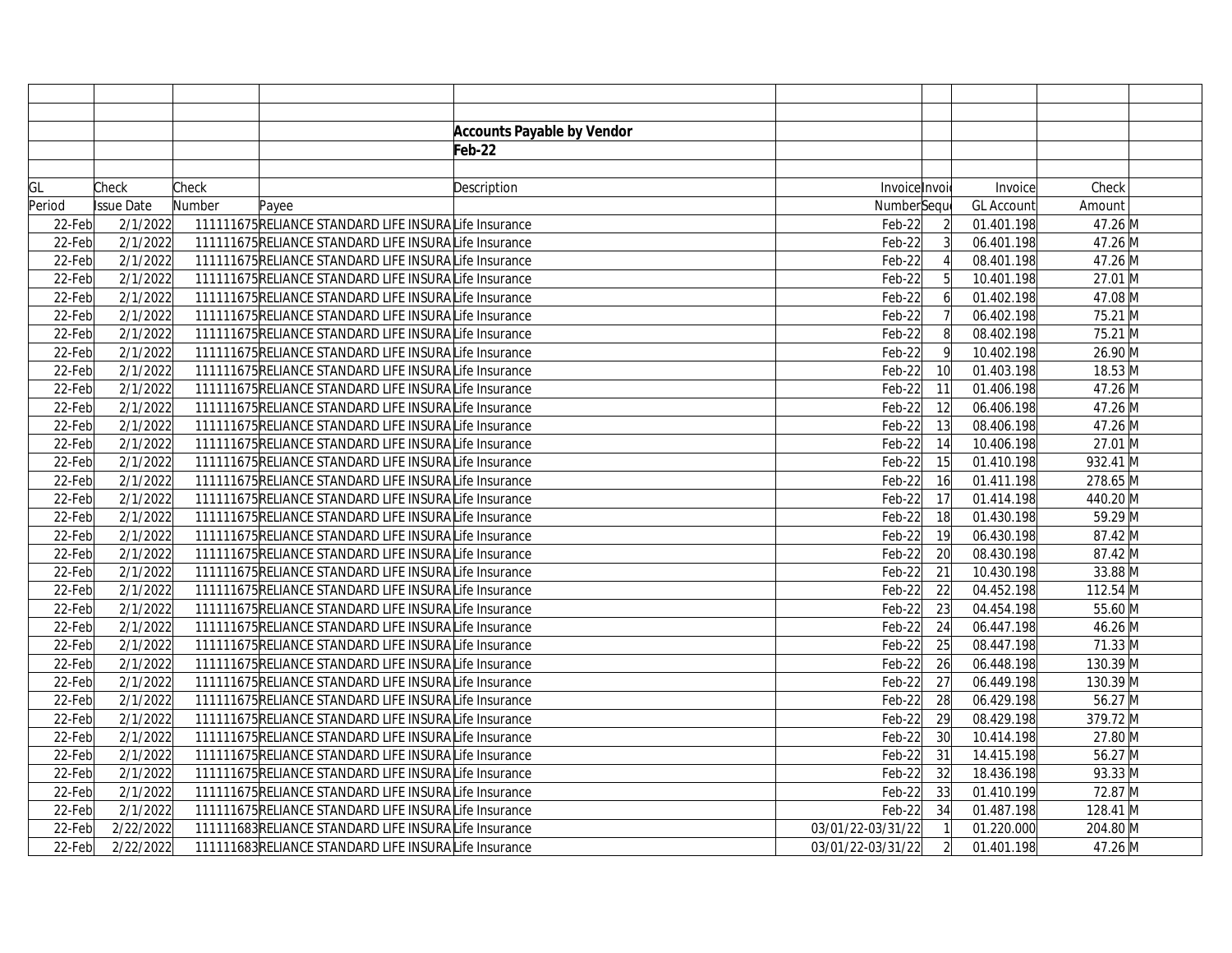|           |            |        |                                                      | <b>Accounts Payable by Vendor</b>             |                   |    |                   |          |  |
|-----------|------------|--------|------------------------------------------------------|-----------------------------------------------|-------------------|----|-------------------|----------|--|
|           |            |        |                                                      | Feb-22                                        |                   |    |                   |          |  |
|           |            |        |                                                      |                                               |                   |    |                   |          |  |
| GL        | Check      | Check  |                                                      | Description                                   | Invoice Invoi     |    | Invoice           | Check    |  |
| Period    | Issue Date | Number | Payee                                                |                                               | NumberSequ        |    | <b>GL Account</b> | Amount   |  |
| 22-Feb    | 2/22/2022  |        | 111111683RELIANCE STANDARD LIFE INSURALIfe Insurance |                                               | 03/01/22-03/31/22 | 3  | 06.401.198        | 47.26 M  |  |
| 22-Feb    | 2/22/2022  |        | 111111683RELIANCE STANDARD LIFE INSURALIfe Insurance |                                               | 03/01/22-03/31/22 |    | 08.401.198        | 47.26 M  |  |
| 22-Feb    | 2/22/2022  |        | 111111683RELIANCE STANDARD LIFE INSURALIfe Insurance |                                               | 03/01/22-03/31/22 | 5  | 10.401.198        | 27.01 M  |  |
| 22-Feb    | 2/22/2022  |        | 111111683RELIANCE STANDARD LIFE INSURALIfe Insurance |                                               | 03/01/22-03/31/22 | 6  | 01.402.198        | 47.08 M  |  |
| 22-Feb    | 2/22/2022  |        | 111111683RELIANCE STANDARD LIFE INSURALIfe Insurance |                                               | 03/01/22-03/31/22 | 7  | 06.402.198        | 75.21 M  |  |
| 22-Feb    | 2/22/2022  |        | 111111683RELIANCE STANDARD LIFE INSURALIfe Insurance |                                               | 03/01/22-03/31/22 | 8  | 08.402.198        | 75.21 M  |  |
| 22-Feb    | 2/22/2022  |        | 111111683RELIANCE STANDARD LIFE INSURALIfe Insurance |                                               | 03/01/22-03/31/22 | 9  | 10.402.198        | 26.90 M  |  |
| 22-Feb    | 2/22/2022  |        | 111111683RELIANCE STANDARD LIFE INSURALIfe Insurance |                                               | 03/01/22-03/31/22 | 10 | 01.403.198        | 18.53 M  |  |
| 22-Feb    | 2/22/2022  |        | 111111683RELIANCE STANDARD LIFE INSURALIfe Insurance |                                               | 03/01/22-03/31/22 | 11 | 01.406.198        | 47.26 M  |  |
| 22-Feb    | 2/22/2022  |        | 111111683RELIANCE STANDARD LIFE INSURALIfe Insurance |                                               | 03/01/22-03/31/22 | 12 | 06.406.198        | 47.26 M  |  |
| 22-Feb    | 2/22/2022  |        | 111111683RELIANCE STANDARD LIFE INSURALIfe Insurance |                                               | 03/01/22-03/31/22 | 13 | 08.406.198        | 47.26 M  |  |
| $22$ -Feb | 2/22/2022  |        | 111111683RELIANCE STANDARD LIFE INSURALIfe Insurance |                                               | 03/01/22-03/31/22 | 14 | 10.406.198        | 27.01 M  |  |
| 22-Feb    | 2/22/2022  |        | 111111683RELIANCE STANDARD LIFE INSURALIfe Insurance |                                               | 03/01/22-03/31/22 | 15 | 01.410.198        | 952.31 M |  |
| 22-Feb    | 2/22/2022  |        | 111111683RELIANCE STANDARD LIFE INSURALIfe Insurance |                                               | 03/01/22-03/31/22 | 16 | 01.411.198        | 278.65 M |  |
| 22-Feb    | 2/22/2022  |        | 111111683RELIANCE STANDARD LIFE INSURALIfe Insurance |                                               | 03/01/22-03/31/22 | 17 | 01.414.198        | 440.20 M |  |
| 22-Feb    | 2/22/2022  |        | 111111683RELIANCE STANDARD LIFE INSURALIfe Insurance |                                               | 03/01/22-03/31/22 | 18 | 01.430.198        | 59.29 M  |  |
| 22-Feb    | 2/22/2022  |        | 111111683RELIANCE STANDARD LIFE INSURALIfe Insurance |                                               | 03/01/22-03/31/22 | 19 | 06.430.198        | 87.42 M  |  |
| 22-Feb    | 2/22/2022  |        | 111111683RELIANCE STANDARD LIFE INSURALIfe Insurance |                                               | 03/01/22-03/31/22 | 20 | 08.430.198        | 87.42 M  |  |
| 22-Feb    | 2/22/2022  |        | 111111683RELIANCE STANDARD LIFE INSURALIfe Insurance |                                               | 03/01/22-03/31/22 | 21 | 10.430.198        | 33.88 M  |  |
| 22-Feb    | 2/22/2022  |        | 111111683RELIANCE STANDARD LIFE INSURALIfe Insurance |                                               | 03/01/22-03/31/22 | 22 | 04.452.198        | 112.54 M |  |
| 22-Feb    | 2/22/2022  |        | 111111683RELIANCE STANDARD LIFE INSURALife Insurance |                                               | 03/01/22-03/31/22 | 23 | 04.454.198        | 55.60 M  |  |
| 22-Feb    | 2/22/2022  |        | 111111683RELIANCE STANDARD LIFE INSURALIfe Insurance |                                               | 03/01/22-03/31/22 | 24 | 06.447.198        | 46.26 M  |  |
| 22-Feb    | 2/22/2022  |        | 111111683RELIANCE STANDARD LIFE INSURALIfe Insurance |                                               | 03/01/22-03/31/22 | 25 | 08.447.198        | 71.33 M  |  |
| 22-Feb    | 2/22/2022  |        | 111111683RELIANCE STANDARD LIFE INSURALIfe Insurance |                                               | 03/01/22-03/31/22 | 26 | 06.448.198        | 130.39 M |  |
| 22-Feb    | 2/22/2022  |        | 111111683RELIANCE STANDARD LIFE INSURALIfe Insurance |                                               | 03/01/22-03/31/22 | 27 | 06.449.198        | 130.39 M |  |
| 22-Feb    | 2/22/2022  |        | 111111683RELIANCE STANDARD LIFE INSURALIfe Insurance |                                               | 03/01/22-03/31/22 | 28 | 06.429.198        | 56.27 M  |  |
| 22-Feb    | 2/22/2022  |        | 111111683RELIANCE STANDARD LIFE INSURALIfe Insurance |                                               | 03/01/22-03/31/22 | 29 | 08.429.198        | 379.72 M |  |
| 22-Feb    | 2/22/2022  |        | 111111683RELIANCE STANDARD LIFE INSURALIfe Insurance |                                               | 03/01/22-03/31/22 | 30 | 10.414.198        | 27.80 M  |  |
| 22-Feb    | 2/22/2022  |        | 111111683RELIANCE STANDARD LIFE INSURALIfe Insurance |                                               | 03/01/22-03/31/22 | 31 | 14.415.198        | 56.27 M  |  |
| 22-Feb    | 2/22/2022  |        | 111111683RELIANCE STANDARD LIFE INSURALIfe Insurance |                                               | 03/01/22-03/31/22 | 32 | 18.436.198        | 93.36 M  |  |
| 22-Feb    | 2/22/2022  |        | 111111683RELIANCE STANDARD LIFE INSURALIfe Insurance |                                               | 03/01/22-03/31/22 | 33 | 01.410.199        | 72.87 M  |  |
| 22-Feb    | 2/22/2022  |        | 111111683RELIANCE STANDARD LIFE INSURALIfe Insurance |                                               | 03/01/22-03/31/22 | 34 | 01.487.198        | 128.38 M |  |
| 22-Feb    | 2/4/2022   |        | 14274 Remington & Vernick Engineers                  | Sundstrom Field Baseball Facility Restoration | PMPNT021-6        |    | 45.451.211        | 1,759.00 |  |
| 22-Feb    | 2/4/2022   |        | 14274 Remington & Vernick Engineers                  | CDBG Stormwater improvements Phase I          | PMPNT022-5        |    | 01.463.747        | 5,296.00 |  |
| 22-Feb    | 2/4/2022   |        | 14274 Remington & Vernick Engineers                  | 1200 High St Storm Sewer                      | PMPNT023-3        | 1  | 01.463.750        | 9,217.74 |  |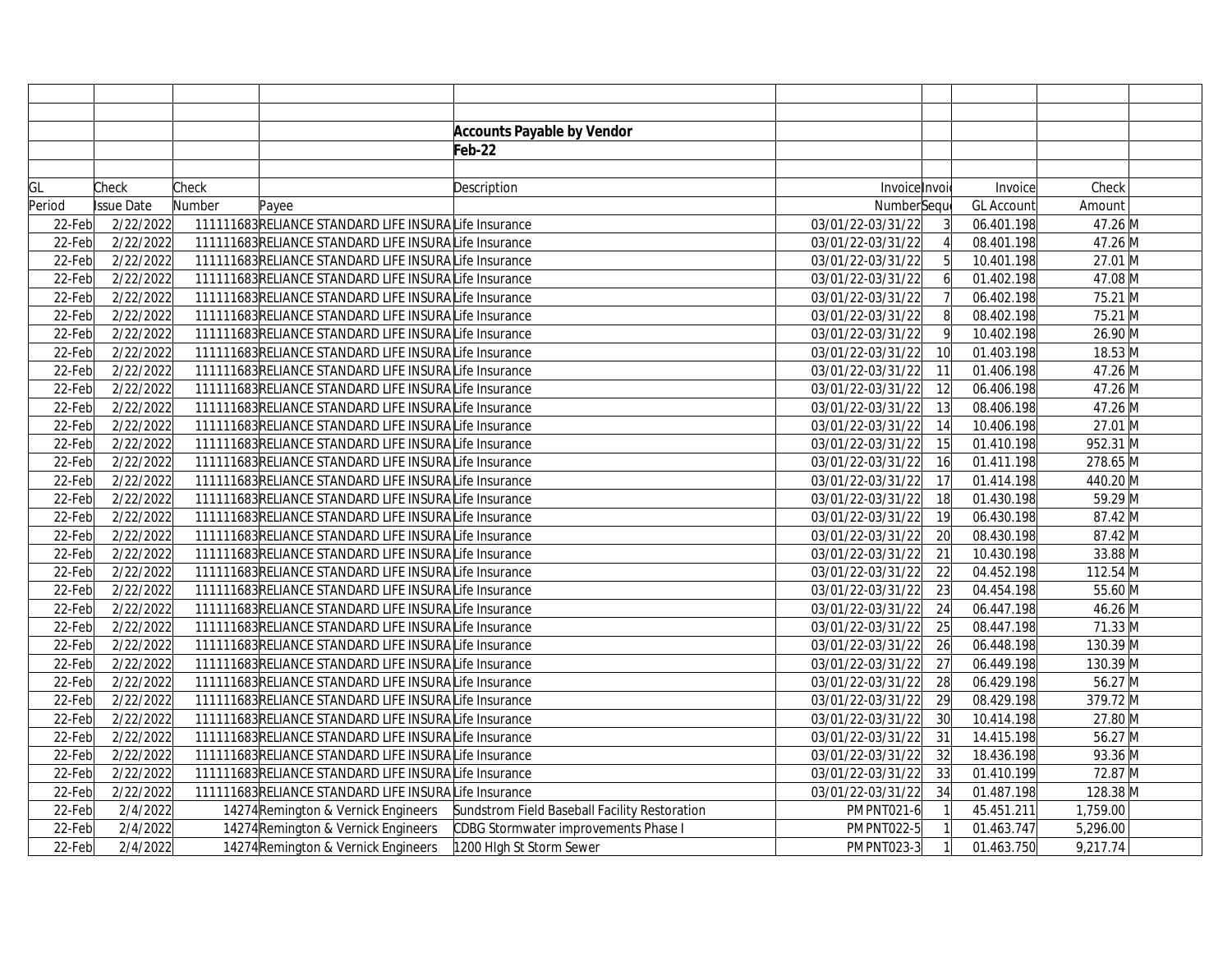|        |                   |        |                                                                    | <b>Accounts Payable by Vendor</b>                                              |                  |                |                   |              |  |
|--------|-------------------|--------|--------------------------------------------------------------------|--------------------------------------------------------------------------------|------------------|----------------|-------------------|--------------|--|
|        |                   |        |                                                                    | Feb-22                                                                         |                  |                |                   |              |  |
|        |                   |        |                                                                    |                                                                                |                  |                |                   |              |  |
| GL     | Check             | Check  |                                                                    | Description                                                                    | Invoice Invoi    |                | Invoice           | Check        |  |
| Period | <b>Issue Date</b> | Number | Payee                                                              |                                                                                | NumberSeque      |                | <b>GL Account</b> | Amount       |  |
| 22-Feb | 2/4/2022          |        | 14274 Remington & Vernick Engineers                                | 1200 High St Storm Sewer                                                       | PMPNT023-4       |                | 01.463.750        | 17,769.00    |  |
| 22-Feb | 2/18/2022         |        | 14357 Remington & Vernick Engineers                                | 42 Walnut St Storm Arch repair                                                 | PMPNT020-14      |                | 45.464.298        | 6,137.50     |  |
| 22-Feb | 2/4/2022          |        | 14275 RIO SUPPLY INC OF PA                                         | 1 T-10 CCF Meters & Assembly & Wall Receptacle"                                | 59402            |                | 06.449.376        | 3,289.32     |  |
| 22-Feb | 2/4/2022          |        | 14275 RIO SUPPLY INC OF PA                                         | 5/8 Register                                                                   | 59402            | $\overline{2}$ | 06.449.376        | 1,176.00     |  |
| 22-Feb | 2/5/2022          |        | 110SAFE KIDS WORLDWIDE                                             | car seat training for insatallation -Beary                                     | CMS-PMT-39593    |                | 01.410.461        | 95.00 M      |  |
| 22-Feb | 2/5/2022          |        | 110SAFE KIDS WORLDWIDE                                             | cc-Registration Fischer                                                        | CMS-PMT-39595    |                | 01.410.461        | 95.00 M      |  |
| 22-Feb | 2/5/2022          |        | 110SAFE KIDS WORLDWIDE                                             | cc-Training for carseat technician recertification Breslin                     | CMS-PMT-39838    |                | 01.410.461        | 55.00 M      |  |
| 22-Feb | 2/5/2022          |        | 110SANATOGA CORP                                                   | cc-lint screen housing                                                         | 123021           |                | 01.430.373        | $2.52$ M     |  |
| 22-Feb | 2/5/2022          |        | 110SANATOGA CORP                                                   | cc-lint screen housing                                                         | 123021           | $\overline{2}$ | 06.430.373        | $2.52$ M     |  |
| 22-Feb | 2/5/2022          |        | 110SANATOGA CORP                                                   | cc-lint screen housing                                                         | 123021           |                | 08.430.373        | $2.52$ M     |  |
| 22-Feb | 2/5/2022          |        | 110SANATOGA CORP                                                   | cc-lint screen housing                                                         | 123021           |                | 10.430.373        | $1.44$ M     |  |
| 22-Feb | 2/18/2022         |        | 14358 SCHUYLKILL RIVER GREENWAY ASS 1503 Sunset Dr Phase IV Canopy |                                                                                | 13481            |                | 90.489.100        | 357.28       |  |
| 22-Feb | 2/16/2022         |        | 14358 SCHUYLKILL RIVER GREENWAY ASS 1503 Sunset Dr Phase IV Canopy |                                                                                | 13481            |                | 90.489.100        | (357.28)     |  |
| 22-Feb | 2/11/2022         |        | 10286 Security V                                                   | monitoring coverage 03/01/20-02/21                                             | 16455            |                | 04.456.324        | $(495.00)$ V |  |
| 22-Feb | 2/5/2022          |        | 110Shep's Yard Landscape Supply                                    | cc-Snow removal-Calcium chloride pallets                                       | 7570             |                | 04.454.241        | 2,103.80 M   |  |
| 22-Feb | 2/18/2022         |        | 14359Siana Law                                                     | Rivera v Pottstown Borough                                                     | 89248            |                | 01.404.314        | 47,389.19    |  |
| 22-Feb | 2/5/2022          |        | 110Single Cylinder Repair                                          | cc-Backpack blower                                                             | 28760            |                | 04.454.260        | $639.49$ M   |  |
| 22-Feb | 2/5/2022          |        | 110Smart Sign                                                      | cc-Video Surveillance sign                                                     | MSS-262263       |                | 04.454.241        | 54.90 M      |  |
| 22-Feb | 2/5/2022          |        | 110Sprint                                                          | Tele monthly services                                                          | 476810427-217    |                | 18.436.231        | 16.50 M      |  |
| 22-Feb | 2/5/2022          |        | 110STAPLES CREDIT PLAN                                             | cc-NXT HDMI/display, mouse pad                                                 | 11722            |                | 01.410.210        | 37.08 M      |  |
| 22-Feb | 2/5/2022          |        | 110STAPLES CREDIT PLAN                                             | USB 2.0 Cable                                                                  | 12022            |                | 18.436.375        | 21.99 M      |  |
| 22-Feb | 2/5/2022          |        | 110STAPLES CREDIT PLAN                                             | CC-HP OFfice Jet Pro 6, HP 902XL BIK/CMY, HP 952 XL Blac                       | 12122            |                | 18.436.375        | 443.96 M     |  |
| 22-Feb | 2/18/2022         |        | 14360Stoney Creek Rentals                                          | trailer, dump 7x12 2axle                                                       | 167638           |                | 04.454.384        | 544.32       |  |
| 22-Feb | 2/18/2022         |        | 14360Stoney Creek Rentals                                          | excavator mini Deere, thumb Deere 50G                                          | 167641           |                | 04.454.384        | 2,334.70     |  |
| 22-Feb | 2/5/2022          |        | 110Storage Sense                                                   | cc-Rent 01/06/22-02/05/22                                                      | 23657            |                | 01.410.384        | 627.00 M     |  |
| 22-Feb | 2/18/2022         |        |                                                                    | 14361Strategic Investigative Resources Polygraph exam-Stead on 01/13/22        | 02022022PPD      |                | 01.410.300        | 395.00       |  |
| 22-Feb | 2/5/2022          |        | 110Super Bright LEDs                                               | cc-L shape wall mount bracket, PLLD cool white                                 | 1640809163-75767 |                | 09.440.372        | 358.91 M     |  |
| 22-Feb | 2/5/2022          |        | 110Tackimack                                                       | cc-floater balls, putter grips, novelty balls                                  | AB-7858          |                | 04.456.241        | 78.58 M      |  |
| 22-Feb | 2/4/2022          |        | 14276 Thomas Scientific                                            | lab test                                                                       | 2523728          |                | 08.429.225        | 105.76       |  |
| 22-Feb | 2/4/2022          |        | 14276 Thomas Scientific                                            | lab test                                                                       | 2524370          |                | 08.429.225        | 167.24       |  |
| 22-Feb | 2/5/2022          |        | 110 Three Cousins Diner                                            | cc-Lunch meeting                                                               | 8314             |                | 46.447.425        | 28.90 M      |  |
| 22-Feb | 2/5/2022          |        | 110 Tornetta's Pizzeria                                            | cc-food for Rivera V Boro of Pottstown screening project                       | 220108-03-14     |                | 01.414.241        | 79.02 M      |  |
| 22-Feb | 2/5/2022          |        | 110 TRACTOR SUPPLY COMPANY                                         | cc-threaded rod 3/8 x 36 in ZN                                                 | 747268           |                | 18.436.375        | $5.49$ M     |  |
| 22-Feb | 2/18/2022         |        |                                                                    | 14362 Tri County Area Chamber of Comm Pottstown Progress Luncheon-Takach, High | 865984           |                | 01.401.425        | 25.20        |  |
| 22-Feb | 2/18/2022         |        |                                                                    | 14362 Tri County Area Chamber of Comm Pottstown Progress Luncheon-Takach, High | 865984           | $\overline{2}$ | 06.401.425        | 25.20        |  |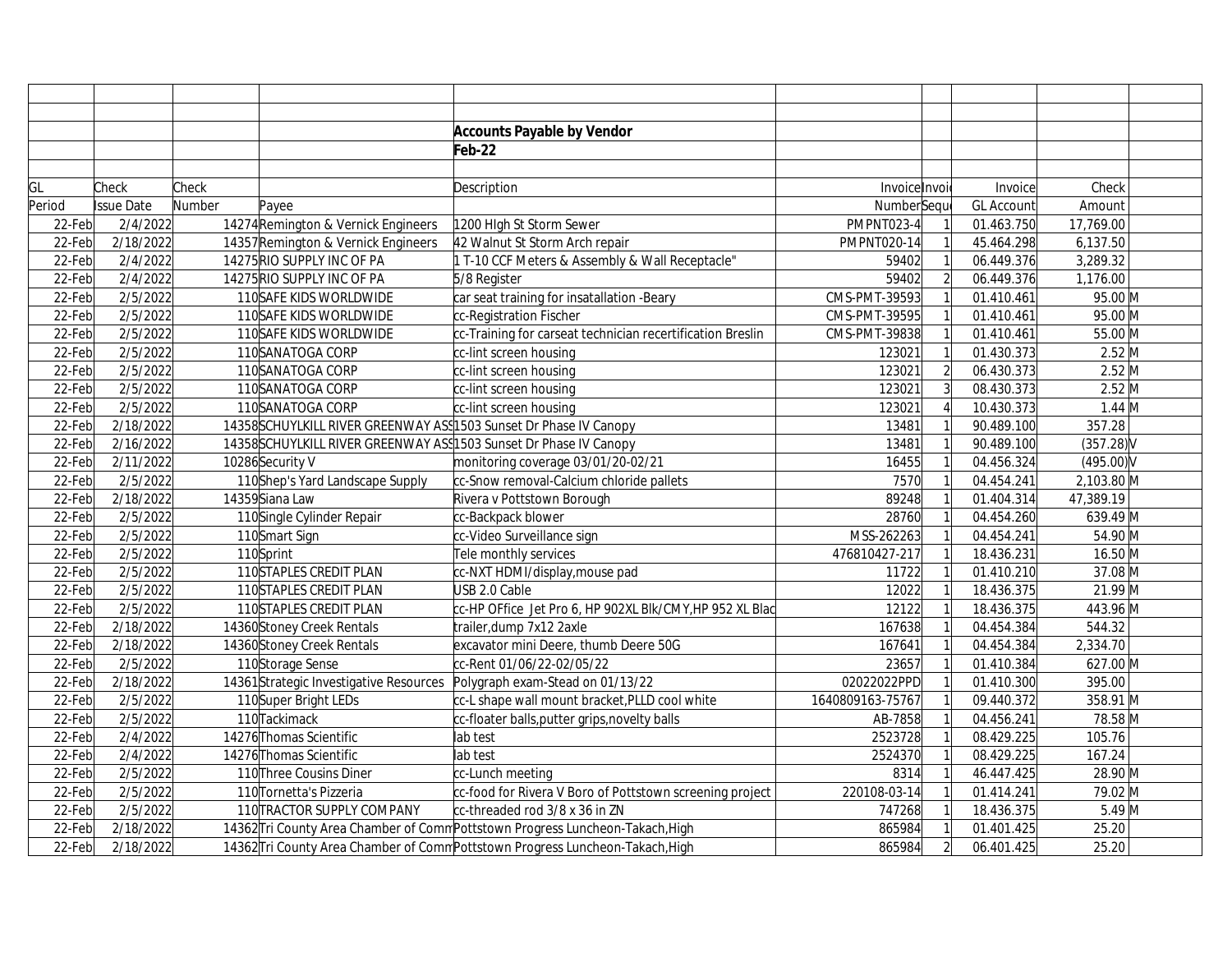|           |                   |        |                                    | <b>Accounts Payable by Vendor</b>                                              |                        |                |                   |              |  |
|-----------|-------------------|--------|------------------------------------|--------------------------------------------------------------------------------|------------------------|----------------|-------------------|--------------|--|
|           |                   |        |                                    | Feb-22                                                                         |                        |                |                   |              |  |
|           |                   |        |                                    |                                                                                |                        |                |                   |              |  |
| GL        | Check             | Check  |                                    | Description                                                                    | Invoice Invoi          |                | Invoice           | Check        |  |
| Period    | <b>Issue Date</b> | Number | Payee                              |                                                                                | NumberSequ             |                | <b>GL Account</b> | Amount       |  |
| 22-Febl   | 2/18/2022         |        |                                    | 14362 Tri County Area Chamber of Comm Pottstown Progress Luncheon-Takach, High | 865984                 |                | 08.401.425        | 25.20        |  |
| 22-Feb    | 2/18/2022         |        |                                    | 14362 Tri County Area Chamber of Comm Pottstown Progress Luncheon-Takach, High | 865984                 |                | 10.401.425        | 14.40        |  |
| 22-Feb    | 2/4/2022          |        | 14277 Triad Truck Equipment        | vehicle 52 maintenance spinner motor,auger motor                               | 0098840-IN             |                | 01.430.251        | 254.80       |  |
| 22-Feb    | 2/4/2022          |        | 14277 Triad Truck Equipment        | vehicle 52 maintenance spinner motor, auger motor                              | 0098840-IN             | $\mathfrak{D}$ | 06.430.251        | 254.80       |  |
| 22-Feb    | 2/4/2022          |        | 14277 Triad Truck Equipment        | vehicle 52 maintenance spinner motor, auger motor                              | 0098840-IN             |                | 08.430.251        | 254.80       |  |
| 22-Feb    | 2/4/2022          |        | 14277 Triad Truck Equipment        | vehicle 52 maintenance spinner motor, auger motor                              | 0098840-IN             |                | 10.430.251        | 145.60       |  |
| 22-Feb    | 2/4/2022          |        | 14277 Triad Truck Equipment        | vehicle 57 & 53 -auger bearing, 2 bolt flamge bearing with                     | 0098841-IN             |                | 01.430.251        | 28.28        |  |
| 22-Feb    | 2/4/2022          |        | 14277 Triad Truck Equipment        | vehicle 57 & 53 -auger bearing, 2 bolt flamge bearing witl                     | 0098841-IN             | $\overline{2}$ | 06.430.251        | 28.28        |  |
| 22-Feb    | 2/4/2022          |        | 14277 Triad Truck Equipment        | vehicle 57 & 53 -auger bearing, 2 bolt flamge bearing with                     | 0098841-IN             | $\overline{3}$ | 08.430.251        | 28.28        |  |
| 22-Feb    | 2/4/2022          |        | 14277 Triad Truck Equipment        | vehicle 57 & 53 -auger bearing, 2 bolt flamge bearing with                     | 0098841-IN             |                | 10.430.251        | 16.16        |  |
| 22-Feb    | 2/18/2022         |        | 14363 Tri-Tech Software Systems    | metro alert server Client software annual maintenace fee                       | 343227                 |                | 01.410.266        | 10,763.71    |  |
| 22-Feb    | 2/5/2022          |        | 110 TROPHY & PLAQUE SHACK          | retirement clock-Bainbridge                                                    | 2622                   | $\mathbf{1}$   | 01.406.471        | 21.84 M      |  |
| 22-Feb    | 2/5/2022          |        | 110 TROPHY & PLAQUE SHACK          | retirement clock-Bainbridge                                                    | 2622                   | $\overline{2}$ | 06.406.471        | $21.84 \, M$ |  |
| 22-Feb    | 2/5/2022          |        | 110 TROPHY & PLAQUE SHACK          | retirement clock-Bainbridge                                                    | 2622                   | $\overline{3}$ | 08.406.471        | $21.84$ M    |  |
| 22-Feb    | 2/5/2022          |        | 110 TROPHY & PLAQUE SHACK          | retirement clock-Bainbridge                                                    | 2622                   |                | 10.406.471        | $12.48$ M    |  |
| 22-Feb    | 2/4/2022          |        | 14278 TRS Welding                  | repair muffler at WWTP                                                         | 15066                  |                | 08.429.380        | 1,990.69     |  |
| 22-Feb    | 2/4/2022          |        | 14279 Turtle & Hughes              | 305V twist lock PC fail on                                                     | 5173697-03             |                | 02.434.372        | 291.60       |  |
| 22-Feb    | 2/4/2022          |        | 14279 Turtle & Hughes              | 70 W HOS mogul base lamp, 100 W HPS mogul base lamp                            | 5253679-00             |                | 02.434.372        | 437.16       |  |
| 22-Feb    | 2/4/2022          |        | 14279 Turtle & Hughes              | 250W HPS Mogul base lamp                                                       | 5253679-01             |                | 02.434.372        | 173.16       |  |
| 22-Feb    | 2/5/2022          |        | 110 TUSTIN MECHANICAL SERVICES     | cc-maintenance agreement 01/01/22-03/31/22                                     | 910022370              |                | 08.429.373        | 1,723.75 M   |  |
| $22$ -Feb | 2/4/2022          |        | 14280 U S BANK                     | Series 2020 water revenue bonds                                                | Mar-22                 |                | 06.471.356        | 1,256.39     |  |
| 22-Feb    | 2/4/2022          |        | 14282US Bank                       | 2019 water revenue bonds                                                       | MARCH 2022 SERIES 2019 |                | 06.471.354        | 152,845.84   |  |
| 22-Feb    | 2/4/2022          |        | 14281 United Site Services         | 1595 Industrial Highway restroom 01/19/22-02/15/22                             | 6394914                |                | 08.429.367        | 124.85       |  |
| 22-Feb    | 2/18/2022         |        | 14364 United Site Services         | 140 College Dr River Front Park 01/31/22                                       | 6400577                |                | 04.454.450        | 9.00         |  |
| 22-Feb    | 2/5/2022          |        | 110UpKeep                          | cc-Business Plus Monthly 01/24/22-02/23/22                                     | INV00031730            |                | 08.429.420        | 1,041.98 M   |  |
| 22-Feb    | 2/5/2022          |        | 110UpKeep                          | cc-Business Plus Monthly 01/24/22-02/23/22                                     | INV00031730            | $\overline{2}$ | 06.448.420        | 1,041.98 M   |  |
| 22-Feb    | 2/18/2022         |        | 111111680UPPER POTTSGROVE TOWNSHIP | Utiity payments for January 2022                                               | Jan-22                 | $\overline{1}$ | 08.235.200        | 93,494.51 M  |  |
| 22-Feb    | 2/4/2022          |        | 14283 US MUNICIPAL SUPPLY INC      | arrows for ped signs                                                           | 6191940                | $\mathbf{1}$   | 02.434.372        | 12.00        |  |
| 22-Feb    | 2/5/2022          |        | 110 Valentino's                    | cc-snow storm meal break 8 men                                                 | 11022                  | $\overline{1}$ | 01.430.241        | 23.15 M      |  |
| 22-Feb    | 2/5/2022          |        | 110 Valentino's                    | cc-snow storm meal break 8 men                                                 | 11022                  | $\overline{c}$ | 06.430.241        | 23.15 M      |  |
| 22-Feb    | 2/5/2022          |        | 110 Valentino's                    | cc-snow storm meal break 8 men                                                 | 11022                  | $\overline{3}$ | 08.430.241        | $23.15$ M    |  |
| 22-Feb    | 2/5/2022          |        | 110 Valentino's                    | cc-snow storm meal break 8 men                                                 | 11022                  |                | 10.430.241        | 13.20 M      |  |
| 22-Feb    | 2/5/2022          |        | 110Verizon                         | telephone                                                                      | 9896095693             |                | 01.410.321        | 1,708.81 M   |  |
| 22-Feb    | 2/5/2022          |        | 110Verizon                         | Telephone                                                                      | 9896138578             |                | 01.401.321        | 23.65 M      |  |
| 22-Feb    | 2/5/2022          |        | 110Verizon                         | Telephone                                                                      | 9896138578             | $\overline{2}$ | 06.401.321        | 23.65 M      |  |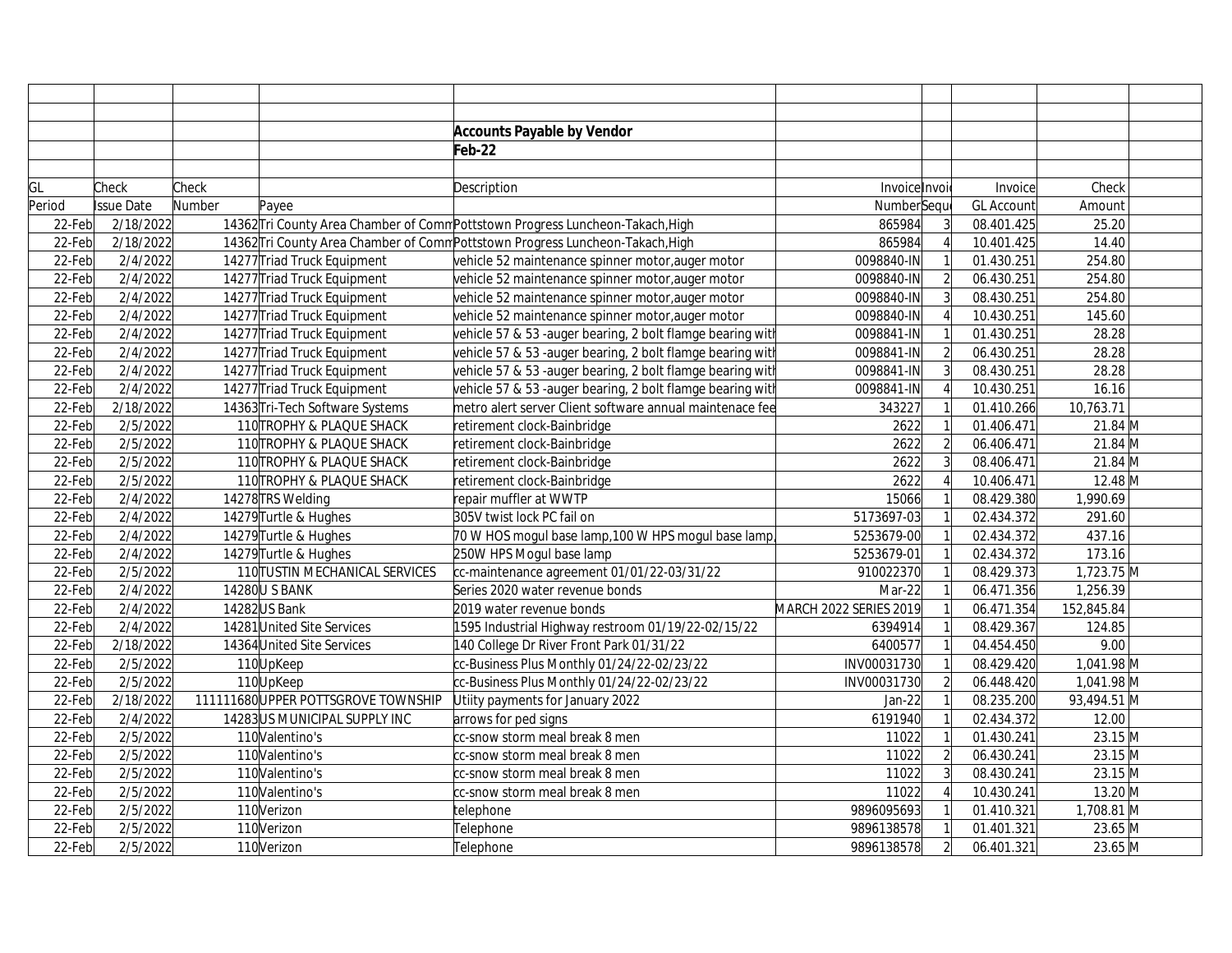|        |            |        |                                  | <b>Accounts Payable by Vendor</b>               |               |                 |                   |                       |  |
|--------|------------|--------|----------------------------------|-------------------------------------------------|---------------|-----------------|-------------------|-----------------------|--|
|        |            |        |                                  | Feb-22                                          |               |                 |                   |                       |  |
|        |            |        |                                  |                                                 |               |                 |                   |                       |  |
| GL     | Check      | Check  |                                  | Description                                     | Invoice Invoi |                 | Invoice           | Check                 |  |
| Period | Issue Date | Number | Payee                            |                                                 | NumberSequ    |                 | <b>GL Account</b> | Amount                |  |
| 22-Feb | 2/5/2022   |        | 110Verizon                       | Telephone                                       | 9896138578    |                 | 08.401.321        | 23.65 M               |  |
| 22-Feb | 2/5/2022   |        | 110Verizon                       | Telephone                                       | 9896138578    |                 | 10.401.321        | $13.53$ M             |  |
| 22-Feb | 2/5/2022   |        | 110Verizon                       | Telephone                                       | 9896138578    | 5               | 01.430.321        | 44.51 M               |  |
| 22-Feb | 2/5/2022   |        | 110Verizon                       | Telephone                                       | 9896138578    | 6               | 06.430.321        | 65.63 M               |  |
| 22-Feb | 2/5/2022   |        | 110Verizon                       | Telephone                                       | 9896138578    |                 | 08.430.321        | $65.63$ M             |  |
| 22-Feb | 2/5/2022   |        | 110Verizon                       | Telephone                                       | 9896138578    | 8               | 10.430.321        | $\overline{2}$ 5.43 M |  |
| 22-Feb | 2/5/2022   |        | 110Verizon                       | Telephone                                       | 9896138578    | 9               | 18.436.321        | 32.24 M               |  |
| 22-Feb | 2/5/2022   |        | 110Verizon                       | Telephone                                       | 9896138578    | 10              | 06.449.321        | 122.26 M              |  |
| 22-Feb | 2/5/2022   |        | 110Verizon                       | Telephone                                       | 9896138578    | 11              | 01.402.321        | 70.96 M               |  |
| 22-Feb | 2/5/2022   |        | 110Verizon                       | Telephone                                       | 9896138578    | $\overline{12}$ | 06.402.321        | 70.96 M               |  |
| 22-Feb | 2/5/2022   |        | 110Verizon                       | Telephone                                       | 9896138578    | 13              | 08.402.321        | 70.96 M               |  |
| 22-Feb | 2/5/2022   |        | 110Verizon                       | Telephone                                       | 9896138578    | 14              | 10.402.321        | 40.55 M               |  |
| 22-Feb | 2/5/2022   |        | 110Verizon                       | Telephone                                       | 9896138578    | 15              | 07.445.321        | 42.24 M               |  |
| 22-Feb | 2/5/2022   |        | 110Verizon                       | Telephone                                       | 9896138578    | 16              | 01.414.321        | 580.21 M              |  |
| 22-Feb | 2/5/2022   |        | 110Verizon                       | Telephone                                       | 9896138578    | 17              | 04.454.321        | 276.69 M              |  |
| 22-Feb | 2/5/2022   |        | 110Verizon                       | Telephone                                       | 9896138578    | 18              | 04.452.321        | 84.48 M               |  |
| 22-Feb | 2/5/2022   |        | 110Verizon                       | Telephone                                       | 9896138578    | 19              | 06.448.321        | 134.60 M              |  |
| 22-Feb | 2/5/2022   |        | 110Verizon                       | Telephone                                       | 9896138578    | 20              | 08.429.321        | 224.48 M              |  |
| 22-Feb | 2/5/2022   |        | 110Verizon                       | Telephone                                       | 9896138578    | 21              | 14.415.321        | 82.25 M               |  |
| 22-Feb | 2/5/2022   |        | 110Verizon                       | Telephone                                       | 9896138578    | 22              | 06.448.321        | 23.62 M               |  |
| 22-Feb | 2/5/2022   |        | 110Verizon                       | Telephone                                       | 9896138578    | 23              | 08.429.321        | 23.62 M               |  |
| 22-Feb | 2/5/2022   |        | 110Verizon                       | Telephone                                       | 9896138578    | 24              | 01.400.241        | 56.01 M               |  |
| 22-Feb | 2/5/2022   |        | 110Verizon                       | Telephone                                       | 9896138578    | 25              | 06.400.241        | 56.01 M               |  |
| 22-Feb | 2/5/2022   |        | 110Verizon                       | Telephone                                       | 9896138578    | 26              | 08.400.241        | 56.01 M               |  |
| 22-Feb | 2/5/2022   |        | 110Verizon                       | Telephone                                       | 9896138578    | 27              | 10.400.241        | 32.02 M               |  |
| 22-Feb | 2/5/2022   |        | 110Verizon                       | Telephone                                       | 9896138578    | 28              | 01.406.321        | $11.83 \, M$          |  |
| 22-Feb | 2/5/2022   |        | 110Verizon                       | Telephone                                       | 9896138578    | 29              | 06.406.321        | $11.83$ M             |  |
| 22-Feb | 2/5/2022   |        | 110Verizon                       | Telephone                                       | 9896138578    | 30              | 08.406.321        | $11.83 \, M$          |  |
| 22-Feb | 2/5/2022   |        | 110Verizon                       | Telephone                                       | 9896138578    | 31              | 10.406.321        | $6.76$ M              |  |
| 22-Feb | 2/18/2022  |        | 14365 Verizon                    | Vehicle tracking subscription 01/01/22-01/31/22 | 362000023626  |                 | 01.410.324        | 261.75                |  |
| 22-Feb | 2/18/2022  |        | 14366 Verizon                    | terrace Lane pole rental 01/01/22-06/30/22      | 215PA25740222 |                 | 04.454.381        | 5.00                  |  |
| 22-Feb | 2/18/2022  |        | 14367 Verizon                    | telephone-WWTP SCADA                            | 9898606795    |                 | 08.429.324        | 210.04                |  |
| 22-Feb | 2/18/2022  |        | 14377 VISION BENEFITS OF AMERICA | Vision                                          | 1647203       |                 | 01.401.196        | 6.09                  |  |
| 22-Feb | 2/18/2022  |        | 14377 VISION BENEFITS OF AMERICA | Vision                                          | 1647203       | $\overline{2}$  | 06.401.196        | 6.09                  |  |
| 22-Feb | 2/18/2022  |        | 14377 VISION BENEFITS OF AMERICA | Vision                                          | 1647203       | $\overline{3}$  | 08.401.196        | 6.09                  |  |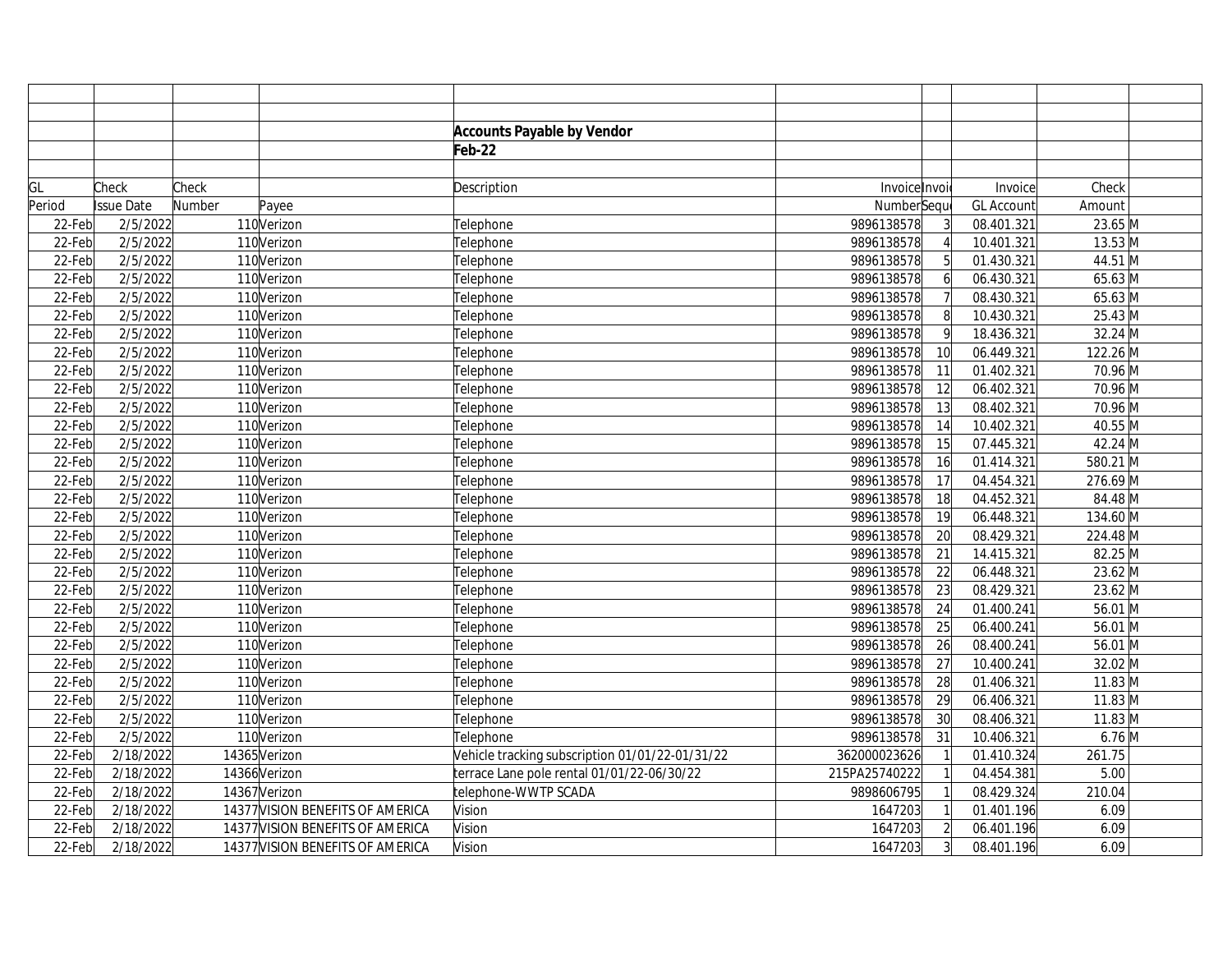|        |            |        |                                  | <b>Accounts Payable by Vendor</b>  |               |                 |                   |          |  |
|--------|------------|--------|----------------------------------|------------------------------------|---------------|-----------------|-------------------|----------|--|
|        |            |        |                                  | Feb-22                             |               |                 |                   |          |  |
|        |            |        |                                  |                                    |               |                 |                   |          |  |
| GL     | Check      | Check  |                                  | Description                        | Invoice Invoi |                 | Invoice           | Check    |  |
| Period | Issue Date | Number | Payee                            |                                    | NumberSequ    |                 | <b>GL Account</b> | Amount   |  |
| 22-Feb | 2/18/2022  |        | 14377 VISION BENEFITS OF AMERICA | Vision                             | 1647203       |                 | 10.401.196        | 3.48     |  |
| 22-Feb | 2/18/2022  |        | 14377 VISION BENEFITS OF AMERICA | Vision                             | 1647203       | $\overline{5}$  | 01.402.196        | 12.73    |  |
| 22-Feb | 2/18/2022  |        | 14377 VISION BENEFITS OF AMERICA | Vision                             | 1647203       | 6               | 06.402.196        | 18.65    |  |
| 22-Feb | 2/18/2022  |        | 14377 VISION BENEFITS OF AMERICA | Vision                             | 1647203       |                 | 08.402.196        | 18.65    |  |
| 22-Feb | 2/18/2022  |        | 14377 VISION BENEFITS OF AMERICA | Vision                             | 1647203       | 8               | 10.402.196        | 7.27     |  |
| 22-Feb | 2/18/2022  |        | 14377 VISION BENEFITS OF AMERICA | Vision                             | 1647203       | 9               | 01.403.196        | 4.95     |  |
| 22-Feb | 2/18/2022  |        | 14377 VISION BENEFITS OF AMERICA | Vision                             | 1647203       | 10              | 01.406.196        | 6.09     |  |
| 22-Feb | 2/18/2022  |        | 14377 VISION BENEFITS OF AMERICA | Vision                             | 1647203       | 11              | 06.406.196        | 6.09     |  |
| 22-Feb | 2/18/2022  |        | 14377 VISION BENEFITS OF AMERICA | Vision                             | 1647203       | 12              | 08.406.196        | 6.09     |  |
| 22-Feb | 2/18/2022  |        | 14377 VISION BENEFITS OF AMERICA | Vision                             | 1647203       | 13              | 10.406.196        | 3.48     |  |
| 22-Feb | 2/18/2022  |        | 14377 VISION BENEFITS OF AMERICA | Vision                             | 1647203       | 14              | 01.411.196        | 87.90    |  |
| 22-Feb | 2/18/2022  |        | 14377 VISION BENEFITS OF AMERICA | Vision                             | 1647203       | 15              | 01.414.196        | 90.38    |  |
| 22-Feb | 2/18/2022  |        | 14377 VISION BENEFITS OF AMERICA | Vision                             | 1647203       | 16              | 04.452.196        | 35.55    |  |
| 22-Feb | 2/18/2022  |        | 14377 VISION BENEFITS OF AMERICA | Vision                             | 1647203       | 17              | 04.454.196        | 23.70    |  |
| 22-Feb | 2/18/2022  |        | 14377 VISION BENEFITS OF AMERICA | Vision                             | 1647203       | $\overline{18}$ | 01.430.196        | 22.68    |  |
| 22-Feb | 2/18/2022  |        | 14377 VISION BENEFITS OF AMERICA | Vision                             | 1647203       | 19              | 06.430.196        | 22.68    |  |
| 22-Feb | 2/18/2022  |        | 14377 VISION BENEFITS OF AMERICA | Vision                             | 1647203       | 20              | 08.430.196        | 22.68    |  |
| 22-Feb | 2/18/2022  |        | 14377 VISION BENEFITS OF AMERICA | Vision                             | 1647203       | 21              | 10.430.196        | 12.96    |  |
| 22-Feb | 2/18/2022  |        | 14377 VISION BENEFITS OF AMERICA | Vision                             | 1647203       | 22              | 06.429.196        | 11.85    |  |
| 22-Feb | 2/18/2022  |        | 14377 VISION BENEFITS OF AMERICA | Vision                             | 1647203       | 23              | 06.447.196        | 38.03    |  |
| 22-Feb | 2/18/2022  |        | 14377 VISION BENEFITS OF AMERICA | Vision                             | 1647203       | 24              | 06.448.196        | 45.45    |  |
| 22-Feb | 2/18/2022  |        | 14377 VISION BENEFITS OF AMERICA | Vision                             | 1647203       | $\overline{25}$ | 06.449.196        | 47.40    |  |
| 22-Feb | 2/18/2022  |        | 14377 VISION BENEFITS OF AMERICA | Vision                             | 1647203       | 26              | 08.429.196        | 109.65   |  |
| 22-Feb | 2/18/2022  |        | 14377 VISION BENEFITS OF AMERICA | Vision                             | 1647203       | 27              | 08.447.196        | 38.03    |  |
| 22-Feb | 2/18/2022  |        | 14377 VISION BENEFITS OF AMERICA | Vision                             | 1647203       | 28              | 10.414.196        | 26.18    |  |
| 22-Feb | 2/18/2022  |        | 14377 VISION BENEFITS OF AMERICA | Vision                             | 1647203       | 29              | 18.436.196        | 21.73    |  |
| 22-Feb | 2/18/2022  |        | 14377 VISION BENEFITS OF AMERICA | Vision                             | 1647549       |                 | 01.410.196        | 380.00   |  |
| 22-Feb | 2/5/2022   |        | 110 WAL MART STORE INC           | cc-4ft CF table, storage boxes     | 11022         |                 | 01.414.241        | 155.22 M |  |
| 22-Feb | 2/5/2022   |        | 110 WAWA Inc - #8040             | cc-prisoner meal                   | 12622         |                 | 01.410.229        | $5.72$ M |  |
| 22-Feb | 2/18/2022  |        | 14368 Weavers Hardware Company   | disposable face masks, lysol wipes | 264195        |                 | 46.447.241        | 472.45   |  |
| 22-Feb | 2/18/2022  |        | 14368 Weavers Hardware Company   | hand sanitizer gel 8oz             | 264196        |                 | 46.447.241        | 110.16   |  |
| 22-Feb | 2/18/2022  |        | 14368 Weavers Hardware Company   | 7390 salt, ice melt rock salt      | 265915        |                 | 08.429.222        | 1,979.60 |  |
| 22-Feb | 2/18/2022  |        | 14368 Weavers Hardware Company   | Covid 19 tests                     | 45467         |                 | 01.409.262        | 33.59    |  |
| 22-Feb | 2/18/2022  |        | 14368 Weavers Hardware Company   | Covid 19 tests                     | 45467         | $\overline{2}$  | 06.409.262        | 33.59    |  |
| 22-Feb | 2/18/2022  |        | 14368 Weavers Hardware Company   | Covid 19 tests                     | 45467         | $\overline{3}$  | 08.409.262        | 33.59    |  |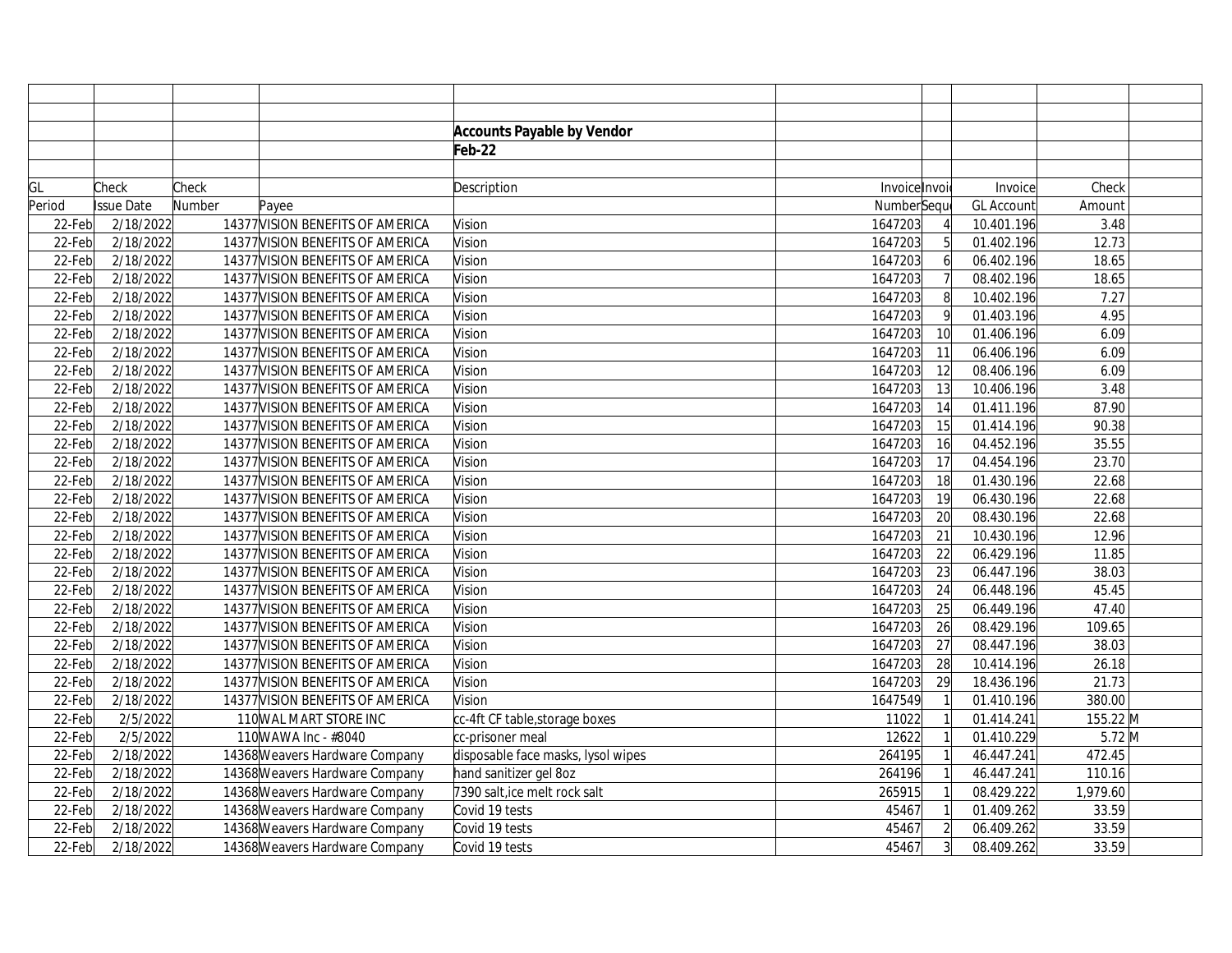|        |                   |                                |                                | <b>Accounts Payable by Vendor</b>                 |                      |                  |                   |              |
|--------|-------------------|--------------------------------|--------------------------------|---------------------------------------------------|----------------------|------------------|-------------------|--------------|
|        |                   |                                |                                | Feb-22                                            |                      |                  |                   |              |
|        |                   |                                |                                |                                                   |                      |                  |                   |              |
| GL     | Check             | Check                          |                                | Description                                       | Invoice Invoi        |                  | Invoice           | Check        |
| Period | <b>Issue Date</b> | Number                         | Payee                          |                                                   | NumberSeque          |                  | <b>GL Account</b> | Amount       |
| 22-Feb | 2/18/2022         |                                | 14368 Weavers Hardware Company | Covid 19 tests                                    | 45467                |                  | 10.409.262        | 19.19        |
| 22-Feb | 2/18/2022         | 14368 Weavers Hardware Company |                                | Credit for Invoice 256836 and K56836 same invoice | J06725               |                  | 08.429.236        | (262.36)     |
| 22-Feb | 2/18/2022         |                                | 14368 Weavers Hardware Company | Credit for Invoice 257685 paid twice              | J42106               |                  | 01.430.241        | (13.99)      |
| 22-Feb | 2/18/2022         |                                | 14368 Weavers Hardware Company | Credit for Invoice 257685 paid twice              | J42106               |                  | 06.430.241        | (13.99)      |
| 22-Feb | 2/18/2022         |                                | 14368 Weavers Hardware Company | Credit for Invoice 257685 paid twice              | J42106               |                  | 08.430.241        | (13.99)      |
| 22-Feb | 2/18/2022         |                                | 14368 Weavers Hardware Company | Credit for Invoice 257685 paid twice              | J42106               |                  | 10.430.241        | (7.97)       |
| 22-Feb | 2/18/2022         |                                | 14368 Weavers Hardware Company | Credit for Invoice 257685 paid twice              | J42106               | 5 <sup>1</sup>   | 18.436.375        | (40.80)      |
| 22-Feb | 2/18/2022         |                                | 14368 Weavers Hardware Company | Credit for Invoice 257685 paid twice              | J42106               | $6 \overline{6}$ | 06.449.375        | (717.96)     |
| 22-Feb | 2/4/2022          |                                | 14284 WEIGAND INC, HA          | 24x24 RI-1                                        | 119154               |                  | 35.433.254        | 56.00        |
| 22-Feb | 2/4/2022          |                                | 14284 WEIGAND INC, HA          | 30 no outlet"                                     | 119209               |                  | 35.433.254        | 177.00       |
| 22-Feb | 2/18/2022         |                                | 14369 WEST POTTSGROVE TOWNSHIP | January 2022 utilities                            | Jan-22               |                  | 08.235.300        | 31,661.81    |
| 22-Feb | 2/18/2022         |                                | 14370 WEST POTTSGROVE TOWNSHIP | Capital payment January 2022                      | JANUARY 2022 CAPITAL |                  | 08.235.300        | 2,458.35     |
| 22-Feb | 2/17/2022         | 111111682 Wex Bank             |                                | Gas                                               | 78055063             |                  | 01.401.231        | 27.51 M      |
| 22-Feb | 2/17/2022         | 111111682 Wex Bank             |                                | Gas                                               | 78055063             | $\overline{2}$   | 06.401.231        | 27.51 M      |
| 22-Feb | 2/17/2022         | 111111682 Wex Bank             |                                | Gas                                               | 78055063             |                  | 08.401.231        | 27.51 M      |
| 22-Feb | 2/17/2022         | 111111682 Wex Bank             |                                | Gas                                               | 78055063             |                  | 10.401.231        | 15.72 M      |
| 22-Feb | 2/17/2022         | 111111682 Wex Bank             |                                | gas                                               | 78055063             |                  | 14.415.231        | 351.11 M     |
| 22-Feb | 2/17/2022         | 111111682 Wex Bank             |                                | gas                                               | 78055063             | 8                | 14.480.232        | 430.49 M     |
| 22-Feb | 2/17/2022         | 111111682 Wex Bank             |                                | qas                                               | 78055063             | 9                | 14.480.232        | 535.38 M     |
| 22-Feb | 2/17/2022         | 111111682 Wex Bank             |                                | qas                                               | 78055063             | 10               | 14.480.232        | 621.47 M     |
| 22-Feb | 2/17/2022         | 111111682 Wex Bank             |                                | gas                                               | 78055063             | 12               | 06.430.231        | 734.64 M     |
| 22-Feb | 2/17/2022         | 111111682 Wex Bank             |                                | gas                                               | 78055063             | 13               | 08.430.231        | 734.64 M     |
| 22-Feb | 2/17/2022         | 111111682 Wex Bank             |                                | gas                                               | 78055063             | 14               | 10.430.231        | 419.80 M     |
| 22-Feb | 2/17/2022         | 111111682 Wex Bank             |                                | qas                                               | 78055063             | 15               | 18.436.231        | 494.52 M     |
| 22-Feb | 2/17/2022         | 111111682 Wex Bank             |                                | qas                                               | 78055063             | 16               | 06.449.231        | 1,839.75 M   |
| 22-Feb | 2/17/2022         | 111111682 Wex Bank             |                                | qas                                               | 78055063             | 17               | 01.480.111        | 400.76 M     |
| 22-Feb | 2/17/2022         | 111111682 Wex Bank             |                                | qas                                               | 78055063             | 18               | 01.414.231        | 661.08 M     |
| 22-Feb | 2/17/2022         | 111111682 Wex Bank             |                                | qas                                               | 78055063             | 19               | 04.454.231        | 406.05 M     |
| 22-Feb | 2/17/2022         | 111111682 Wex Bank             |                                | qas                                               | 78055063             | 20               | 01.410.231        | $6,231.25$ M |
| 22-Feb | 2/17/2022         | 111111682 Wex Bank             |                                | qas                                               | 78055063             | 21               | 08.429.231        | 412.71 M     |
| 22-Feb | 2/17/2022         | 111111682 Wex Bank             |                                | gas                                               | 78055063             | 22               | 06.448.231        | 55.98 M      |
| 22-Feb | 2/17/2022         | 111111682 Wex Bank             |                                | Gas                                               | 78055063             | 23               | 01.430.231        | 734.64 M     |
| 22-Feb | 2/5/2022          |                                | 110 Wind River Environmental   | cc-pump truck time on 11/23/21                    | 5235993              |                  | 08.429.365        | 411.80 M     |
| 22-Feb | 2/5/2022          |                                | 110 Wind River Environmental   | cc-pump truck 12/28/21                            | 5272419              |                  | 08.429.365        | 726.44 M     |
| 22-Feb | 2/5/2022          |                                | 110 WOLF BALDWIN & ASSOC PC    | cc-Planning Commission General Correspondence     | 116445               |                  | 01.404.314        | 464.00 M     |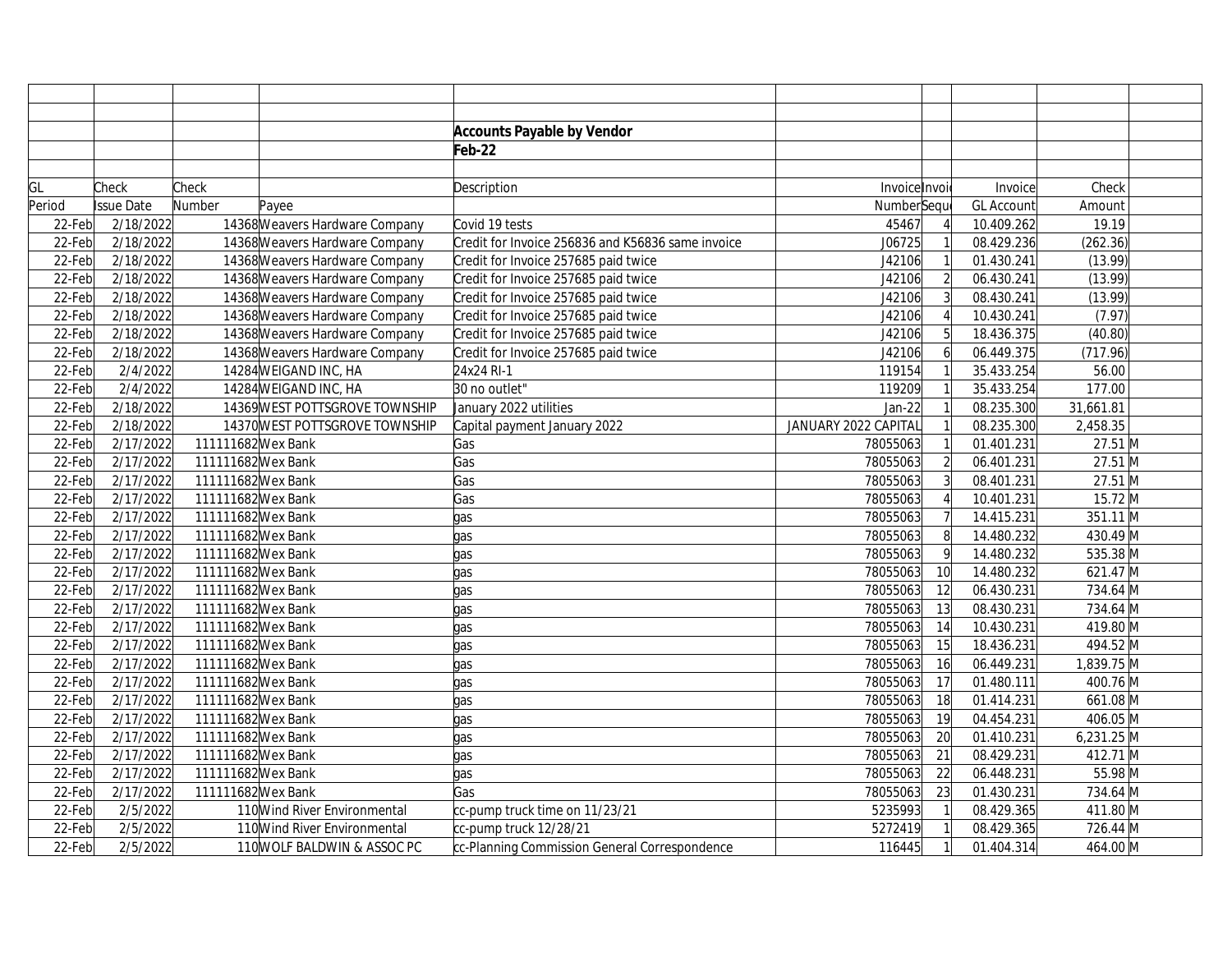|        |                   |        |                             | <b>Accounts Payable by Vendor</b>                     |               |                |                   |            |
|--------|-------------------|--------|-----------------------------|-------------------------------------------------------|---------------|----------------|-------------------|------------|
|        |                   |        |                             | Feb-22                                                |               |                |                   |            |
|        |                   |        |                             |                                                       |               |                |                   |            |
| GL     | Check             | Check  |                             | Description                                           | Invoice Invoi |                | Invoice           | Check      |
| Period | <b>Issue Date</b> | Number | Payee                       |                                                       | NumberSeque   |                | <b>GL Account</b> | Amount     |
| 22-Feb | 2/5/2022          |        | 110 WOLF BALDWIN & ASSOC PC | cc-200 Shoemaker Rd                                   | 116446        |                | 90.489.100        | 448.00 M   |
| 22-Feb | 2/5/2022          |        | 110 WOLF BALDWIN & ASSOC PC | cc-144 W High St                                      | 116447        |                | 90.489.100        | 400.00 M   |
| 22-Feb | 2/5/2022          |        | 110 WOLF BALDWIN & ASSOC PC | 14 Robinson                                           | 116448        |                | 90.489.100        | 64.00 M    |
| 22-Feb | 2/5/2022          |        | 110 WOLF BALDWIN & ASSOC PC | cc-Hill School New Dormitory                          | 116449        |                | 90.489.100        | 64.00 M    |
| 22-Feb | 2/5/2022          |        | 110 WOLF BALDWIN & ASSOC PC | Tax Assessment Appeal Pottstown Hospital              | 116450        |                | 01.404.314        | 200.00 M   |
| 22-Feb | 2/5/2022          |        | 110 WOLF BALDWIN & ASSOC PC | Conditional Use 323 W High St                         | 116451        |                | 01.414.315        | 340.00 M   |
| 22-Feb | 2/5/2022          |        | 110 WOLF BALDWIN & ASSOC PC | cc-Conditional Use 591 W High St                      | 116452        |                | 01.414.315        | 400.00 M   |
| 22-Feb | 2/5/2022          |        | 110 WOLF BALDWIN & ASSOC PC | Police Grievance Post Retirement Medical Reimbursemer | 116453        |                | 01.404.318        | 40.00 M    |
| 22-Feb | 2/5/2022          |        | 110 WOLF BALDWIN & ASSOC PC | cc-Blighted Property Review Committee                 | 116454        |                | 01.404.314        | 64.00 M    |
| 22-Feb | 2/5/2022          |        | 110 WOLF BALDWIN & ASSOC PC | cc-Misc Codes and Zoning                              | 116455        |                | 01.404.314        | 1,120.00 M |
| 22-Feb | 2/5/2022          |        | 110 WOLF BALDWIN & ASSOC PC | cc-Borough Council Misc matters                       | 116456        |                | 01.404.314        | 1,424.00 M |
| 22-Feb | 2/5/2022          |        | 110 WOLF BALDWIN & ASSOC PC | Misc Personnel Matters                                | 116457        |                | 01.404.314        | 592.00 M   |
| 22-Feb | 2/5/2022          |        | 110 WOLF BALDWIN & ASSOC PC | General Correspondence                                | 116458        |                | 01.404.314        | 256.00 M   |
| 22-Feb | 2/5/2022          |        | 110 WOLF BALDWIN & ASSOC PC | KEEP Plan                                             | 116459        |                | 90.489.100        | 32.00 M    |
| 22-Feb | 2/5/2022          |        | 110 WOLF BALDWIN & ASSOC PC | Stormwater arch issue                                 | 116460        |                | 01.404.314        | 48.00 M    |
| 22-Feb | 2/5/2022          |        | 110 WOLF BALDWIN & ASSOC PC | cc-Tax Assessment appeal Pottstown Hospital           | 116461        |                | 01.404.314        | 220.00 M   |
| 22-Feb | 2/5/2022          |        | 110 WOLF BALDWIN & ASSOC PC | cc-Riveral V Borough of Pottstown                     | 116462        |                | 01.404.314        | 280.00 M   |
| 22-Feb | 2/5/2022          |        | 110 WOLF BALDWIN & ASSOC PC | Right to Know requests                                | 116463        |                | 01.404.314        | 480.00 M   |
| 22-Feb | 2/5/2022          |        | 110 WOLF BALDWIN & ASSOC PC | cc-Rental Ordinance Amendments                        | 116464        |                | 01.404.314        | 304.00 M   |
| 22-Feb | 2/5/2022          |        | 110 WOLF BALDWIN & ASSOC PC | cc-Misc union labor matters                           | 116465        |                | 01.404.317        | $8.96$ M   |
| 22-Feb | 2/5/2022          |        | 110 WOLF BALDWIN & ASSOC PC | cc-Misc union labor matters                           | 116465        | $\overline{2}$ | 06.404.317        | $8.96$ M   |
| 22-Feb | 2/5/2022          |        | 110 WOLF BALDWIN & ASSOC PC | cc-Misc union labor matters                           | 116465        |                | 08.404.317        | $8.96$ M   |
| 22-Feb | 2/5/2022          |        | 110 WOLF BALDWIN & ASSOC PC | cc-Misc union labor matters                           | 116465        |                | 10.404.317        | $5.12$ M   |
| 22-Feb | 2/5/2022          |        | 110 WOLF BALDWIN & ASSOC PC | cc-Tax Assessment Appeal Procedure Pottstown School D | 116466        |                | 01.404.314        | 450.60 M   |
| 22-Feb | 2/5/2022          |        | 110 WOLF BALDWIN & ASSOC PC | Airport Misc                                          | 116467        |                | 09.404.314        | 96.00 M    |
| 22-Feb | 2/5/2022          |        | 110 WOLF BALDWIN & ASSOC PC | Police Chief Contract                                 | 116468        |                | 01.404.314        | 160.00 M   |
| 22-Feb | 2/5/2022          |        | 110 WOLF BALDWIN & ASSOC PC | cc-Misc Zoning Ordinance Amendments                   | 116469        |                | 01.404.314        | 192.00 M   |
| 22-Feb | 2/5/2022          |        | 110 WOLF BALDWIN & ASSOC PC | Misc Park & Rec Issues                                | 116470        |                | 04.404.314        | 448.00 M   |
| 22-Feb | 2/5/2022          |        | 110 WOLF BALDWIN & ASSOC PC | cc-Master Traffic Ordinance Amendment                 | 116471        |                | 01.404.314        | 64.00 M    |
| 22-Feb | 2/5/2022          |        | 110 WOLF BALDWIN & ASSOC PC | cc-Misc Finance Issues                                | 116472        |                | 01.404.314        | 32.00 M    |
| 22-Feb | 2/5/2022          |        | 110 WOLF BALDWIN & ASSOC PC | Misc Police Matters                                   | 116473        |                | 01.404.314        | 32.00 M    |
| 22-Feb | 2/5/2022          |        | 110 WOLF BALDWIN & ASSOC PC | cc-Boro Council Misc Matters                          | 117012        |                | 01.404.314        | 192.00 M   |
| 22-Feb | 2/5/2022          |        | 110 WOLF BALDWIN & ASSOC PC | cc-Boro Council Misc Matters                          | 117012        |                | 01.404.314        | 368.00 M   |
| 22-Feb | 2/5/2022          |        | 110 WOLF BALDWIN & ASSOC PC | Cc-Misc Personnel Matters                             | 117013        |                | 01.404.314        | 128.00 M   |
| 22-Feb | 2/5/2022          |        | 110 WOLF BALDWIN & ASSOC PC | cc-Misc Personnel Matters                             | 117013        | $\overline{2}$ | 01.404.314        | 32.00 M    |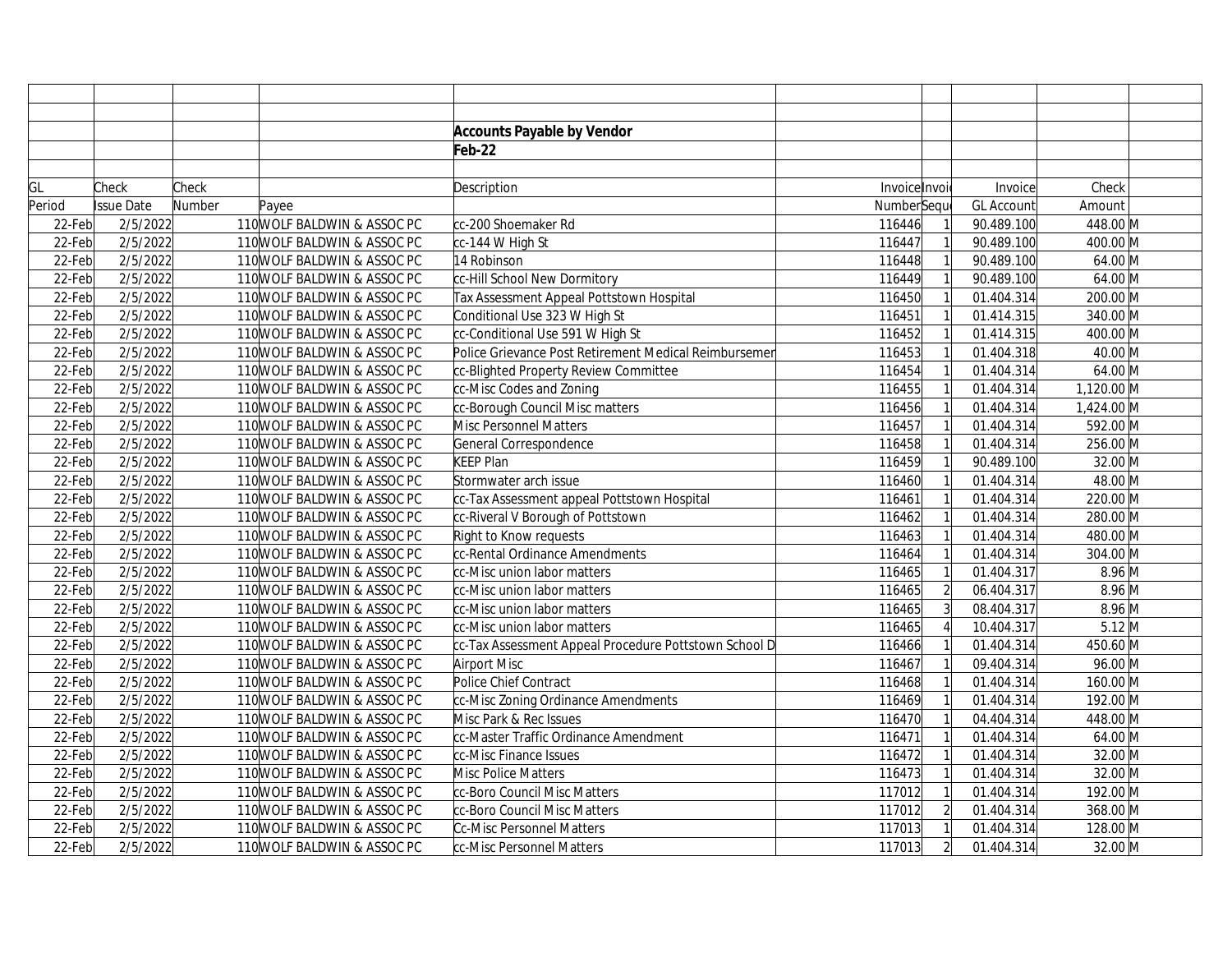|        |                   |        |                             | <b>Accounts Payable by Vendor</b>                                                          |               |                |                   |                              |
|--------|-------------------|--------|-----------------------------|--------------------------------------------------------------------------------------------|---------------|----------------|-------------------|------------------------------|
|        |                   |        |                             | Feb-22                                                                                     |               |                |                   |                              |
|        |                   |        |                             |                                                                                            |               |                |                   |                              |
| GL     | Check             | Check  |                             | Description                                                                                | Invoice Invoi |                | Invoice           | Check                        |
| Period | <b>Issue Date</b> | Number | Payee                       |                                                                                            | NumberSeque   |                | <b>GL Account</b> | Amount                       |
| 22-Feb | 2/5/2022          |        | 110 WOLF BALDWIN & ASSOC PC | Misc Police Matters                                                                        | 117014        |                | 01.404.314        | 64.00 M                      |
| 22-Feb | 2/5/2022          |        | 110 WOLF BALDWIN & ASSOC PC | Misc Police Matters                                                                        | 117014        | $\overline{2}$ | 01.404.314        | 32.00 M                      |
| 22-Feb | 2/5/2022          |        | 110 WOLF BALDWIN & ASSOC PC | cc-Fee Resolution Amendment                                                                | 117015        |                | 01.404.314        | 272.00 M                     |
| 22-Feb | 2/5/2022          |        | 110 WOLF BALDWIN & ASSOC PC | cc-Fee Resolution Amendment                                                                | 117015        | $\overline{2}$ | 01.404.314        | 32.00 M                      |
| 22-Feb | 2/5/2022          |        | 110 WOLF BALDWIN & ASSOC PC | cc-Borogh Claims                                                                           | 117016        |                | 01.404.314        | 80.00 M                      |
| 22-Feb | 2/5/2022          |        | 110 WOLF BALDWIN & ASSOC PC | cc-Borogh Claims                                                                           | 117016        | $\overline{2}$ | 01.404.314        | 32.00 M                      |
| 22-Feb | 2/5/2022          |        | 110 WOLF BALDWIN & ASSOC PC | cc-Boro Authority misc Matters                                                             | 117017        |                | 06.404.315        | 80.00 M                      |
| 22-Feb | 2/5/2022          |        | 110 WOLF BALDWIN & ASSOC PC | cc-Boro Authority misc Matters                                                             | 117017        | $\overline{2}$ | 08.404.315        | 80.00 M                      |
| 22-Feb | 2/5/2022          |        | 110 WOLF BALDWIN & ASSOC PC | cc-Boro Authority Misc Matters                                                             | 117017        | $\overline{3}$ | 08.404.315        | 24.00 M                      |
| 22-Feb | 2/5/2022          |        | 110 WOLF BALDWIN & ASSOC PC | cc-Boro Authority Misc Matters                                                             | 117017        |                | 06.404.315        | 24.00 M                      |
| 22-Feb | 2/5/2022          |        | 110 WOLF BALDWIN & ASSOC PC | cc-Master Traffic Ordinance Amendment                                                      | 117018        |                | 01.404.314        | 384.00 M                     |
| 22-Feb | 2/5/2022          |        | 110 WOLF BALDWIN & ASSOC PC | cc-Fire Service Contract                                                                   | 117019        |                | 14.404.314        | 144.00 M                     |
| 22-Feb | 2/5/2022          |        | 110 WOLF BALDWIN & ASSOC PC | cc-Misc Bids                                                                               | 117020        |                | 01.404.314        | 32.00 M                      |
| 22-Feb | 2/5/2022          |        | 110 WOLF BALDWIN & ASSOC PC | cc-Misc Parks & Rec Issues                                                                 | 117021        |                | 04.404.314        | 176.00 M                     |
| 22-Feb | 2/5/2022          |        | 110 WOLF BALDWIN & ASSOC PC | cc-Preperty Maintenance Code Ordinance Amendment                                           | 117022        |                | 01.404.314        | 48.00 M                      |
| 22-Feb | 2/5/2022          |        | 110 WOLF BALDWIN & ASSOC PC | cc-Police Chief Contract                                                                   | 117023        |                | 01.404.314        | 32.00 M                      |
| 22-Feb | 2/5/2022          |        | 110 WOLF BALDWIN & ASSOC PC | cc-Tax assessment appeal Procedure Pottstown School Di                                     | 117024        |                | 01.404.314        | 40.00 M                      |
| 22-Feb | 2/5/2022          |        | 110 WOLF BALDWIN & ASSOC PC | cc-Tax Assessment Appeal Procedure Pottstown School D                                      | 117024        | $\overline{2}$ | 01.404.314        | $60.00$ M                    |
| 22-Feb | 2/5/2022          |        | 110 WOLF BALDWIN & ASSOC PC | Amendment to Sewer Ordinance                                                               | 117025        |                | 08.404.314        | 512.00 M                     |
| 22-Feb | 2/5/2022          |        | 110 WOLF BALDWIN & ASSOC PC | cc-Right to Know Requests                                                                  | 117026        |                | 01.404.314        | 96.00 M                      |
| 22-Feb | 2/5/2022          |        | 110 WOLF BALDWIN & ASSOC PC | cc-Rivera v Borough of Pottstown                                                           | 117027        |                | 01.404.314        | 80.00 M                      |
| 22-Feb | 2/5/2022          |        | 110 WOLF BALDWIN & ASSOC PC | cc-Tax assessment appeal-Pottstown Hospital                                                | 117028        |                | 01.404.314        | 80.00 M                      |
| 22-Feb | 2/5/2022          |        | 110 WOLF BALDWIN & ASSOC PC | cc-Tax Assessment Appeal-Pottstown Hospital                                                | 117028        | $\overline{2}$ | 01.404.314        | 160.00 M                     |
| 22-Feb | 2/5/2022          |        | 110 WOLF BALDWIN & ASSOC PC | cc-Keep Plan                                                                               | 117029        |                | 90.489.100        | 64.00 M                      |
| 22-Feb | 2/5/2022          |        | 110 WOLF BALDWIN & ASSOC PC | cc-General Correspondence                                                                  | 117030        |                | 01.404.314        | 96.00 M                      |
| 22-Feb | 2/5/2022          |        | 110 WOLF BALDWIN & ASSOC PC | cc-Misc Codes & Zoning                                                                     | 117031        |                | 01.404.314        | 176.00 M                     |
| 22-Feb | 2/5/2022          |        | 110 WOLF BALDWIN & ASSOC PC | cc-Blighted property Revie committee                                                       | 117032        |                | 01.404.314        | 64.00 M                      |
| 22-Feb | 2/5/2022          |        | 110 WOLF BALDWIN & ASSOC PC | cc-Conditional Use 323 W High                                                              | 117033        |                | 01.414.315        | 40.00 M                      |
| 22-Feb | 2/5/2022          |        | 110 WOLF BALDWIN & ASSOC PC | cc-Tax assessment appeal-Pottstown Hospital                                                | 117034        |                | 01.404.314        | 105.84 M                     |
| 22-Feb | 2/5/2022          |        | 110 WOLF BALDWIN & ASSOC PC | cc-General Correspondence                                                                  | 117036        |                | 01.404.314        | 192.00 M                     |
| 22-Feb | 2/5/2022          |        | 110 WOLF BALDWIN & ASSOC PC | Cc-Misc Codes & Zoning                                                                     | 117037        |                | 01.404.314        | 1,095.00 M                   |
| 22-Feb | 2/5/2022          |        | 110 WOLF BALDWIN & ASSOC PC | cc-311 Circle of Progress                                                                  | 117038        |                | 90.489.100        | $80.00\overline{\mathrm{M}}$ |
| 22-Feb | 2/5/2022          |        | 110 WOLF BALDWIN & ASSOC PC | cc-759 Sheridan St                                                                         | 117039        |                | 90.489.100        | 32.00 M                      |
| 22-Feb | 2/5/2022          |        | 110 WOLF BALDWIN & ASSOC PC | cc-Planning Commission General Correspondence                                              | 117040        |                | 01.404.314        | 144.00 M                     |
| 22-Feb | 2/4/2022          |        |                             | 14285 Xylem Water Solutions U.S.A. Inc   memory, pump, o-ring, panel, base unit panel assy | 3556C06583    |                | 06.448.376        | 9,252.50                     |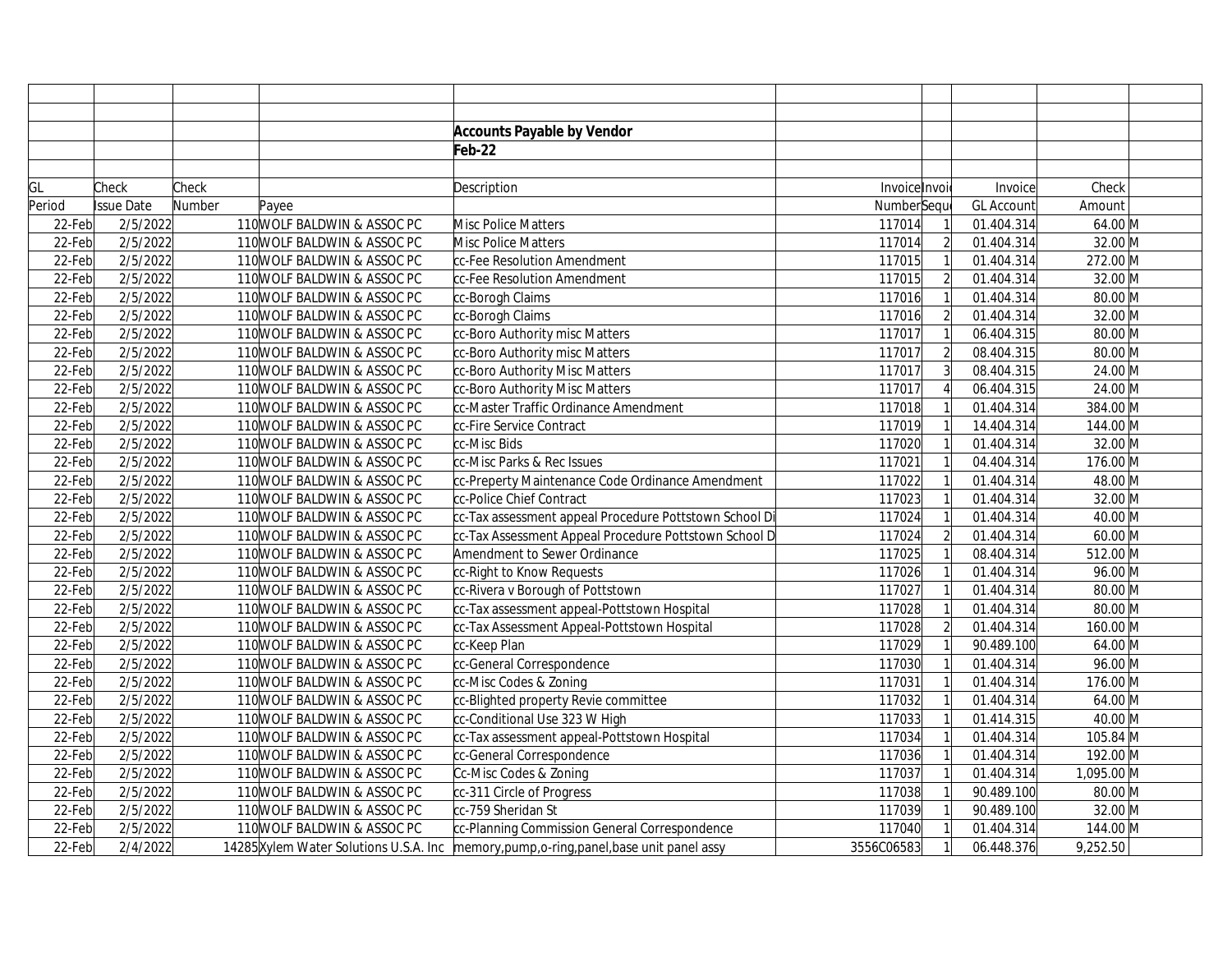|        |            |        |                                  | <b>Accounts Payable by Vendor</b>                        |                      |             |                        |  |
|--------|------------|--------|----------------------------------|----------------------------------------------------------|----------------------|-------------|------------------------|--|
|        |            |        |                                  | Feb-22                                                   |                      |             |                        |  |
|        |            |        |                                  |                                                          |                      |             |                        |  |
| GL     | Check      | Check  |                                  | Description                                              | Invoicelnvoid        | Invoicel    | Check                  |  |
| Period | Issue Date | Number | Payee                            |                                                          | NumberSequ           | GL Account' | Amount                 |  |
| 22-Feb | 2/5/2022   |        | 110Y-Pers Inc                    | cc-traffic cones, Beannie reflective stripe black & lime | 0176551-IN           | 06.449.238  | 50.00 M                |  |
| 22-Feb | 2/5/2022   |        | 110Y-Pers Inc                    | cc-traffic cones, Beannie reflective stripe black & lime | 0176551-IN           | 18.436.375  | 910.36 M               |  |
| 22-Feb | 2/11/2022  |        | 11950 Ziegler, Michele           | Overpayment of Ticket 236328                             | <b>TICKET 236328</b> | 01.495.100  | $(10.00)$ <sub>N</sub> |  |
| 22-Feb | 2/18/2022  |        | 14371 Ziegler, Michele           | Overpayment of Ticket 236328                             | <b>TICKET 236328</b> | 01.495.100  | 10.00                  |  |
| 22-Feb | 2/4/2022   |        | 14286 ZOOM DRAIN & SEWER SERVICE | Refund street opening escrow for 20 Beech St             | 20 BEECH ST          | 90.248.010  | 500.00                 |  |
| 22-Feb | 2/4/2022   |        | 14286 ZOOM DRAIN & SEWER SERVICE | Refund street opening escrow for 959 Queen St            | 959 QUEEN ST         | 90.248.010  | 500.00                 |  |
| Total  | 1,000.00   |        |                                  |                                                          |                      |             | 1.817.515.90           |  |